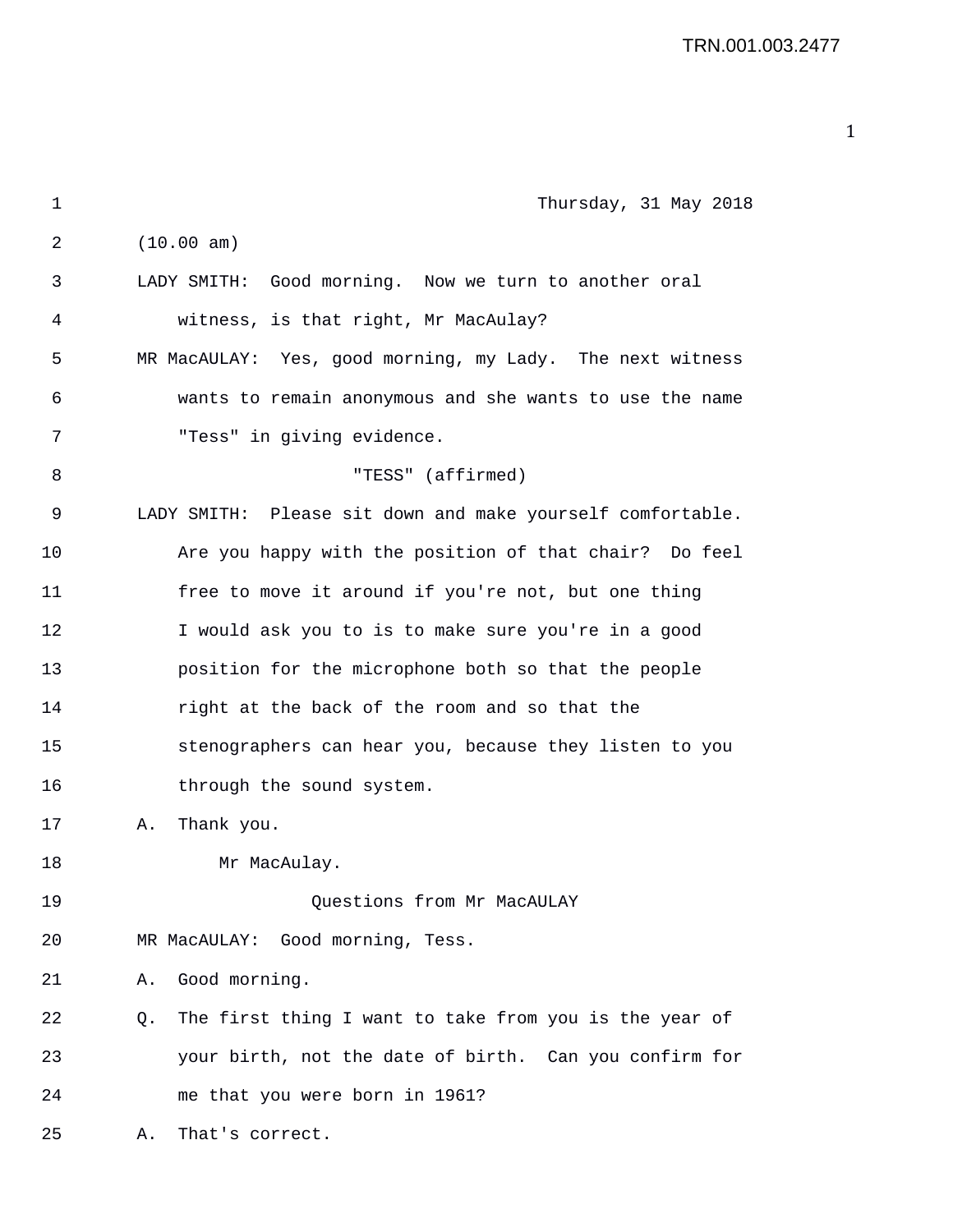| 1  | Q. | In the red folder in front of you you'll find your       |
|----|----|----------------------------------------------------------|
| 2  |    | statement. The reference of that for the stenographers   |
| 3  |    | is WIT.001.001.8880. If I could ask you to turn to the   |
| 4  |    | last page, at page 8899, can I ask you to confirm that   |
| 5  |    | you have signed the statement?                           |
| 6  | Α. | That's correct.                                          |
| 7  | Q. | Do you also tell us in that last paragraph:              |
| 8  |    | "I have no objection to my witness statement being       |
| 9  |    | published as part of the evidence to the inquiry"?       |
| 10 | Α. | That's correct.                                          |
| 11 | O. | Do you also go on to say:                                |
| 12 |    | "I believe the facts stated in this witness              |
| 13 |    | statement are true"?                                     |
| 14 | Α. | That's correct.                                          |
| 15 | Q. | Tess, as I understand it, it was actually the inquiry    |
| 16 |    | that made contact with you because your name had been    |
| 17 |    | put forward to us on behalf of the Sisters of Nazareth   |
| 18 |    | as someone who we might want to speak to. That's the     |
| 19 |    | background, I think, to you coming to give your          |
| 20 |    | evidence; is that correct?                               |
| 21 | Α. | That's correct.                                          |
| 22 | Q. | You are someone, although I think you do make some       |
| 23 |    | criticisms of the regime we're about to discuss, you had |
| 24 |    | fond memories of your time at Nazareth House in          |
| 25 |    | Cardonald.                                               |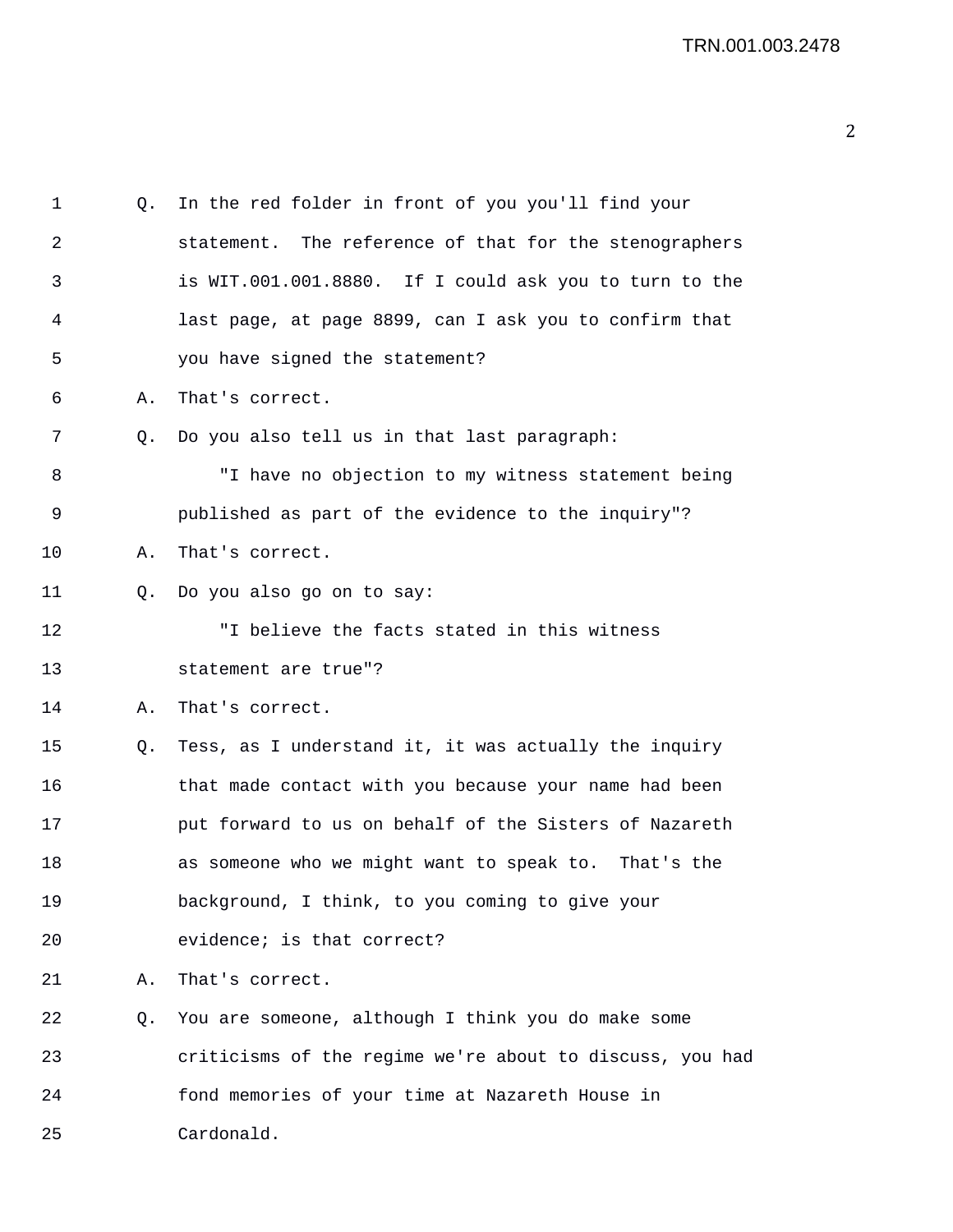| $\mathbf 1$    | Α. | Yes, that's correct.                                     |
|----------------|----|----------------------------------------------------------|
| $\overline{2}$ | Q. | And that summarises your position?                       |
| 3              | Α. | Yes.                                                     |
| 4              | Q. | Before I come to that, can I just touch briefly on how   |
| 5              |    | it came to be that you ended up in care at Cardonald.    |
| 6              |    | As I understand from your statement, you come from       |
| 7              |    | a family of seven siblings; is that right?               |
| 8              | Α. | Uh-huh, that's right.                                    |
| 9              | Q. | And you were the youngest?                               |
| 10             | Α. | Yes.                                                     |
| 11             | Q. | Because of your mother's illness, I think, and in        |
| 12             |    | particular when she was giving birth to you, other       |
| 13             |    | members of your family were put into care?               |
| 14             | Α. | Yes, that's correct.                                     |
| 15             | Q. | What's your understanding as to that background?         |
| 16             | Α. | When my mother was pregnant with my sister immediately   |
| 17             |    | before me, she was diagnosed with breast cancer, and she |
| 18             |    | was taken into hospital and had a mastectomy. I think    |
| 19             |    | back then, they didn't have the same treatments that     |
| 20             |    | they have nowadays, I think a mastectomy was basically   |
| 21             |    | the treatment that she had and I think she believed that |
| 22             |    | once that had been done, things were okay and that she   |
| 23             |    | was probably clear of cancer. So she continued to live   |
| 24             |    | her life as normal. Then when she was pregnant with      |
| 25             |    | myself, she fell ill towards the end part of the         |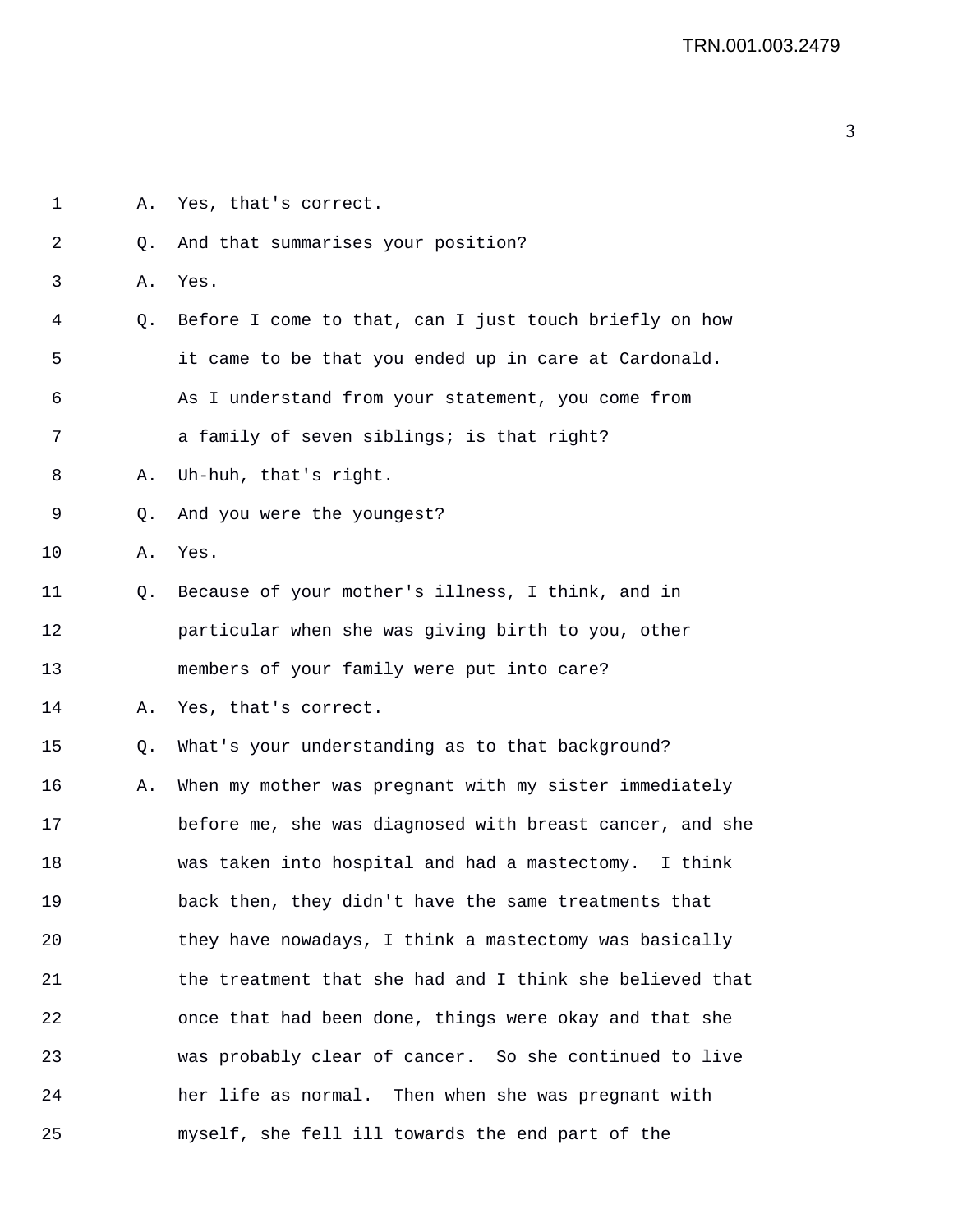| $\mathbf 1$ |    | pregnancy and was taken into hospital. And a couple of   |
|-------------|----|----------------------------------------------------------|
| 2           |    | days after she went into hospital, I was born. But she   |
| 3           |    | was advised then that the cancer had returned and that   |
| 4           |    | she was seriously ill.                                   |
| 5           | Q. | Against that background, your siblings were put into     |
| 6           |    | care, I think, at Cardonald; is that right?              |
| 7           | Α. | That's correct.                                          |
| 8           | Q. | But you were not?                                        |
| 9           | Α. | No.                                                      |
| 10          | Q. | What's your understanding as to what happened to         |
| 11          |    | yourself?                                                |
| 12          | Α. | At that time, because my mum was ill, I was also quite   |
| 13          |    | a poorly baby, where to the point I was baptised shortly |
| 14          |    | after being born at the hospital and was kept in the     |
| 15          |    | hospital for quite some time before I was then put into  |
| 16          |    | what I believed was a council nursery until I was about  |
| 17          |    | six months old. So that's basically what happened to     |
| 18          |    | myself.                                                  |
| 19          | Q. | When I was saying your siblings were put into care,      |
| 20          |    | I think you had a brother in fact who was not.           |
| 21          | Α. | That's correct.                                          |
| 22          | Q. | Because he was a bit older than the others?              |
| 23          | Α. | That's correct.                                          |
| 24          | Q. | Just looking to the information we can gather from the   |
| 25          |    | records, it appears that you were admitted to            |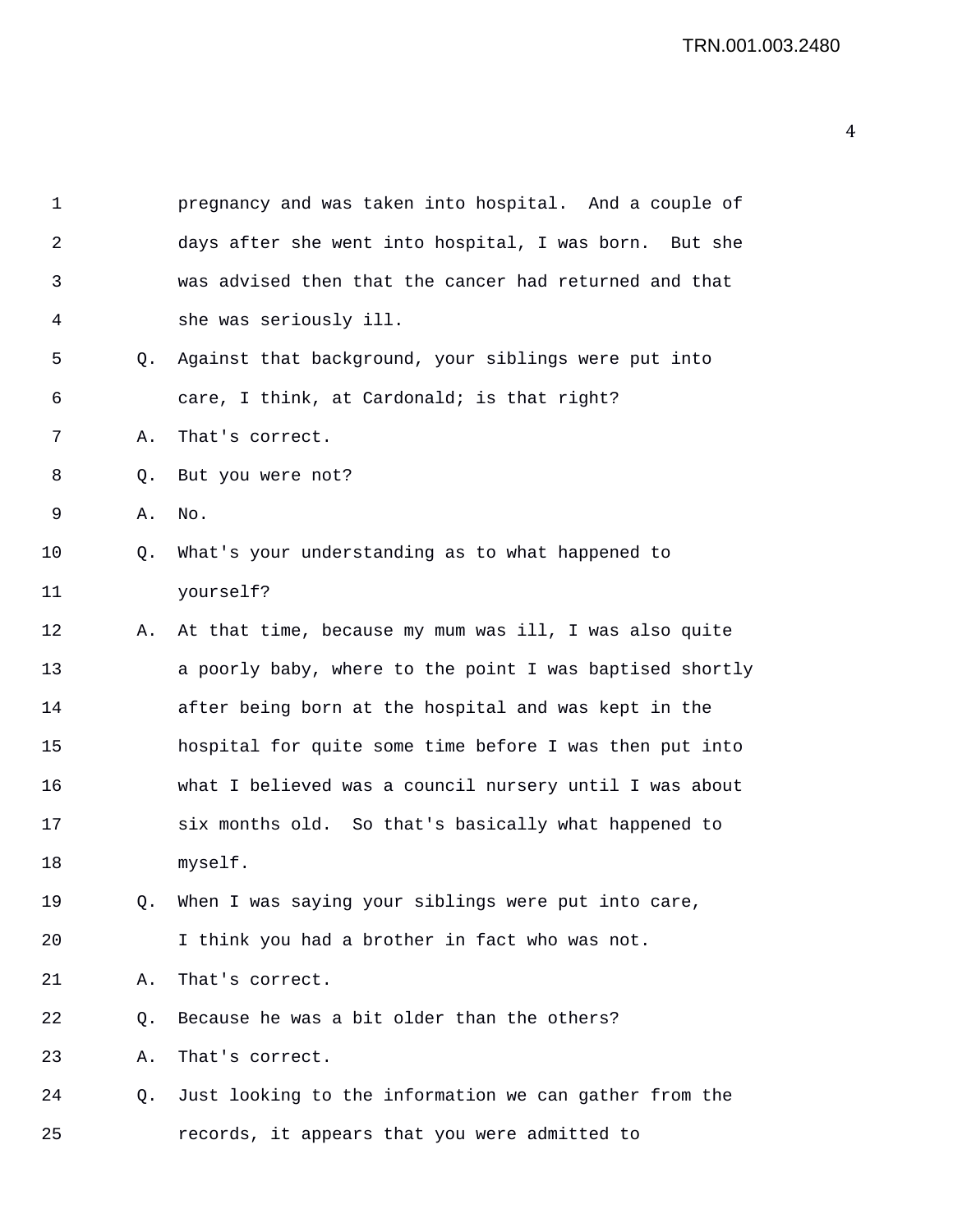| $\mathbf 1$ |    | 1962 when you'd be<br>Nazareth House Cardonald on        |
|-------------|----|----------------------------------------------------------|
| 2           |    | about six months old. Of course, you'll have no          |
| 3           |    | recollection of that. Is that your understanding as to   |
| 4           |    | what age you were when you were admitted?                |
| 5           | Α. | That's correct.                                          |
| 6           | Q. | And according to the records, you left Cardonald on      |
| 7           |    | 1973 when you'd be about 11. How does that fit           |
| 8           |    | in with your own recollection?                           |
| 9           | Α. | Yes, I do remember leaving around about the tail end of  |
| 10          |    | my primary education, so age-wise it would be about 10   |
| 11          |    | or 11. Yes, that's correct.                              |
| 12          | О. | Again, I think your understanding is that you were in    |
| 13          |    | the nursery when you were at Cardonald and indeed you    |
| 14          |    | may have been the youngest child taken into the nursery; |
| 15          |    | is that what you understand the case to be?              |
| 16          | Α. | Yes, that's what -- certainly my family have always said |
| 17          |    | to me that Nazareth House had never taken in young       |
| 18          |    | babies before. It was my understanding that it was       |
| 19          |    | generally toddlers from about 2 upwards, so it was       |
| 20          |    | actually unusual for them to take a baby in and, so far  |
| 21          |    | as I'm aware, I was probably one of the first babies to  |
| 22          |    | actually be taken into care at that establishment.       |
| 23          | Q. | Do you have any recollection at all then of being in the |
| 24          |    | nursery?                                                 |
|             |    |                                                          |

25 A. I have only got one sort of clear memory of being in the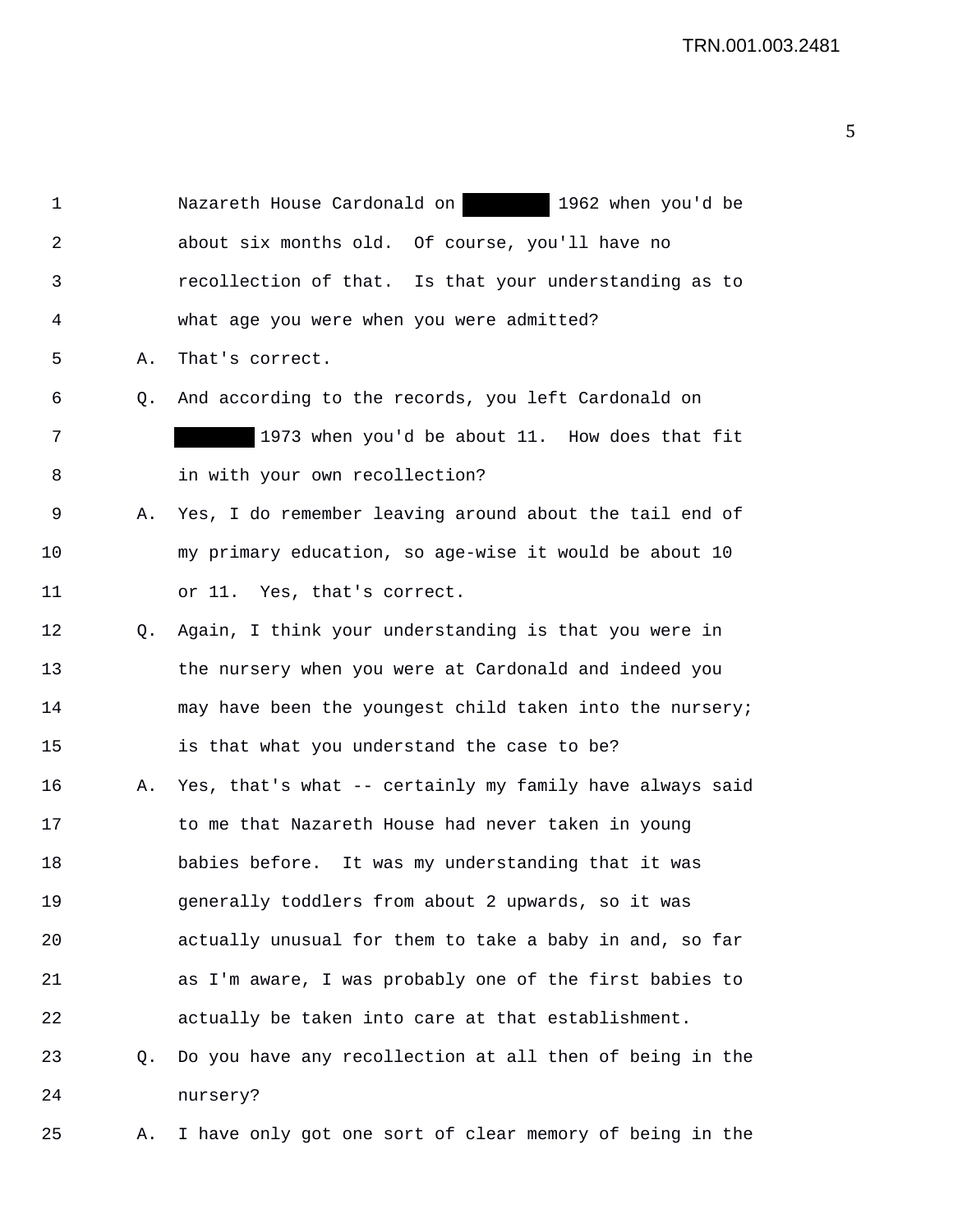| $\mathbf{1}$ | nursery at the time. I remember it being -- I was       |
|--------------|---------------------------------------------------------|
| 2            | definitely in the nursery because I was on the ground   |
| 3            | floor when this incident happened. It's the only kind   |
| 4            | of clear memory I've got of being in the nursery and    |
| 5            | I don't know exactly what age I would have been, but    |
| 6            | I must have been somewhere between 2 and 4. I remember  |
| 7            | there was a woman who lived in the convent and she used |
| 8            | to help out in the reception area of the convent, and   |
| 9            | I think her name was Mary -- I could be wrong, but      |
| 10           | I think her name was Mary.                              |
| 11           | And she ran into -- it was one evening, it was dark     |
| 12           | outside and I remember her -- I could hear her voice    |
| 13           | shouting, "Sister! Sister! There's a drunk man at the   |

14 reception". The sister was the sister who looked after

15 us at the time --

16 Q. Can you remember her name?

17 A. The only name that springs to mind from me being in the 18 mursery was Sister LFT. She obviously went away and 19 then came back and came into the room that I was in and 20 shouted for me to get up because there was a man here to 21 see me. She says, "Your dad's here". I vaguely 22 remember that conversation but because of the way that 23 Mary was, I didn't believe her and I didn't really -- 24 I was too frightened so I kind of hid under the covers 25 and didn't come up and just kidded on that I was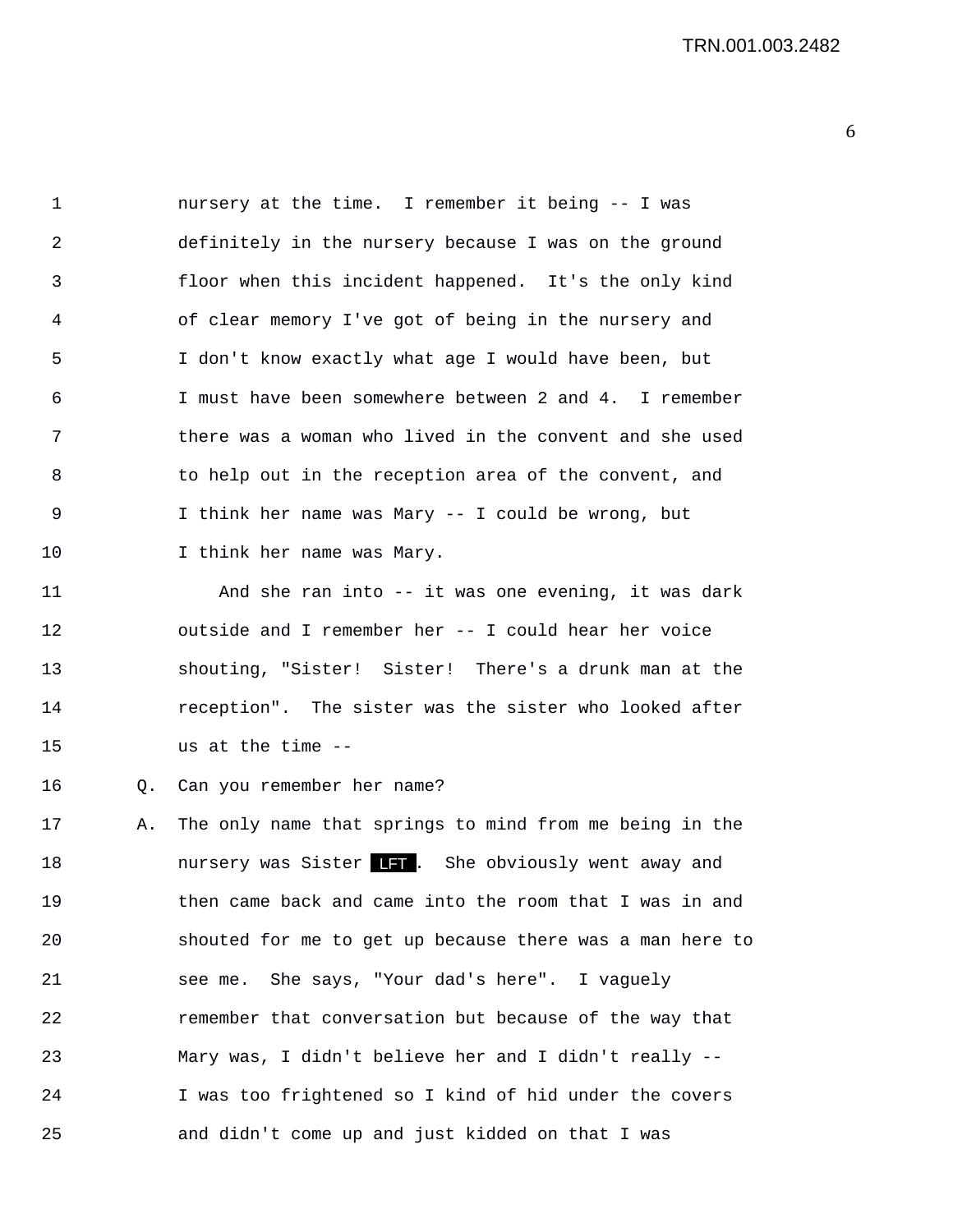| 1  |           | sleeping.                                                |
|----|-----------|----------------------------------------------------------|
| 2  | Q.        | And you didn't see him?                                  |
| 3  | Α.        | I didn't see him. They just gave up, obviously went      |
| 4  |           | back and told him I wasn't awake or whatever. I don't    |
| 5  |           | know what they said.                                     |
| 6  | Q.        | At a particular age were you moved from the nursery into |
| 7  |           | the older children's groups?                             |
| 8  | Α.        | Yes. It's usually about 4 or 5 years of age you moved.   |
| 9  |           | I think it was when you were ready to start school you   |
| 10 |           | went out of the nursery and moved into the main groups.  |
| 11 | Q.        | Was there a particular group you were moved into?        |
| 12 | Α.        | I was in the green group.                                |
| 13 | $\circ$ . | You've mentioned your siblings already. Did you come     |
| 14 |           | across your siblings at that time? Were they in that     |
| 15 |           | group?                                                   |
| 16 | Α.        | Yes. All my sisters were put into the same group,        |
| 17 |           | we were all kept together in the same group.             |
| 18 | Q.        | How many other sisters were there?                       |
| 19 | Α.        | There was five, plus myself, being six.                  |
| 20 | Q.        | And you were all together in that group?                 |
| 21 | Α.        | We were all together in that group although we weren't   |
| 22 |           | necessarily all in the same room.                        |
| 23 | Q.        | I'll look at rooms in a moment. Can you tell me about    |
| 24 |           | the group? There was you and your siblings; how many     |
| 25 |           | other children were in the group?                        |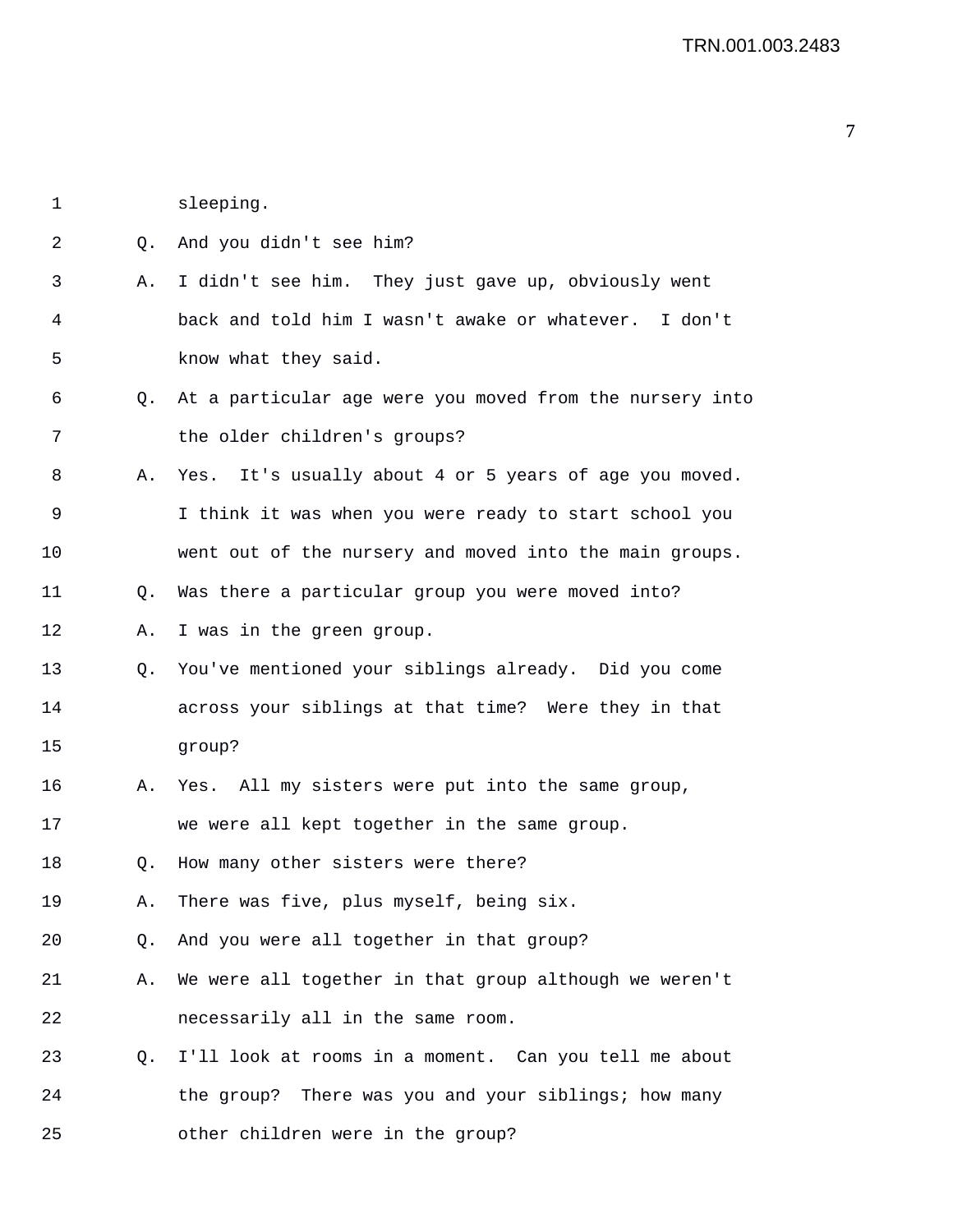| $\mathbf 1$    | Α. | There was three different groups and each group had --   |
|----------------|----|----------------------------------------------------------|
| $\overline{2}$ |    | I could guess, it would definitely are more than 15, 15  |
| 3              |    | to 20, 20 to 30, I really don't know the exact numbers,  |
| 4              |    | but there was a lot in each group, I would say up to 20, |
| 5              |    | maybe just a bit more.                                   |
| 6              | Q. | And was there a particular sister who was in charge of   |
| 7              |    | your group?                                              |
| 8              | Α. | When I came out of the nursery?                          |
| 9              | Q. | Yes.                                                     |
| 10             | Α. | I remember a Sister<br>was in charge when I came         |
| 11             |    | out of the nursery.                                      |
| 12             | Q. | We will perhaps get some understanding as to numbers if  |
| 13             |    | you look at this document. It's NAZ.001.001.0265.        |
| 14             |    | This is a document that has been submitted on behalf     |
| 15             |    | of the Sisters of Nazareth and you'll see it's a list of |
| 16             |    | statistics of numbers of children and babies in the      |
| 17             |    | Nazareth Houses. If we go to the very top, and we look   |
| 18             |    | at the heading, we can see there's a section dealing     |
| 19             |    | with Glasgow to the right. If we move towards the        |
| 20             |    | bottom to, let's say, about 1966 and 1967, which is when |
| 21             |    | you'd be aged 4 and $5$ --                               |
| 22             | Α. | $Mm-hm$ .                                                |
| 23             | Q. | -- can we see that, so far as girls are concerned,       |
| 24             |    | according to this information, there were 61 girls in    |

25 1966 --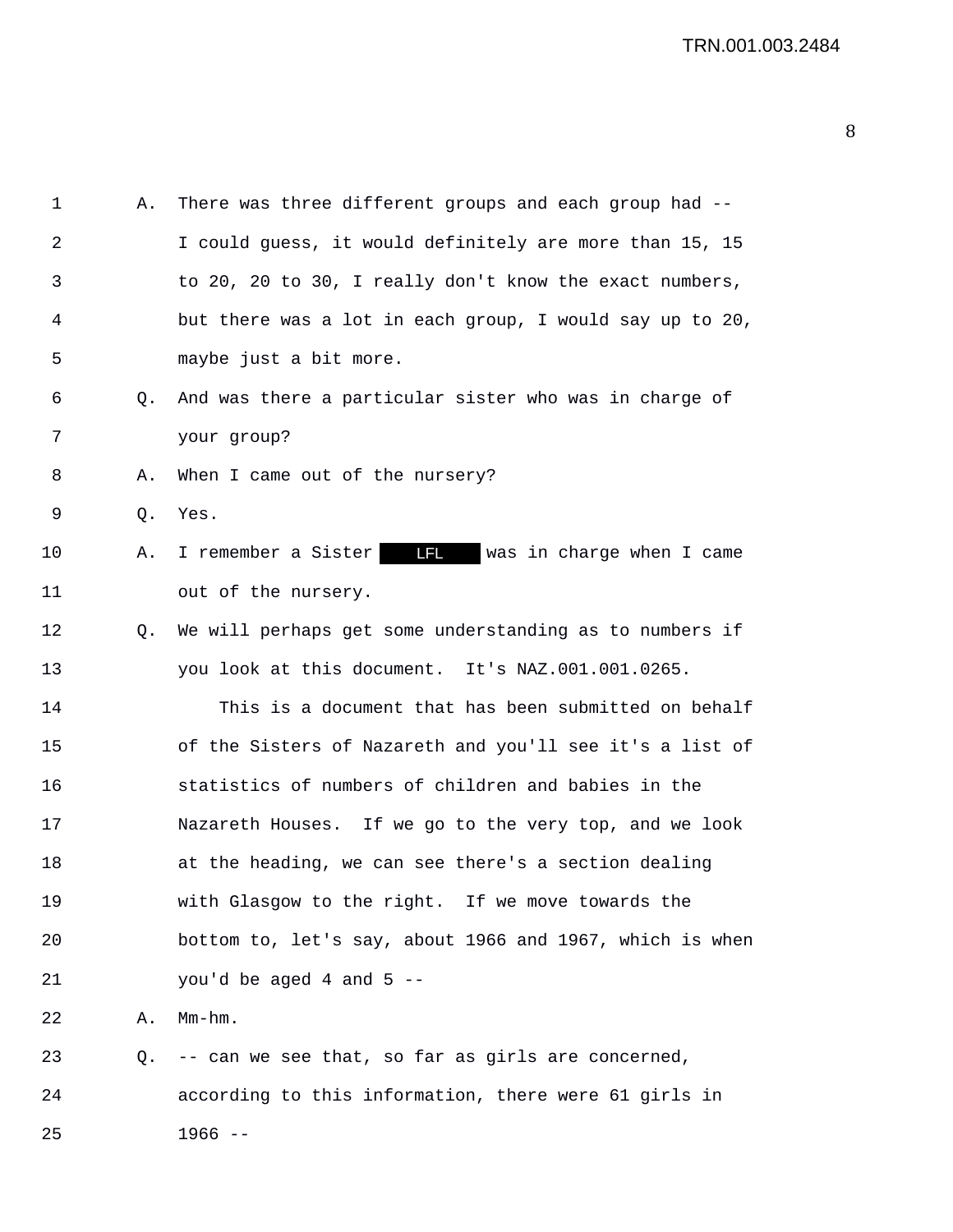| 1  | Α. | $Mm-hm$ .                                               |
|----|----|---------------------------------------------------------|
| 2  | O. | -- and 52 in 1967. Do you see that?                     |
| 3  | Α. | Yes.                                                    |
| 4  | Q. | We see the numbers of boys, much fewer boys.            |
| 5  | Α. | $Mm-hm$ .                                               |
| 6  | Q. | Was there an arrangement where boys would only stay to  |
| 7  |    | a particular age and then be moved on?                  |
| 8  | Α. | Yes, boys weren't there, I would say, when they reached |
| 9  |    | around about puberty age. The boys would either go back |
| 10 |    | home or go somewhere else. I think that's why my        |
| 11 |    | brother didn't go in because my brother was too old.    |
| 12 | 0. | Yes. You're telling us, I think, that you thought there |
| 13 |    | were -- you say there were three groups and you were in |
| 14 |    | the green group?                                        |
| 15 | Α. | Yes.                                                    |
| 16 | Q. | And the other groups, they had coloured names as well?  |
| 17 | Α. | Yes.                                                    |
| 18 | Q. | What were they?                                         |
| 19 | Α. | Yes, there was the green group, the red group and the   |
| 20 |    | blue group.                                             |
| 21 | Q. | You mentioned Sister 11 . Again, if I can look at       |
| 22 |    | another document with you. You won't have seen this     |
| 23 |    | before, but I'll put it on the screen. This is at       |
| 24 |    | NAZ.001.003.1115.                                       |
| 25 |    | You'll see that this is described at the top as the:    |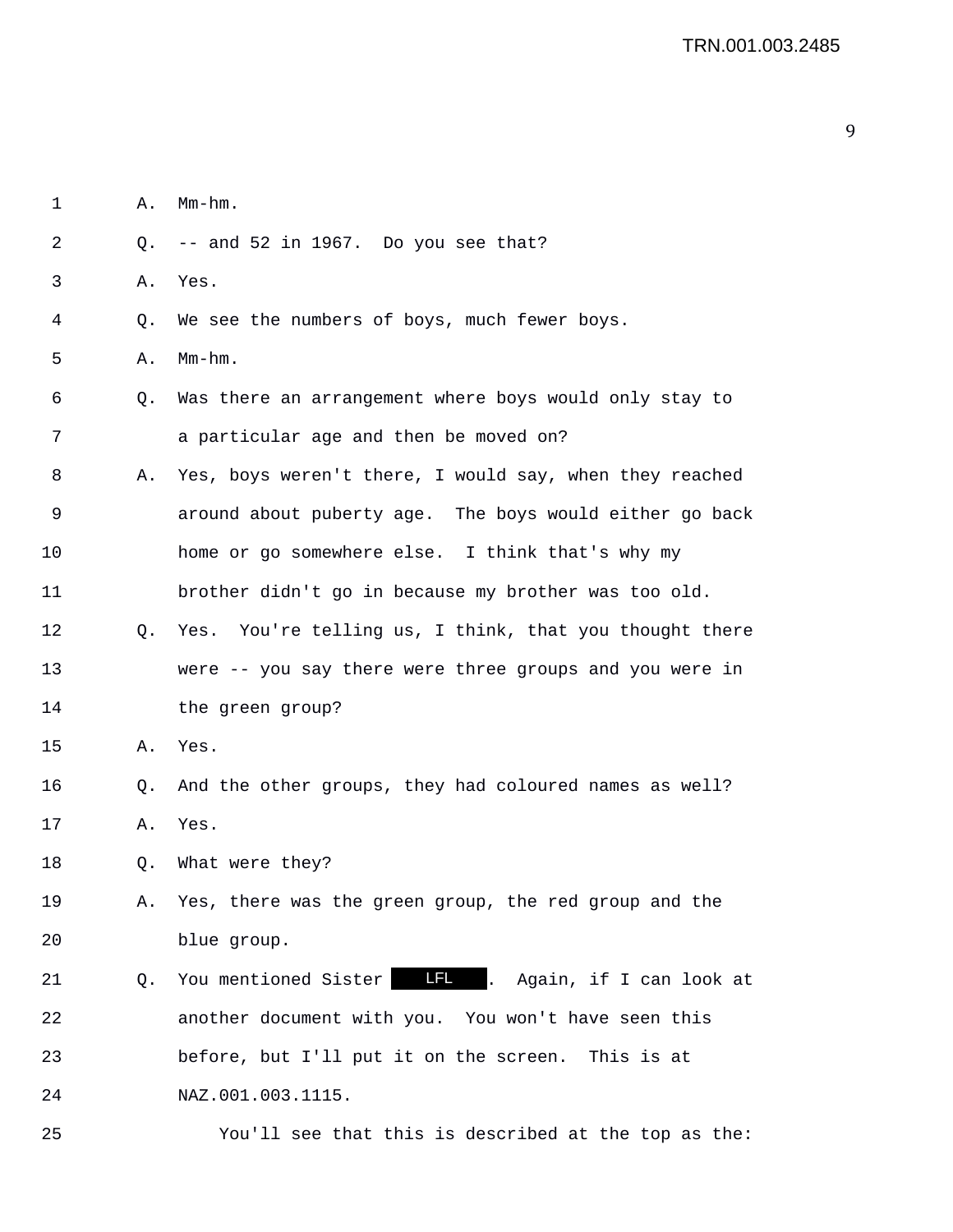1 "Sisters' employment registers for Glasgow." 2 We're given dates from 1929 through to 1985. So 3 again, this is material that's been sent in by the 4 Sisters of Nazareth. 5 If I can take you to perhaps page 1151. We're 6 looking -- unfortunately, names have been redacted, but 7 we're looking here at a list that bears to be a list of 8 the sisters who were at Cardonald in 1965. Do you see 9 the date 1965 to the left? 10 A. Yes. 11 Q. Unfortunately, it has been blacked out, but the second 12 **name on the list is Sister III**. Looking to the 13 right, she's designated as having, as her employment, 14 "children"; do you see that? 15 A. Yes. 16 Q. So at that time in 1965 she was seen to be looking after 17 children? 18 A. Mm-hm. 19 Q. Going to the very bottom of this page, we can see 20 there -- again, it's unfortunately been blocked out -- 21 a reference to a **LFS**, and then the word 22 "children" has been allocated to her. Do you remember a 23 sister called Sister LFS or not? 24 A. I don't remember that name at all. 25 Q. If we move on to page 56 -- that's 1156 -- this is --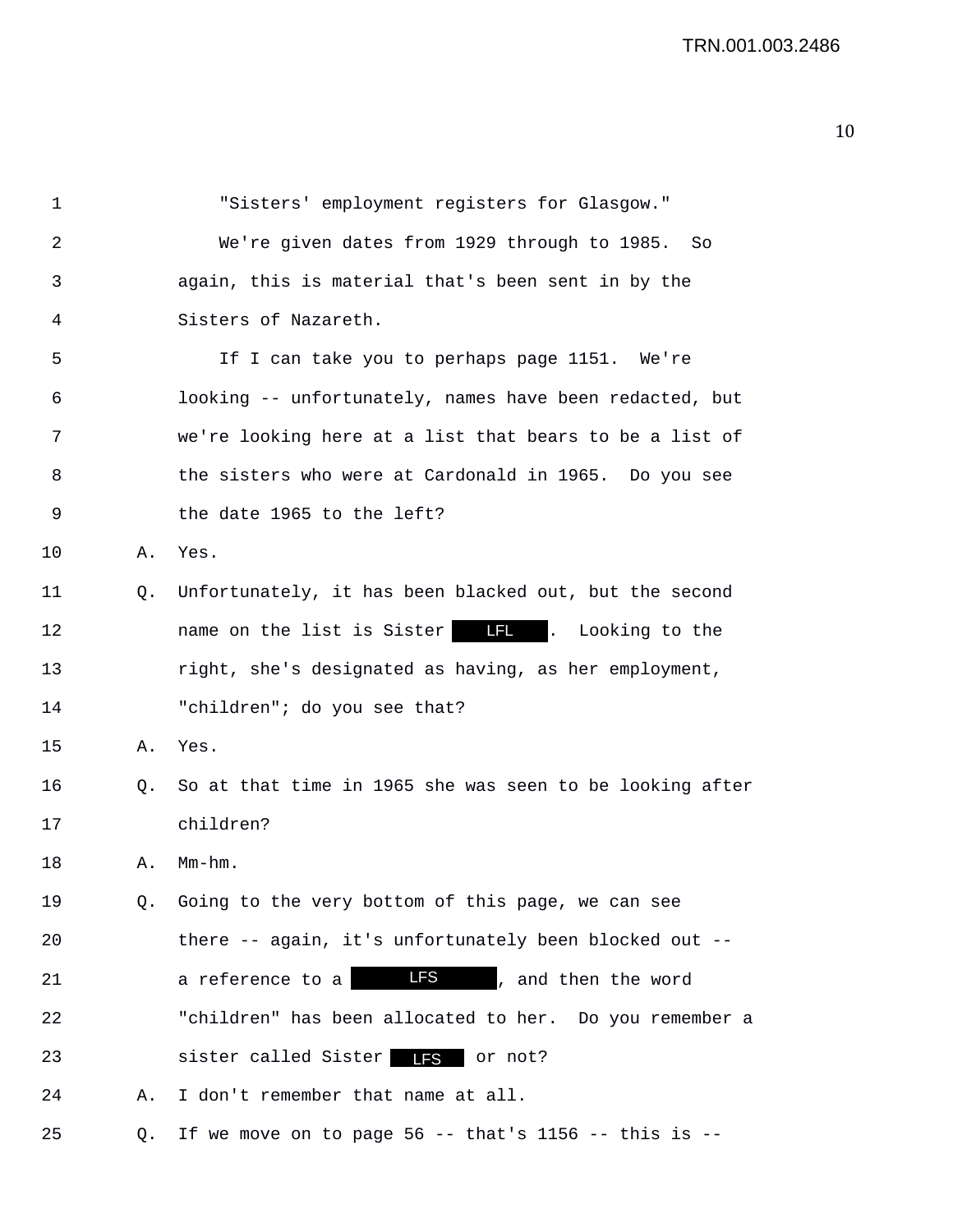| 1  |    | just to get a time frame, we're now looking at 1970 and  |
|----|----|----------------------------------------------------------|
| 2  |    | the list of sisters in 1970.                             |
| 3  |    | Again, unfortunately, this has been redacted, but        |
| 4  |    | number 5 is reference to Sister [11], "Group of          |
| 5  |    | children", to the right, but you can see her name's been |
| 6  |    | scored out.                                              |
| 7  | Α. | $Mm-hm$ .                                                |
| 8  | Q. | Was there a point in time when Sister<br>left and        |
| 9  |    | was replaced by another sister?                          |
| 10 | Α. | Yes. I don't know exactly when she left, but she did     |
| 11 |    | leave and the sister that came. I'm almost certain the   |
| 12 |    | sister that came to replace her was a                    |
| 13 |    | <b>LHA</b><br>Sister                                     |
| 14 | Q. | If you move on to the next page on this document,        |
| 15 |    | page 1157, and if we move down a little bit on the       |
| 16 |    | page -- again, unfortunately, the name I want to get at  |
| 17 |    | has been blacked out -- the third from the bottom on     |
| 18 |    | <b>LHA</b><br>that list is a reference to Sister<br>and  |
| 19 |    | it's "Group of children". You can see again this is      |
| 20 |    | So you seem to have a fairly good recollection.<br>1970. |
| 21 |    | It seems to be the case that Sister<br>LFL.<br>may have  |
| 22 |    | left in about 1970 and was replaced by                   |
| 23 |    | Sister<br><b>LHA</b>                                     |
| 24 | Α. | $Mm-hm$ .                                                |
| 25 | Q. | LHA<br>Did Sister<br>take over your group at             |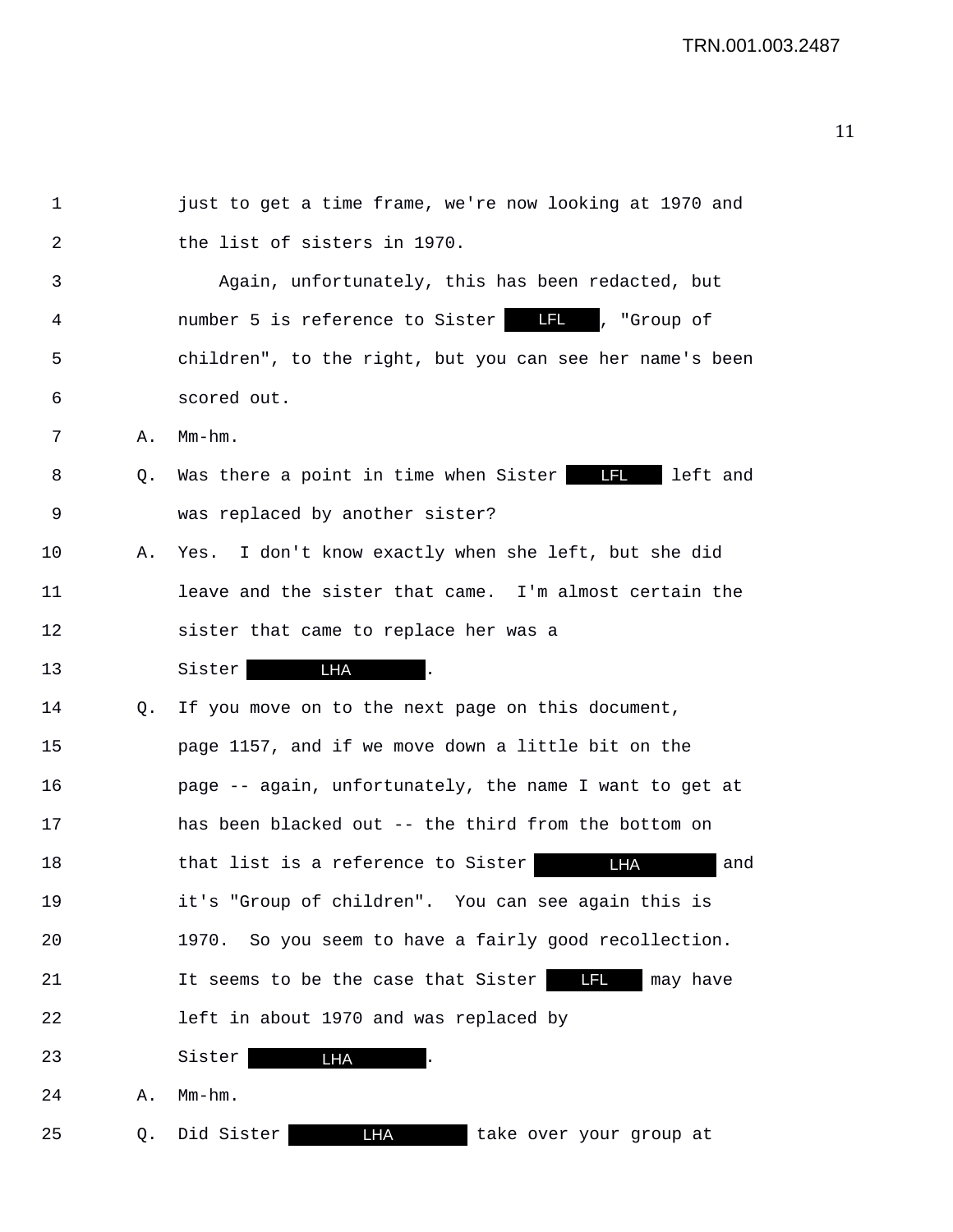1 about that time?

| $\overline{a}$ | Α.             | Yes. I must admit, I wouldn't have thought it was as     |
|----------------|----------------|----------------------------------------------------------|
| 3              |                | late as that, I would have thought it was a bit earlier  |
| 4              |                | than that. Again, time frames -- I just know there was   |
|                |                |                                                          |
| 5              |                | a sequence of events and roughly that would be -- if     |
| 6              |                | that's the timescales then yeah, but the exact dates I'm |
| 7              |                | not 100 per cent sure.                                   |
| 8              | Q <sub>z</sub> | When you got into the green group then, having come from |
| 9              |                | the nursery, I take it you were able to socialise with   |
| 10             |                | your sisters who were there already; is that right?      |
| 11             | Α.             | When I moved into the green group, yes.                  |
| 12             | Q.             | What contact did you have with your sisters before the   |
| 13             |                | move when you were in the nursery?                       |
| 14             | Α.             | I don't exactly remember how much contact I had with my  |
| 15             |                | sisters, but I know that a couple of my sisters used to  |
| 16             |                | help in the nursery. When they were quite young, they    |
| 17             |                | used to come into the nursery and help with the          |
| 18             |                | children, really, in the mornings, before going to       |
| 19             |                | school et cetera.                                        |
| 20             | Q.             | So you had contact with them at that time?               |
| 21             | Α.             | Yes.                                                     |
| 22             | Q.             | Can I just then get some understanding from you as to    |
| 23             |                | the layout of the building from your perspective once    |
|                |                |                                                          |
| 24             |                | you were in the main building or in the green group.     |
| 25             |                | Can you help me with that?                               |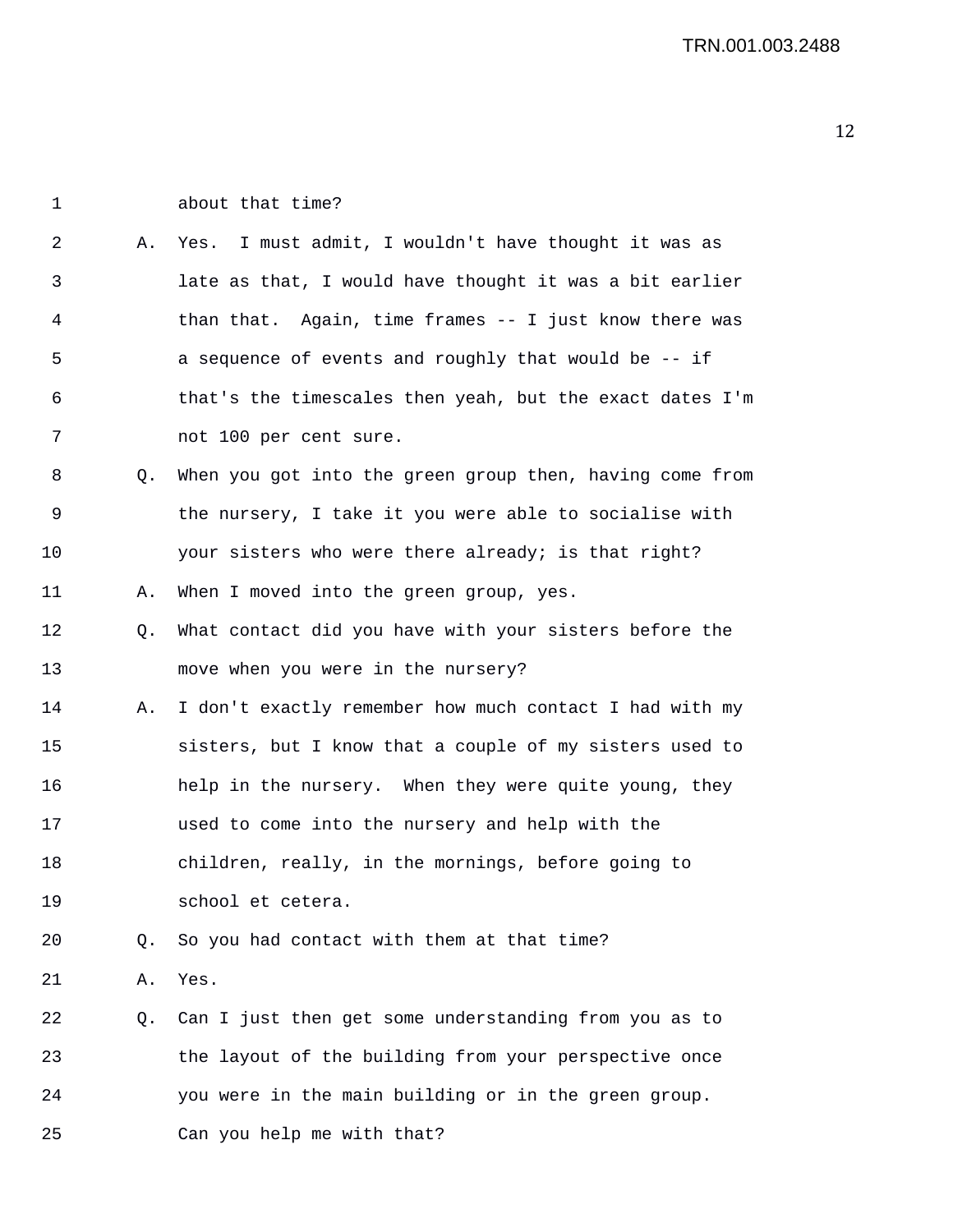| 1              | Α. | I don't know if you've got a map of the school or the    |
|----------------|----|----------------------------------------------------------|
| $\overline{2}$ |    | convent, but --                                          |
| 3              | Q. | I'll put a photograph on the screen for you. That's the  |
| 4              |    | best we can do. That's at NAZ.001.001.0262.              |
| 5              | Α. | Okay.                                                    |
| 6              | Q. | Pick the photograph you think is best for these          |
| 7              |    | purposes.                                                |
| 8              | Α. | The top one on the top left-hand side.                   |
| 9              | Q. | Okay, we'll focus on that one.                           |
| 10             | Α. | At the top left-hand side -- the main door in the centre |
| 11             |    | of the building, that was where the reception was.<br>As |
| 12             |    | you went into the reception, the nursery was directly to |
| 13             |    | your -- my recollection is the nursery was directly to   |
| 14             |    | your right-hand side as you went in through the          |
| 15             |    | reception. There was a flight of stairs slightly off to  |
| 16             |    | the right, which went up the middle of the building to   |
| 17             |    | the two different floors above, but the nursery was on   |
| 18             |    | the right-hand side as you went in to the convent.       |
| 19             |    | On the left-hand side, as you go in, you have the        |
| 20             |    | living rooms, but also some office space in there where  |
| 21             |    | the nuns used to have small offices and I think, if my   |
| 22             |    | memory serves me right, the Mother Superior's office was |
| 23             |    | probably on that floor towards the far end of the        |
| 24             |    | left-hand side of that building before you get to        |
|                |    |                                                          |

25 a flight of stairs that takes you up to the top on the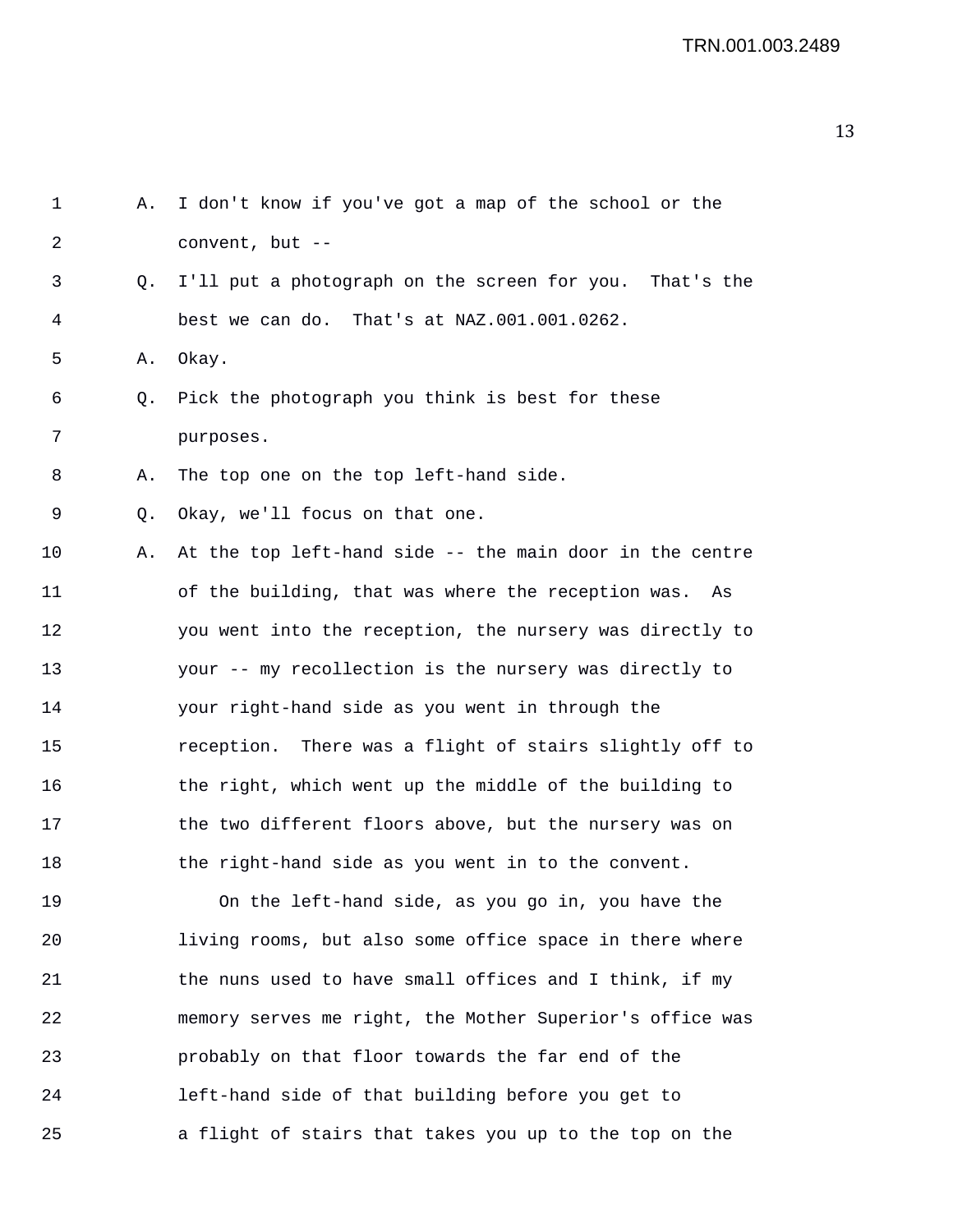1 left-hand side, and there was a flight of stairs on the 2 right-hand side, the far right-hand side. So there were 3 three flights of stairs either side and one in the 4 middle.

5 On the middle floor, that's where all the nuns 6 slept. They had their rooms up on the middle floor. 7 Then on the top floor was the dormitories and, if my 8 memory serves me right, our dormitory was on the 9 right-hand side. As you look at the picture just now, 10 it was on the right-hand side and that's where the green 11 group were.

12 Q. What about the other groups?

13 A. I think the other groups were on the left-hand side. 14 There may have been some on the right, but I don't 15 recall. I think the red and the blue groups were on the 16 left-hand side.

17 Q. Can I ask you this: how autonomous were the groups? By 18 that I mean to what extent did you mix?

19 A. We tended to mix predominantly at play, possibly at 20 mealtimes as well. But the rest of the time -- when you 21 were watching TV, each group had their own living room, 22 so they tended to stay in their own living rooms for 23 watching TV and that sort of stuff. But when you were 24 outside --

25 Q. And the sleeping arrangements I think you're indicating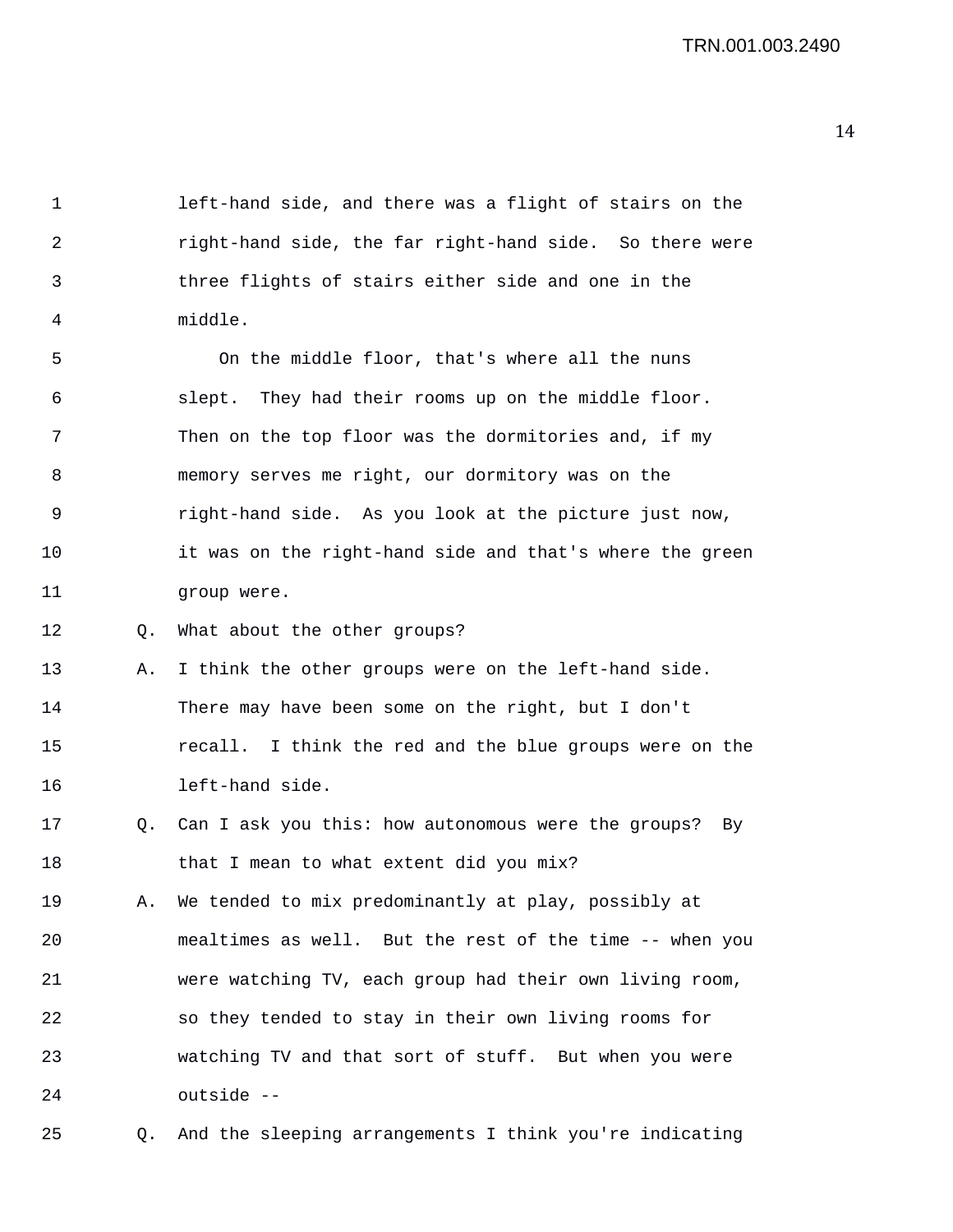| 1  |    | were set aside for each group?                             |
|----|----|------------------------------------------------------------|
| 2  | Α. | Yes.                                                       |
| 3  | Q. | Do I take it from what you are saying that there was       |
| 4  |    | a sister that would be in charge of each group?            |
| 5  | Α. | Yes.                                                       |
| 6  | Q. | Do you have any recollection over the period as to what    |
| 7  |    | other sisters may have been in charge of the other         |
| 8  |    | groups?                                                    |
| 9  | Α. | I don't recall the names. There was one sister that        |
| 10 |    | I remember a name, who was in charge of one of the other   |
| 11 |    | groups, I can't remember which one. We called her          |
| 12 |    | LKE . But it might have been<br>Sister                     |
| 13 |    | LKE<br>. She was a lot younger from my<br>Sister           |
| 14 |    | memory than Sister<br><b>LFL</b><br>or                     |
| 15 |    | LHA<br>Sister  <br>I think she was in charge of<br>L.      |
| 16 |    | one of the other groups, but I can't remember which one.   |
| 17 | 0. | I think you said in your statement she may not have been   |
| 18 |    | there very long.                                           |
| 19 | Α. | Yes, I don't remember her being there for too long.<br>But |
| 20 |    | I know that she was quite popular because she was young,   |
| 21 |    | she was fresh-faced and she was smiley. She was always     |
|    |    |                                                            |

22 full of joy and I know my dad liked her. My dad used to 23 come up and he always asked to see Sister 24 because he liked her because she was friendly. He 25 always used to say hi.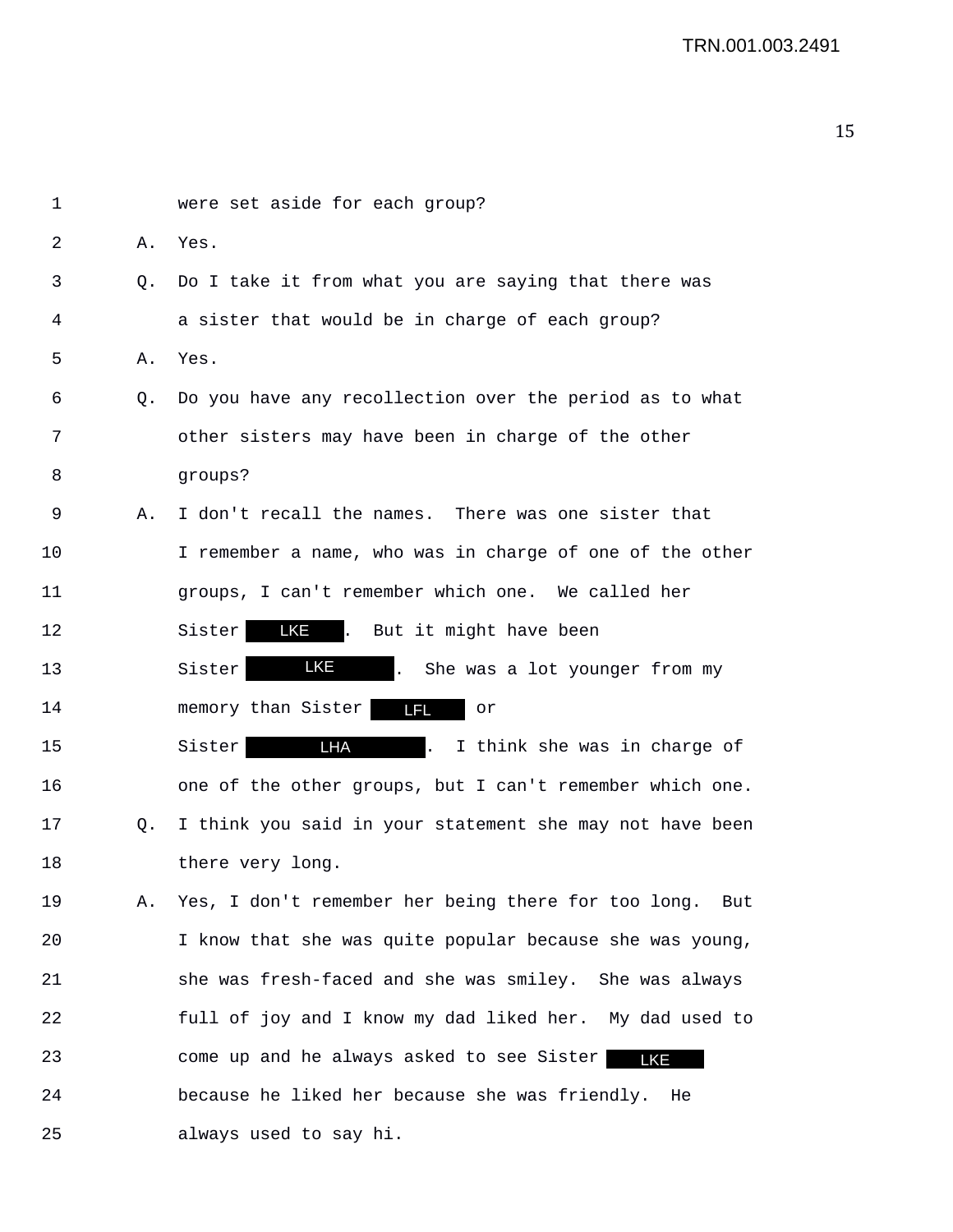| 1  | 0. | If I can go back to the document I had the screen          |
|----|----|------------------------------------------------------------|
| 2  |    | a moment ago, NAZ.001.003.1157, it's the third name from   |
| 3  |    | the top, which again has been blanked out. That name is    |
| 4  |    | <b>LKE</b><br>Sister  <br>. She has been allocated a group |
| 5  |    | of children and you can see this is 1970. So that's the    |
| 6  |    | sister you seem to have a recollection of?                 |
| 7  | Α. | $Mm-hm$ .                                                  |
| 8  | Q. | And you've explained why?                                  |
| 9  | Α. | Yes, I've maybe got her name back to front.                |
| 10 | Q. | She might have been referred to as<br><b>LKE</b><br>at the |
| 11 |    | time.                                                      |
| 12 | Α. | Yes.                                                       |
| 13 | Q. | What you say in your statement in connection with          |
| 14 |    | II -- and we've now tried to get a time<br>Sister          |
| 15 |    | frame for her -- is that she was in charge of your group   |
| 16 |    | and you describe her as being very strict.                 |
| 17 | Α. | Yes.                                                       |
| 18 | Q. | Can you elaborate on what you mean by that?                |
| 19 | Α. | Well, she was strict in the sense that you were not        |
| 20 |    | allowed to sort of -- if you were in church or if you      |
| 21 |    | did something wrong, you knew that you were in trouble     |
| 22 |    | because she would punish you depending on what you were    |
| 23 |    | doing. I always remember her being extremely strict and    |
| 24 |    | we had lots of things that we had to do as children and    |
| 25 |    | she was always the one that put the orders down for us     |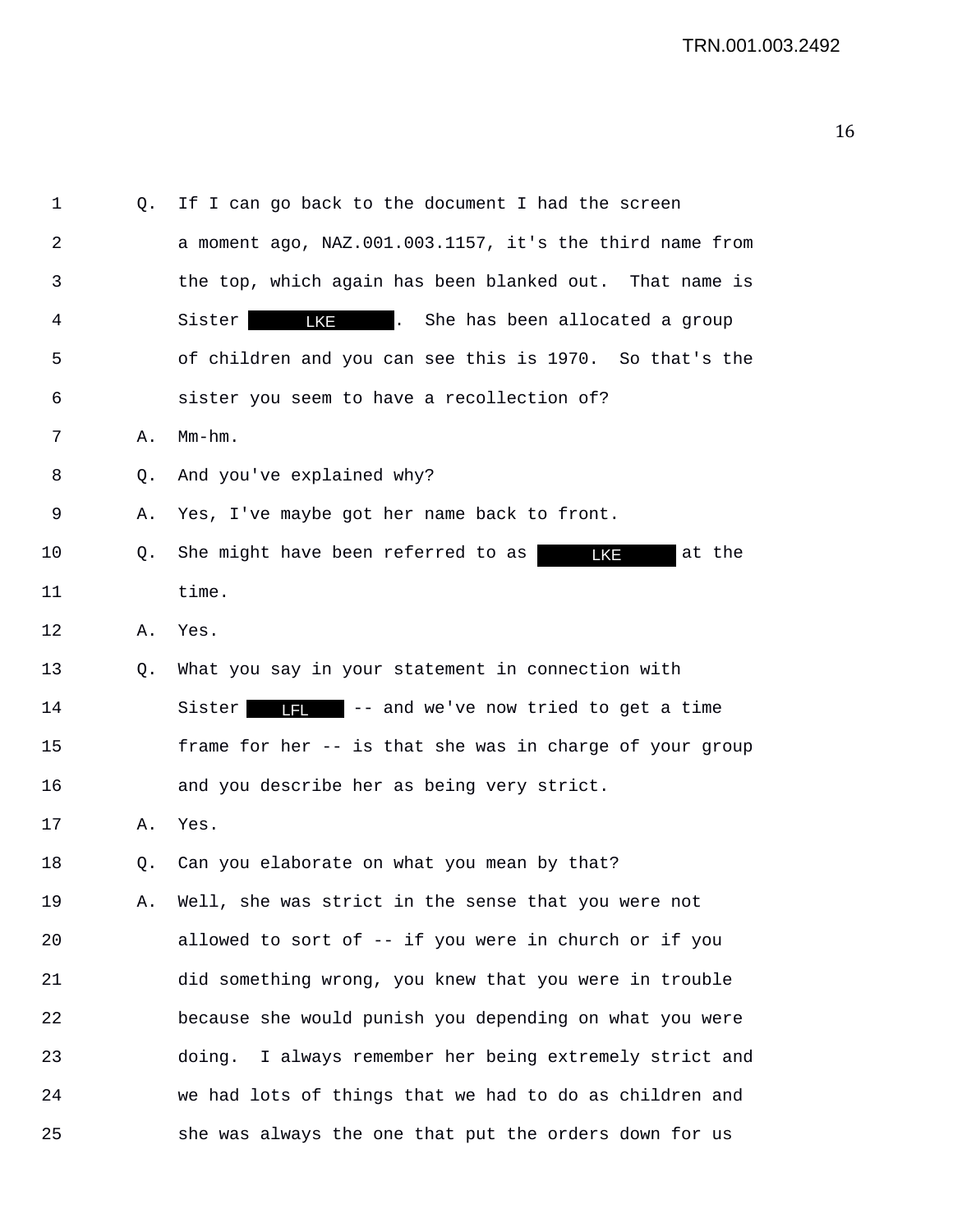| 1              |    | to do certain things, like our chores and stuff like     |
|----------------|----|----------------------------------------------------------|
| $\overline{2}$ |    | So she was quite strict with everybody.<br>that.         |
| 3              | Q. | We'll perhaps look at some of the detail of that later.  |
| 4              |    | Are you able to compare that regime with the regime      |
| 5              |    | that followed on from her when Sister<br>LHA             |
| 6              |    | took over your group?                                    |
| 7              | Α. | Yes. I recall there was a complete change basically      |
| 8              |    | <b>LHA</b><br>when Sister<br>took over. She was a lot    |
| 9              |    | mellower, she was milder, she was -- you could talk to   |
| 10             |    | her. I just took to her quite easily. She was warming.   |
| 11             |    | Although she didn't have the -- they weren't allowed to  |
| 12             |    | sort of cuddle -- it's not they weren't allowed to, they |
| 13             |    | just didn't sort of cuddle or show you any true          |
| 14             |    | affection, but I seemed to have that warmth from         |
| 15             |    | <b>LHA</b><br>Sister<br>that I didn't have from          |
| 16             |    | Sister  <br>LFL                                          |
| 17             | Q. | And whenever it may be that she took over, was she there |
| 18             |    | when you left?                                           |
| 19             | Α. | No, but I can't remember who was.                        |
| 20             | Q. | Can I just look at some aspects of the routine with you  |
| 21             |    | then, Tess? Let's look at bedtime first of all.          |
| 22             | Α. | Okay.                                                    |
| 23             | Q. | You tell us, I think, you generally went to bed quite    |
| 24             |    | early, even in the summertime.                           |
| 25             | Α. | Mm-hm. Yeah, I mean, from recollection, time -- I can't  |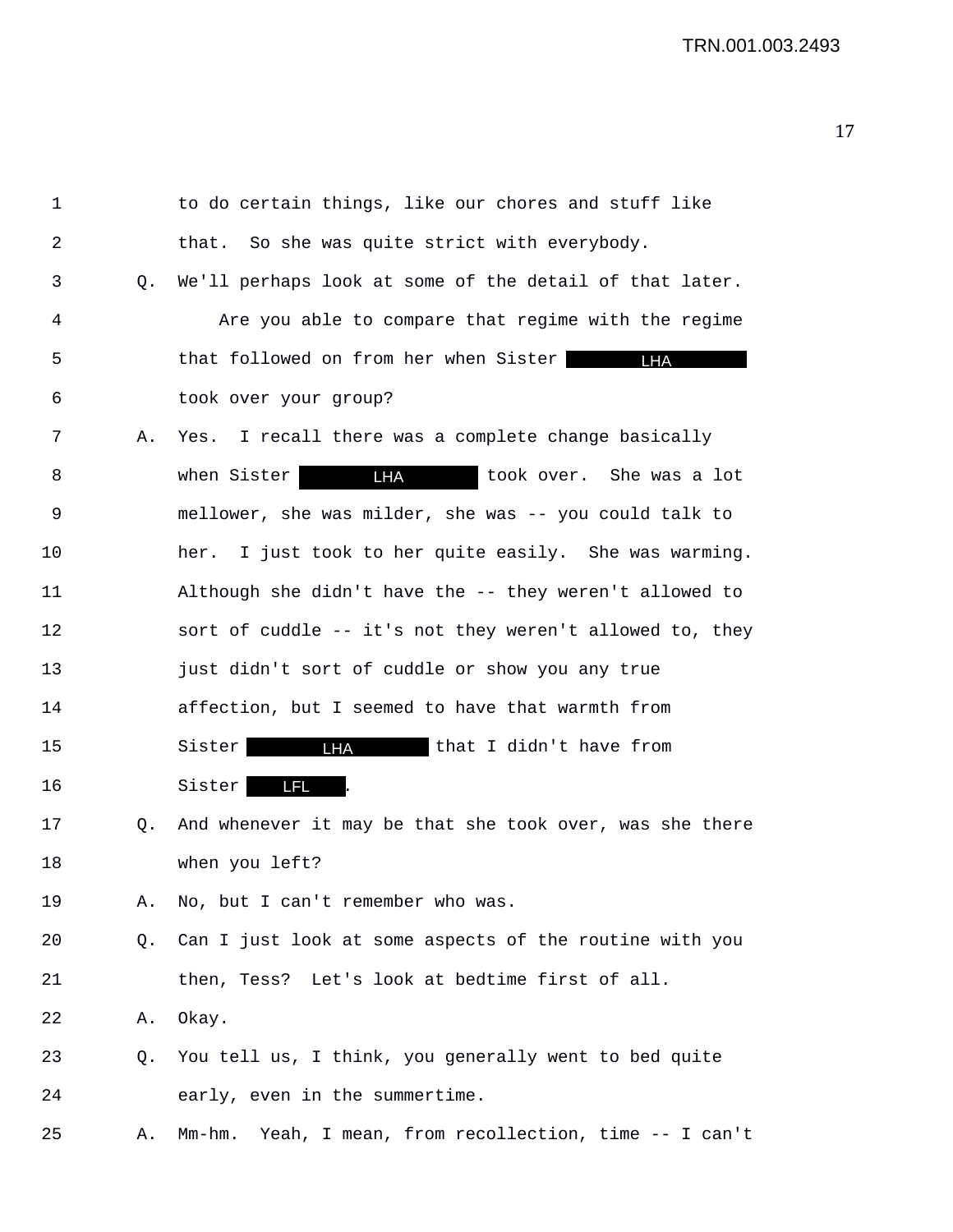| 1              |    | put exact times on it, but in the winter we always went  |
|----------------|----|----------------------------------------------------------|
| $\overline{a}$ |    | to bed a little bit earlier and I always sort of timed   |
| 3              |    | it around about what was generally on television at the  |
| 4              |    | time because we usually would go to bed after certain    |
| 5              |    | programmes. So I would say in the winter it was          |
| 6              |    | somewhere between 7.00 and 7.30 we would be in bed.      |
| 7              |    | In the summer, we were always in bed by about 8.00/8.30. |
| 8              |    | Because it was always light outside -- apart from the    |
| 9              |    | winter obviously. But in the summer it was always light  |
| 10             |    | and I always remember being in bed, but where the        |
| 11             |    | bedrooms were you could see right across to the -- there |
| 12             |    | was a set of high-rise flats on the opposite side of     |
| 13             |    | Paisley Road West and beside that was a small swing park |
| 14             |    | and I always used to see the kids playing over there and |
| 15             |    | we were in our beds, so I didn't like that.              |
| 16             | Q. | Let's look at the food then. How did you find the food   |
| 17             |    | there?                                                   |
| 18             | Α. | Very basic food, like school dinner type food. It was    |
| 19             |    | just basic food, really.                                 |
| 20             | Q. | If you didn't want to eat the food, was that<br>Okay.    |
| 21             |    | acceptable?                                              |
| 22             | Α. | Not really. You had to eat what food you had down on     |
| 23             |    | your plate. I think they wanted to make sure that you    |
| 24             |    | actually ate your food. I tended to eat most my food     |
| 25             |    | but there were certain things I probably didn't eat that |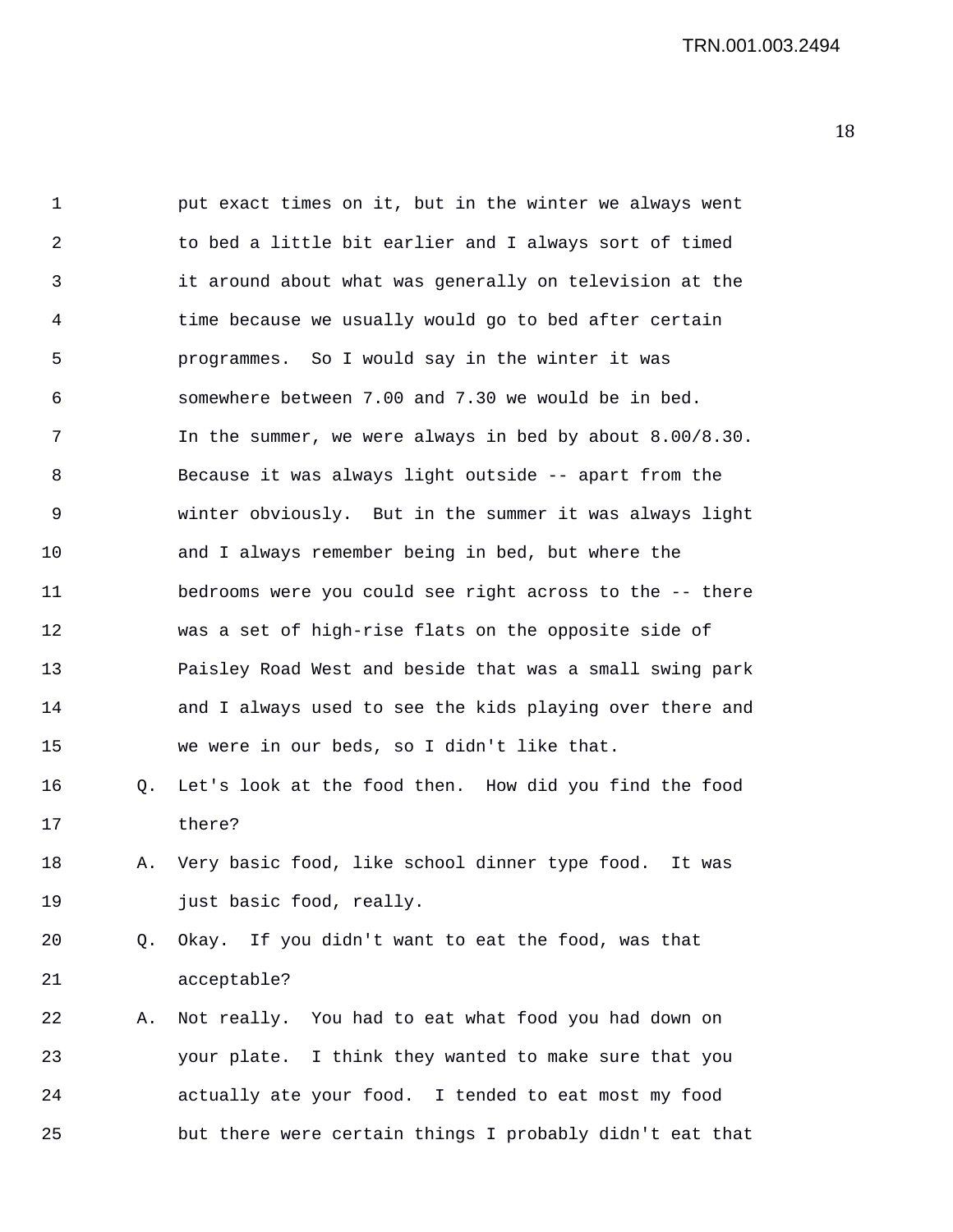| $\mathbf 1$ |    | I didn't like. So I remember a couple of times where     |
|-------------|----|----------------------------------------------------------|
| $\sqrt{2}$  |    | the food -- if you didn't eat it, you know, it would be  |
| 3           |    | there for you when you came back to your next meal.      |
| 4           |    | That would happen. It got to the point where, if you     |
| 5           |    | knew you didn't like it, you just ate it anyway because  |
| 6           |    | otherwise it would be there for your next meal, so you   |
| 7           |    | kind of just held your nose and put it down and ate it.  |
| 8           | Q. | Were you ever punished for not eating your food?         |
| 9           | Α. | I was never punished for not eating my food, but I would |
| 10          |    | just have to eat it the next time it was there, so you   |
| 11          |    | just got round to eating it and accepted that you'd have |
| 12          |    | to eat it.                                               |
| 13          | Q. | When I say punished, in some physical way, you weren't   |
| 14          |    | punished?                                                |
| 15          | Α. | No.                                                      |
| 16          | Q. | Did you ever see anyone else being physically punished?  |
| 17          | Α. | Not that I remember.                                     |
| 18          | O. | Perhaps I should clarify. When you were having your      |
| 19          |    | meal, were you having your meal with your group?         |
| 20          | Α. | Yes.                                                     |
| 21          | Q. | Just your group?                                         |
| 22          | Α. | There might have been other groups in there because the  |
| 23          |    | dining rooms were quite big. So there might have been,   |
| 24          |    | but I can't remember. I just know that you all sat in    |
| 25          |    | your own groups, so there might well have been the other |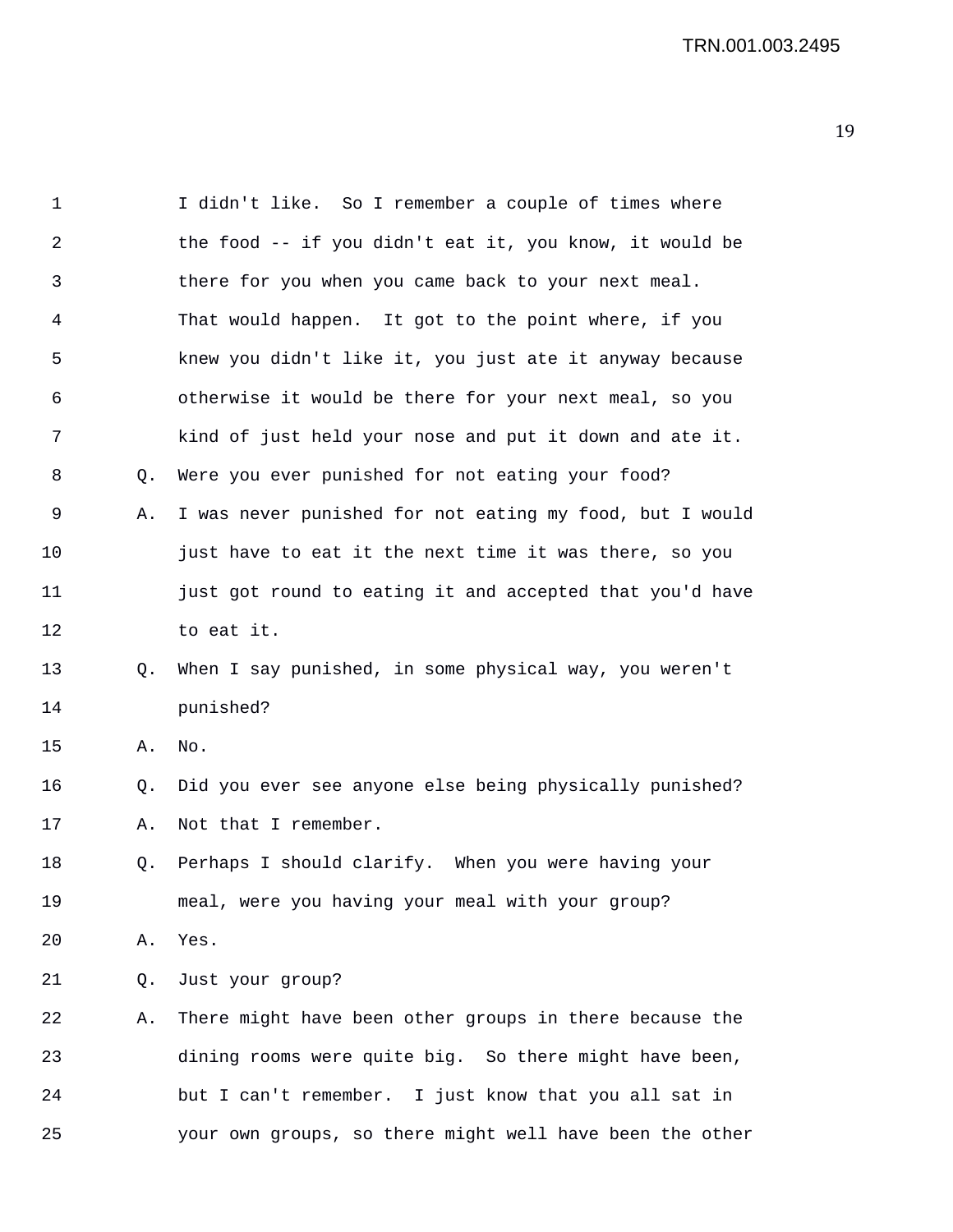| $\mathbf 1$ |           | groups there at the same time -- or it might have been   |
|-------------|-----------|----------------------------------------------------------|
| $\sqrt{2}$  |           | that they had sittings, that one group would come in and |
| 3           |           | then the other group. I remember it being quite busy so  |
| 4           |           | I just assumed everybody was in there at the same time.  |
| 5           | $\circ$ . | Can I take it from what you were saying that you were    |
| 6           |           | never physically force-fed?                              |
| 7           | Α.        | No.                                                      |
| 8           | Q.        | And did you ever observe any other children being        |
| 9           |           | force-fed?                                               |
| 10          | Α.        | Not that I remember, no.                                 |
| 11          | Q.        | You also give us information in your statement, Tess,    |
| 12          |           | about bathing, and I think what you say is you had       |
| 13          |           | a bath about once a week; is that correct?               |
| 14          | Α.        | That's correct.                                          |
| 15          | Q.        | I think, when you were younger, privacy was a problem.   |
| 16          | Α.        | Yes. There was only a few baths and generally, it was    |
| 17          |           | one child in the bath, quick scrub, out, next one in the |
| 18          |           | bath, quick scrub and out again. Everybody was lined up  |
| 19          |           | ready to go in or out. There was no sort of individual   |
| 20          |           | bath space, not when you were young anyway.<br>When you  |
| 21          |           | got older, there was that and you had a bath later on in |
| 22          |           | the evenings.                                            |
| 23          | O.        | Can you help me with that: what were the improvements    |
| 24          |           | then in the privacy?                                     |

25 A. You were able to have your bath on your own -- but again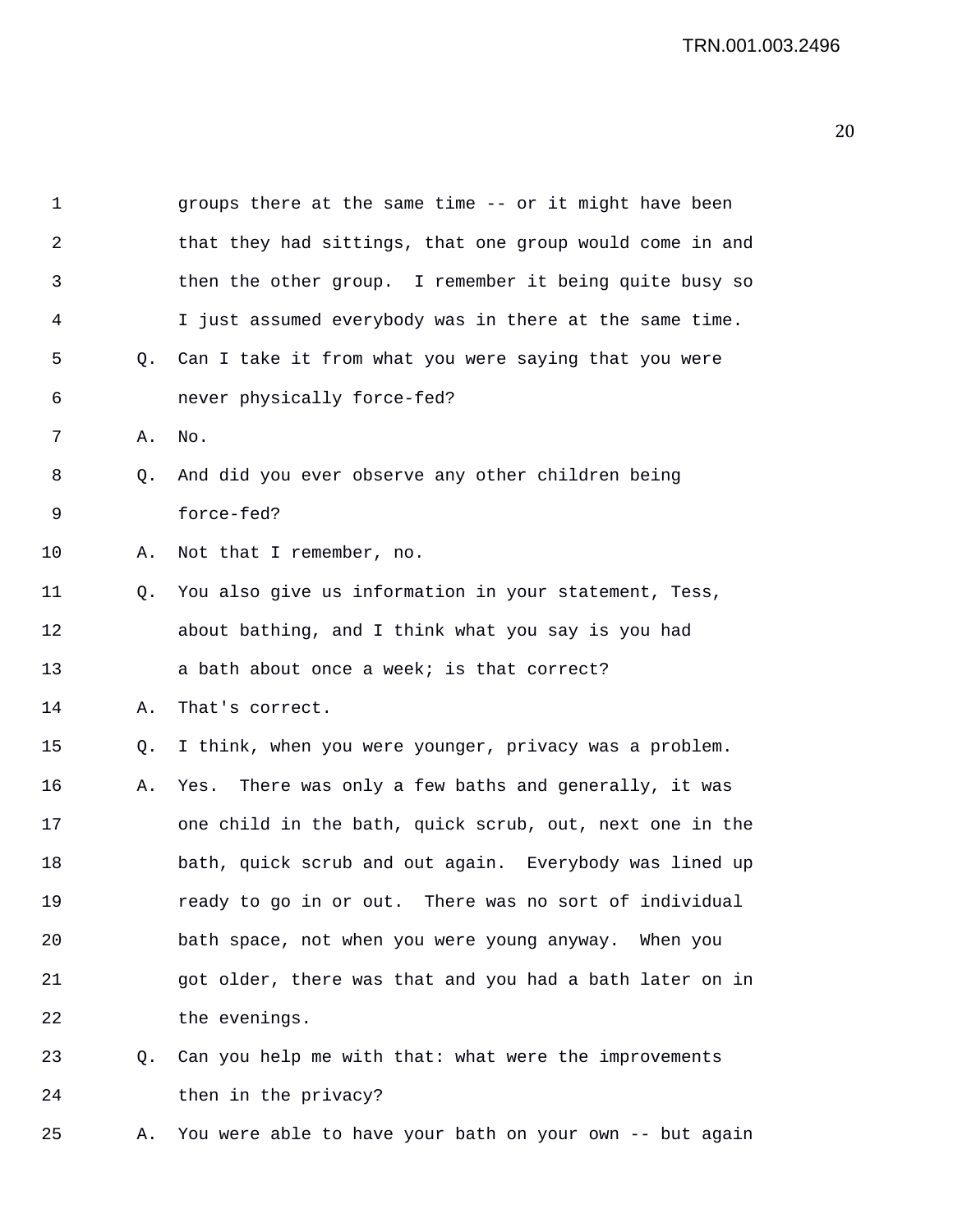| 1              |    | you had this quick time frame to have your bath, but you  |
|----------------|----|-----------------------------------------------------------|
| $\overline{2}$ |    | were able to have your bath on your own.                  |
| 3              |    | LADY SMITH: By that age did you get fresh water for your  |
| 4              |    | bath?                                                     |
| 5              | Α. | When I was older?                                         |
| 6              |    | LADY SMITH:<br>Yes.                                       |
| 7              |    | A. Yes, I think so.                                       |
| 8              |    | LADY SMITH: Each person got fresh water then?             |
| 9              | Α. | I think so. I don't ever remember having fresh water      |
| 10             |    | when we were younger -- unless you were the first person  |
| 11             |    | in the bath, of course.                                   |
| 12             |    | LADY SMITH: Of course.                                    |
| 13             |    | MR MacAULAY: Just coming to when you were younger, if you |
| 14             |    | weren't the first person and you were a bit down the      |
| 15             |    | queue, would the water be getting a bit colder by then?   |
| 16             | Α. | It would do with time, yes.                               |
| 17             | Q. | One point you make in your statement in connection with   |
| 18             |    | your teeth, because I think you say that you didn't --    |
| 19             |    | you were never taught how to brush your teeth.            |
| 20             | Α. | No, it's probably my biggest nightmare of that place, my  |
| 21             |    | teeth. My biggest vice is that I've got a terrible        |
| 22             |    | sweet tooth. Again, that's probably down to being given   |
| 23             |    | sweets a lot as a youngster. I don't ever recall being    |
| 24             |    | taught how to properly brush your teeth, therefore        |
| 25             |    | I didn't have very good teeth. But I also put that also   |
|                |    |                                                           |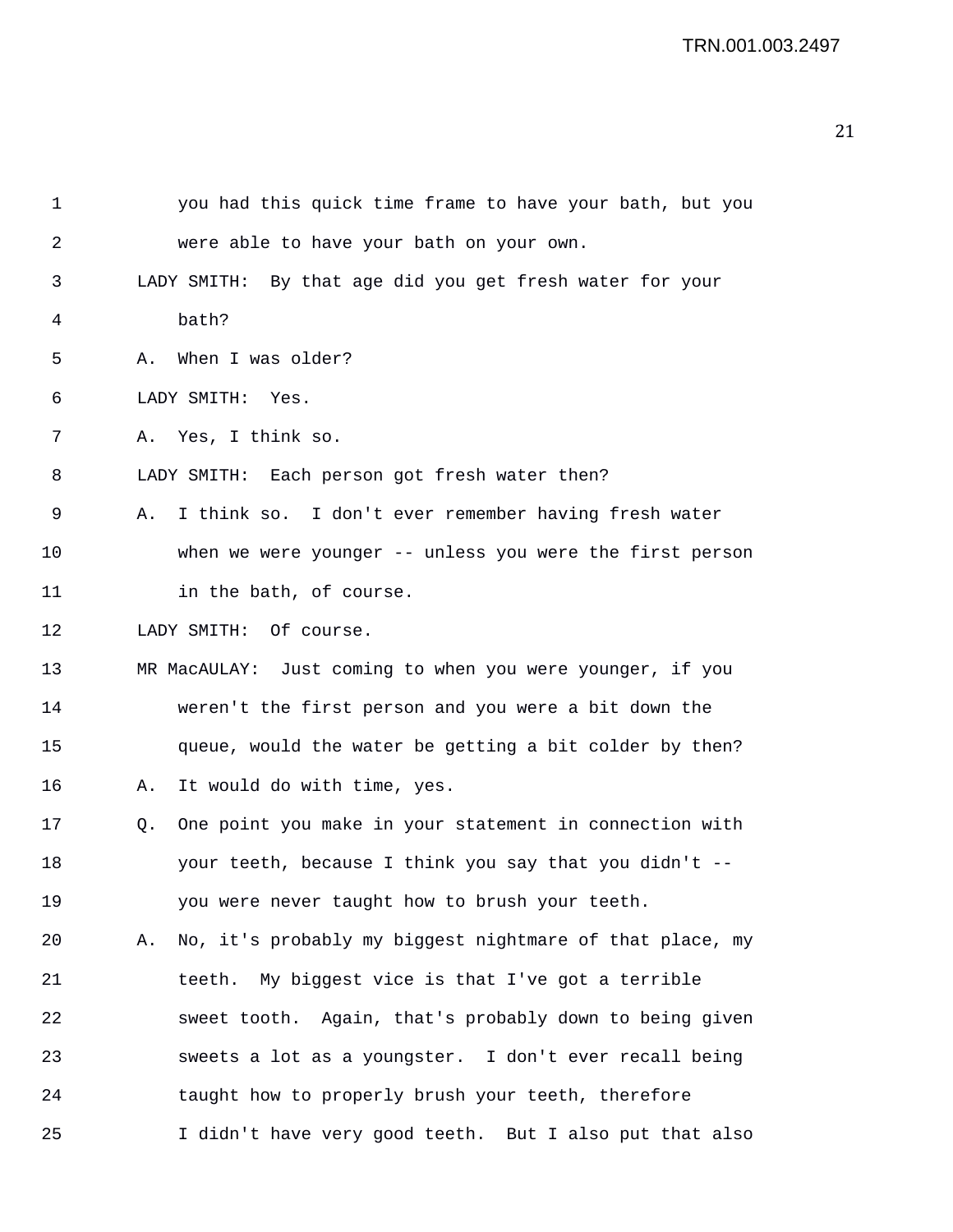1 down to the fact that my bone structure was probably -- 2 because I was ill when I was young, it wasn't until 3 later on in life I was told by a dentist that I've got 4 very soft teeth and that could have been due to my 5 mother's illness. 6 But in the convent I don't ever remember being 7 taught how to do my teeth. I might have brushed them 8 every now and again but not really to the effect that 9 they were good, so I was at the dentist quite a lot. 10 Q. Clothing. How did you find the clothes when you were 11 there? 12 A. I don't remember having brand new clothes. Most of the 13 clothes were second-hand. The school uniforms were 14 generally uniform that would have been handed in from 15 school, where I think the local schools would have 16 people bring in old uniforms and that would be handed 17 into the convent for us. 18 Q. Did you any difficulty, any embarrassment because of the 19 clothes that you were given?

20 A. Not really embarrassment. Whatever was on your beds 21 in the morning when you got up, that's what you wore for 22 the day. You had your school uniform, you had your 23 clothes that you played in, and obviously you had 24 something nice to wear on a Sunday. But I always 25 remember my shoes were always too tight. You wore your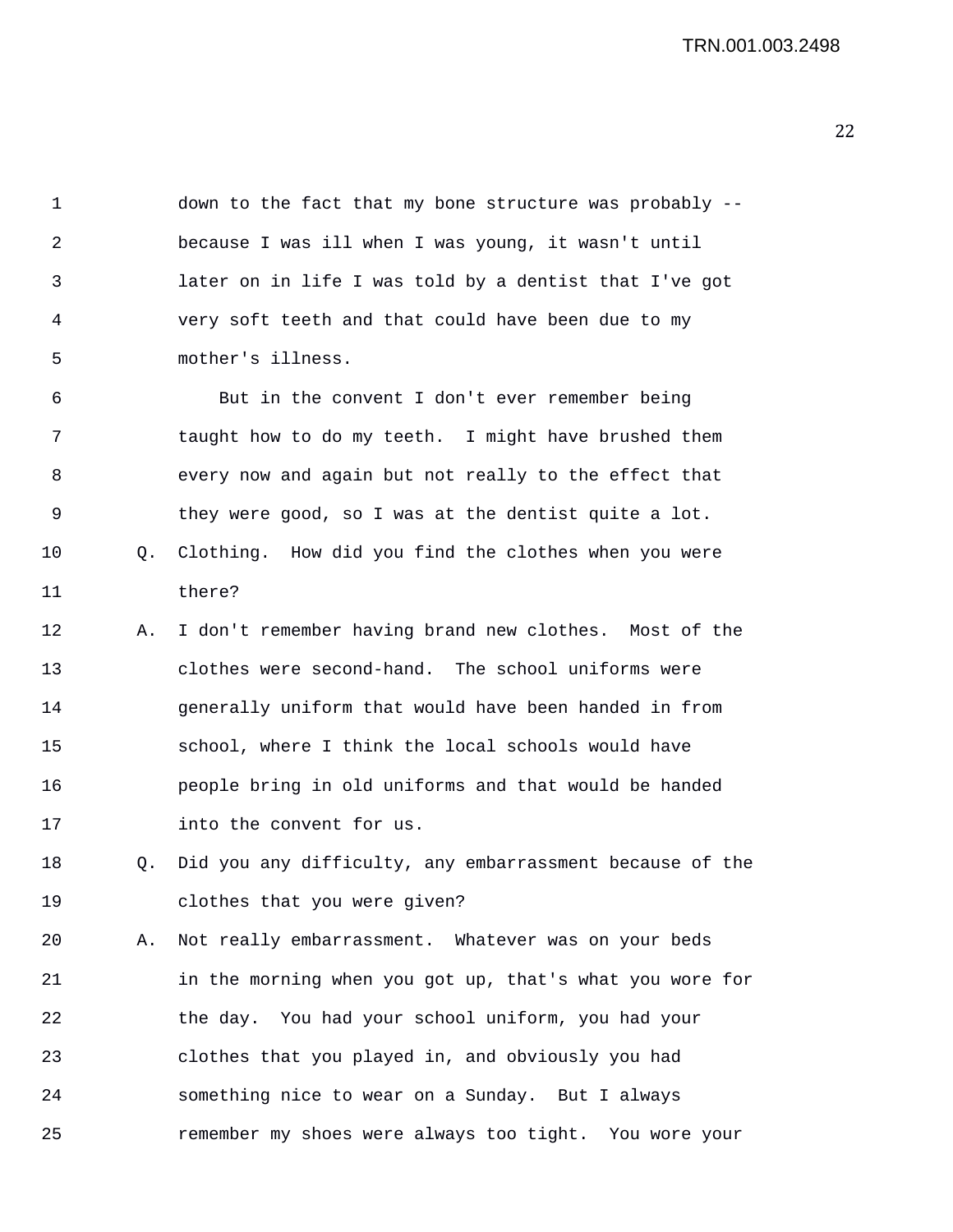| 1  |    | shoes until they basically fell off your feet. So        |
|----|----|----------------------------------------------------------|
| 2  |    | I always had sore feet because my shoes were always too  |
| 3  |    | small for me.                                            |
| 4  | Q. | I think you do say in your statement that you've had bad |
| 5  |    | feet and you blame the shoes for that.                   |
| 6  | Α. | Yes. It's not so bad now. Certainly when I was           |
| 7  |    | younger, I always used to get a lot of pain in my feet,  |
| 8  |    | so I did have bad feet and I remember when I came out,   |
| 9  |    | my aunt took me to the doctor's and he just said that my |
| 10 |    | toes were kind of clods like that and that was down to   |
| 11 |    | the fact that I was wearing shoes that were too small    |
| 12 |    | and they weren't able to straighten out so much.         |
| 13 | Q. | What was that down to? Was it down to the fact that the  |
| 14 |    | shoes you had to wear were shoes that were in the home   |
| 15 |    | and you just had to take what was there? By that I mean  |
| 16 |    | you were never taken somewhere to be measured out and -- |
| 17 | Α. | I don't ever remember being measured out. I think it     |
| 18 |    | was a case of you got a pair of shoes, you tried them    |
| 19 |    | on, if they fitted you, that was it and you had those    |
| 20 |    | shoes until you were done, basically.                    |
| 21 | Q. | So far as schooling was concerned you went to the local  |
| 22 |    | schools, is that right --                                |
| 23 | Α. | Yes.                                                     |
| 24 | Q. | -- the primary school? Did you leave before it was time  |

25 to go to secondary school?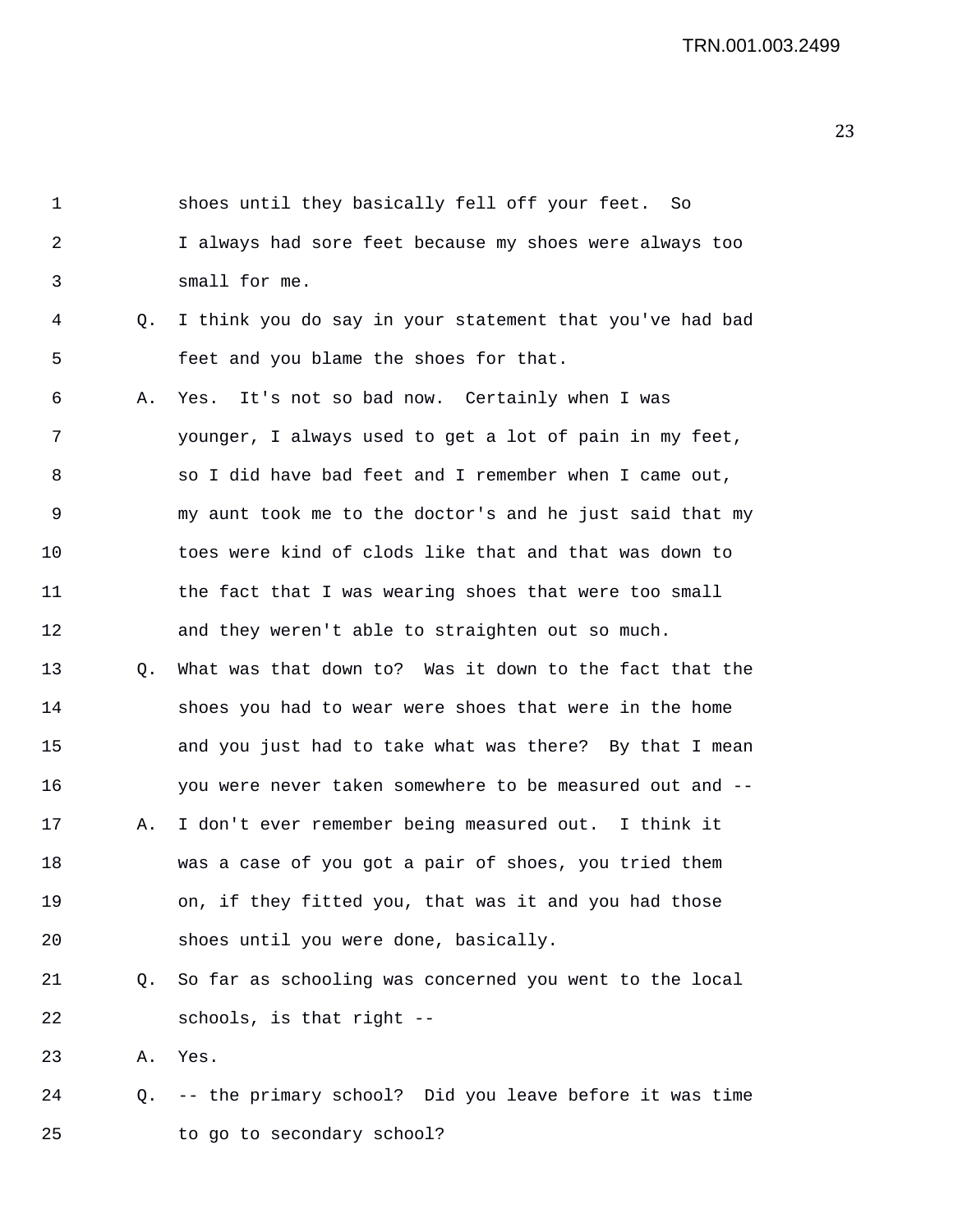| 1  | Α. | No, the first school I went to was the school across the |
|----|----|----------------------------------------------------------|
| 2  |    | road, which was Lourdes Primary School. But I only went  |
| 3  |    | there for a couple of years. Then the Glasgow District   |
| 4  |    | Council built a new school around the corner, which was  |
| 5  |    | Our Lady of the Rosary, and I went there until I left.   |
| 6  |    | Also when I left, I used to travel back to that school   |
| 7  |    | to finish that term. So when I left the convent I was    |
| 8  |    | still at school and I used to travel back from one end   |
| 9  |    | of Glasgow of the other to go to that school until I was |
| 10 |    | at secondary.                                            |
| 11 | Q. | Of course, that was an era of corporal punishment in     |
| 12 |    | schools --                                               |
| 13 | Α. | Yes.                                                     |
| 14 | Q. | -- where you'd get the strap if you misbehaved. But      |
| 15 |    | looking at it in the round, did you find school to be    |
| 16 |    | a good, positive experience?                             |
| 17 | Α. | I enjoyed school. I enjoyed school all the way through,  |
| 18 |    | even through big school.                                 |
| 19 | Ο. | Can I then come back to Nazareth House itself.<br>You do |
| 20 |    | tell us, at least for part of your time there, you had   |
| 21 |    | chores to do and you describe what they were.            |
| 22 | Α. | $Mm-hm$ .                                                |
| 23 | Q. | Can you help me with that? What sort of chores did you   |

24 have to do before the regime changed?

25 A. Generally, most days when you got out of bed, you had to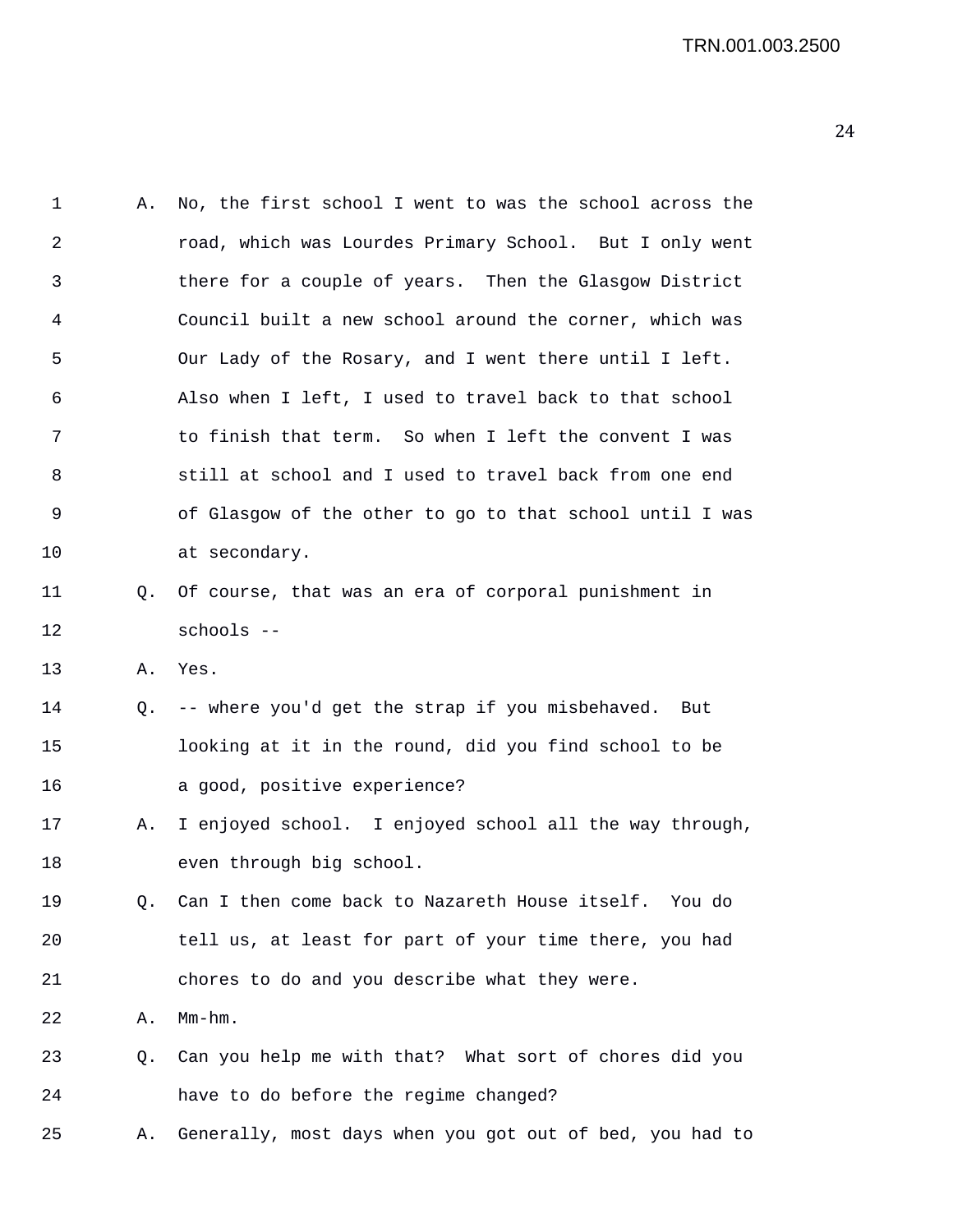1 make sure your bed was made and tidy before you went for 2 breakfast and then when you went to breakfast or during 3 mealtimes you'd be clearing up, washing the dishes, 4 et cetera, and setting the tables up for the next meal.

5 On the weekends we used to do quite a lot of chores 6 on a Saturday before the afternoon -- most of the chores 7 were done in the morning. We used to -- the corridors 8 were tiled, the small thing, long tiles. The floors 9 were wooden parquet floors, so you used to have to clean 10 the walls and polish the floors. That was a chore that 11 was given to everybody, but it was done in little 12 groups. So you'd have the older ones that would be 13 putting the wax on the floors, and then some of the 14 older ones and the next older ones had what was -- 15 I don't know what they're called, it was like a big 16 square hammer-type head thing with a cloth on it, with 17 a brush, and you used to swing that. That would kind of 18 give it a semi-polish and then all the younger ones 19 would put rags on their feet and they'd just go up and 20 round and rub and it'd get to the point where it was 21 really shiny and slidey and we just used to play on it, 22 really.

23 Q. How long would the task take, the whole task? 24 A. Usually a good couple of hours. It was usually most of 25 the morning you'd be doing stuff like that.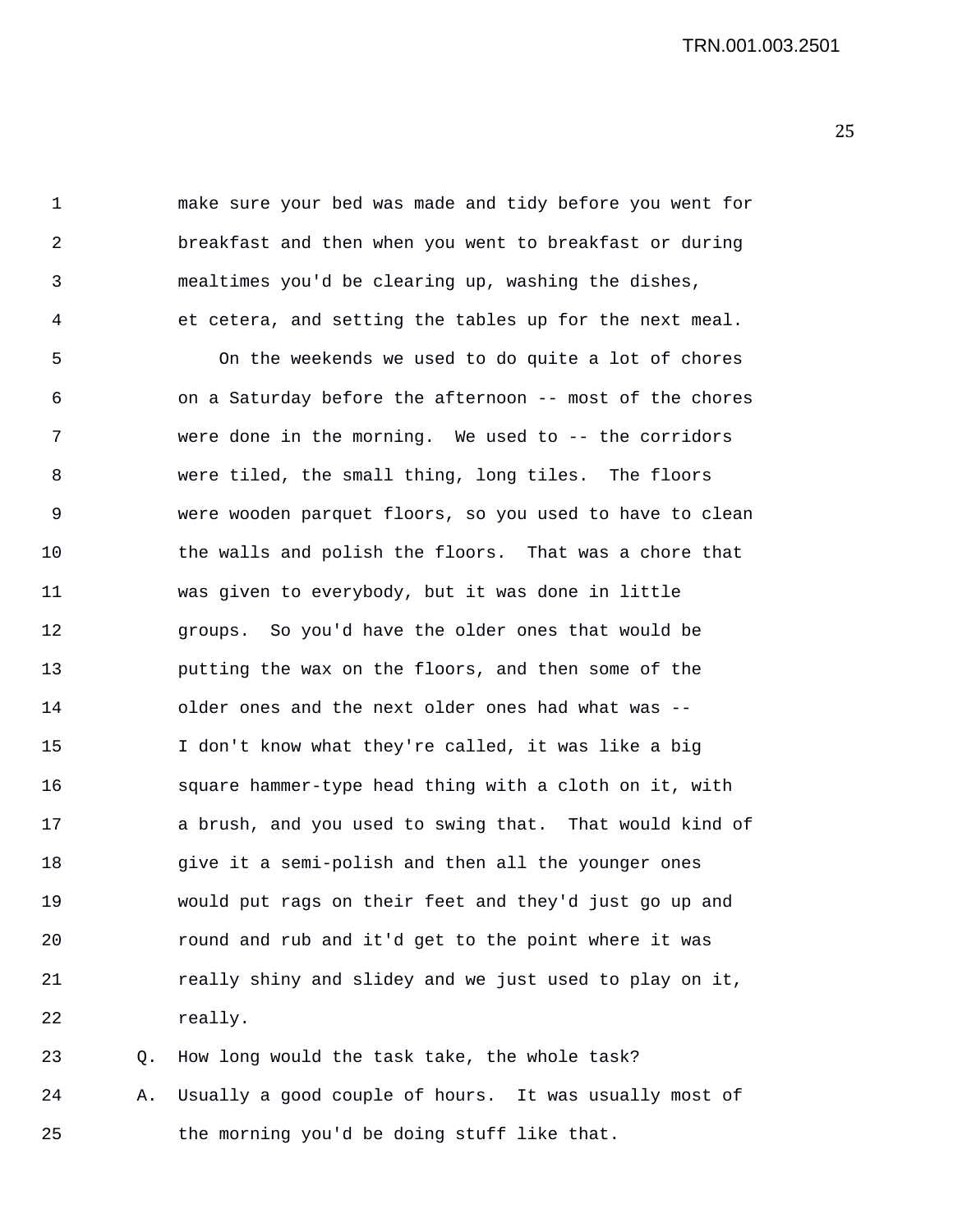1 Q. And you say also that you'd have to clean toilets. 2 A. Yes. I vaguely remember sort of cleaning out -- just 3 washing round the sinks and the toilets and stuff like 4 that. 5 Q. And at that time, before Sister **LHA C** came 6 on the scene, and you tell us a bit about that and we'll 7 come to that, were you conscious of there being lay 8 staff there? 9 A. I don't remember them being there that early, but I do 10 remember them coming in. I can't remember when they 11 came in, but yeah, there were definitely lay staff there 12 but exactly when they arrived, I'm not 100 per cent 13 sure. 14 Q. Looking to the sisters themselves, did they do chores so 15 far as you could see? 16 A. I don't recall them doing chores -- except, sorry, there 17 was in the kitchen, I know there was nuns that used to 18 do some cooking in the kitchen but other than that 19 I don't remember them doing anything else. 20 Q. We've talked about the change in regime with 21 Sister **LHA** . Did the nature of the chores 22 that you did change after she came on the scene? 23 A. Mm-hm. I think you always still kept your bed space 24 tidy, but I don't remember, as I got older, doing the 25 washing of the floors and stuff like that and toilets LHA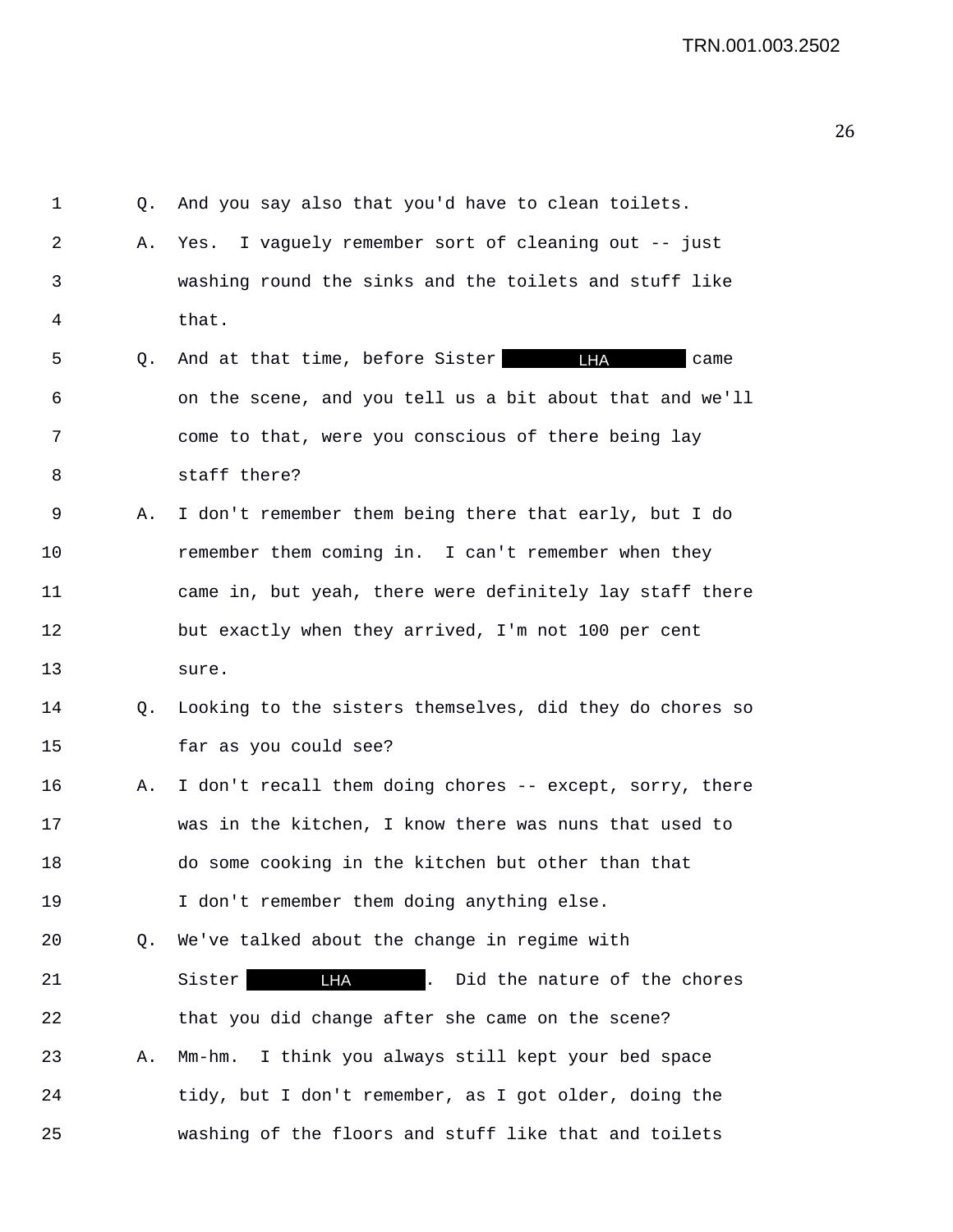1 and things like that. 2 0. You had a TV room; is that correct? 3 A. That's correct. 4 Q. Again, did I understand you to say earlier that the 5 groups had their separate TV areas? 6 A. That's right. 7 Q. Was TV readily accessible to you? 8 A. It was in the evenings. Just after when you came home 9 from school you were allowed to watch TV just before 10 dinner and after dinner you could watch TV as well. We 11 tended to watch TV in the winters than in the summer 12 because in the summer you were always outside playing. 13 O. That's something you tell us, that there were different 14 play areas where you could play. You also mention that 15 you had toys to play with; is that right? 16 A. Mm-hm. 17 Q. Can you tell me what sort of toys you had available? 18 A. It was just basically what was in the toy box, what was 19 in the room. More than likely it would have been stuff 20 that would have been either handed in or stuff that 21 maybe would have been part of Christmas presents or 22 birthday presents that were there that were there for 23 everybody to share once they were given. 24 Q. You also touch upon pocket money in your statement; 25 what's your recollection of how that was managed?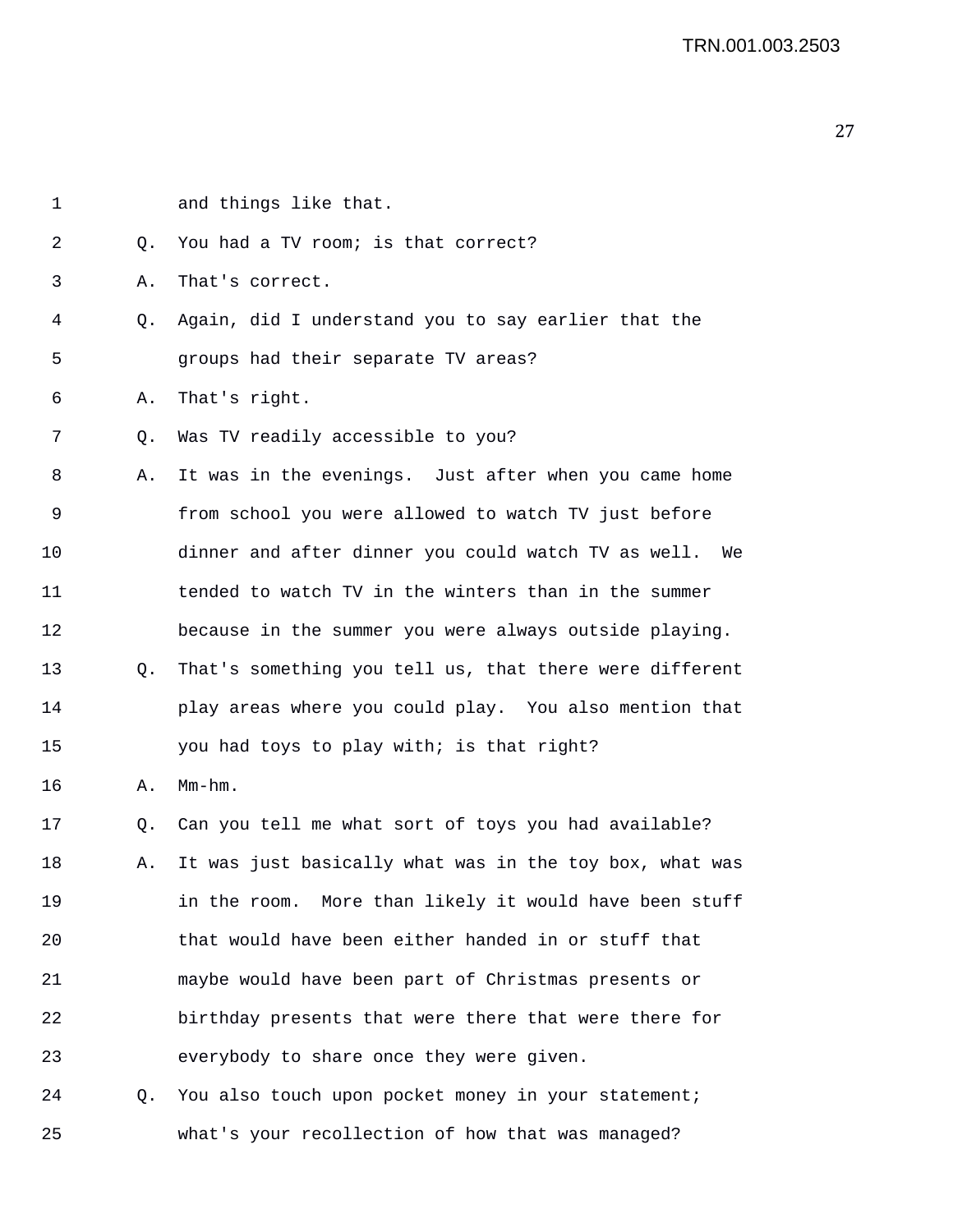| 1  | Α. | I remember we used to queue up for our pocket money.     |
|----|----|----------------------------------------------------------|
| 2  |    | You used to get it -- I think it was a Saturday morning  |
| 3  |    | you would get your pocket money. Obviously, that was     |
| 4  |    | one of the things that if you didn't do a chore or if    |
| 5  |    | you were a bit naughty, sometimes you wouldn't get your  |
| 6  |    | pocket money. But your pocket money, I don't know,       |
| 7  |    | tuppence or whatever it was at the time, would be given  |
| 8  |    | and you'd head off down to the shop in groups, the wee   |
| 9  |    | corner shop not far from the little post office where we |
| 10 |    | used to go and spend our pocket money.                   |
| 11 | Q. | What you say in your statement is that regime was        |
| 12 |    | certainly in place when Sister<br><b>LHA</b><br>was      |
| 13 |    | there, but you don't remember that with                  |
| 14 |    | Sister<br>LFL                                            |
| 15 | Α. | No, I don't. It may well have been there, but I don't    |
| 16 |    | remember when that started. I remember it more clearly   |
| 17 |    | <b>LHA</b><br>when Sister<br>was there.                  |
| 18 | Q. | You also give us information in your statement about     |
| 19 |    | what trips you had.                                      |
| 20 | Α. | Mm-hm.                                                   |
| 21 | Q. | You seem to recollect you had a number of different      |
| 22 |    | trips to different places --                             |
| 23 | Α. | Yes.                                                     |
| 24 | О. | -- including a<br>around Scotland?                       |
|    |    |                                                          |

25 A. Yes.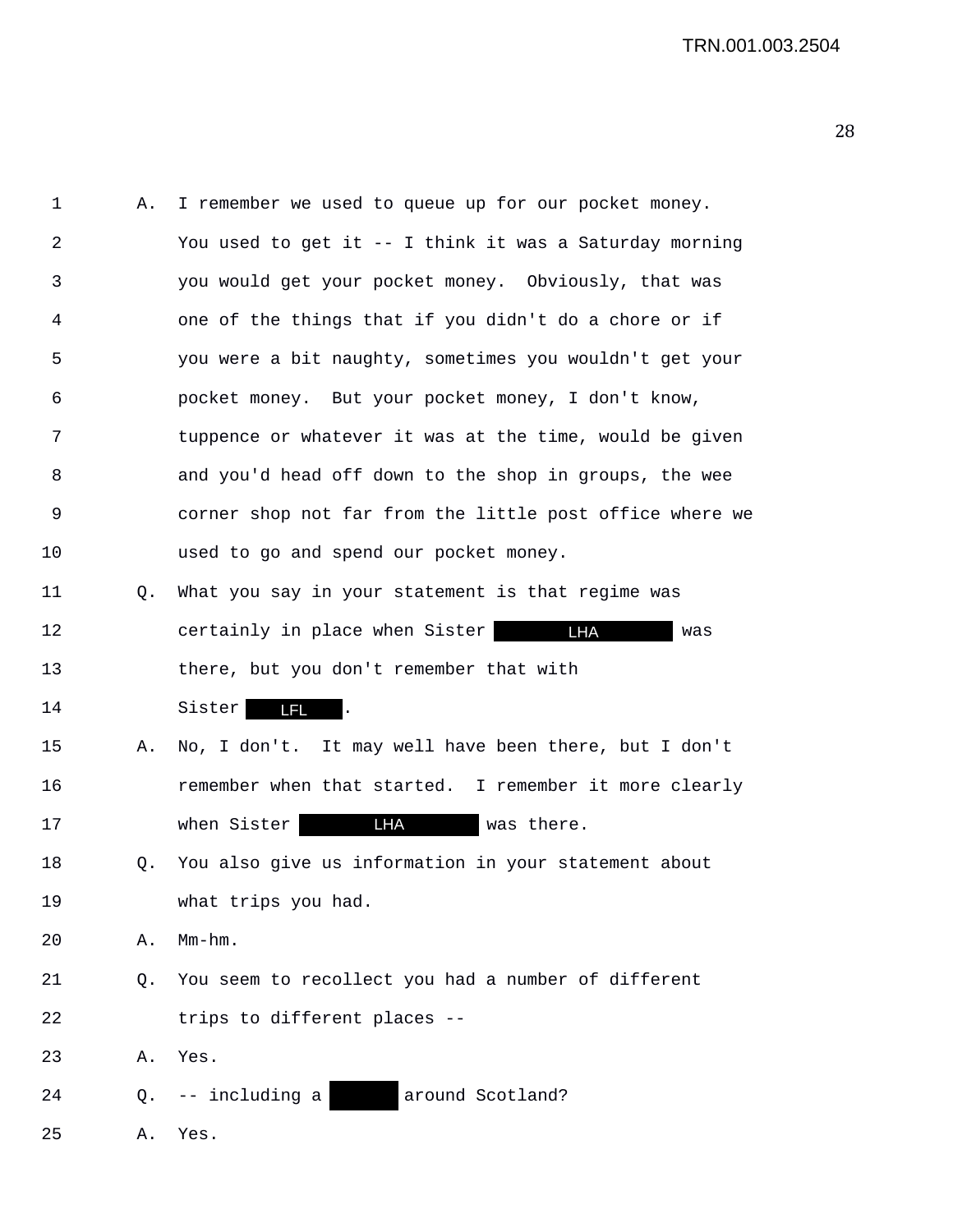| 1          | Q. | Did you go on that                                       |
|------------|----|----------------------------------------------------------|
| $\sqrt{2}$ | Α. | I was. There was press at that, so there were pictures   |
| 3          |    | of it as well. It was at the time of                     |
| 4          |    | , which I don't think exists any more,                   |
| 5          |    | and I don't know how they managed to get the trip, but   |
| 6          |    | they organised a trip and<br>round Scotland              |
| 7          |    | somewhere. We were only<br>for about half                |
| 8          |    | an hour, an hour, and then we went back to the convent,  |
| 9          |    | but I do remember that trip.                             |
| 10         | Q. | Can I ask you about Christmas: was Christmas celebrated? |
| 11         | Α. | Christmas was celebrated, yes.                           |
| 12         | Q. | Can you explain what happened?                           |
| 13         | Α. | There were lots of different things happened at          |
| 14         |    | Christmas. There was always a trip, probably even two    |
| 15         |    | or three trips round Christmas. At times you would go    |
| 16         |    | and see the lights -- there was a bus that would come    |
| 17         |    | and pick you up and take you round, basically drive      |
| 18         |    | round where all the Christmas lights were. You'd head    |
| 19         |    | into town, you would drive round George Square, which    |
| 20         |    | was all decorated, and then eventually you would head    |
| 21         |    | back to the convent. I always remember that trip         |
| 22         |    | because there was always a -- everybody would be handed  |
| 23         |    | out little white mice that you used to have. I clearly   |
| 24         |    | remember that on that trip.                              |

25 There were always the Christmas parties that were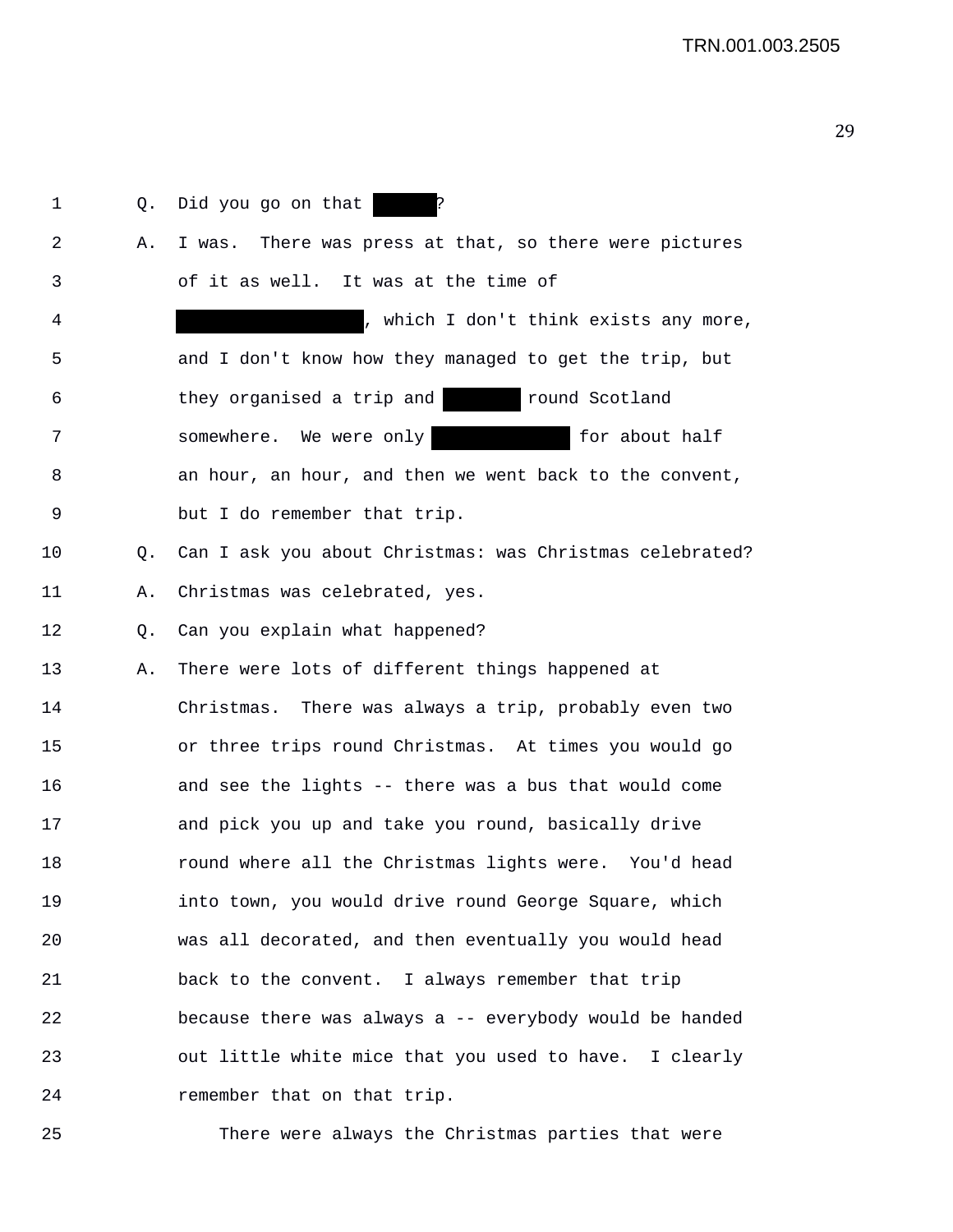| 1  |    | held again in town on Argyle Street in one of the big    |
|----|----|----------------------------------------------------------|
| 2  |    | stores -- it would either be Arnotts or Lewis's or one   |
| 3  |    | of those shops. But I always remember there were lots    |
| 4  |    | of different children there from different homes and,    |
| 5  |    | basically, you would just have a party, Santa would turn |
| 6  |    | up, you'd get a gift, and then you'd obviously go back   |
| 7  |    | to Nazareth House after that.                            |
| 8  |    | I think there was the odd occasion we maybe went to      |
| 9  |    | a pantomime, but that was Christmas. So Christmas was    |
| 10 |    | quite good for trips.                                    |
| 11 | Q. | And birthdays, were birthdays celebrated?                |
| 12 | Α. | I remember the odd birthdays being celebrated, uh-huh.   |
| 13 |    | I remember that more when I was older. I don't remember  |
| 14 |    | so much when I was younger but I do remember when I was  |
| 15 |    | older they used to sing "Happy Birthday" and you'd have  |
| 16 |    | a cake and you might have the odd present that you got   |
| 17 |    | from family.                                             |
| 18 | Q. | Insofar as family were concerned, did your family come   |
| 19 |    | to visit you when you were there?                        |
| 20 | Α. | I was told that my mother came to visit us before she    |
| 21 |    | died, a couple of times, but my dad used to come quite   |
| 22 |    | regularly. He used to come both at visiting time, which  |
| 23 |    | I think was once a month on a Sunday, and every now and  |
| 24 |    | again my aunt would come, one of my dad's sisters would  |
| 25 |    | come and visit as well. My dad used to come outside      |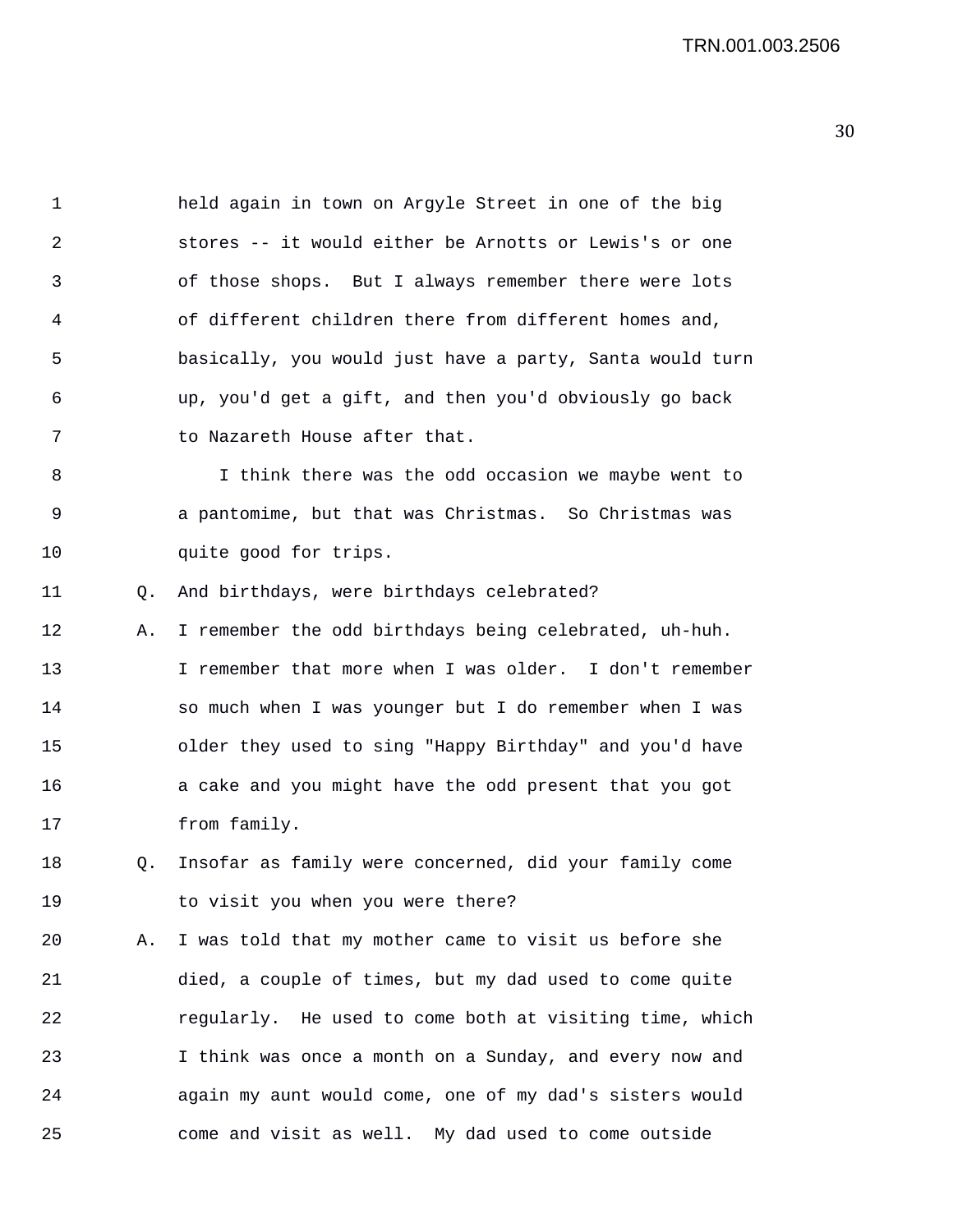| $\mathbf 1$ |             | visiting hours as well: he used to just turn up out of   |
|-------------|-------------|----------------------------------------------------------|
| 2           |             | the blue.                                                |
| 3           | O.          | You mentioned your mother again and I should have taken  |
| 4           |             | from you that your mother died shortly after you were    |
| 5           |             | born in 1962.                                            |
| 6           | Α.          | That's right, she died in of 1962.                       |
| 7           | $Q_{\star}$ | You tell us in your statement that your father paid      |
| 8           |             | money to Nazareth House on a monthly basis --            |
| 9           | Α.          | Yes.                                                     |
| 10          | Q.          | -- and your understanding was he was paying that money   |
| 11          |             | so that you'd be kept together within Nazareth House;    |
| 12          |             | is that right?                                           |
| 13          | Α.          | Yes. I mean, again, having had conversations with my     |
| 14          |             | sisters through my life, I was advised that dad used to  |
| 15          |             | sort of -- he paid money to Nazareth House -- it was     |
| 16          |             | either a donation or whatever, to the convent, and there |
| 17          |             | was clear a understanding that mum had said, no matter   |
| 18          |             | what, the girls have got to stay together, I don't want  |
| 19          |             | them to go anywhere else. Dad followed that through to   |
| 20          |             | make sure that we stayed together as a family whilst     |
| 21          |             | we were in the convent.                                  |
| 22          | Q.          | Because you were different ages then some of your        |
| 23          |             | siblings would have been leaving as time was moving on;  |

24 is that right?

25 A. Yes, that's correct.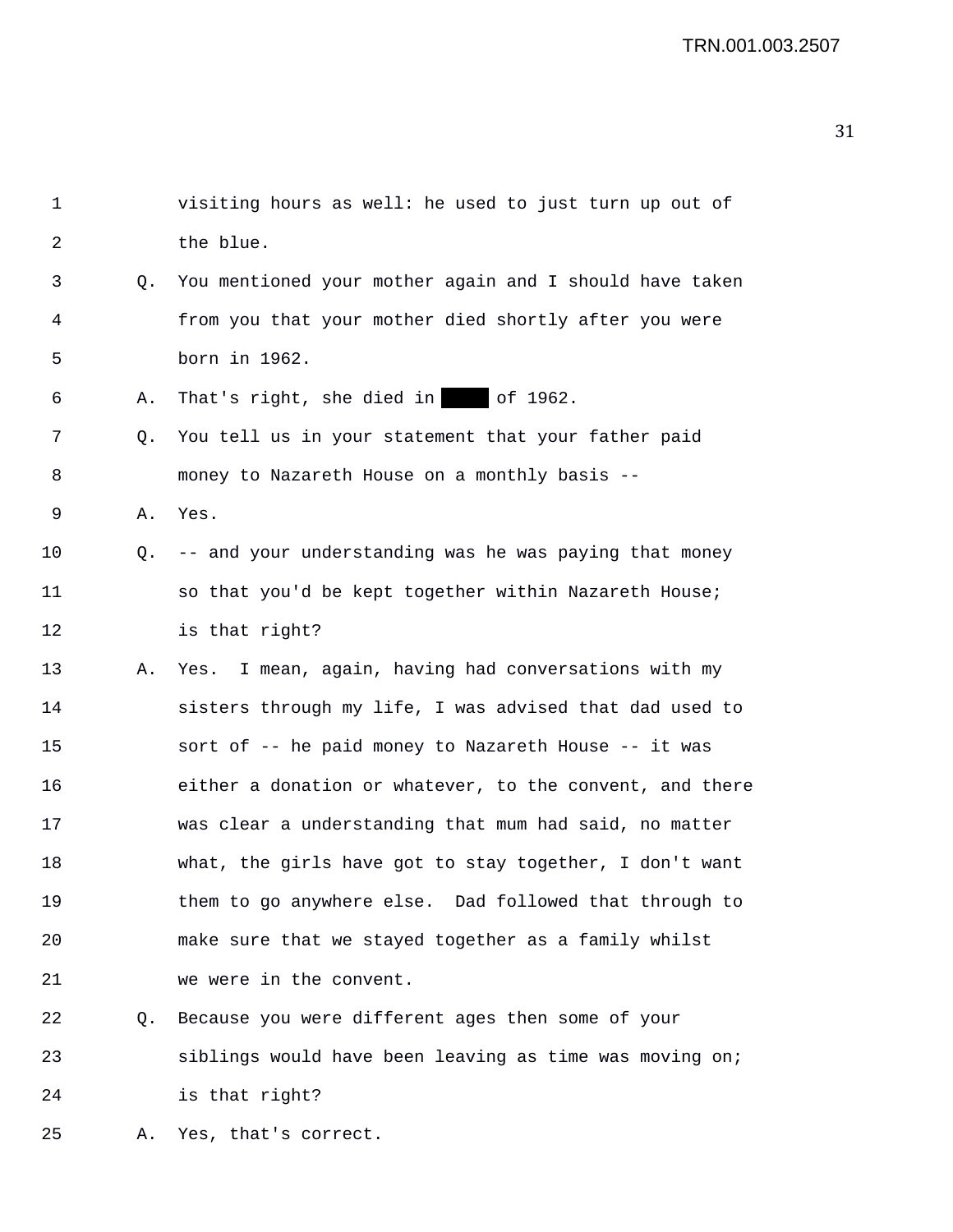1 Q. You also tell us that you were taken out by a particular 2 lady to her home. Would that be for a weekend? 3 A. It used to happen -- I think it was about once a month 4 I'd be taken out by this lady, who, I believe, and 5 I fully believe, that she was probably wanting to adopt 6 me because it was always me she took out, she never took 7 anyone else, and I remember exactly what we used to do. 8 It was the same routine every weekend. We'd go back to 9 her house -- she lived with her mum and dad, she and her 10 boyfriend.

11 I used to stay there at the weekends. She'd come on 12 a Friday, we'd watch Bonanza -- that was the sort of the 13 thing that was on on a Friday night, I remember that. 14 Then we would do something during the day on a Saturday, 15 and on a Sunday I'd go back to the convent after we'd 16 been to Mass.

17 Q. One thing you do say in your statement is that you 18 looked forward to going back to the convent.

19 A. I did, I enjoyed being out, being taken out, because you 20 were kind of spoiled, so I quite liked that. But 21 I always wanted to go back because that's where my 22 family were and that's all I knew, really, that's where 23 my sisters were, that's where my friends were. I wanted 24 to go back because I had a funny feeling that she wanted 25 -- and I didn't want to be away from my family.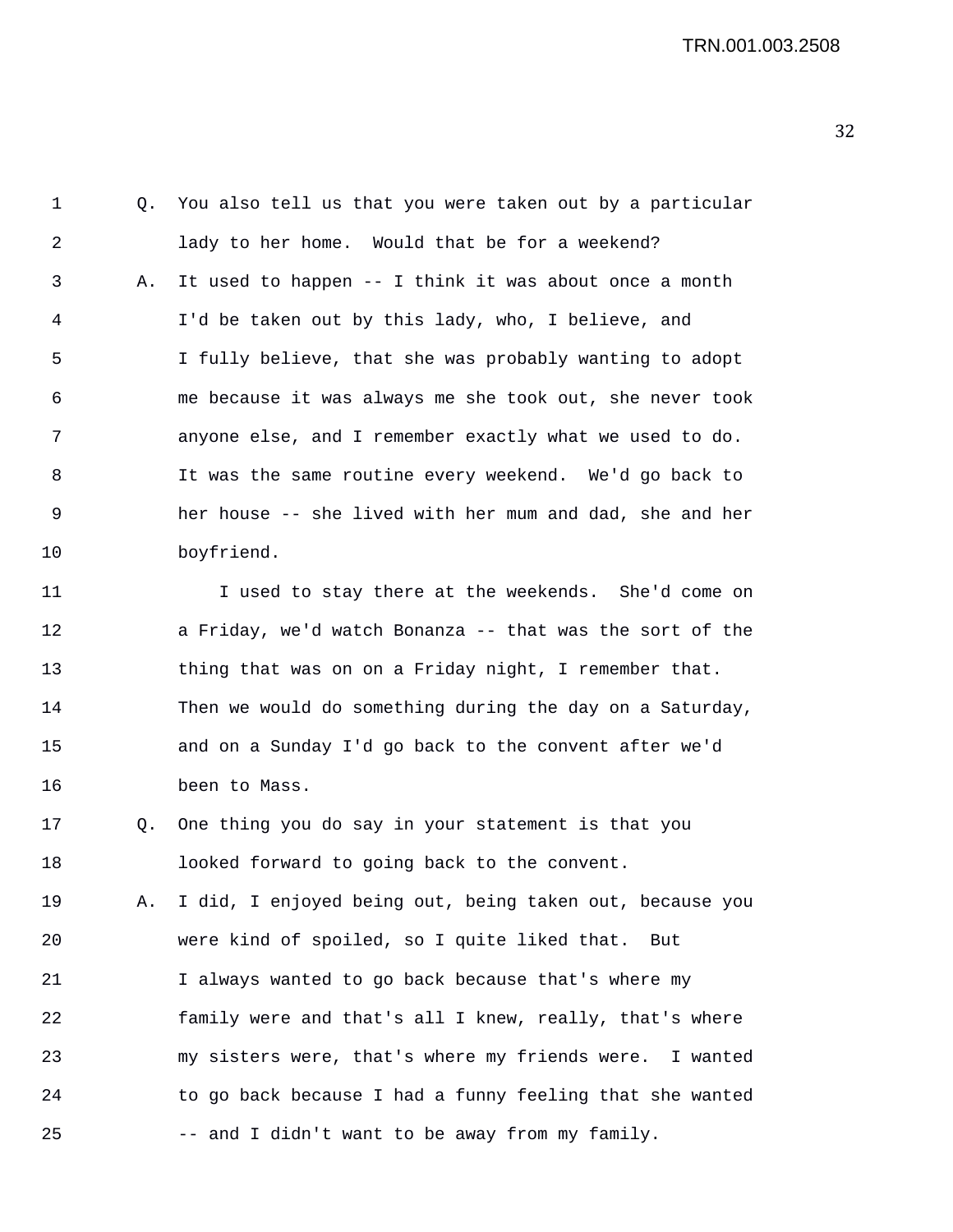| $\mathbf 1$    | Q. | You mentioned friends. Were you able to make friends,    |
|----------------|----|----------------------------------------------------------|
| $\overline{2}$ |    | leaving aside your sisters, in the convent?              |
| 3              | Α. | Yes. Everybody in your group were friends. Obviously,    |
| 4              |    | when you're mixing with lots of children, there was      |
| 5              |    | always children there that were nice to you and others   |
| 6              |    | that weren't so nice to you. So you had different        |
| 7              |    | relationships with friends, as you do anywhere, really.  |
| 8              | Q. | What about official visits, let's say from what one      |
| 9              |    | might see as a social worker or someone in an official   |
| 10             |    | capacity? Do you remember any such visits?               |
| 11             | Α. | No, we weren't -- we didn't have a social worker.        |
| 12             | Q. | Is that because of the arrangement you told us about?    |
| 13             | Α. | I think so. I don't ever recall our family being under   |
| 14             |    | the social work system at all.                           |
| 15             | Q. | Can I then move on, Tess, and ask you about discipline   |
| 16             |    | and how discipline was managed. Can you give me an       |
| 17             |    | overview as to what your recollection of that aspect of  |
| 18             |    | life is?                                                 |
| 19             | Α. | Again, as I said earlier on, it was quite strict.<br>Ιf  |
| 20             |    | you did anything wrong, in the younger years I do        |
| 21             |    | remember getting the odd clip round the head and the odd |
| 22             |    | cane, but not -- I didn't get the cane that much.        |
| 23             |    | I knew other children were getting the cane, but I did   |
| 24             |    | get the cane and I got the cane a lot at school because  |
| 25             |    | I was quite cheeky and boisterous, I was a bit of        |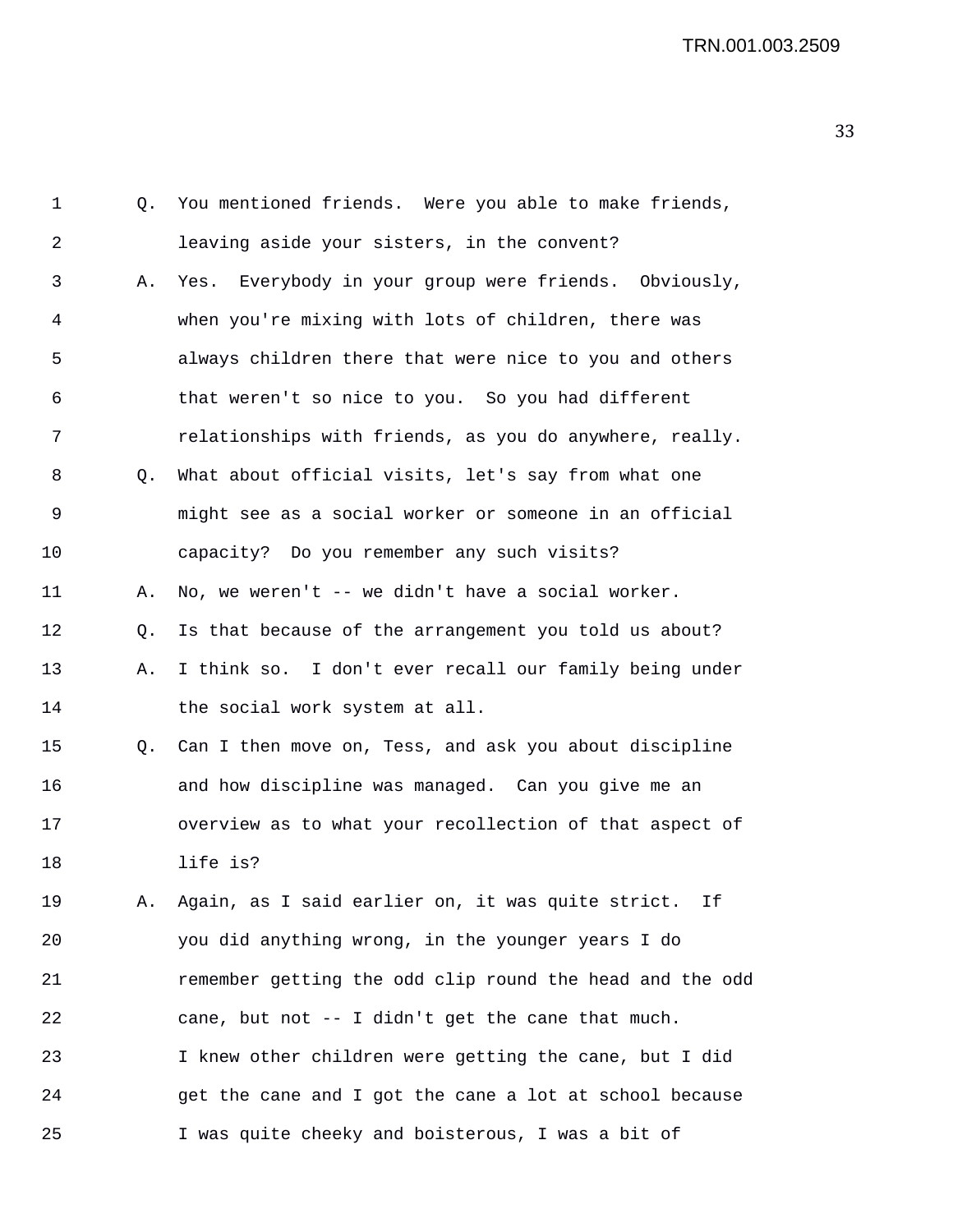| 1  |    | a tomboy, I was always getting up to no good.            |
|----|----|----------------------------------------------------------|
| 2  |    | Predominantly the punishments I remember getting for     |
| 3  |    | me was getting sent to bed early, but there was the odd  |
| 4  |    | occasion I got a clip round the ear.                     |
| 5  | Q. | On those occasions who did the clipping?                 |
| 6  | Α. | My recollection would have been Sister<br>at that        |
| 7  |    | time.                                                    |
| 8  | Q. | And the cane?                                            |
| 9  | Α. | Again, Sister<br><b>LFL</b>                              |
| 10 | Q. | Just so I can understand what the cane was, what was it? |
| 11 | Α. | Just a stick, a long thin stick, but at school it was    |
| 12 |    | a belt.                                                  |
| 13 | O. | Yes. Was there a particular part of the body that the    |
| 14 |    | cane was used to hit?                                    |
| 15 | Α. | Just generally the hands.                                |
| 16 | O. | You do say that there were others who got more of the    |
| 17 |    | cane than you did?                                       |
| 18 | Α. | Yes.                                                     |
| 19 | Q. | Are you talking about others within your group?          |
| 20 | Α. | Yes.                                                     |
| 21 | Q. | What knowledge did you have as to how discipline was     |
| 22 |    | being managed in the other groups?                       |
| 23 | Α. | Generally, I didn't see a lot of the other groups other  |
| 24 |    | than when you were out playing. So when they were in     |
| 25 |    | their groups, you didn't see what was going on in those  |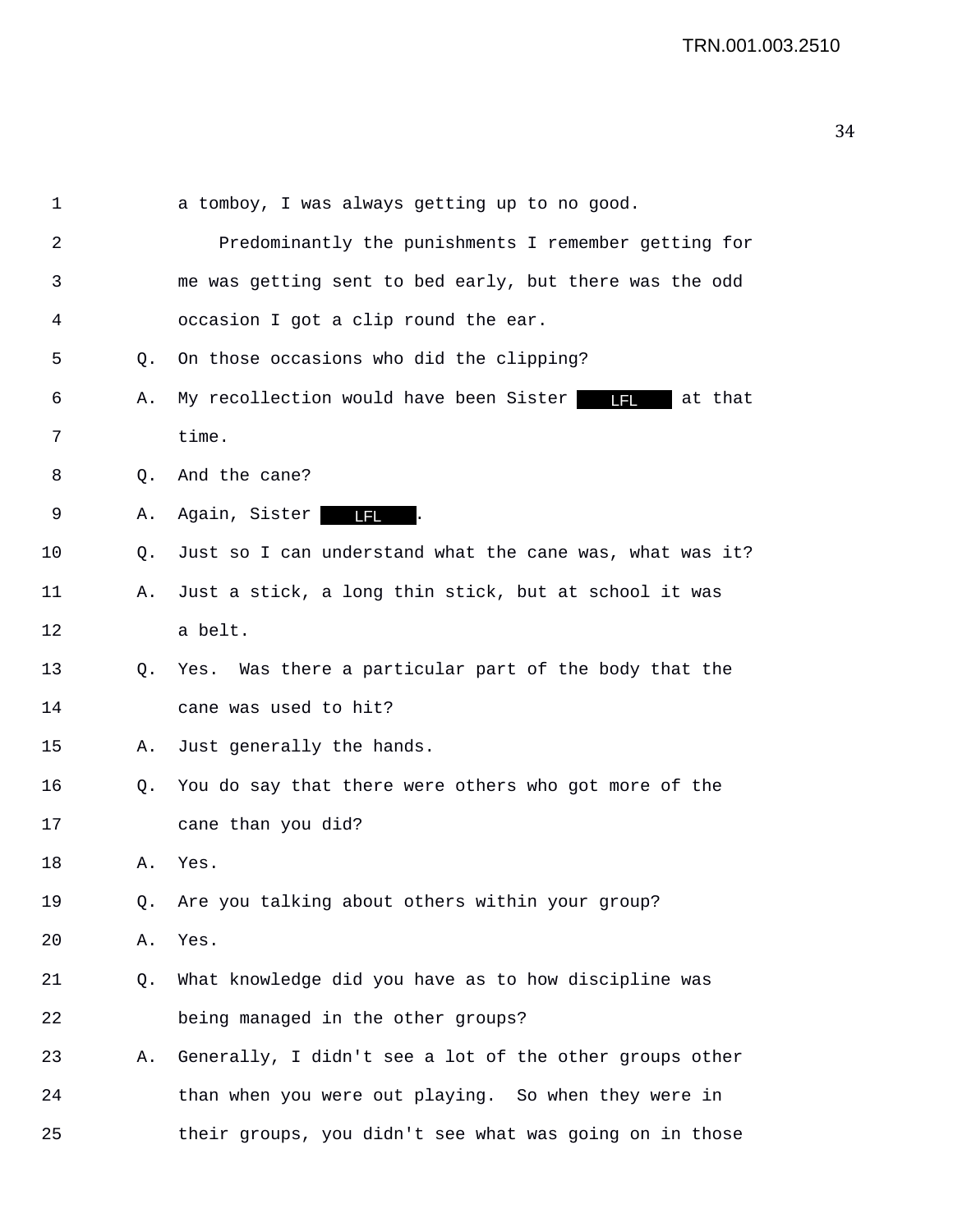| 1  |           | It's only within your confined group that<br>groups.     |
|----|-----------|----------------------------------------------------------|
| 2  |           | I would sort of say I could speak on because I wasn't    |
| 3  |           | sure what was going on in the other groups.              |
| 4  | Q.        | Can I ask you about bed-wetting --                       |
| 5  | Α.        | $Mm-hm$ .                                                |
| 6  | Q.        | -- because you do tell us about that in your statement?  |
| 7  |           | Did you ever wet the bed?                                |
| 8  | Α.        | I recall one incident of wetting the bed. I may have     |
| 9  |           | done it more than once, but I definitely recall one time |
| 10 |           | wetting the bed.                                         |
| 11 | $\circ$ . | What is your recollection of that particular incident?   |
| 12 | Α.        | I remember waking up in the middle of the night and      |
| 13 |           | realised that I'd wet the bed and got into a bit of      |
| 14 |           | a panic because I knew that bed-wetting wasn't           |
| 15 |           | acceptable and that if you got caught wetting the bed,   |
| 16 |           | it wasn't good for you because you'd have to hold your   |
| 17 |           | sheets and stand in the corner, et cetera. So I got out  |
| 18 |           | of my bed and I went over to my sister and told her that |
| 19 |           | I'd wet the bed and she stripped my bed, she knew where  |
| 20 |           | there were clean sheets, so she put a clean sheet on my  |
| 21 |           | bed and she hid the wet sheet behind a cupboard, and     |
| 22 |           | basically I got away with it.                            |
| 23 | Q.        | So you weren't caught?                                   |

24 A. I wasn't caught, no.

25 Q. But there were children who were caught?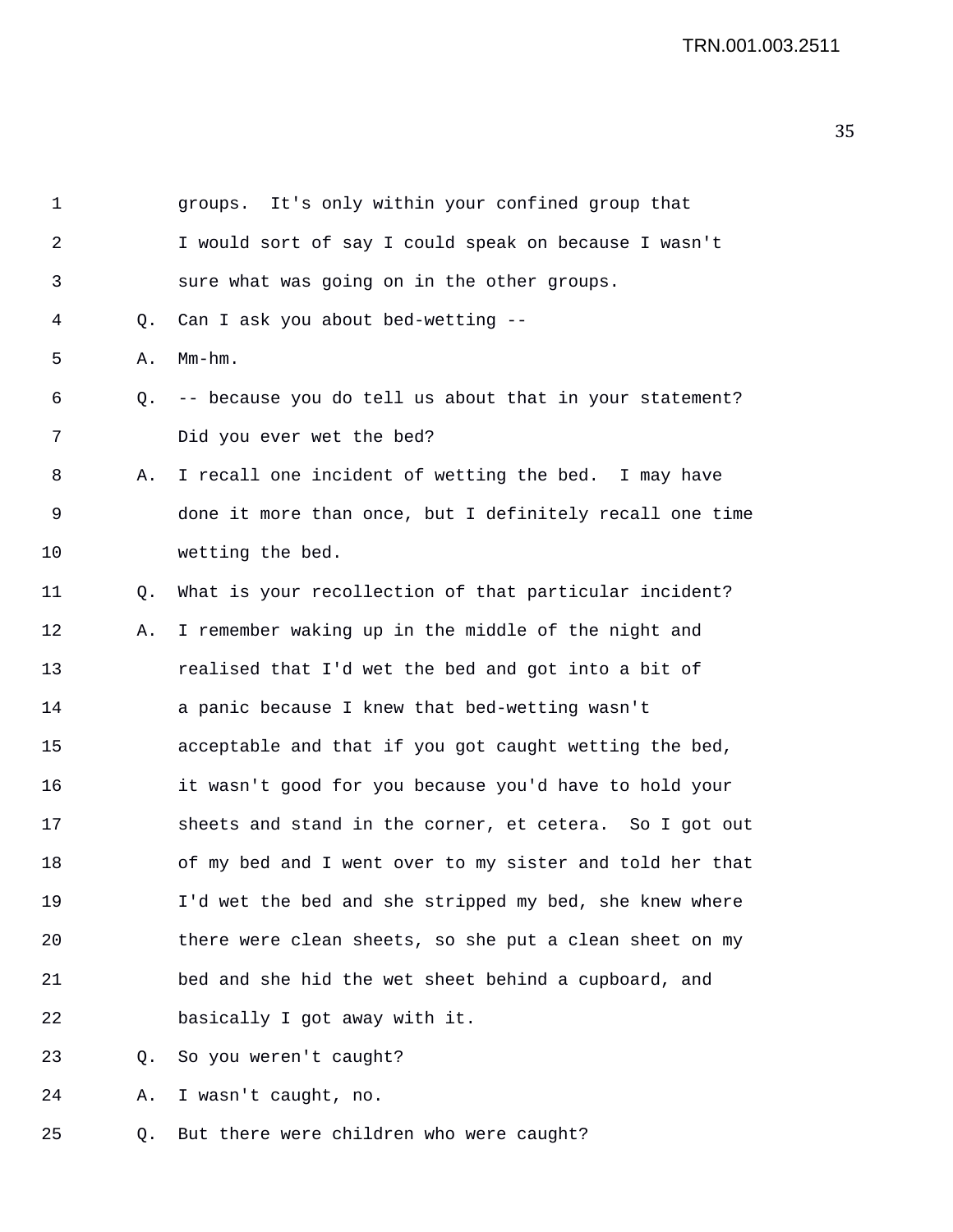| 1  | Α. | Yes.                                                     |
|----|----|----------------------------------------------------------|
| 2  | Q. | What happened to them?                                   |
| 3  | Α. | Generally, you had to wash your sheets, but you tended   |
| 4  |    | to sort of either -- you were put in a corner, you'd     |
| 5  |    | stand in a corner for a bit.                             |
| 6  | Q. | With your sheets?                                        |
| 7  | Α. | With your sheets, so everybody knew you'd wet the bed.   |
| 8  |    | Again, that was in the early days. I don't ever          |
| 9  |    | remember that happening with Sister<br><b>LHA</b>        |
| 10 | O. | But that particular procedure would result in the        |
| 11 |    | children standing there for a little bit of time and     |
| 12 |    | others would know they were children who had wet the     |
| 13 |    | bed?                                                     |
| 14 | Α. | $Mm-hm$ .                                                |
| 15 | Q. | How did you feel about that at the time?                 |
| 16 | Α. | I think that's what you were always a little bit nervous |
| 17 |    | of making sure you didn't wet the bed. I don't really    |
| 18 |    | understand why that happened, I don't know whether they  |
| 19 |    | thought that would train you to not wet the bed, but it  |
| 20 |    | probably had the adverse effect and made you more        |
| 21 |    | nervous.                                                 |
| 22 | O. | What you say in your statement -- this is at             |
| 23 |    | paragraph 52 -- is that:                                 |
| 24 |    | "Serious discipline from the nuns meant the cane and     |
| 25 |    | that is when somebody did something wrong, such as       |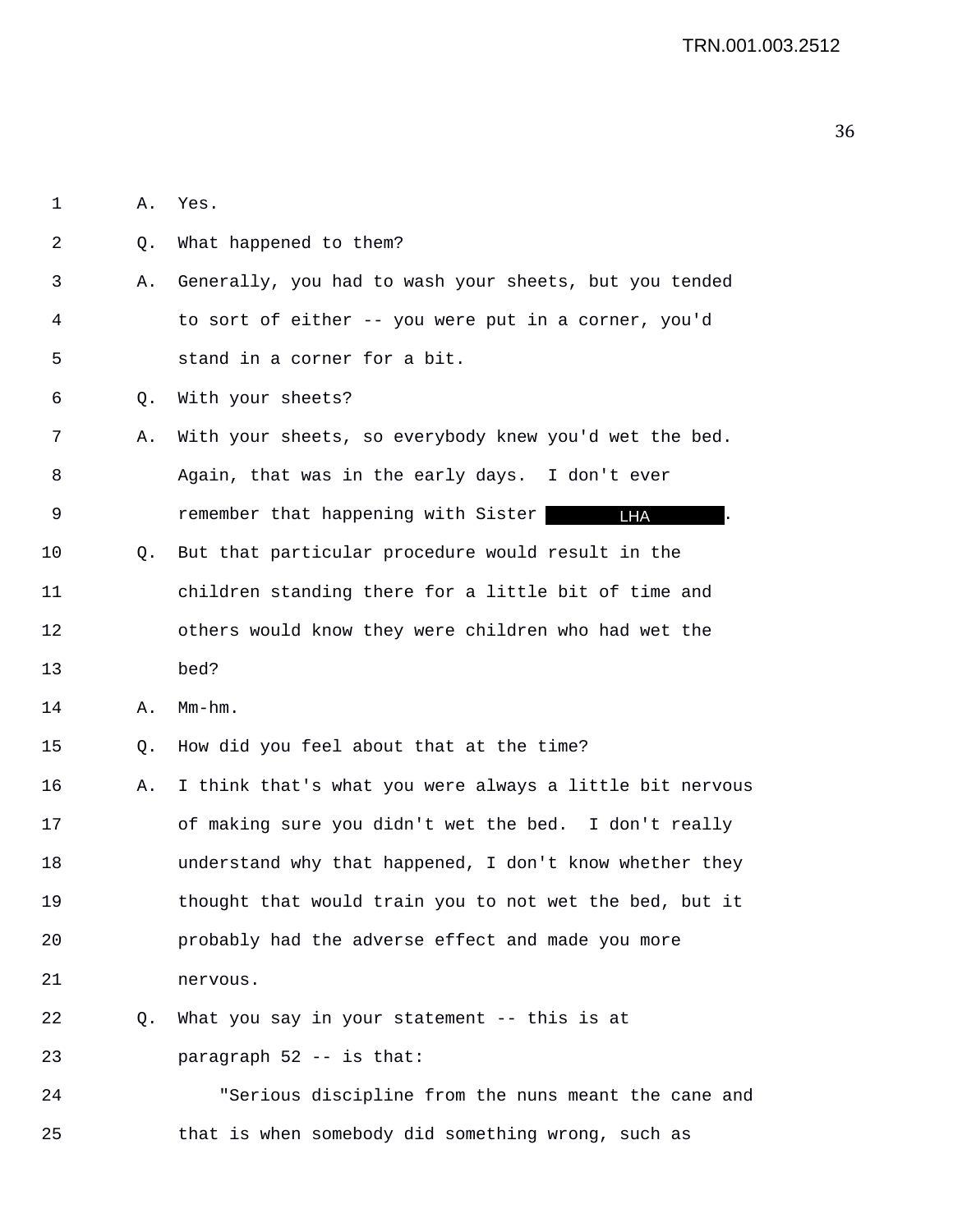| 1  |    | bed-wetting."                                            |
|----|----|----------------------------------------------------------|
| 2  |    | Were children caned for bed-wetting?                     |
| 3  | Α. | Yes, I think so.                                         |
| 4  | Q. | Running away. You never ran away?                        |
| 5  | Α. | No.                                                      |
| 6  | Q. | Were you aware that there were children who did run      |
| 7  |    | away?                                                    |
| 8  | Α. | Yes.                                                     |
| 9  | Q. | Can you say how regular an occurrence that was?          |
| 10 | Α. | I couldn't say how regular but it wasn't overly regular, |
| 11 |    | but I do remember at least two of the children that were |
| 12 |    | in your group who were regular runners. They'd just run  |
| 13 |    | away.                                                    |
| 14 | Q. | Do you know why they were regular runners?               |
| 15 | Α. | Just being either rebellious or had been naughty and     |
| 16 |    | just didn't like what was -- you know, living there.     |
| 17 |    | I think they'd come from sort of hard backgrounds and    |
| 18 |    | they just didn't like the place. As I say, there were    |
| 19 |    | children that were sort of treated worse than I was, so  |
| 20 |    | therefore they may well have been in that position and   |
| 21 |    | left for that reason.                                    |
| 22 | Q. | Do you know what would happen to them on their return?   |
| 23 | Α. | Not really. You just knew that they were there, they     |
| 24 |    | came back.                                               |
| 25 | Q. | You touched upon something there, actually, that there   |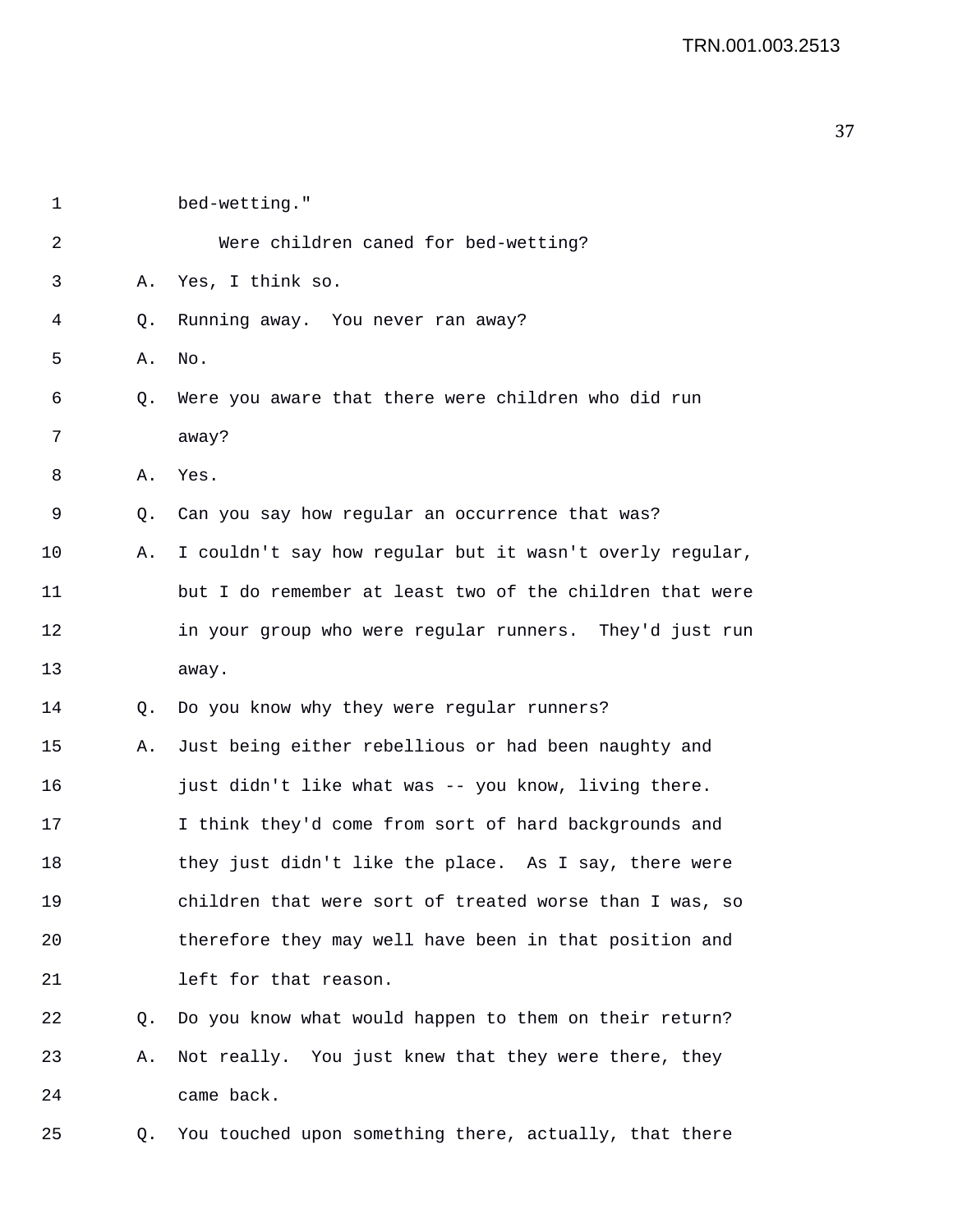1 were children who may have been treated differently from 2 you. 3 A. Mm-hm. 4 Q. That's something you do talk about in your statement, 5 because what you say is that there were lots of kids 6 from lots of difficult backgrounds: 7 "My family's situation was unique." 8 Can I just understand what you mean by that? 9 A. I think it was -- when I look back on things, I think it 10 was unique from my perspective because we were kept 11 together. We were -- I think dad paid a contribution to 12 the convent so I think they wanted to, you know -- he 13 wanted to make sure that we were looked after and that's 14 **probably what was happening.** That's my only assumption 15 on that. I can only make an assumption, I can't say for 16 definite. 17 But I was mischievous when I was there, but

18 I wasn't -- I don't consider myself to be ... I wasn't 19 naughty to the point of constantly getting punished, but 20 other kids were naughty in different ways, but at the 21 same time I think we were just being children, as you 22 do.

23 Q. Looking back then on your time at Nazareth House, one 24 thing you say is that what may have been considered 25 discipline then may now be seen to be abuse.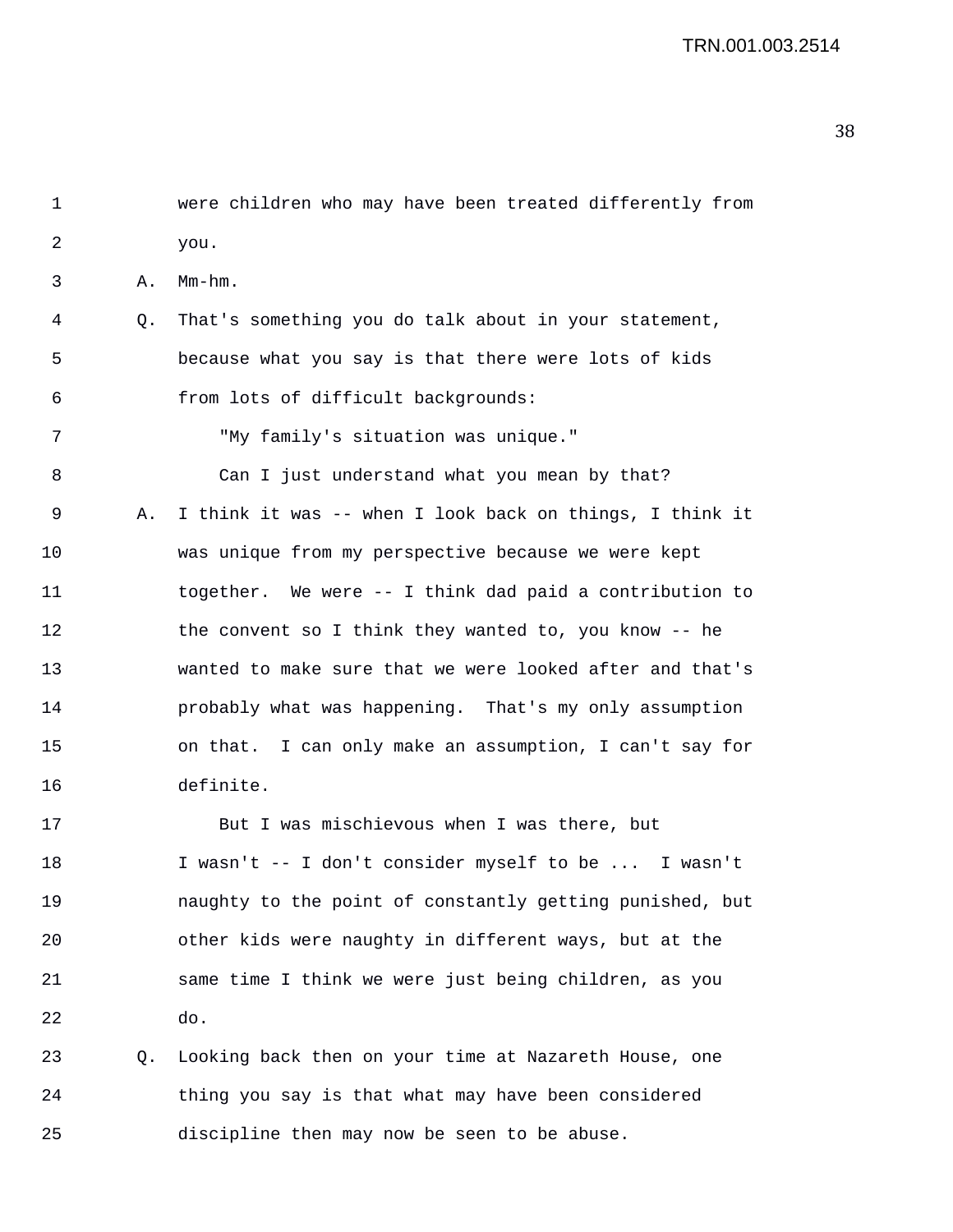1 A. Mm-hm.

2 Q. Can you help me with that? What do you mean by that? 3 A. I think this goes -- you know, when I look at the whole 4 picture of schooling and Nazareth House and places like 5 that, it was ... Bearing in mind I didn't know anything 6 else, I didn't have a life outside Nazareth House until 7 I had gone 11 years of age, so that was all I knew. 8 When I went to school, people got the belt -- it wasn't 9 just the convent children that got the belt it was 10 everybody that was naughty at school if they didn't do 11 their homework, if they didn't do anything they got the 12 belt, so therefore to me that was the sort of corporal 13 punishment that was delivered in schools and obviously 14 in Nazareth House as well.

15 So it was all I knew. As time's rolled on and 16 systems have changed and the schoolings have changed, 17 you know, you start to understand actually that was not 18 the right way to sort of manage children. If you want 19 to ensure children behave, you educate them, you work on 20 their behaviour.

21 Q. You do tell us -- and you've already touched upon this, 22 Tess -- that from your perspective there were two eras 23 at Nazareth House: there was the Sister era LFL24 and the **LHA** era. What you say is: 25 "They were like night and day." LHA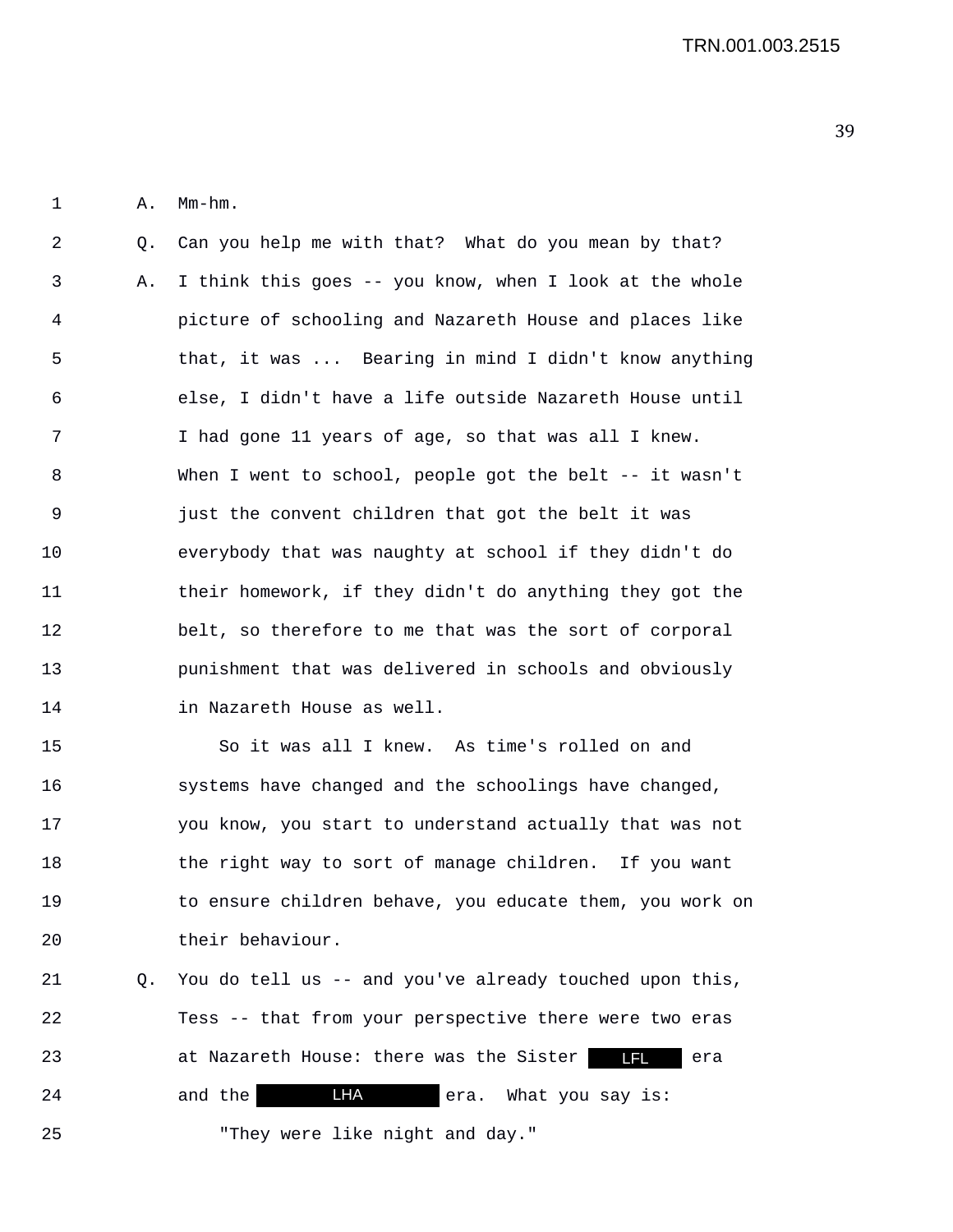1 A. Mm.

2 Q. Again, perhaps you could just elaborate upon that. 3 A. It was ... From my recollection of it, it was just 4 I just seemed to have a more relaxed time. I wasn't as 5 nervous when I was older because I wasn't ... When you 6 6 Were in the Sister **IFL** era, you were always 7 conscious of what you were doing and how you were doing 8 it because you knew that if you did something wrong, you 9 know, you weren't -- it wasn't favourable for you. But 10 then within Sister **LHA** time, I remember 11 I didn't have that feeling. Therefore, for me, it was 12 a different sensation and care. LHA

13 0. Can I take you then to when you left. You left in about 14 1973 when you were about 11. When you left, did you 15 leave with any other siblings or were you the last to 16 go?

17 A. No, no. We left when my sister that's two -- the last 18 three, the younger three, when the third was oldest, 19 when she turned about 15/16, we were taken back to the 20 family home at that point in time. I don't know whether 21 it was the sisters had said, right, it's time for you to 22 go home, or whether it was dad, but I've got a funny 23 feeling it was the sisters and not dad, because dad 24 always worked away and I would imagine he would have 25 preferred us to stay where we were, because it would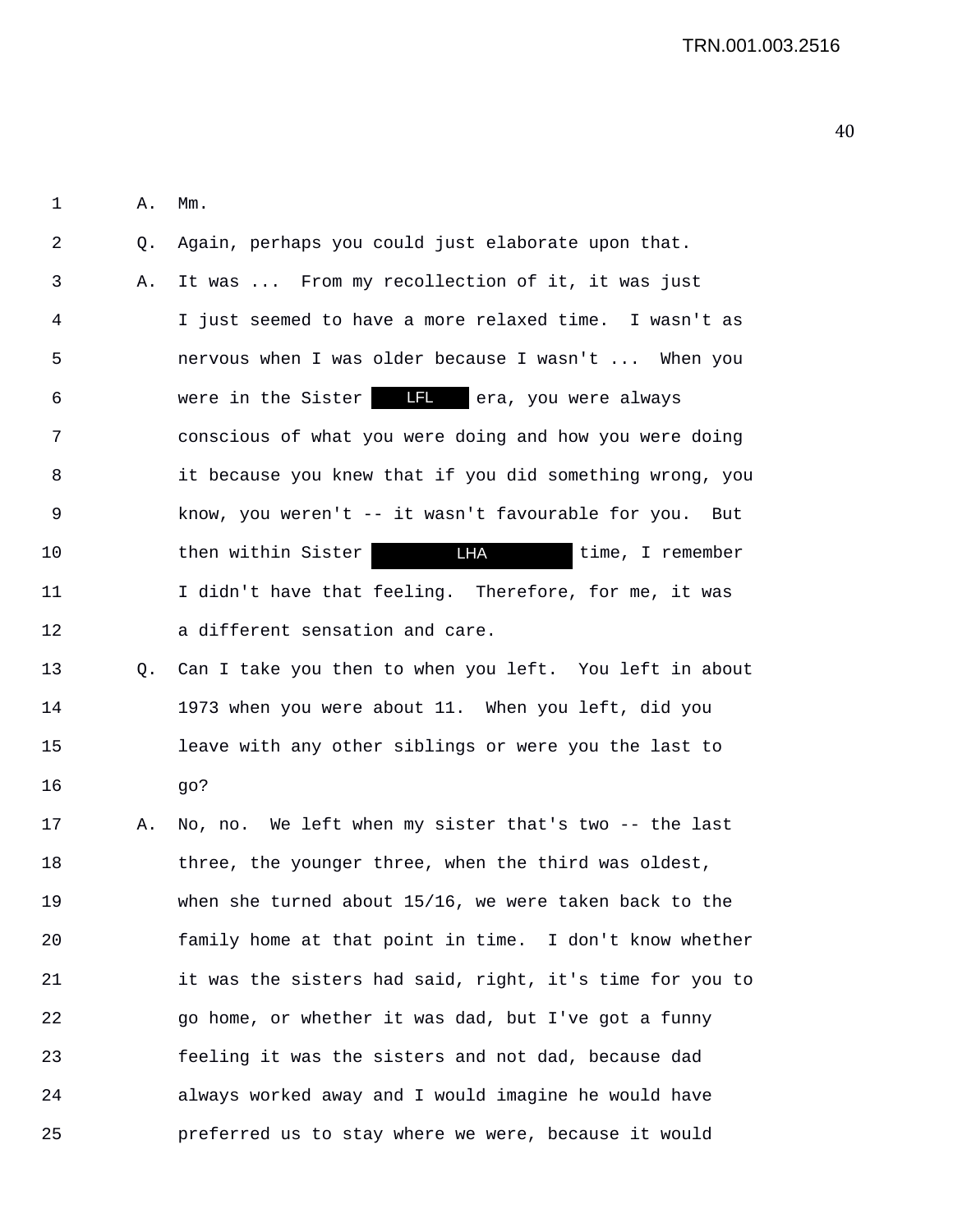1 have meant he was going to have to start looking after 2 us again. 3 Q. What you do tell us is that, for example, one of your 4 sisters who you mention in your statement -- we don't 5 have to mention her name -- she hated Nazareth House. 6 A. Yes. My sisters had different recollections of it. 7 I think they have different recollections because they 8 lived at home before mum died, so they knew what family 9 life was like and they've kind of got that comparison to 10 living at home where you've got a mother and father and 11 love, albeit that it was strict because dad was strict 12 and he was the disciplinarian in the house. But 13 I didn't know anything else. 14 So I know, having spoken to my different sisters

15 over the years, I know that my sister that was next to 16 me wasn't happy there at all. She wore glasses when she 17 was younger and back then it was the old corporation 18 glasses that weren't very pretty. She had a bit of

19

20

21

22 I remember one particular time -- and I'm sure it 23 was this sister that this happened to because I remember 24 the conversation where I think she'd done something 25 wrong that day and she got sent out to go up to the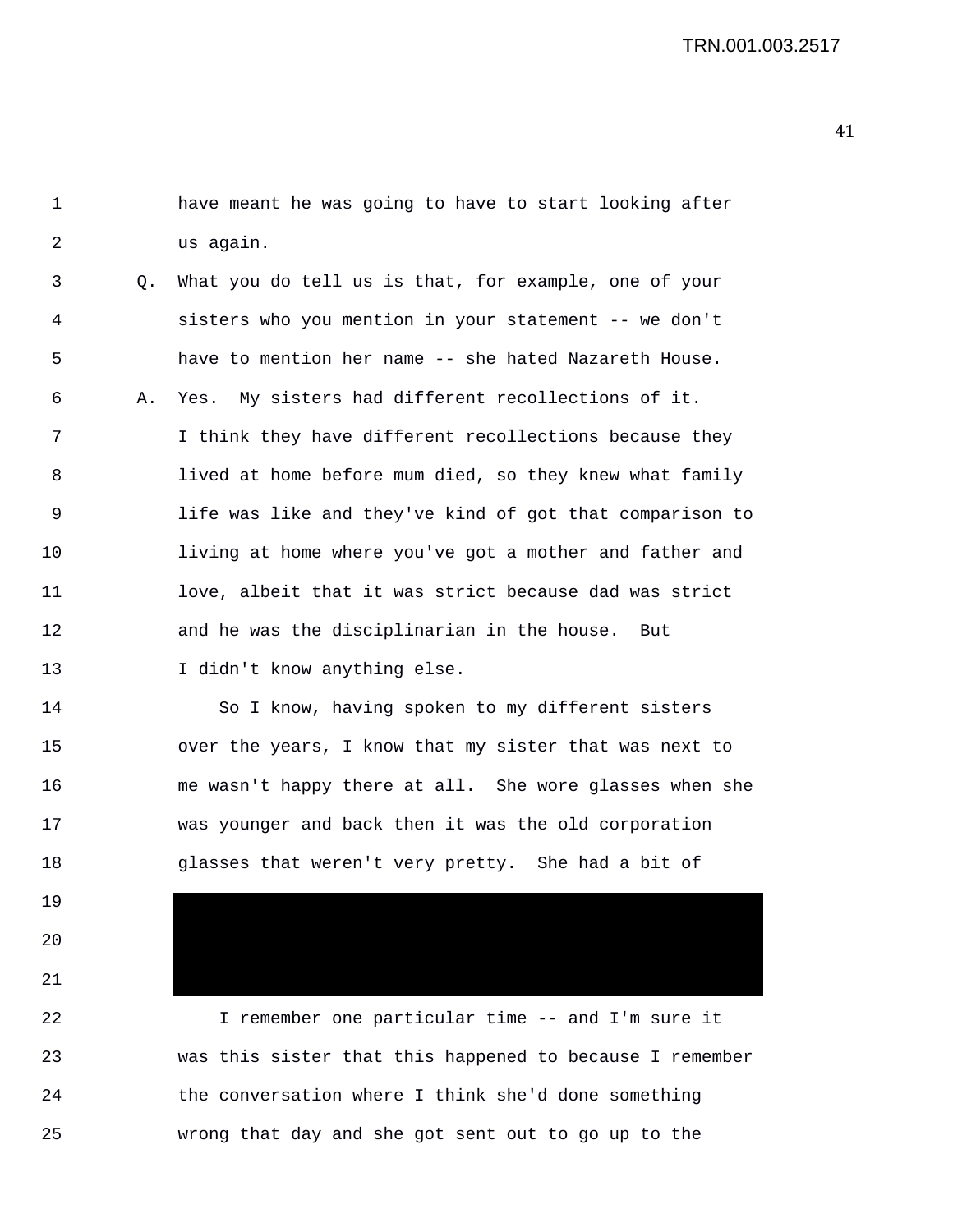1 choir in the church and get some hymn books and bring 2 them back to the group, the choir.

3 The church -- it was winter, so it was dark, and she 4 went up the stairs to the choir and the church was only 5 lit by the moonlight, so all she could see was the light 6 coming through the windows. She picked up the books and 7 as she was going out of the church, she noticed that 8 there was a coffin, an open coffin down at the front 9 at the altar, with four candles, and that freaked her 10 out. I remember her getting really upset about that. 11 Q. Do you think that was something that was done 12 deliberately?

- 13 A. She certainly thinks that and I can only go from what 14 she says, so I believe what she said, that she felt that 15 they knew she was going somewhere and she was going to 16 possibly see something that would stick in her memory 17 and she does remember it to this day.
- 18 Q. In any event, your position is you have fond memories, 19 although I think you're telling us that your sisters 20 would have different memories --

21 A. Yes.

22 Q. -- and possibly bad memories?

23 A. Yes. I think one of my other sisters might have had -- 24 I mean, she probably has mixed views, but I know she was 25 quite popular when she was there, so she might not have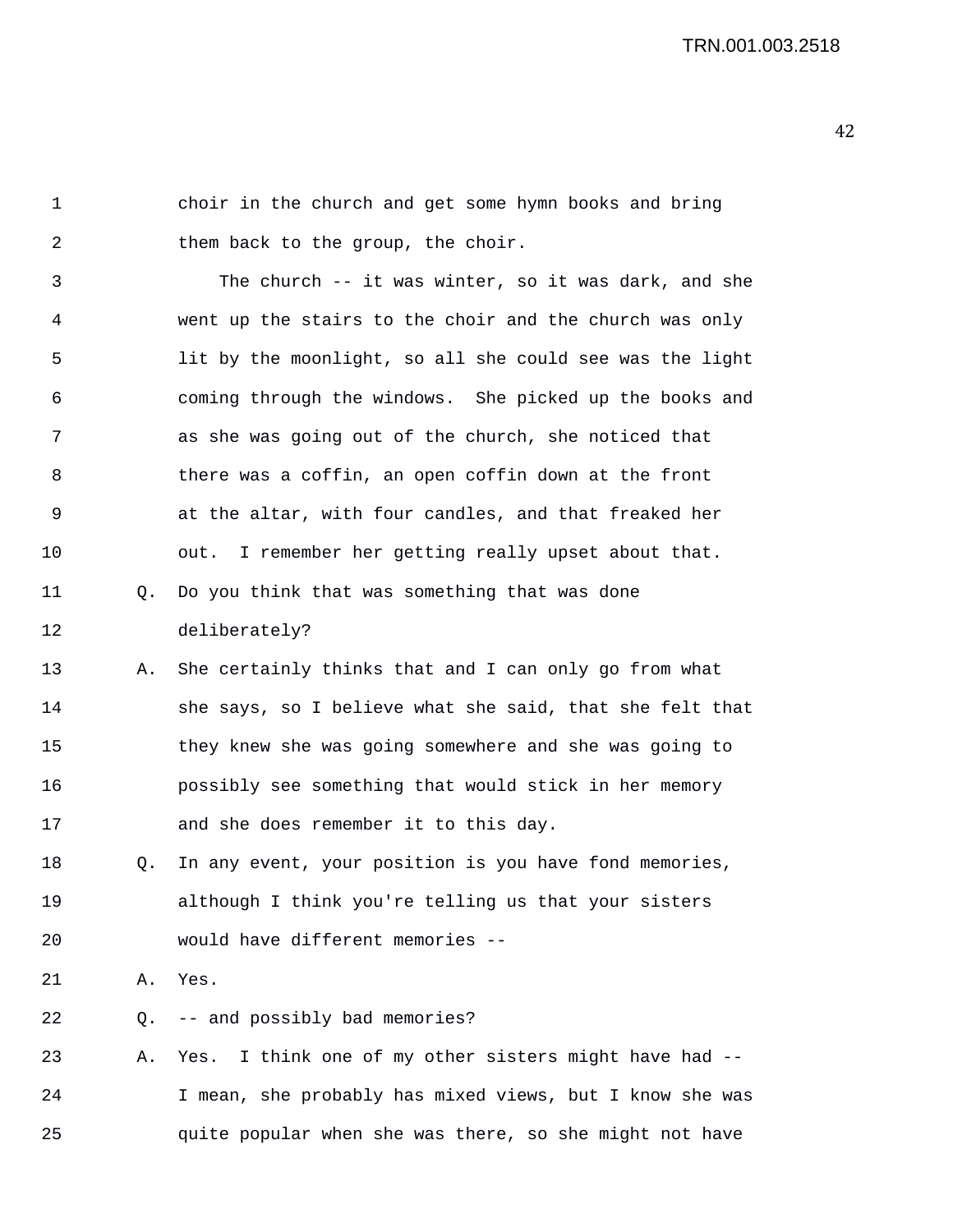| $\mathbf 1$ |    | had the same recollections as some of the others --      |
|-------------|----|----------------------------------------------------------|
| 2           |    | that's my second sister to me. She was quite popular     |
| 3           |    | when she was younger.                                    |
| 4           | Q. | In paragraph 72 you sum up those years of your life and  |
| 5           |    | you say it was strict but there were still lots of happy |
| 6           |    | memories.                                                |
| 7           | Α. | Absolutely.                                              |
| 8           | O. | As far as life after care was concerned, without looking |
| 9           |    | at the detail of that, I think you went and developed    |
| 10          |    | a career in the British Transport Police.                |
| 11          | Α. | That's correct.                                          |
| 12          | Q. | "Lessons to be Learned" then, if we can look at that.    |
| 13          |    | What do you think you missed, if I can put it that way,  |
| 14          |    | from your time in care?                                  |
| 15          | Α. | It's probably worth pointing out that -- you knew them   |
| 16          |    | as lay staff, I just knew them as people that looked     |
| 17          |    | after us when they were there. I didn't have any         |
| 18          |    | recollections of any sort of times where I was unhappy   |
| 19          |    | when they were there. There was that sort of care,       |
| 20          |    | which I thought was good compared to what would happen   |
| 21          |    | with some of the nuns and I do remember those people     |
| 22          |    | quite fondly.                                            |
| 23          |    | I would say that, going forward, there has to be         |

24 some sort of training regime. I think a lot of the -- 25 possibly the reason why things weren't the way they were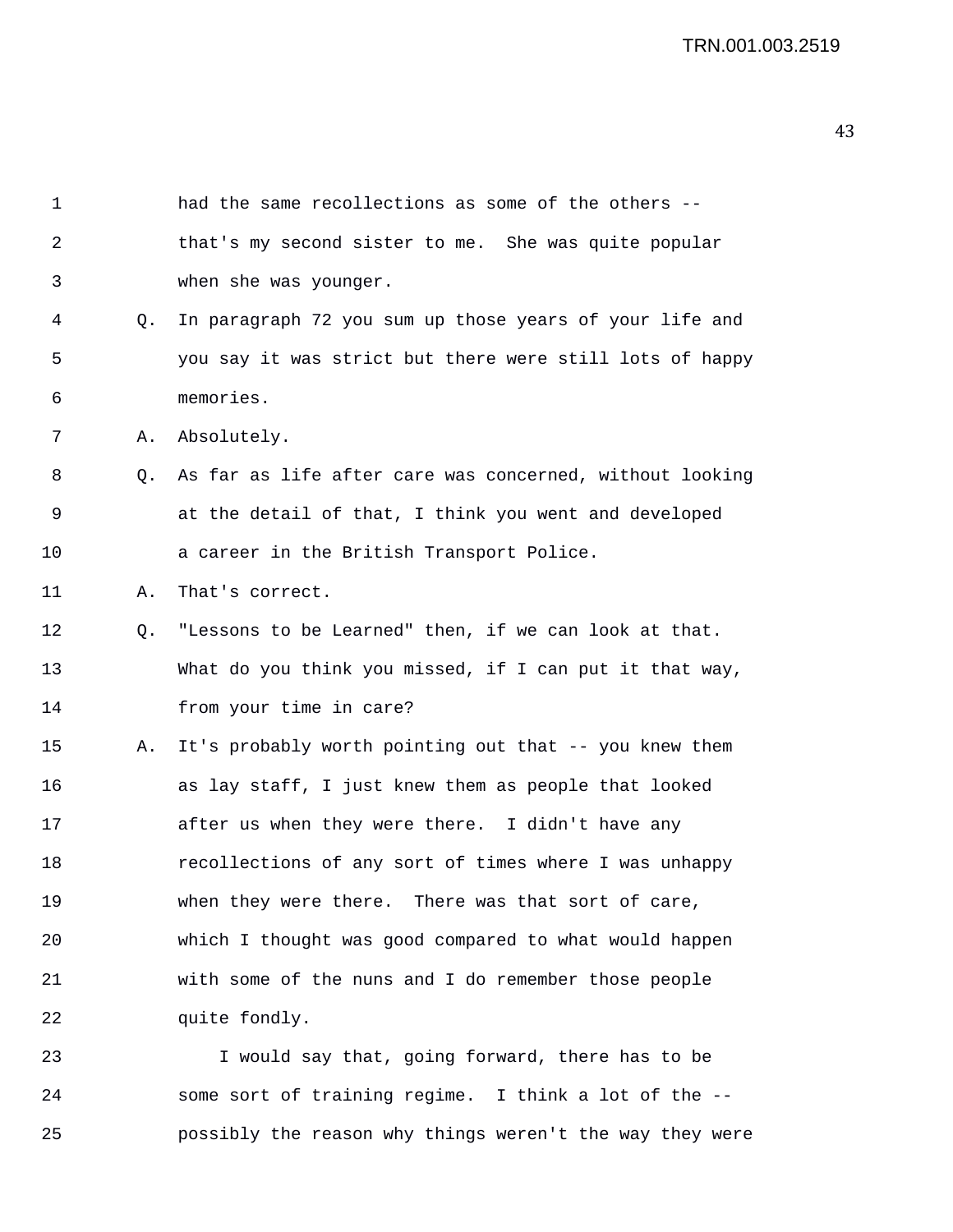TRN.001.003.2520

1 because there didn't appear to be maternal instinct, 2 which I think, when you're looking after children, there 3 has to be some form of care, affection, one-to-one 4 conversations, you know, if you're not happy, that you 5 get -- that they understand why you're not happy and try 6 and resolve that in some shape or form. I don't think 7 that was happening. I think it's really important that 8 you have one-to-one care of a child and that training 9 around health and the well-being of children is really, 10 really important if anybody's to look after children, 11 and no matter what case, be it in foster case, be it in 12 a children's home, be it at schools.

13 I think possibly in some respects we maybe go too 14 far to the one point where teachers aren't allowed to 15 give a child a cuddle when they're upset because of fear 16 of being accused of things. So I think in some respects 17 we might have gone a bit too far in that area because 18 sometimes all you want is a cuddle and a little bit of 19 affection just to calm you down if you're feeling upset 20 and I think we've kind of lost that a little bit.

21 Q. One thing you also say is:

22 "Children who come out of care, for them there has 23 to be a plan as to how they move on from that." 24 A. Yes. It's one of the things I do remember, when we came 25 out of Nazareth House, although my gran didn't live far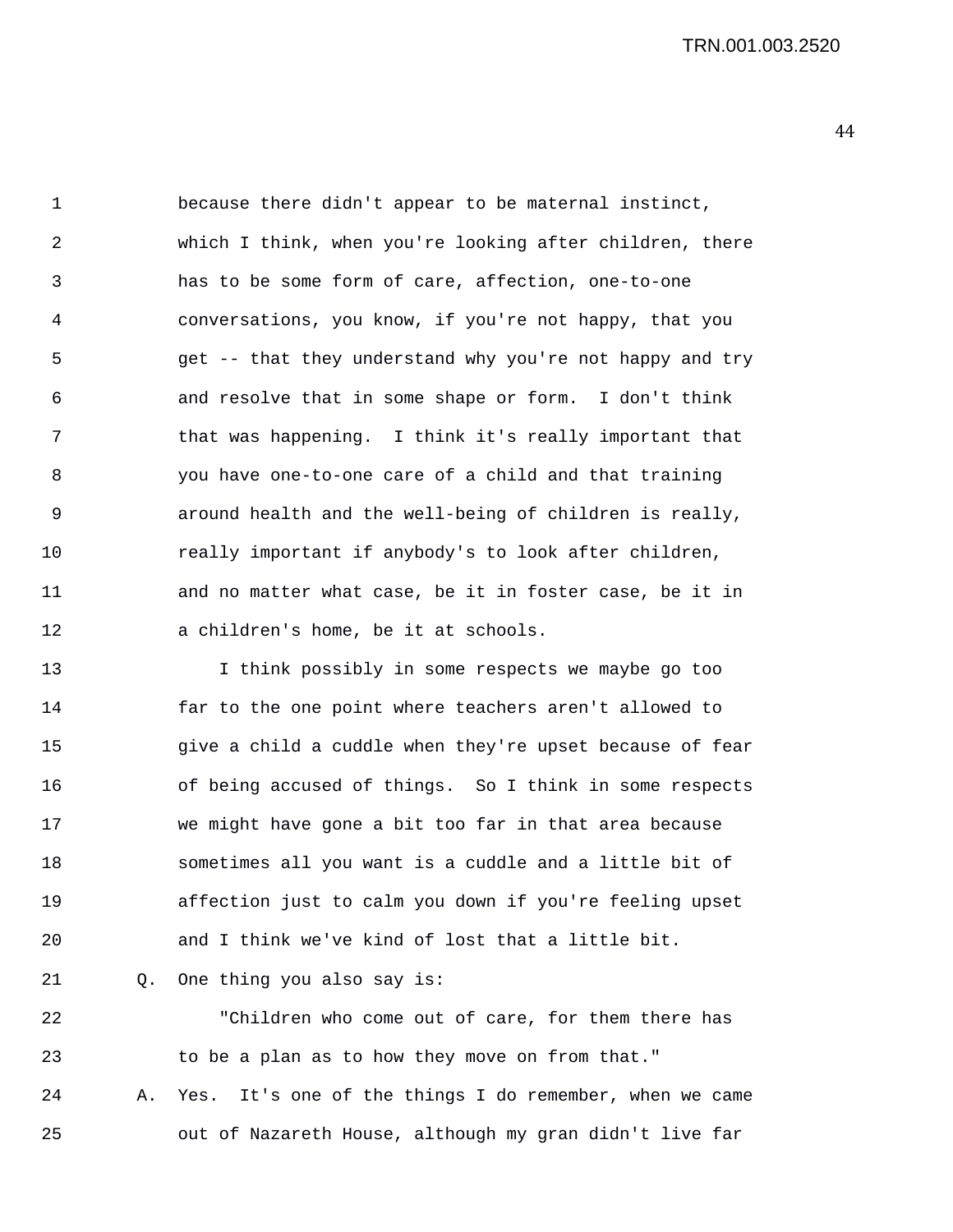| ٠<br>÷<br>I<br>۰.<br>M. |
|-------------------------|
|-------------------------|

| $\mathbf 1$    |           | away from us -- I used to go to my gran's after school,      |
|----------------|-----------|--------------------------------------------------------------|
| $\overline{2}$ |           | but I didn't live with my gran, I lived at home, and         |
| 3              |           | although we did do chores, it still didn't really set us     |
| 4              |           | up for living in a house where you had to do the             |
| 5              |           | cooking, you had to do your own cleaning and all that        |
| 6              |           | sort of stuff, your own shopping, because dad wasn't         |
| 7              |           | really there, it was just me and my two sisters -- the       |
| 8              |           | others had left by then, they'd gone, and I was still        |
| 9              |           | sort of 11/12. I left that school and went to a primary      |
| 10             |           | school in Dennistoun, and then went to secondary school.     |
| 11             |           | So I got all my secondary schooling at home and really       |
| 12             |           | was kind of left to our own devices.                         |
| 13             | $\circ$ . | And that sort of life training you didn't get when you       |
| 14             |           | were in the convent?                                         |
| 15             | Α.        | No.                                                          |
| 16             |           | MR MacAULAY: Very well, Tess. Thank you very much indeed     |
| 17             |           | for coming to give your evidence. I have asked all the       |
| 18             |           | questions I want to ask and all the questions I have         |
| 19             |           | been asked to put to you.                                    |
| 20             |           | LADY SMITH:<br>Can I check whether there are any outstanding |
| 21             |           | applications for questions of this witness?<br>No.           |
| 22             |           | Tess, there are no more questions for you. Could             |
| 23             |           | I just thank you for responding to our request to you to     |
| 24             |           | engage with us and for providing the written statement       |
| 25             |           | that we have and coming along today to give your oral        |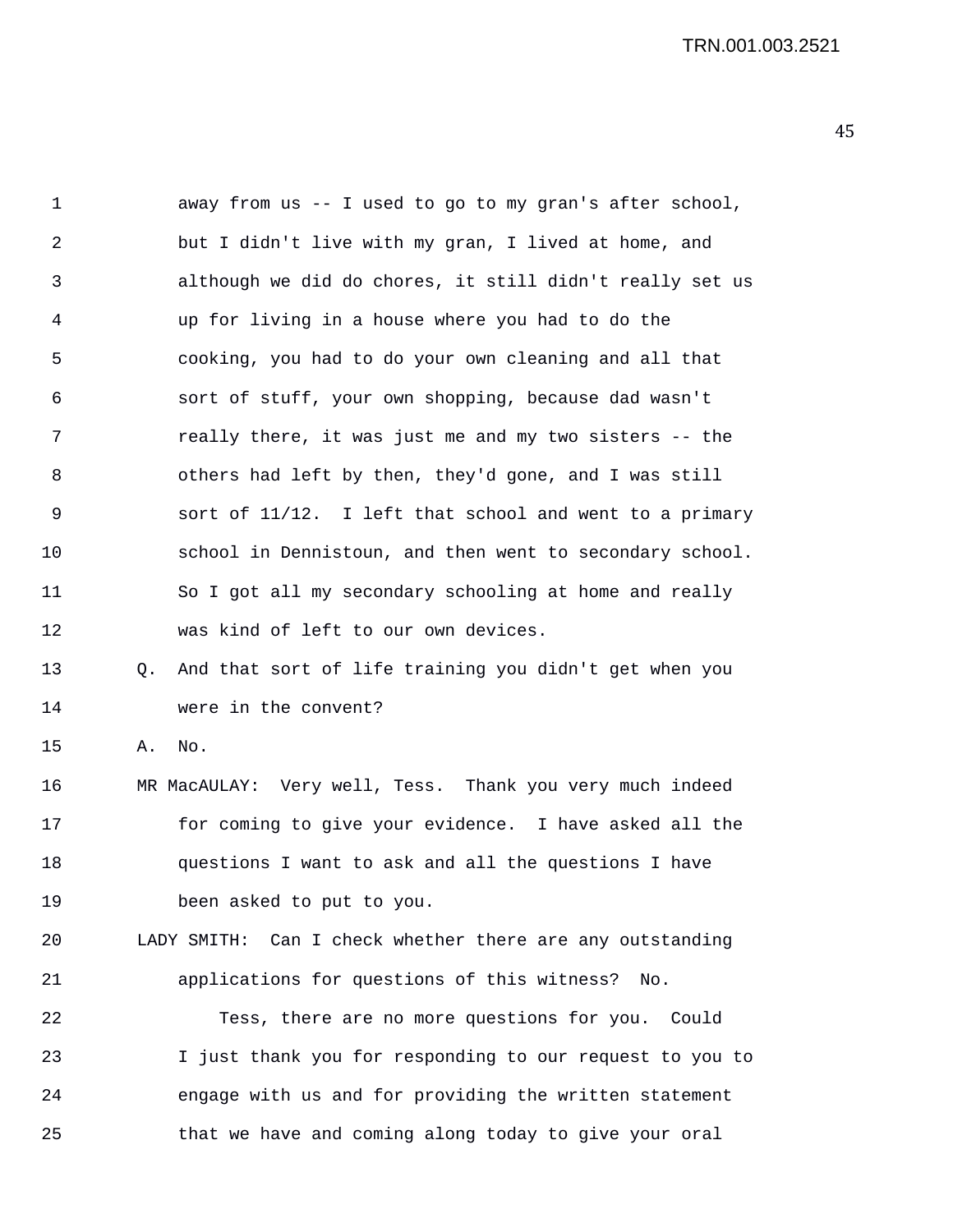| 1            | It has been really helpful to hear from you<br>evidence.     |
|--------------|--------------------------------------------------------------|
| 2            | about your experience in Cardonald and I'm now able to       |
| $\mathbf{3}$ | let you go. Thank you.                                       |
| 4            | Thank you.<br>Α.                                             |
| 5            | (The witness withdrew)                                       |
| 6            | LADY SMITH: Mr MacAulay.                                     |
| 7            | MR MacAULAY: My Lady, the next witness is programmed to      |
| 8            | start after the break, at quarter to, but it may be if       |
| 9            | she's here we can start a bit earlier and perhaps            |
| 10           | your Ladyship would consider adjourning.                     |
| 11           | LADY SMITH: If we have a short break now and you can check   |
| 12           | the position.                                                |
| 13           | (11.04 am)                                                   |
| 14           | (A short break)                                              |
| 15           | (11.30 am)                                                   |
| 16           | Mr MacAulay, do we have the next witness now?<br>LADY SMITH: |
| 17           | MR MacAULAY: We do, my Lady. The next witness is an          |
| 18           | applicant and her name is Paula Chambers.                    |
| 19           | PAULA CHAMBERS (sworn)                                       |
| 20           | LADY SMITH: Paula, please sit down and make yourself         |
| 21           | comfortable. If you need to move around to get the           |
| 22           | chair in the right position, do feel free. One thing         |
| 23           | that's important is to make sure you're in a good            |
| 24           | position for the microphone. It will make it easier for      |
| 25           | you. It also means that everybody can hear you,              |
|              |                                                              |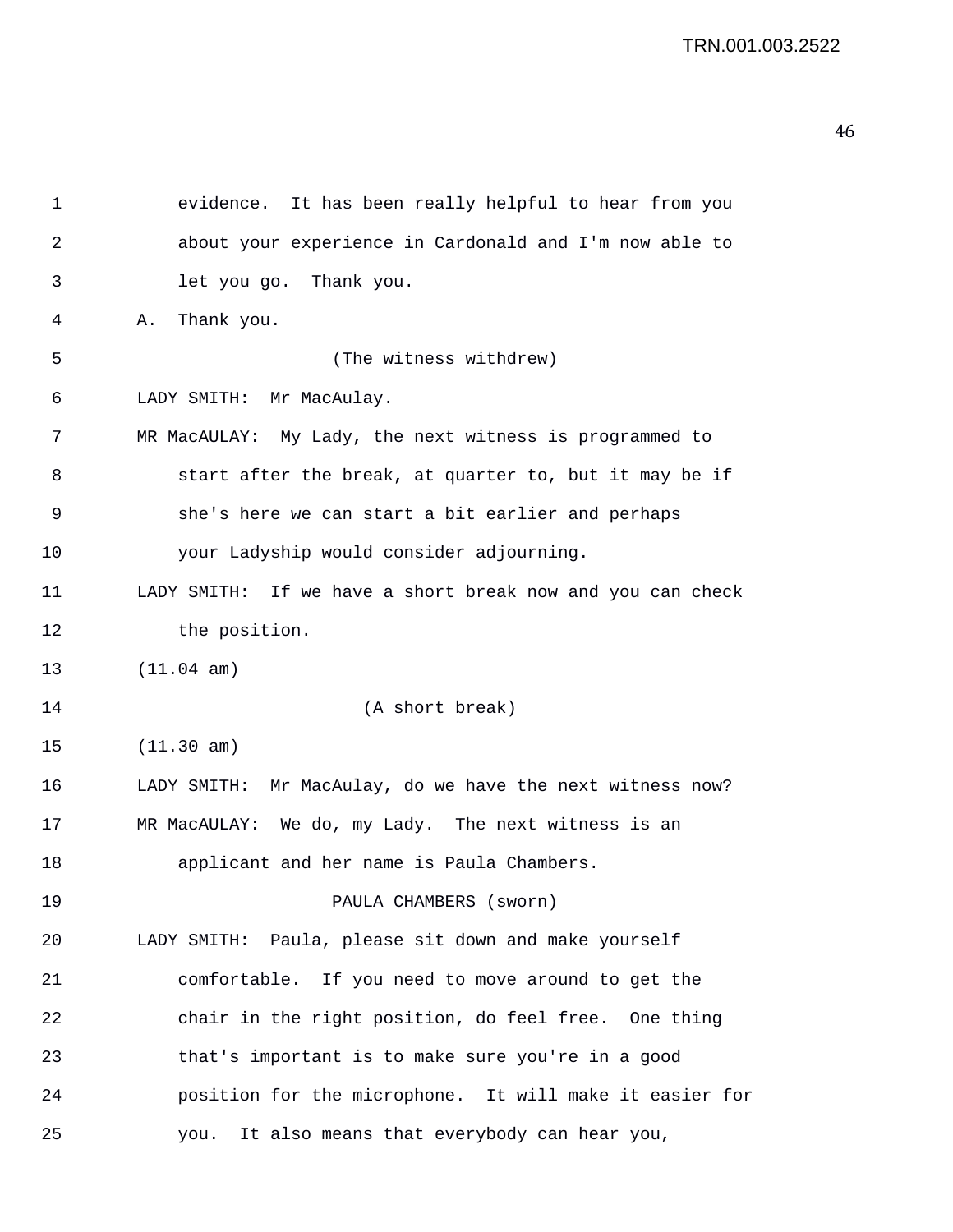| 1  |    | particularly the stenographers who actually pick up what |
|----|----|----------------------------------------------------------|
| 2  |    | you're saying through the sound system and will be able  |
| 3  |    | to make it all out. I'll pass over to Mr MacAulay and    |
| 4  |    | he will explain what happens next.                       |
| 5  |    | Questions from Mr MacAULAY                               |
| 6  |    | MR MacAULAY: Hello, Paula.                               |
| 7  | Α. | Hello.                                                   |
| 8  | O. | The first thing I want to confirm with you is your date  |
| 9  |    | of birth. Can I confirm that you were born on            |
| 10 |    | 1973?                                                    |
| 11 | Α. | Yes.                                                     |
| 12 | O. | In the red folder in front of you, you'll find your      |
| 13 |    | statement. Can I ask you to look at that? I'm going to   |
| 14 |    | give the reference of it to the stenographers and that's |
| 15 |    | WIT.001.001.9096.                                        |
| 16 |    | If I could ask you to look at the very last page,        |
| 17 |    | and that's page 9134, can I ask you to confirm, Paula,   |
| 18 |    | that you've signed the statement.                        |
| 19 | Α. | Yes.                                                     |
| 20 | Q. | If you look at the last paragraph of the statement, do   |
| 21 |    | you say there:                                           |
| 22 |    | "I have no objection to my witness statement being       |
| 23 |    | published as part of the evidence to the inquiry"?       |
| 24 |    | Is that right?                                           |
| 25 | Α. | Yes.                                                     |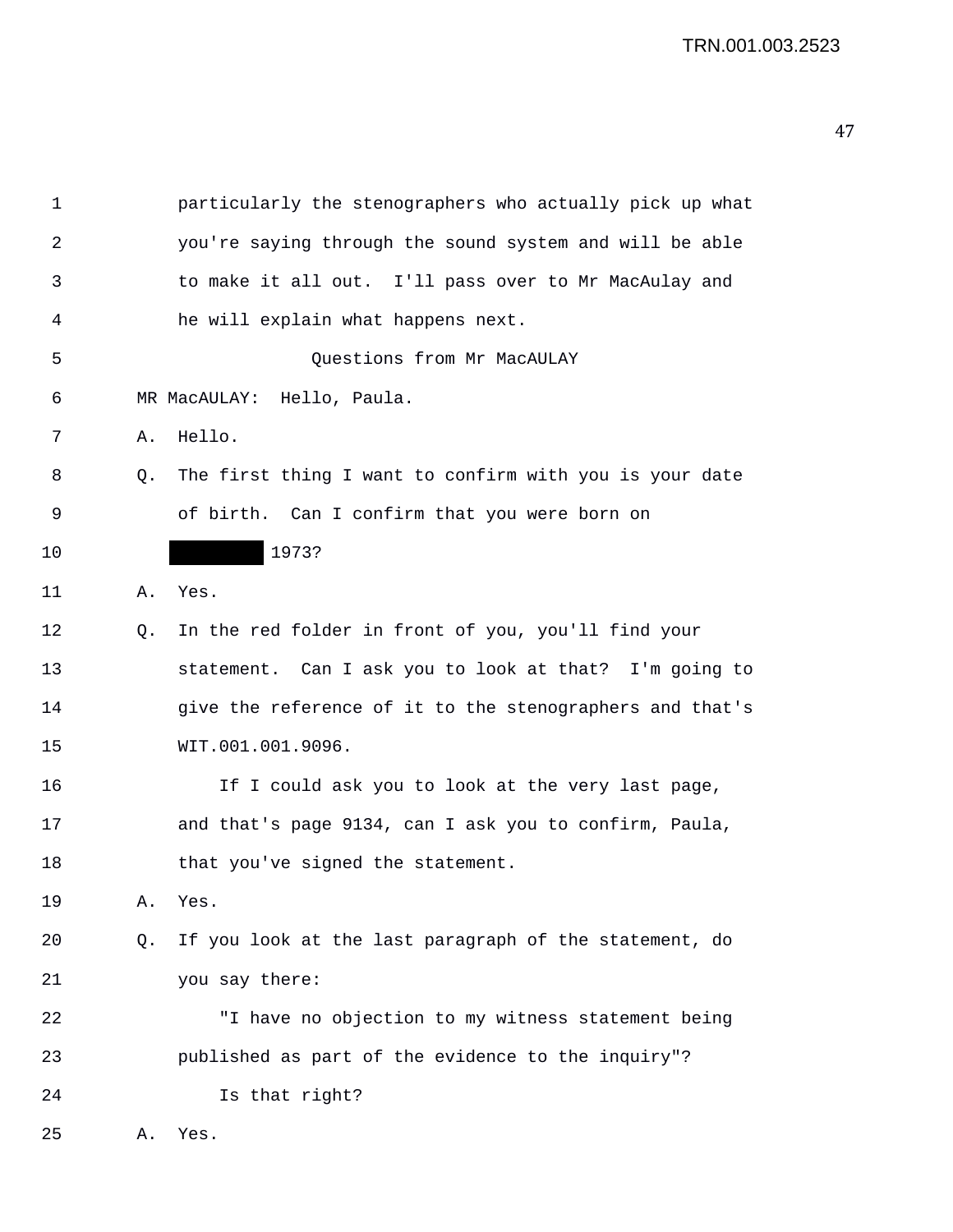| 1  | Q. | Do you also go on to say:                               |
|----|----|---------------------------------------------------------|
| 2  |    | "I believe the facts stated in this witness             |
| 3  |    | statement are true"?                                    |
| 4  | Α. | Yes.                                                    |
| 5  | Q. | Paula, can I begin by looking briefly at your life      |
| 6  |    | before care. Before I ask you questions about that and  |
| 7  |    | about other matters in connection with your evidence,   |
| 8  |    | can I say this to you, that if I ask you a question and |
| 9  |    | you can't remember -- let's say it's about a date, for  |
| 10 |    | example -- just say, "I can't remember". There's no     |
| 11 |    | problem with that. Do you understand that?              |
| 12 | Α. | Yes.                                                    |
| 13 | Q. | Likewise, if something comes to mind when you're giving |
| 14 |    | your evidence that you haven't mentioned in your        |
| 15 |    | statement and you think it might be relevant, then just |
| 16 |    | feel free to tell us about that.                        |
| 17 | Α. | Yes.                                                    |
| 18 | Q. | I think you come from a large family; is that correct?  |
| 19 | Α. | Yes.                                                    |
| 20 | Q. | Before you were taken into care, you were quite badly   |
| 21 |    | treated by some members of your family; is that fair to |
| 22 |    | say?                                                    |
| 23 | Α. | Yes.                                                    |
| 24 | Q. | Indeed, your mother also was not particularly nice      |
| 25 |    | towards you.                                            |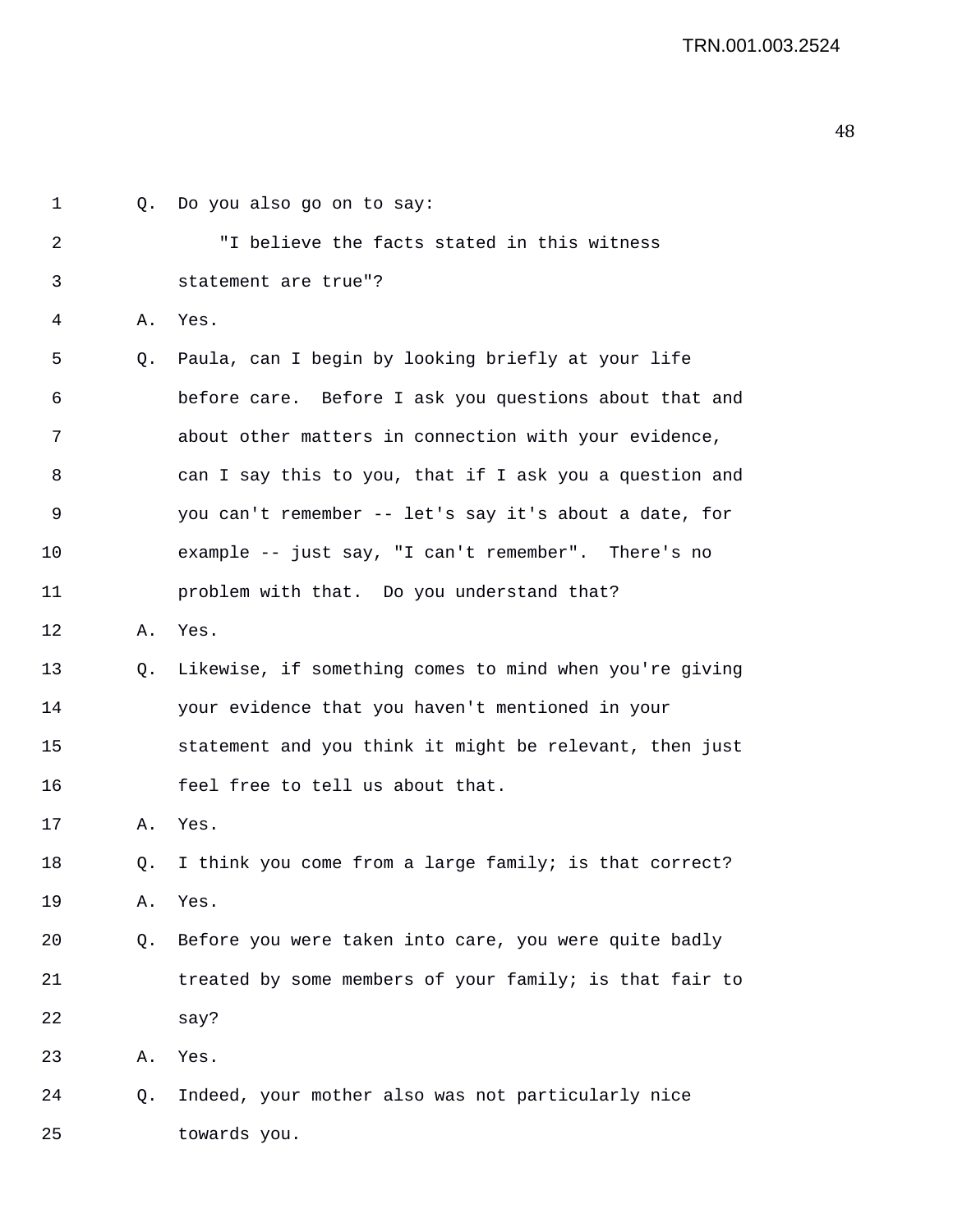| $\mathbf 1$ | Α. | No.                                                     |
|-------------|----|---------------------------------------------------------|
| 2           | Q. | Was that the background then or part of the background  |
| 3           |    | at least as to you ending up in care?                   |
| 4           | Α. | Yes.                                                    |
| 5           | Q. | I think from what you tell us in your statement, the    |
| 6           |    | first place you went to was a place called Coylton      |
| 7           |    | Children's Home in Ayrshire; is that right?             |
| 8           | Α. | Yes.                                                    |
| 9           | Q. | Were you from Ayrshire?                                 |
| 10          | Α. | Yes.                                                    |
| 11          | Q. | What age do you think you were at that time?            |
| 12          | Α. | About 6 or 7.                                           |
| 13          | Q. | What you tell us in your statement at least is that you |
| 14          |    | thought you were there for about a couple of months or  |
| 15          |    | so; is that right?                                      |
| 16          | Α. | Yes.                                                    |
| 17          | Q. | After that, did you go back home?                       |
| 18          | Α. | Yes.                                                    |
| 19          | Q. | Again, when you went back home, were you again being    |
| 20          |    | badly treated by members of your family?                |
| 21          | Α. | Yes.                                                    |
| 22          | Q. | Because of that, did you end up in foster care?         |
| 23          | Α. | Yes.                                                    |
| 24          | Q. | I think you say in your statement that may have been    |
| 25          |    | when you were about 8 or 9 years of age.                |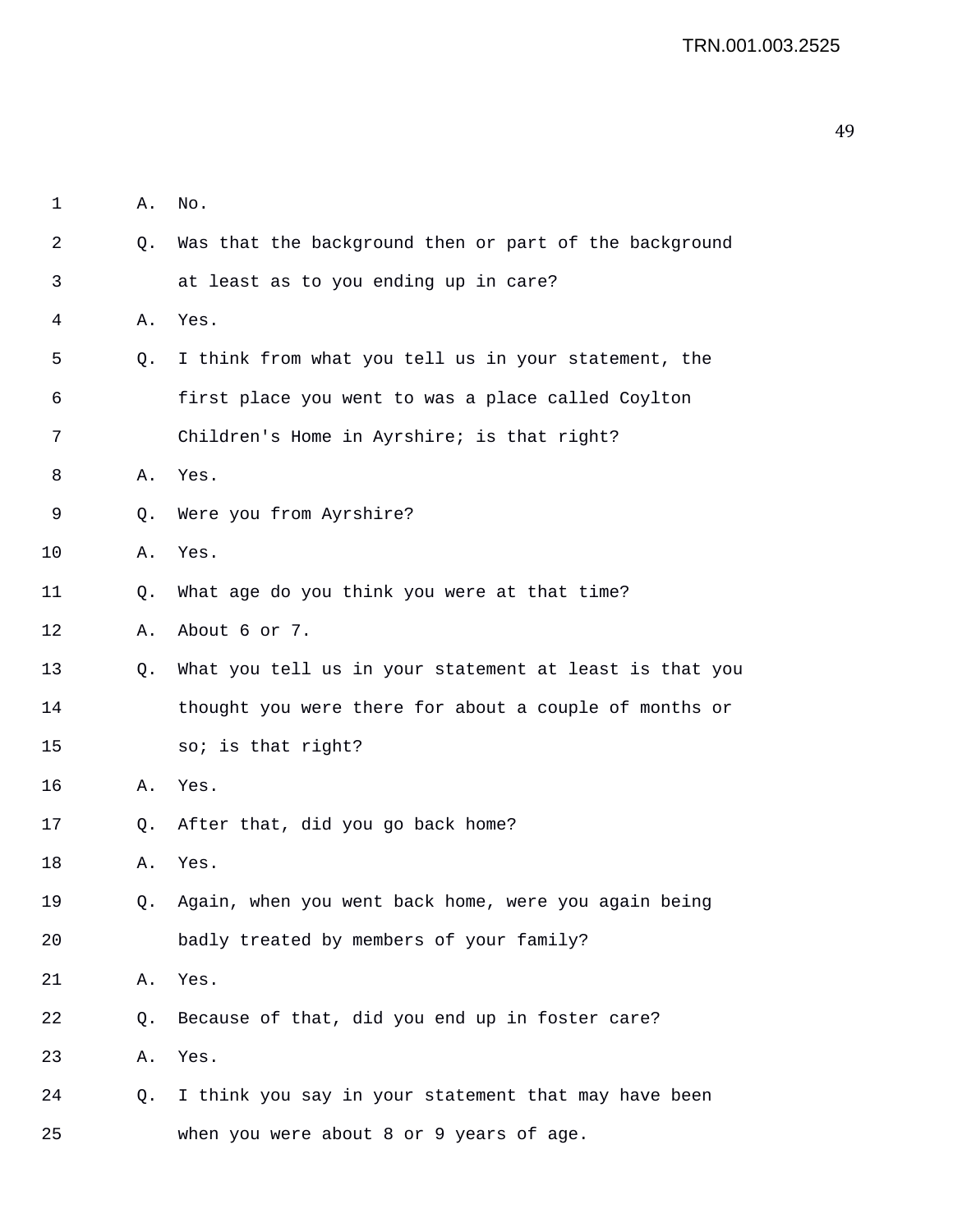| $\mathbf 1$ | Α. | That's right.                                            |
|-------------|----|----------------------------------------------------------|
| 2           | Q. | You may have had more than one foster care placement; is |
| 3           |    | that correct?                                            |
| 4           | Α. | Yes, two.                                                |
| 5           | Q. | Against that background, did you end up being sent to    |
| 6           |    | Nazareth House in Cardonald?                             |
| 7           | Α. | Yes.                                                     |
| 8           | Q. | When you were sent there, Paula, from your foster        |
| 9           |    | parents that you were then with, did they give you some  |
| 10          |    | items to take with you to the home?                      |
| 11          | Α. | Yes.                                                     |
| 12          | Q. | Can you tell us about that?                              |
| 13          | Α. | They gave me some, like, new pyjamas, wee bits of        |
| 14          |    | toiletries, stuff like that, a hairbrush, little bits    |
| 15          |    | and pieces in the suitcase, wee books, a couple of play  |
| 16          |    | toys, and things like that.                              |
| 17          | Q. | And were these foster parents kind to you?               |
| 18          | Α. | Very.                                                    |
| 19          | Q. | You have good memories of them?                          |
| 20          | Α. | Yes.                                                     |
| 21          | Q. | Can I just say this to you: these are dates that we can  |
| 22          |    | take from the Sisters of Nazareth records and, according |
| 23          |    | to the records, you were admitted to Nazareth House      |
| 24          |    | Cardonald on 18 November 1983. I'll come back to that    |
| 25          |    | date in a moment. You left on 20 December 1984, when     |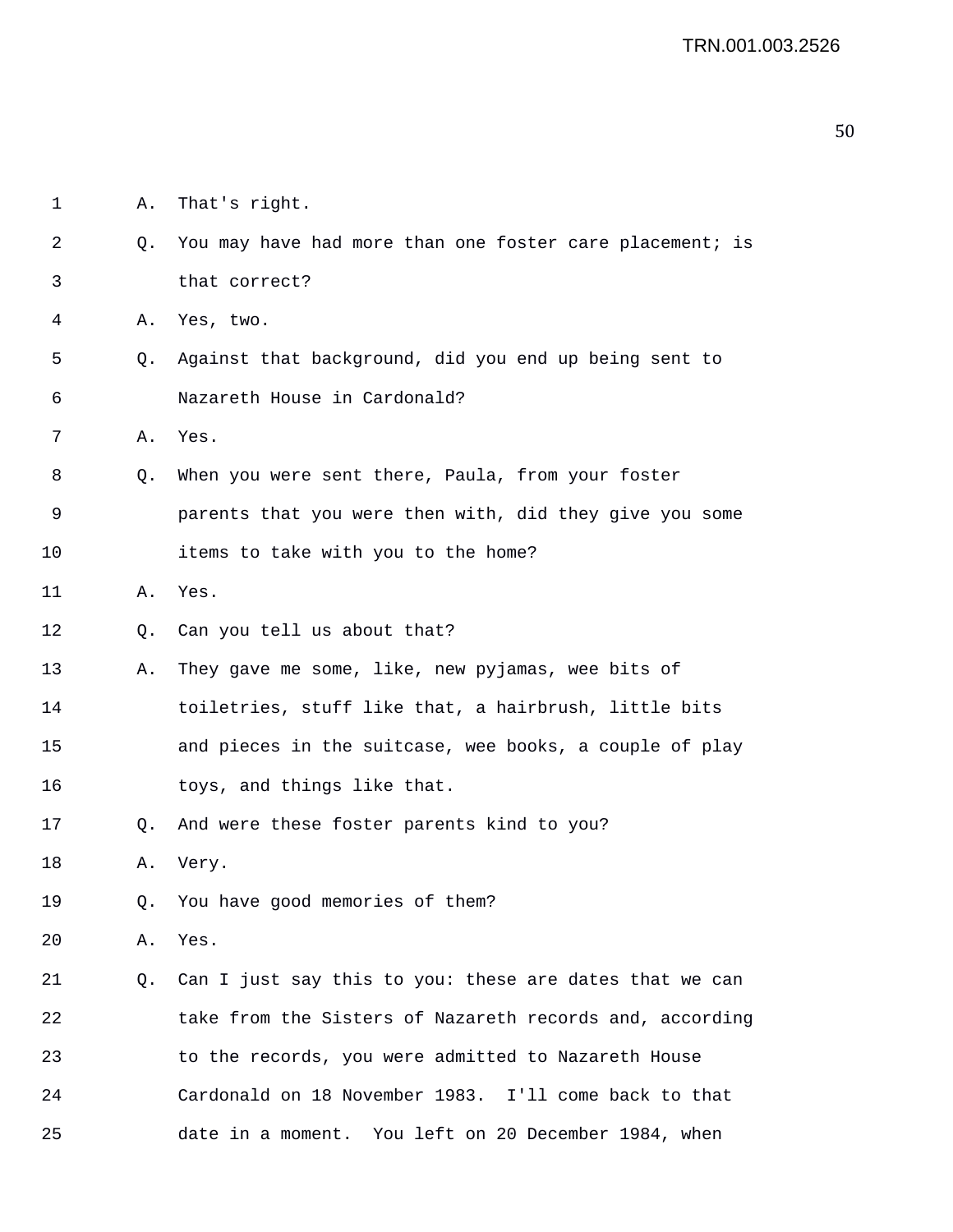| 1              |    | you'd be aged about 11.                                  |
|----------------|----|----------------------------------------------------------|
| $\sqrt{2}$     |    | Let's look at the last date, so far as leaving           |
| $\mathfrak{Z}$ |    | Nazareth House Cardonald would be concerned, do you      |
| 4              |    | think you were aged about 11 when you came to leave?     |
| 5              | Α. | Maybe about 12.                                          |
| 6              | Q. | You think 12?                                            |
| 7              | Α. | Eleven, 12.                                              |
| 8              | Q. | What about when you got there? What age do you think     |
| 9              |    | you were when you got there?                             |
| 10             | Α. | Nine.                                                    |
| 11             | Q. | That would mean that you'd be there in about 1982?       |
| 12             | Α. | Yes.                                                     |
| 13             | Q. | When you got there, what's your first memory of being    |
| 14             |    | there?                                                   |
| 15             | Α. | I was very kind of like frightened because, like,        |
| 16             |    | driving in, in the big building, was quite kind of       |
| 17             |    | like -- not like a big castle, but                       |
| 18             | Q. | Did you find it intimidating?                            |
| 19             | Α. | Aye. It was like: what's this place? Because I'd came    |
| 20             |    | from a normal house, like a children's home, to this big |
| 21             |    | kind of haunted house.                                   |
| 22             | Q. | Who took you there on that first day?                    |
| 23             | Α. | Jill Evans.                                              |
| 24             | Q. | Was she a social worker?                                 |
| 25             | Α. | Yes.                                                     |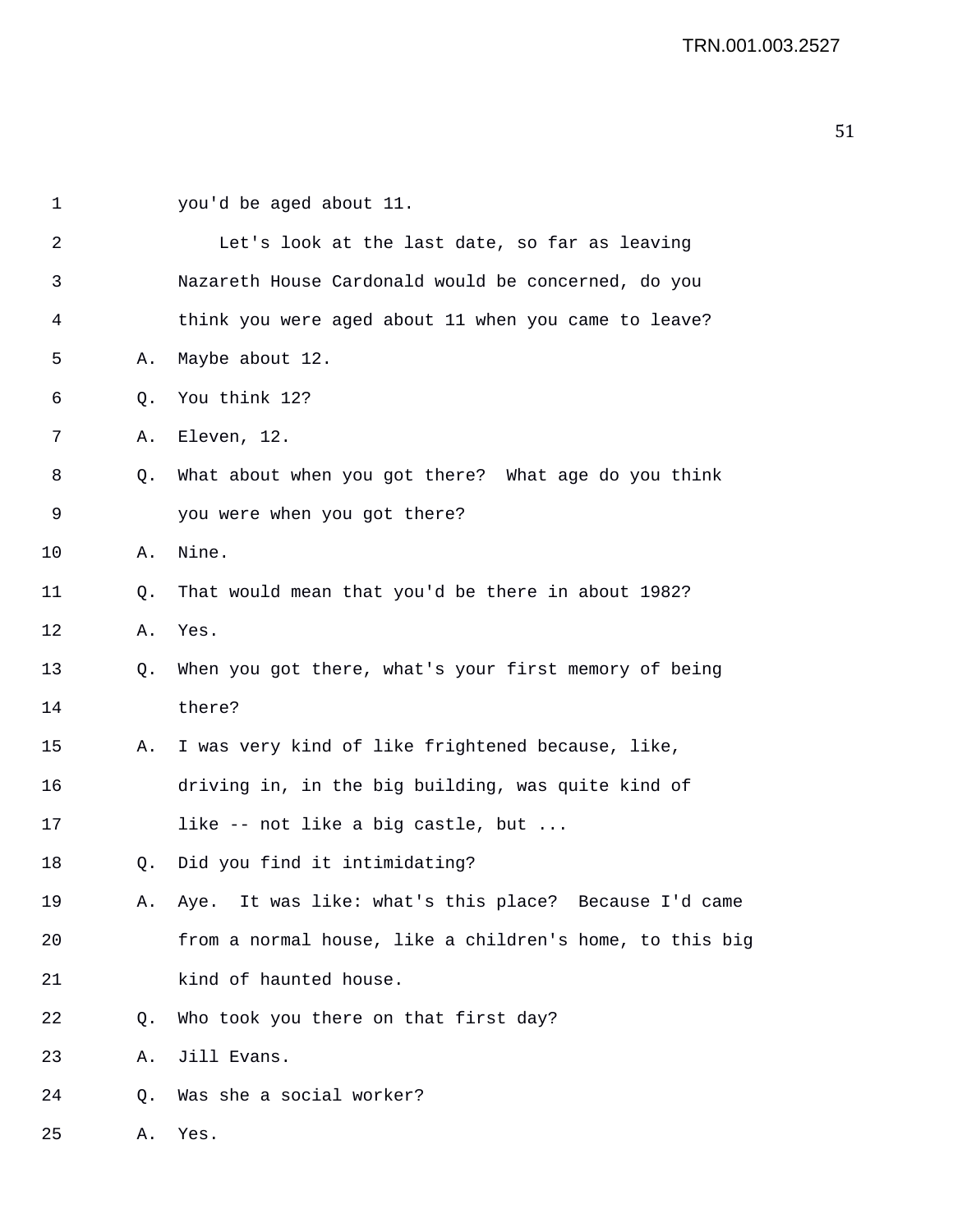| 1  | Q. | Was she a social worker that you had contact with over  |
|----|----|---------------------------------------------------------|
| 2  |    | the period that you were in Nazareth House?             |
| 3  | Α. | Yes.                                                    |
| 4  | Q. | When you then got into the building itself, did         |
| 5  |    | Jill Evans go in with you?                              |
| 6  | Α. | Yes.                                                    |
| 7  | Q. | And who did you meet when you got there?                |
| 8  | Α. | LHW .<br>Sister                                         |
| 9  | Q. | LHW somebody that was in charge of you<br>Was Sister    |
| 10 |    | over your time in Nazareth House?                       |
| 11 | Α. | Yes.                                                    |
| 12 | O. | Can I ask you a little bit about the set-up then? Can   |
| 13 |    | you remember how many children there were at            |
| 14 |    | Nazareth House at the time you were there in the early  |
| 15 |    | 1980s?                                                  |
| 16 | Α. | About 18.                                               |
| 17 | Q. | Because I think by then the numbers had been dwindling  |
| 18 |    | down; there had been many more before that. Were you in |
| 19 |    | a particular group?                                     |
| 20 | Α. | It was just like a lot of the children were<br>No.      |
| 21 |    | brothers and sisters or, like, two sisters. I was the   |
| 22 |    | only kind of single person there without a family       |
| 23 |    | member --                                               |
| 24 |    | Q. So far as Sister LIW was concerned -- sorry,         |
| 25 |    | I interrupted you.                                      |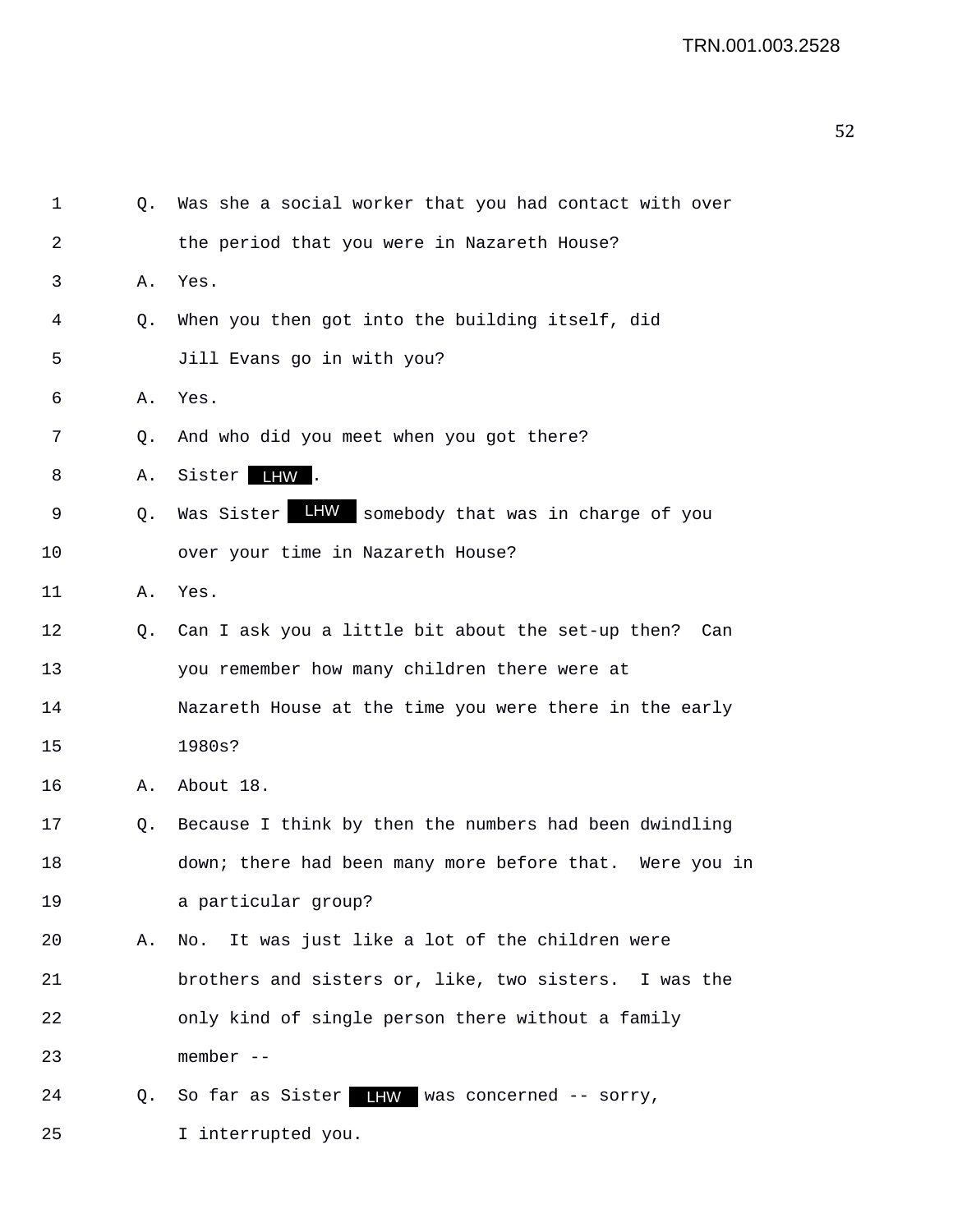| 1  | Α.             | A couple of others I forgot. There was a handicapped      |
|----|----------------|-----------------------------------------------------------|
| 2  |                | girl there was there on her own, a couple of other        |
| 3  |                | people on their own, but it was mostly groups, couples.   |
| 4  | O.             | So far as Sister LHW was concerned, was she in charge     |
| 5  |                | of the children?                                          |
| 6  | Α.             | Yes.                                                      |
| 7  | Q.             | At that time was there a mixture of boys and girls?       |
| 8  | Α.             | Yes.                                                      |
| 9  | Q.             | What about the age range? Can you help me with that?      |
| 10 |                | What sort of age ranges are we talking about?             |
| 11 | Α.             | Any age from about 9 to 15 or 16.                         |
| 12 | Q.             | You were one of the youngest?                             |
| 13 | Α.             | Yes.                                                      |
| 14 | Q.             | Can I ask you about the sleeping arrangements? Can you    |
| 15 |                | help me with that? What was the set-up there?             |
| 16 | Α.             | It was like, as I say -- what do you mean, sorry?         |
| 17 | Q.             | Did you have a dormitory or a room to yourself?           |
| 18 | Α.             | It was bedrooms with two and three beds in them.<br>There |
| 19 |                | were two parts to the bungalow, so there were rooms up    |
| 20 |                | one end all the way down to, like a T-shape, all the way  |
| 21 |                | down to the bottom.                                       |
| 22 | Q <sub>z</sub> | You've referred there to the bungalow; was this           |
| 23 |                | a building that was separate from the main building?      |
| 24 | Α.             | Yes.                                                      |
| 25 | Q.             | You've mentioned that the main building was an imposing   |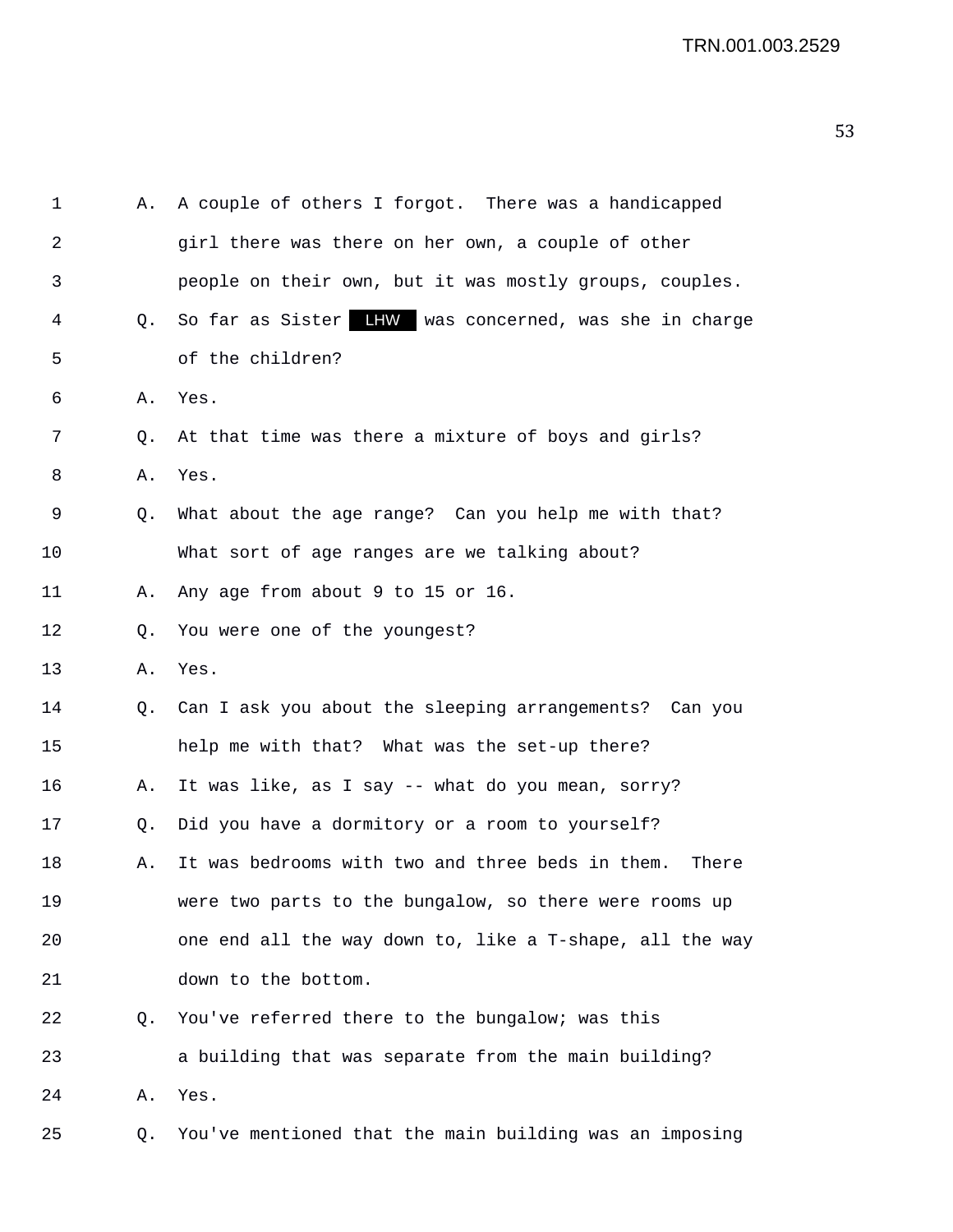| $\mathbf 1$ |           | or intimidating building.                                   |
|-------------|-----------|-------------------------------------------------------------|
| 2           | Α.        | Yes.                                                        |
| 3           | Q.        | But the building that accommodated the children was         |
| 4           |           | a newer building, is that right, that had been built        |
| 5           |           | some time after the old building had been built?            |
| 6           | Α.        | Yes.                                                        |
| 7           | Q.        | On your first day there I think you've told us that you     |
| 8           |           | had the items that were given to you by the foster          |
| 9           |           | parents; did anything happen to these items?                |
| 10          | Α.        | Yes, Sister LHW -- when the social worker left,             |
| 11          |           | <b>LHW</b> had brought me into her office and she<br>Sister |
| 12          |           | took the stuff off me, said I wouldn't be needing them.     |
| 13          | $\circ$ . | Did she tell you why you wouldn't be needing them?          |
| 14          | Α.        | No.                                                         |
| 15          | Q.        | What about the pyjamas? Did she take the pyjamas?           |
| 16          | Α.        | Yes. I was given a pair of pyjamas from them with           |
| 17          |           | a label inside it.                                          |
| 18          | Q.        | How did you react to these items being taken from you?      |
| 19          | Α.        | I thought it was strange because they were given to me      |
| 20          |           | and there was no harm in the stuff, it wasn't anything      |
| 21          |           | bad.<br>I was upset.                                        |
| 22          | Q.        | Were you crying?                                            |
| 23          | Α.        | Yes.                                                        |
| 24          | Q.        | LHW<br>Did Sister<br>say anything?                          |
| 25          | Α.        | No.                                                         |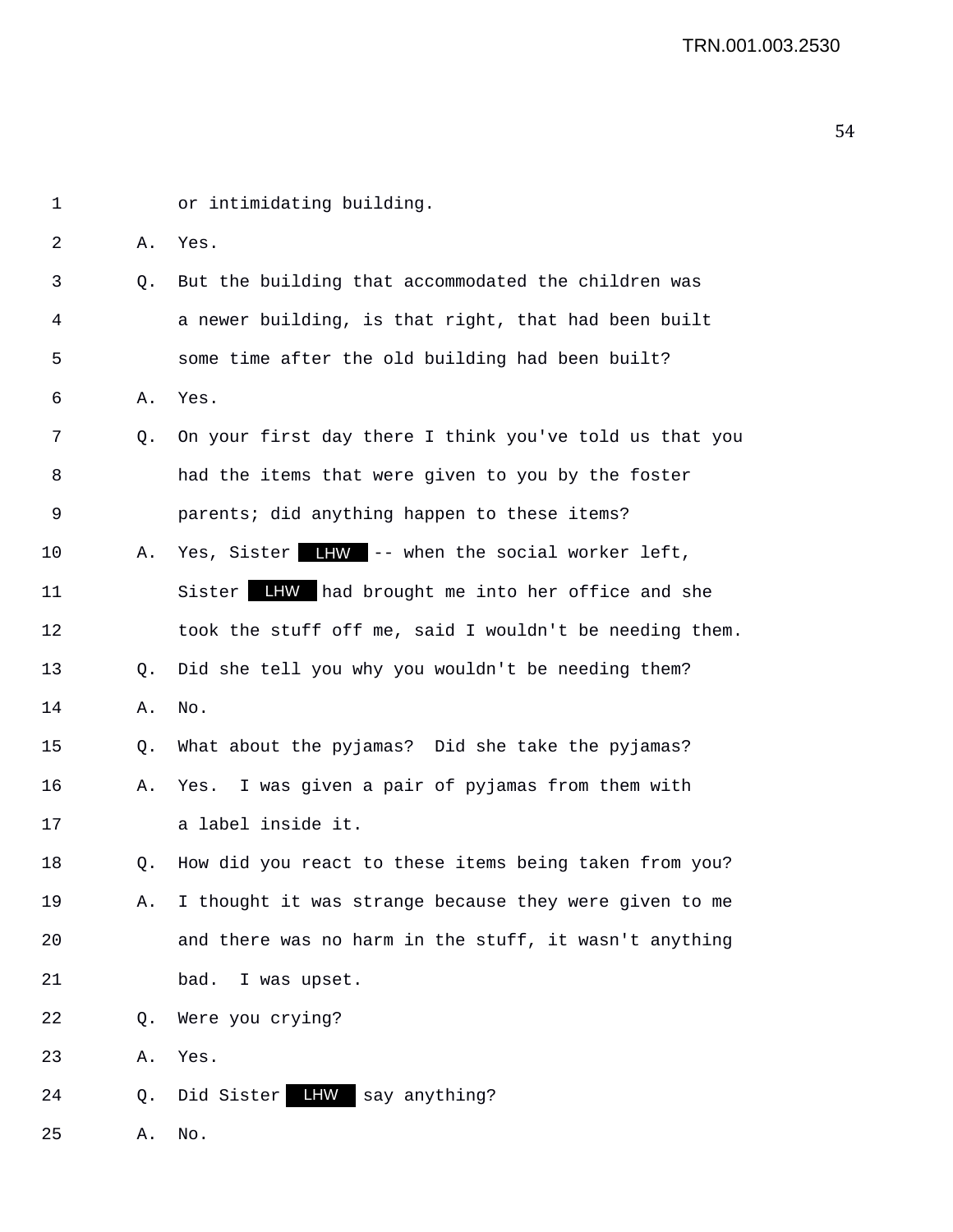| $\mathbf 1$ | Q. | What were your first impressions of Sister LHW           |
|-------------|----|----------------------------------------------------------|
| 2           | Α. | I was terrified. She was very scary. There was like no   |
| 3           |    | emotion on her face. A very kind of strict, angry        |
| 4           |    | looking face. No smile at all. As I say, she just        |
| 5           |    | didn't look a nice person, like nice to be around, kind  |
| 6           |    | of thing.                                                |
| 7           | Q. | Okay. Just to go back to the sleeping arrangements,      |
| 8           |    | I think you told me that you shared a room with other    |
| 9           |    | girls; is that right?                                    |
| 10          | Α. | Yes.                                                     |
| 11          | Q. | How many girls did you say?                              |
| 12          | Α. | Two other girls.                                         |
| 13          | Q. | Were these girls of a similar age to yourself?           |
| 14          | Α. | Yes.                                                     |
| 15          | Q. | Did that remain the position during the time that you    |
| 16          |    | were in Nazareth House?                                  |
| 17          | Α. | Yes.                                                     |
| 18          | Q. | What was your understanding about the sleeping           |
| 19          |    | arrangements for other children? Was it a similar sort   |
| 20          |    | of set-up with a number of children in different rooms?  |
| 21          | Α. | The boys, the two brothers would be in a room,<br>Yes.   |
| 22          |    | there'd be other -- down my end there would be, say, two |
| 23          |    | sisters across the way, then up around there would be    |
| 24          |    | like people with their own bedroom kind of thing, like   |
| 25          |    | the twins had their own bedroom. Stuff like that.<br>So  |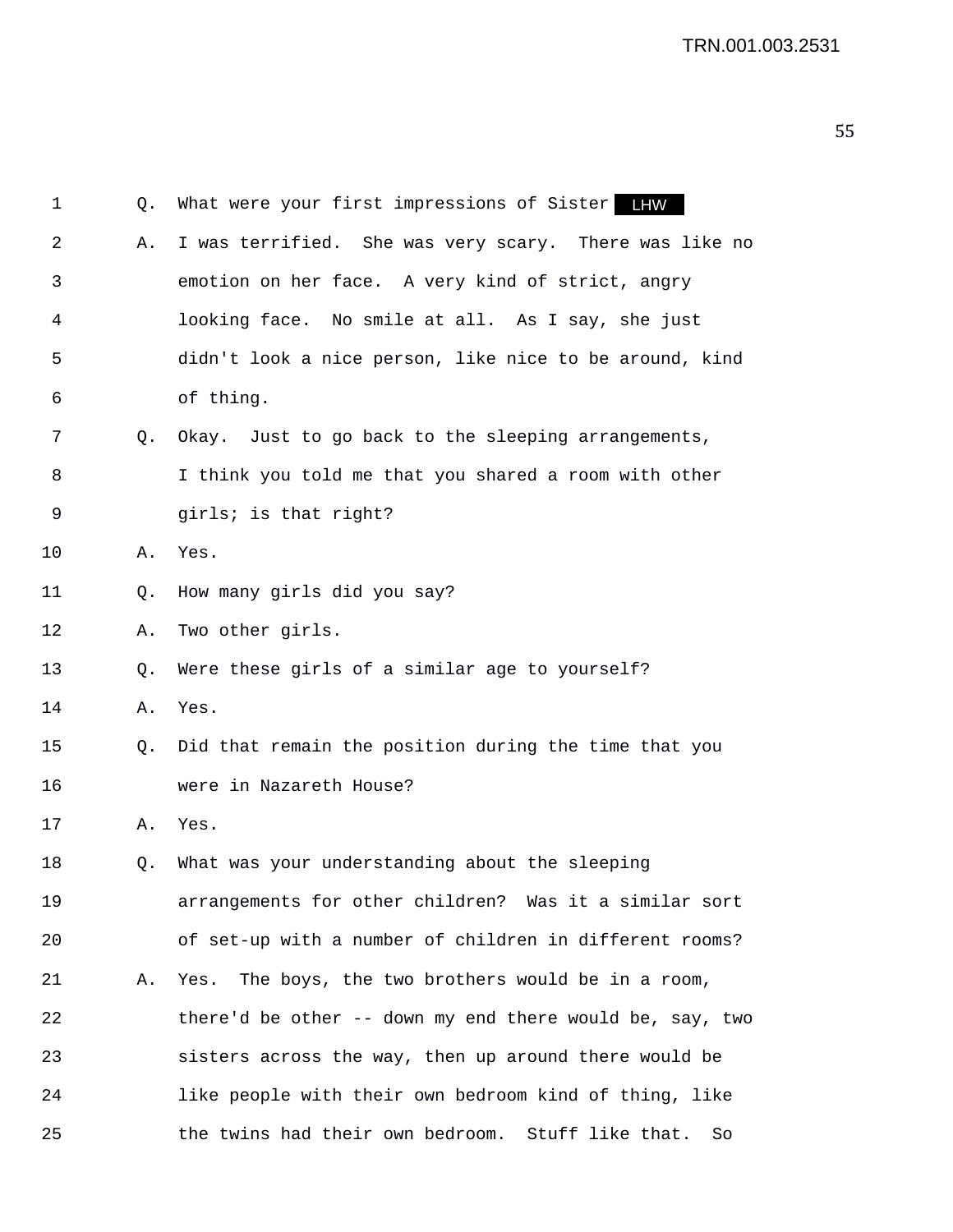| $\mathbf 1$ |    | there'd be either people coupled up in the bedrooms or   |
|-------------|----|----------------------------------------------------------|
| 2           |    | they would be sharing -- as I say, there were two rooms  |
| 3           |    | with two, three beds in the room.                        |
| 4           | Q. | You mentioned in passing the twins, so there was at      |
| 5           |    | least one lot of twins there when you were there?        |
| 6           | Α. | and                                                      |
| 7           | Q. | And they shared a room?                                  |
| 8           | Α. | Yes -- no, no, sorry. They had -- one of the sisters     |
| 9           |    | shared a room with another girl and the twin had her own |
| 10          |    | room separate.                                           |
| 11          | Q. | Can I ask you about some aspects of the routine and      |
| 12          |    | perhaps look first to mealtimes. How did you find the    |
| 13          |    | food?                                                    |
| 14          | Α. | Oh, terrible.                                            |
| 15          | Q. | Can you explain? What was so bad?                        |
| 16          | Α. | I wasn't like really a fussy eater because, obviously,   |
| 17          |    | at home I wasn't used to a lot of brilliant food, great  |
| 18          |    | food, so I was grateful for, obviously, what I got to    |
| 19          |    | eat because it was still something to eat, but I hated   |
| 20          |    | this stuff.<br>It was like peppered egg flan stuff with  |
| 21          |    | a kind of biscuit base and these big huge Scotch eggs,   |
| 22          |    | spicy Scotch eggs. I'm not trying to sound like          |
| 23          |    | ungrateful because it's still food, but it made me       |
| 24          |    | retch, it made me sick, and I was forced to eat it.      |
| 25          |    | I absolutely hated it.                                   |
|             |    |                                                          |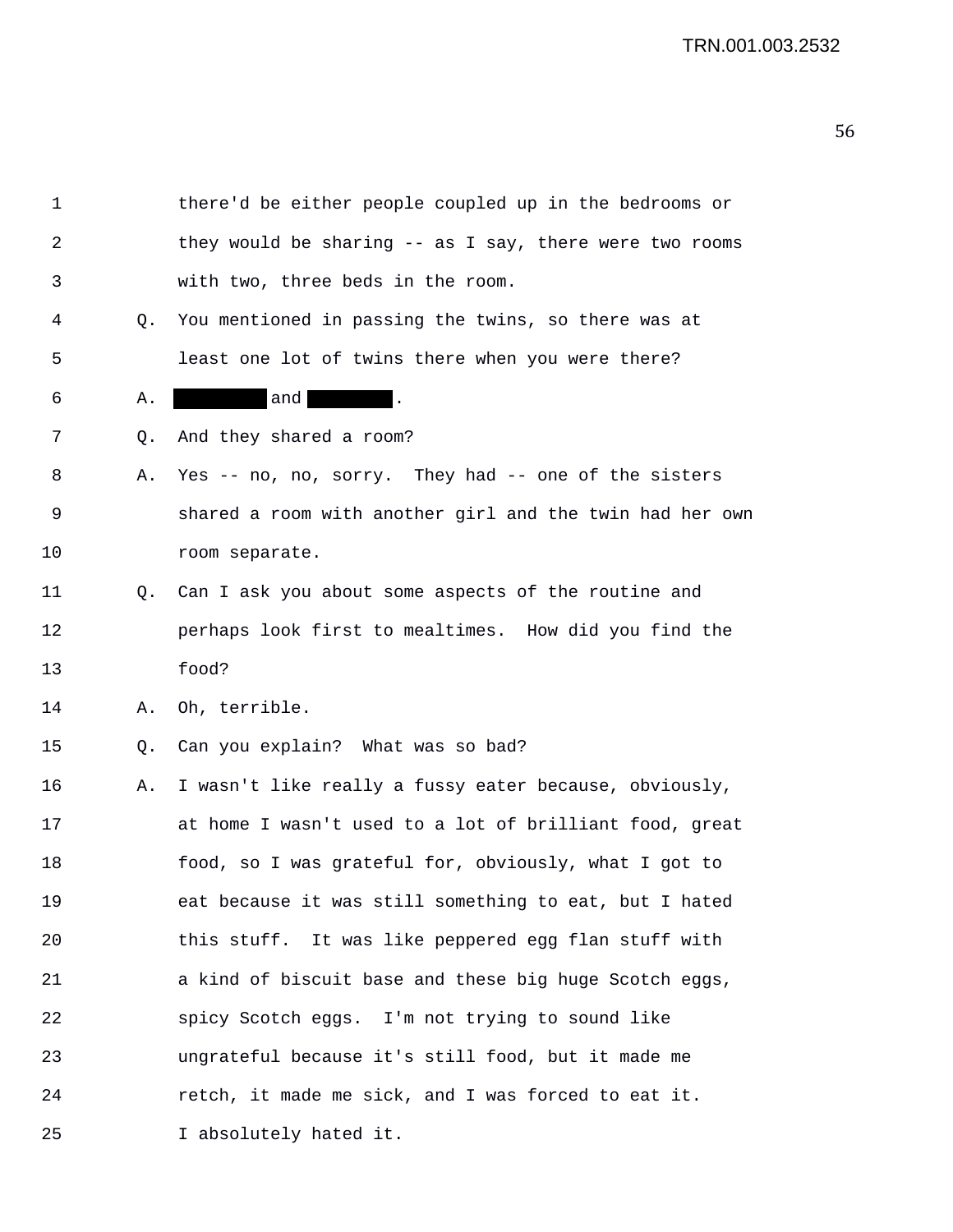| 1           | Q. | When you say you were forced to eat it, can you tell us  |
|-------------|----|----------------------------------------------------------|
| 2           |    | what happened?                                           |
| 3           | Α. | Obviously I wouldn't eat it and tried to refuse to eat   |
| 4           |    | it, and the staff would go out of the dining room and go |
| 5           |    | and get Sister LHW at her office, because                |
| 6           |    | LHW didn't really come and be in around us at<br>Sister  |
| 7           |    | mealtimes. She had the staff that would be working       |
| 8           |    | there, maybe supervising. So she would go and get        |
| $\mathsf 9$ |    | LHW and tell her I was refusing to eat my<br>Sister      |
| 10          |    | dinner and then Sister ITW said I would sit there and    |
| 11          |    | eat it until -- I wasn't moving until I ate it, so I had |
| 12          |    | to eat it.                                               |
| 13          | Q. | Did she do anything to you to make you eat it?           |
| 14          | Α. | No, she just -- sorry.                                   |
| 15          |    | (Pause)                                                  |
| 16          |    | LADY SMITH: We can have a break. No problem.             |
| 17          |    | (11.47 am)                                               |
| 18          |    | (A short break)                                          |
| 19          |    | (11.57 am)                                               |
| 20          |    | LADY SMITH: Are you okay to carry on, Paula?             |
| 21          | Α. | Yes, I'm very sorry about that.                          |
| 22          |    | LADY SMITH: No, there's no need to apologise. It's not   |
| 23          |    | easy talking about things that happened in your life     |
| 24          |    | a long, long time ago in difficult circumstances;        |
| 25          |    | I quite understand that. If you need another break,      |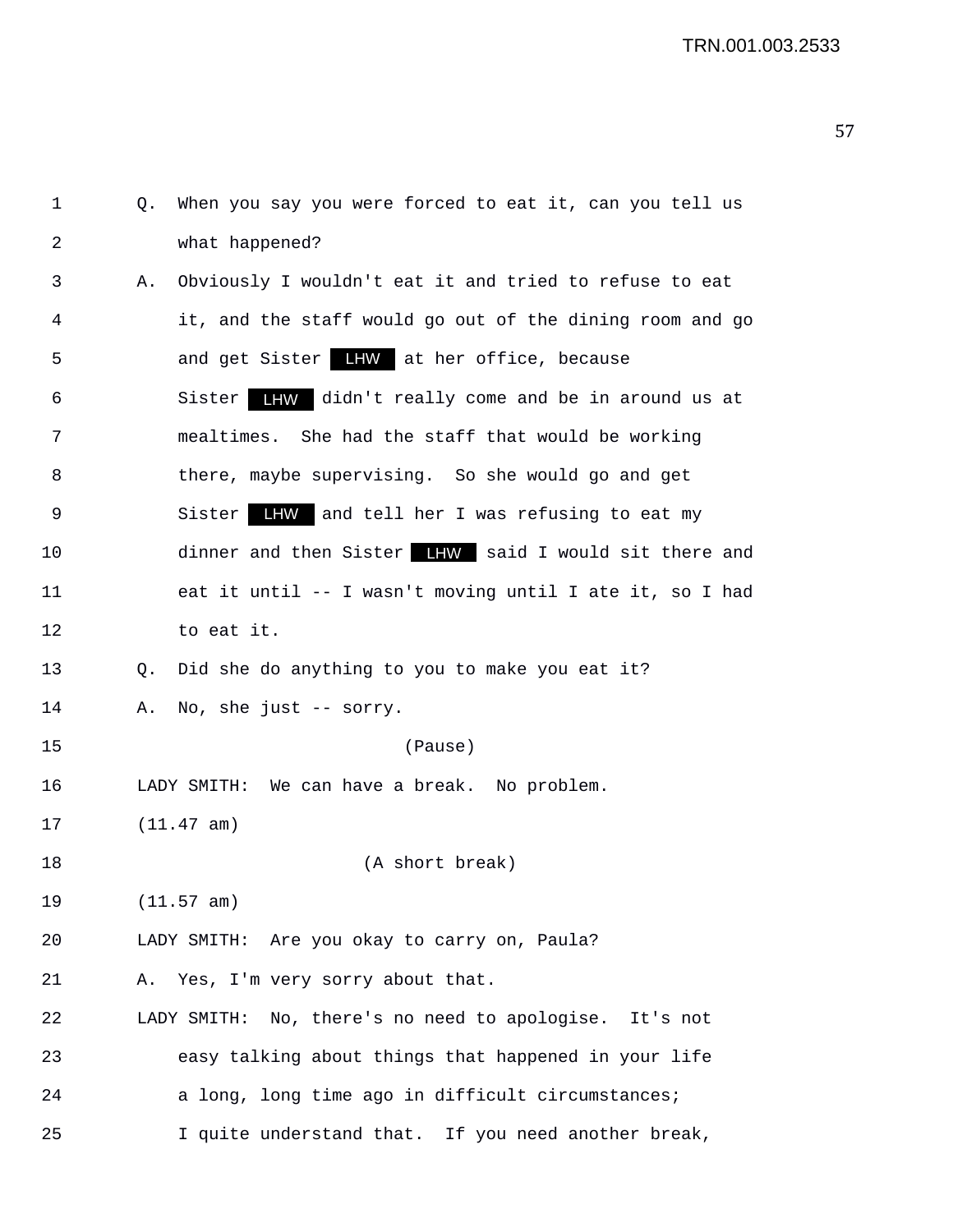| 1  |                | that's okay. Just let me know.                            |
|----|----------------|-----------------------------------------------------------|
| 2  | Α.             | I'm sorry.                                                |
| 3  |                | As I say, you don't need to apologise. All<br>LADY SMITH: |
| 4  |                | right?                                                    |
| 5  |                | I'll hand back to Mr MacAulay.                            |
| 6  |                | MR MacAULAY: Before we had the break, Paula, I was asking |
| 7  |                | you about food and mealtimes at Nazareth House, and       |
| 8  |                | I think you told us there was one particular type of      |
| 9  |                | food that you did not like; is that correct?              |
| 10 | Α.             | A couple.                                                 |
| 11 | Q.             | Yes, you mentioned the Scotch eggs and the other egg --   |
| 12 | Α.             | Egg flan -- egg custard.                                  |
| 13 | Q <sub>z</sub> | You told us about how the staff went to get               |
| 14 |                | LHW to persuade you to eat the food; is that<br>Sister    |
| 15 |                | what happened?                                            |
| 16 | Α.             | Yes.                                                      |
| 17 | Q.             | Can you tell us what Sister IIW said or did?              |
| 18 | Α.             | She was just shouting at me saying that I was to eat the  |
| 19 |                | food and stop being so ungrateful, I wouldn't be budging  |
| 20 |                | off the spot until I finished the food. Even though       |
| 21 |                | I was holding it in my mouth and kind of thingummy --     |
| 22 |                | retching and stuff like that, she said that I'd -- I'm    |
| 23 |                | not moving until I ate the food, so I had to force        |
| 24 |                | myself to eat it and I was sick.                          |
| 25 | $Q_{\star}$    | When you say sick, did you vomit?                         |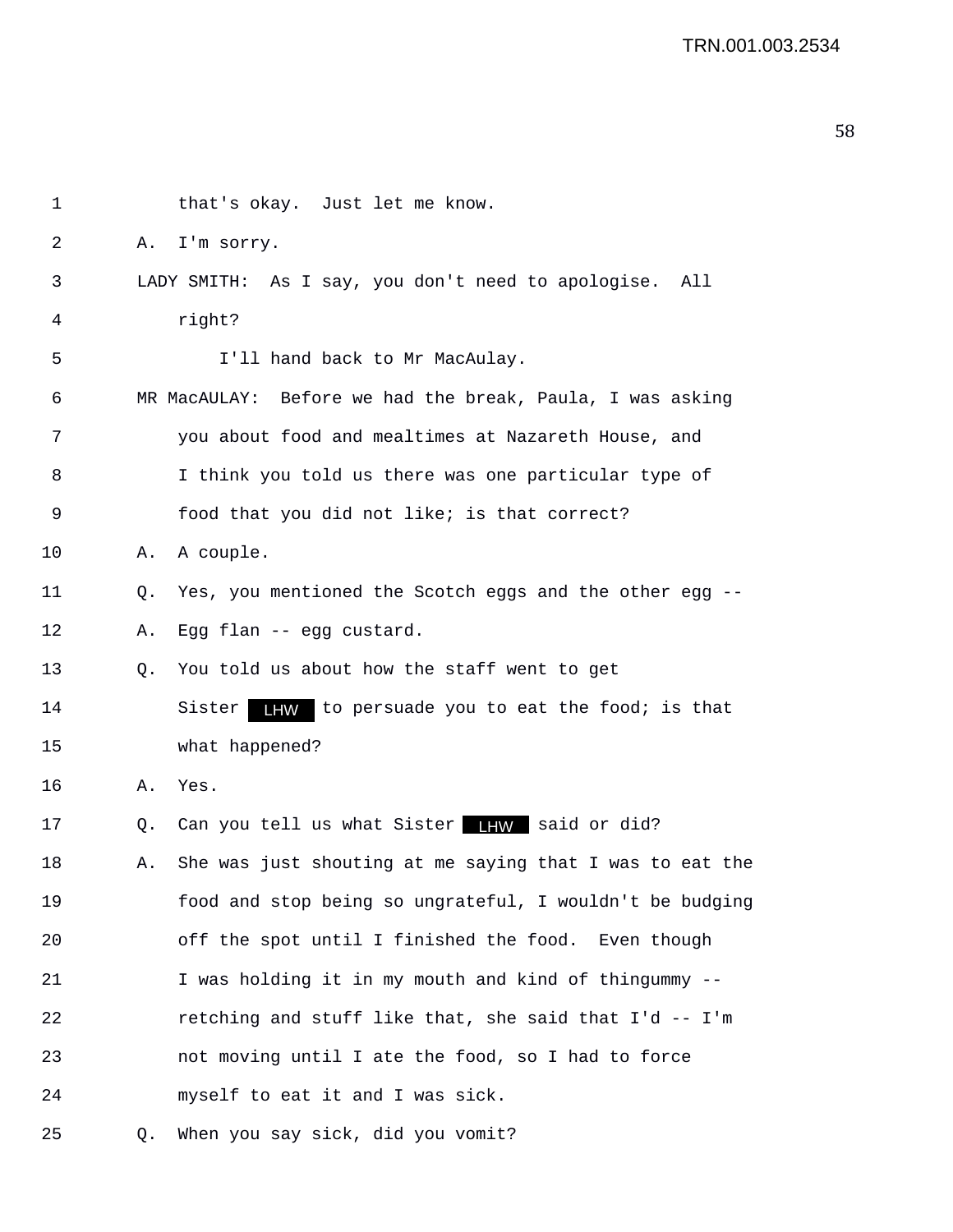| 1  | Α. | Vomited up the food.                                           |
|----|----|----------------------------------------------------------------|
| 2  | Q. | And what happened after that?                                  |
| 3  | Α. | I was just sent to my room.                                    |
| 4  | Q. | How often did this happen?                                     |
| 5  | Α. | I had to eat it all the time. I hated it. I had to eat         |
| 6  |    | it all the time. She knew I hated it. If they could            |
| 7  |    | just take that away and give me something else, even           |
| 8  |    | just a sandwich or something, I would have been happy          |
| 9  |    | with that. I wasn't looking for anything fancy; I just         |
| 10 |    | hated those two things.                                        |
| 11 | Q. | Were these dishes regularly on the menu?                       |
| 12 | Α. | You never got, like -- there was no choice of<br>Yes.          |
| 13 |    | different foods, what you get today. It was like the           |
| 14 |    | basic food, like Scotch eggs and chips, maybe one night,       |
| 15 |    | that flan stuff the next night, and fish one night             |
| 16 |    | I honestly can't remember what other foods.<br>a week.         |
| 17 | Q. | Do I take it then that you just ate it because you had         |
| 18 |    | to do that?<br>That was the position?                          |
| 19 | Α. | Yes.                                                           |
| 20 | Q. | You're not suggesting that anything physical was done to       |
| 21 |    | you to make you eat it?                                        |
| 22 | Α. | No, it was just Sister<br>-- the way she put the<br><b>LHW</b> |

23 fear in me, you know? I thought, well, what would 24 happen if I didn't eat it, kind of thing. So I wasn't 25 waiting to find out or answering back, I just done as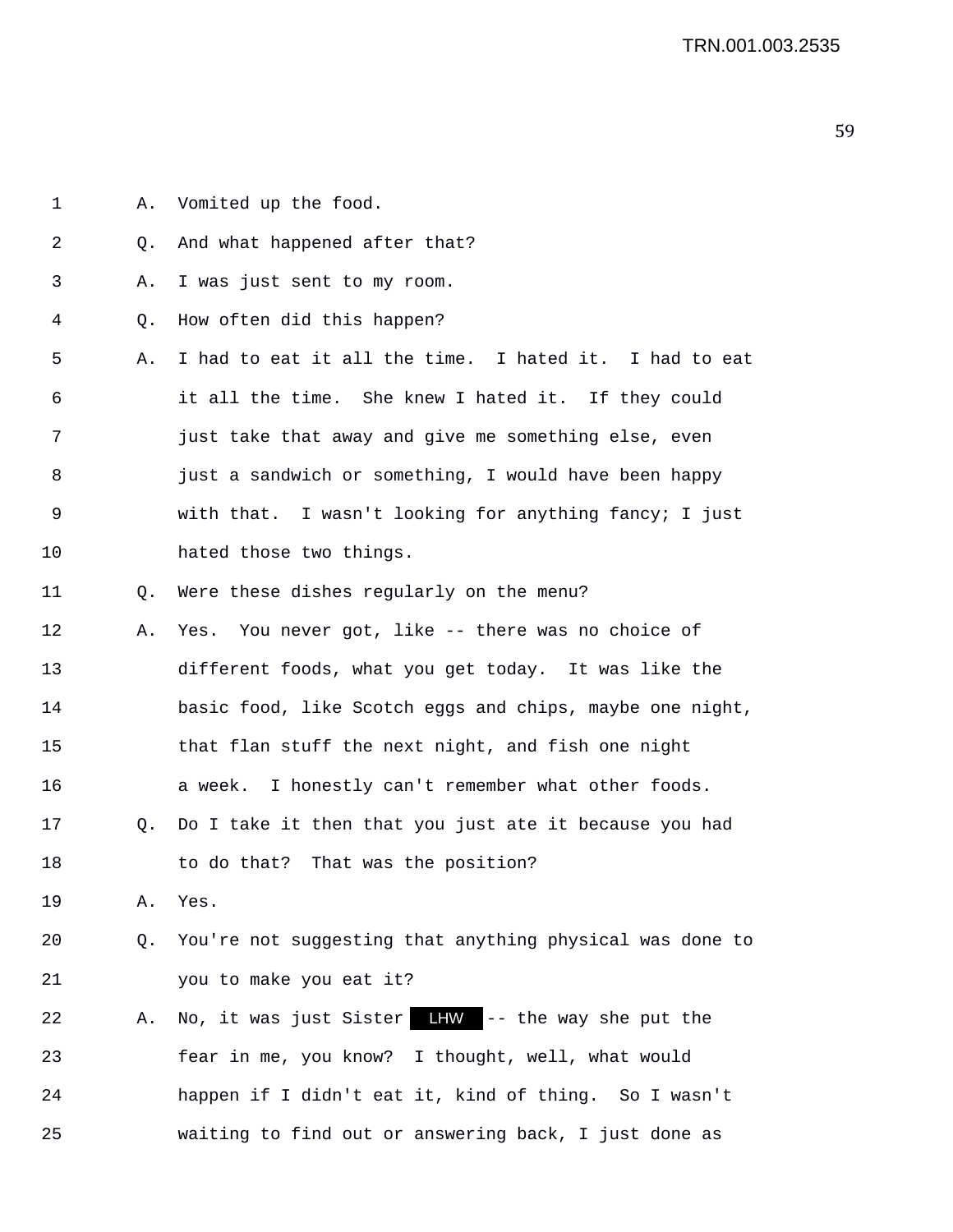| 1  |    | I was told to do it.                                       |
|----|----|------------------------------------------------------------|
| 2  | 0. | Did you see if any other children had difficulty eating    |
| 3  |    | the food?                                                  |
| 4  | Α. | I think there were a couple of other people, but           |
| 5  |    | I wasn't really making heed of it, it was just my own      |
| 6  |    | situation, my own self kind of thing, that was upset and   |
| 7  |    | that.                                                      |
| 8  | Q. | You tell us in your statement that from the very           |
| 9  |    | beginning of your time at Nazareth House you went to the   |
| 10 |    | local school; is that right?                               |
| 11 | Α. | Yes.                                                       |
| 12 | Q. | Can I ask you about that when you were getting ready to    |
| 13 |    | go to school. Were you given clothes to wear?              |
| 14 | Α. | Yes.                                                       |
| 15 | Q. | Can you tell me about that? What happened?                 |
| 16 | Α. | LHW<br>brought me in to her office and said that<br>Sister |
| 17 |    | I was to wear a jacket -- it came from the big house, it   |
| 18 |    | was clothes, I think, that were either handed in or they   |
| 19 |    | belonged to the retired nuns or whoever was in the big     |
| 20 |    | house, like the older people, what I believed was          |
| 21 |    | obviously the retired nuns and stuff. But the jacket       |
| 22 |    | was, like, for an old person and shoes. So I had to        |
| 23 |    | wear them two items. I can't remember what colour of       |
| 24 |    | the uniform was. I know I maybe wore a skirt and jumper    |
| 25 |    | and blouse, but I can't remember.                          |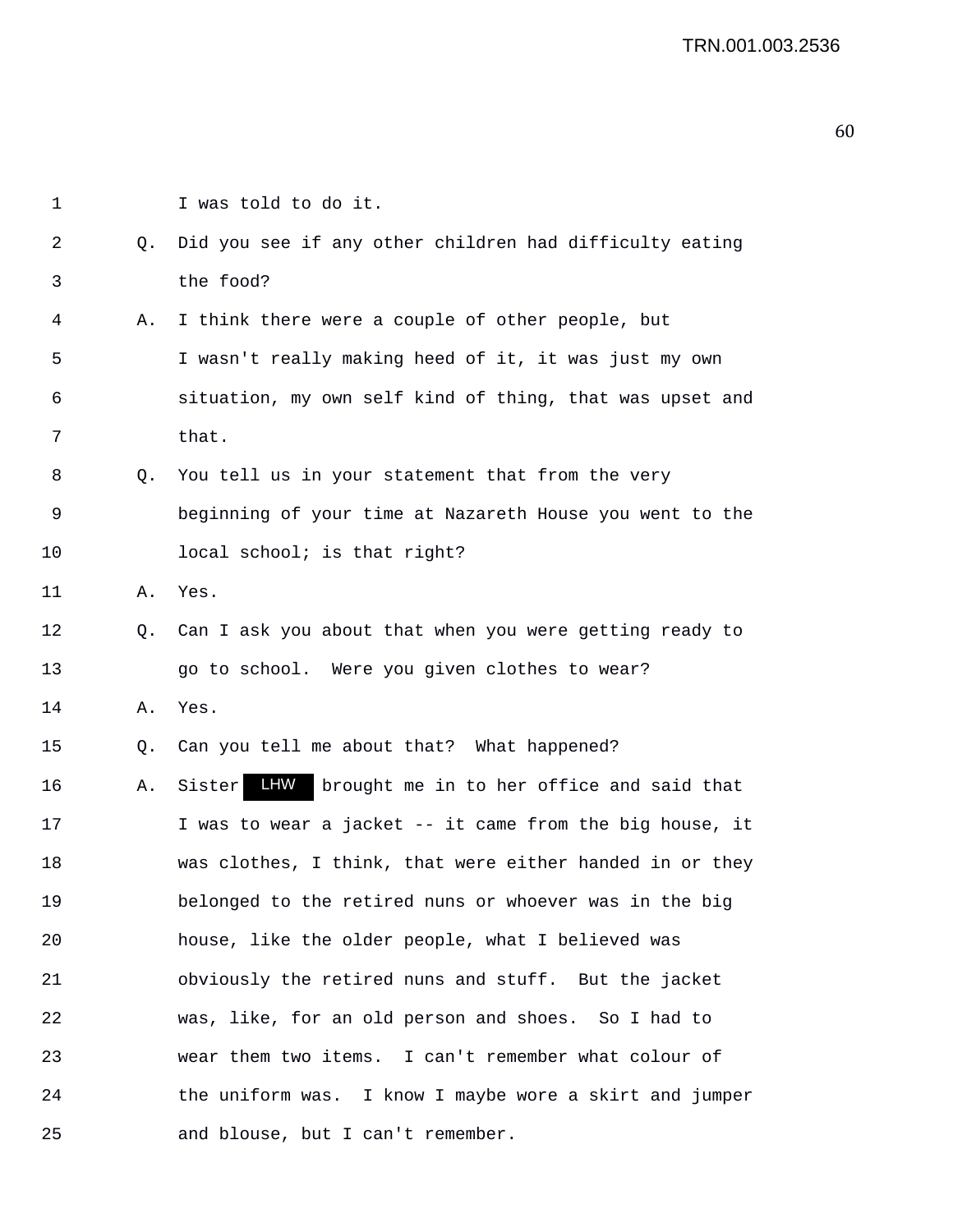| 1  | Q. | Wearing these items, did they cause you some concern?    |
|----|----|----------------------------------------------------------|
| 2  | Α. | They did.                                                |
| 3  | Q. | Why?                                                     |
| 4  | Α. | Like I was only a young lassie -- I was only, do you     |
| 5  |    | know what I mean, like 9 years of age, and I was wearing |
| 6  |    | stuff that maybe a woman of maybe 70 would wear, around  |
| 7  |    | Old-fashioned, like really -- things that I'd<br>her.    |
| 8  |    | never been used to be wearing like that before.          |
| 9  | O. | Were you also wearing glasses?                           |
| 10 | Α. | Oh, they were horrible National Health things.           |
| 11 | Q. | What colour were your glasses?                           |
| 12 | Α. | Pink or blue or brown -- you had a choice and I think    |
| 13 |    | mine were brown.                                         |
| 14 | Q. | How did this make you feel, the types of clothes you had |
| 15 |    | to wear and also the glasses?                            |
| 16 | Α. | I would like to use a word, but I don't know             |
| 17 |    | LADY SMITH: Just go ahead, please do.                    |
| 18 | Α. | I looked like a gomeril, I looked stupid. I don't want   |
| 19 |    | to do it in the term -- anything to do with people with  |
| 20 |    | disability, but I looked like a fool. I looked out of    |
| 21 |    | place. Just ugly. I felt ugly because, obviously,        |
| 22 |    | I wore the big ugly glasses with the rims and the old    |
| 23 |    | woman's coat. It would be like the old woman's shoes     |
| 24 |    | kind of thing. I didn't look like the other weans at     |
| 25 |    | the school, I looked like horrible, stupid.              |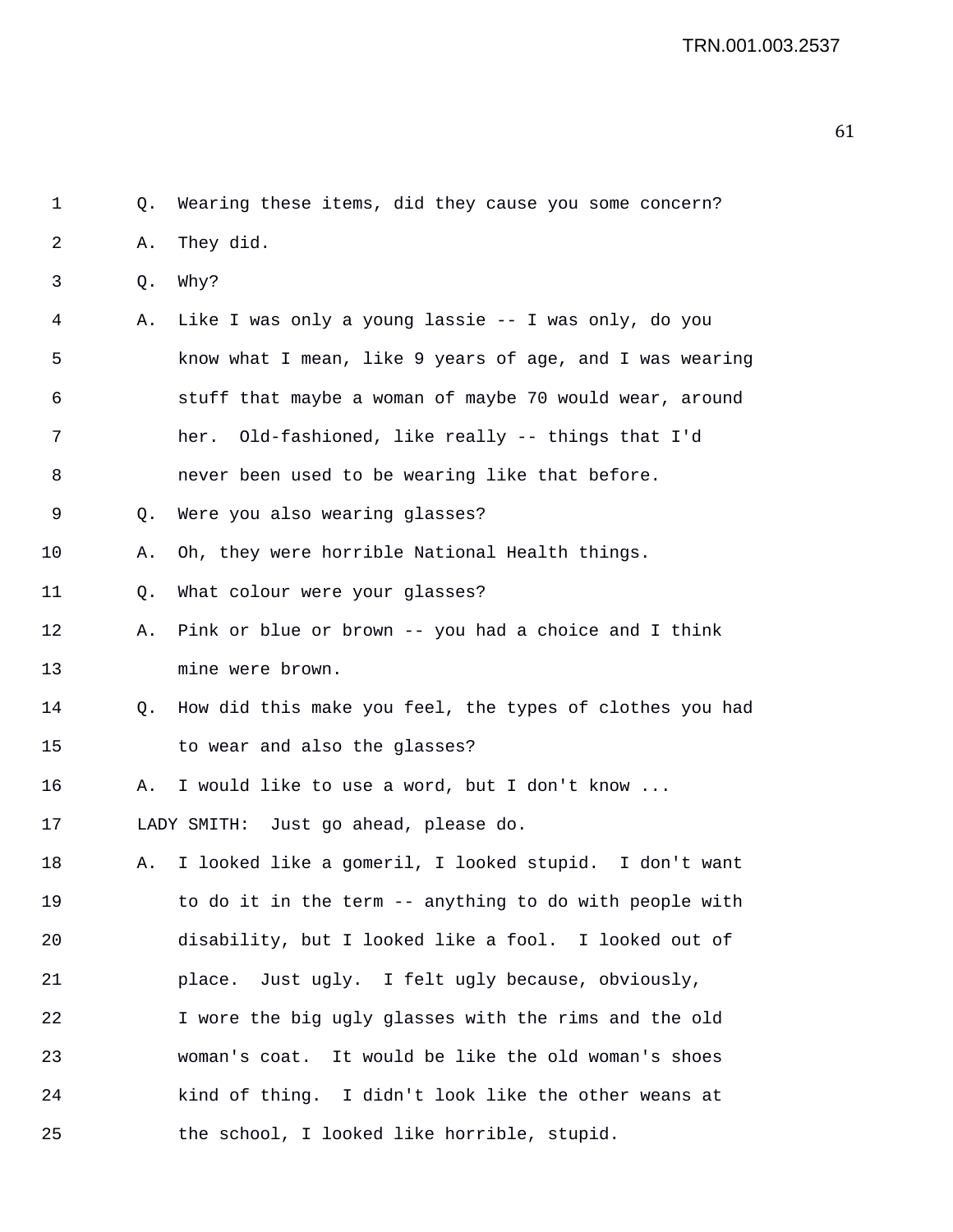| 1  |                | MR MacAULAY: I was going to ask you about the reaction of |
|----|----------------|-----------------------------------------------------------|
| 2  |                | the other children about the way you looked.              |
| 3  | Α.             | Oh, laughing, and saying look at the cut of that. You     |
| 4  |                | know what I mean? Saying like -- slagging and nasty       |
| 5  |                | names, a lot of bullies and people just mocking me and    |
| 6  |                | laughing and stuff like that. I was just sat out of the   |
| 7  |                | road on my own. I was embarrassed, but that's what        |
| 8  |                | I had to wear.                                            |
| 9  | 0.             | So far as chores were concerned, I think you had to do    |
| 10 |                | some chores when you were at Nazareth House; is that      |
| 11 |                | right?                                                    |
| 12 | Α.             | Yes.                                                      |
| 13 | Q.             | One of the things you tell us that you did was to go to   |
| 14 |                | what you called the big house --                          |
| 15 | Α.             | Yes.                                                      |
| 16 | Q <sub>z</sub> | -- to help in particular the sister in the kitchen.       |
| 17 | Α.             | Sister Philip, yes.                                       |
| 18 | O.             | How did you get on with her?                              |
| 19 | Α.             | Oh, she was amazing. Absolutely amazing woman.            |
| 20 |                | Sister Philip, probably in my bad years of                |
| 21 |                | Nazareth House, like her time there, she was like         |
| 22 |                | a light, you know, to me. I just felt like she was        |
| 23 |                | a mother figure. She'd bring me into the kitchen to       |
| 24 |                | help her and she'd give me little gifts when I'd go in    |
| 25 |                | in the minibus with her to Marks & Spencer for the        |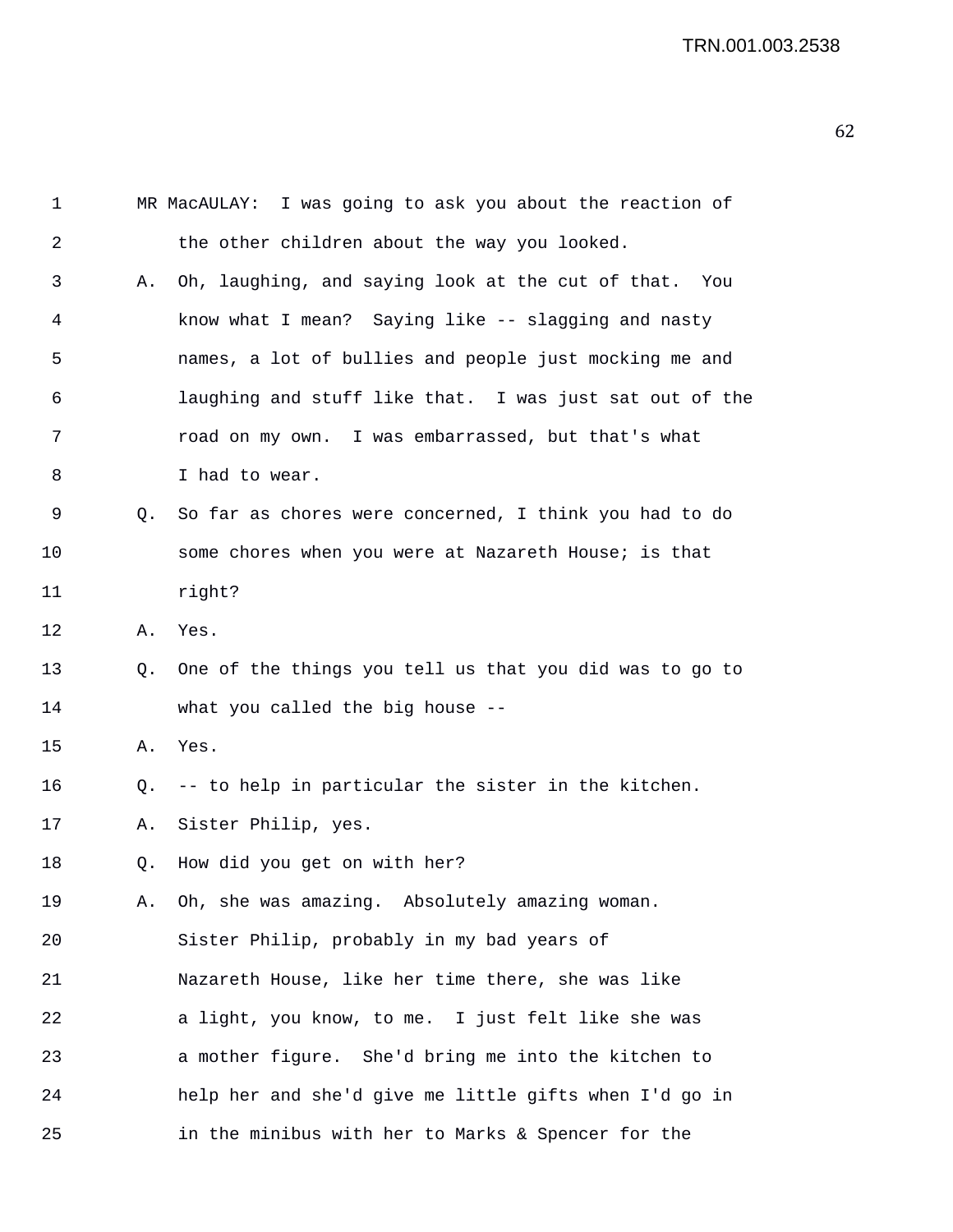| $\mathbf 1$ |    | weekly shop and stuff like that, she'd give you little  |
|-------------|----|---------------------------------------------------------|
| 2           |    | gifts, but she was such a kind, loving woman and she'd  |
| 3           |    | give you a cuddle and stuff like that. She was a        |
| 4           |    | really, really lovely nun.                              |
| 5           | О. | Can I ask you about birthdays. Was your birthday        |
| 6           |    | celebrated?                                             |
| 7           | Α. | Not that I remember.                                    |
| 8           | Q. | What about Christmas? You spent at least one or two     |
| 9           |    | Christmases there.                                      |
| 10          | Α. | Yes. It wasn't really a Christmas was celebrated, you   |
| 11          |    | went to Mass and stuff like that and you done your      |
| 12          |    | prayers and stuff like that, because there was a chapel |
| 13          |    | just round the corner -- sorry, out the side gates of   |
| 14          |    | Nazareth House. So you went round there and you done    |
| 15          |    | the -- the night before Mass, Christmas thingummy. You  |
| 16          |    | done all that kind of thing but you never actually --   |
| 17          |    | there was no like parties in the homes and stuff like   |
| 18          |    | But we were took to the STV studios where the<br>that.  |
| 19          |    | people of the STV studios gave us some presents.        |
| 20          | Q. | Right. But did you get any other presents in the home   |
| 21          |    | itself?                                                 |
| 22          | Α. | No, no.                                                 |
| 23          | Q. | Visits. Were you visited by your social worker?         |
| 24          | Α. | No. Very -- she just came to pick me up -- like, every  |
| 25          |    | second weekend I'd get home leave, but she never        |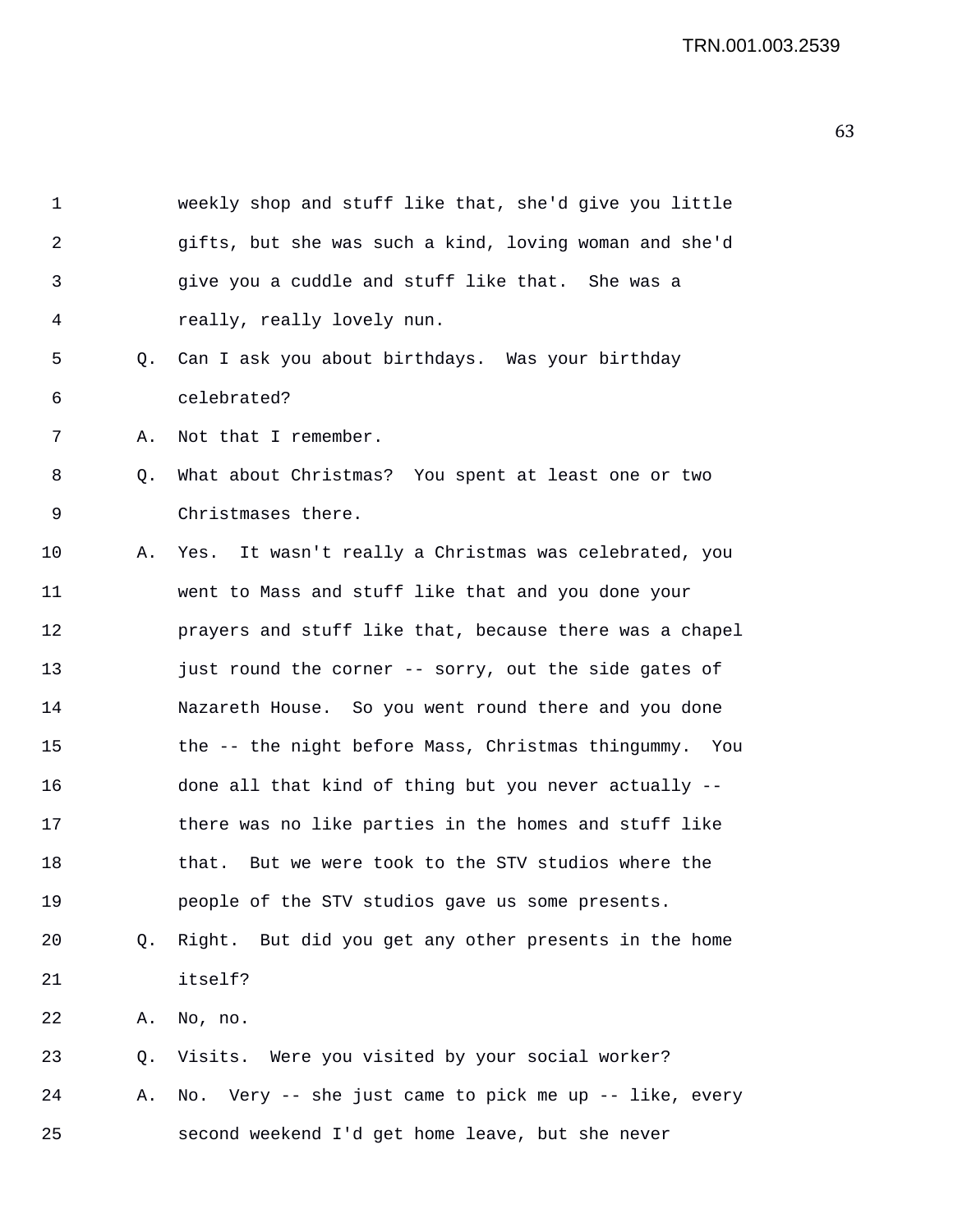| 1  |    | actually come in to visit apart from that, just to come  |
|----|----|----------------------------------------------------------|
| 2  |    | and drive me to Maybole, to my mother's.                 |
| 3  | O. | Would you spend the weekend at home or at least part of  |
| 4  |    | the weekend?                                             |
| 5  | Α. | I would spend Friday after school until maybe Sunday     |
| 6  |    | lunchtime and she would bring me back to Nazareth House. |
| 7  | Q. | Was she kind to you?                                     |
| 8  | Α. | She was, very.                                           |
| 9  | O. | Can I ask you now about another matter and that's to do  |
| 10 |    | with bed-wetting, if I can just explore that with you    |
| 11 |    | for a moment or two. The first thing I want to ask you   |
| 12 |    | is this: did you wet the bed before you went to          |
| 13 |    | Nazareth House?                                          |
| 14 | Α. | No.                                                      |
| 15 | Q. | Did you start to wet the bed while you were there?       |
| 16 | Α. | Yes.                                                     |
| 17 | Q. | How long had you been there before that started?         |
| 18 | Α. | A few months.                                            |
| 19 | Q. | Can you tell me what happened?                           |
| 20 | Α. | I just, obviously, went to bed and just -- obviously, if |
| 21 |    | I wet the bed, I had to get up and take the dirty bed    |
| 22 |    | sheets up to the kitchen, to the woman that was there.   |
| 23 |    | Sister IHW would be very angry that I'd wet the bed.     |
| 24 |    | I got some kind of punishment, but I don't know what it  |
| 25 |    | was, it wasn't like  I think I got not to watch TV       |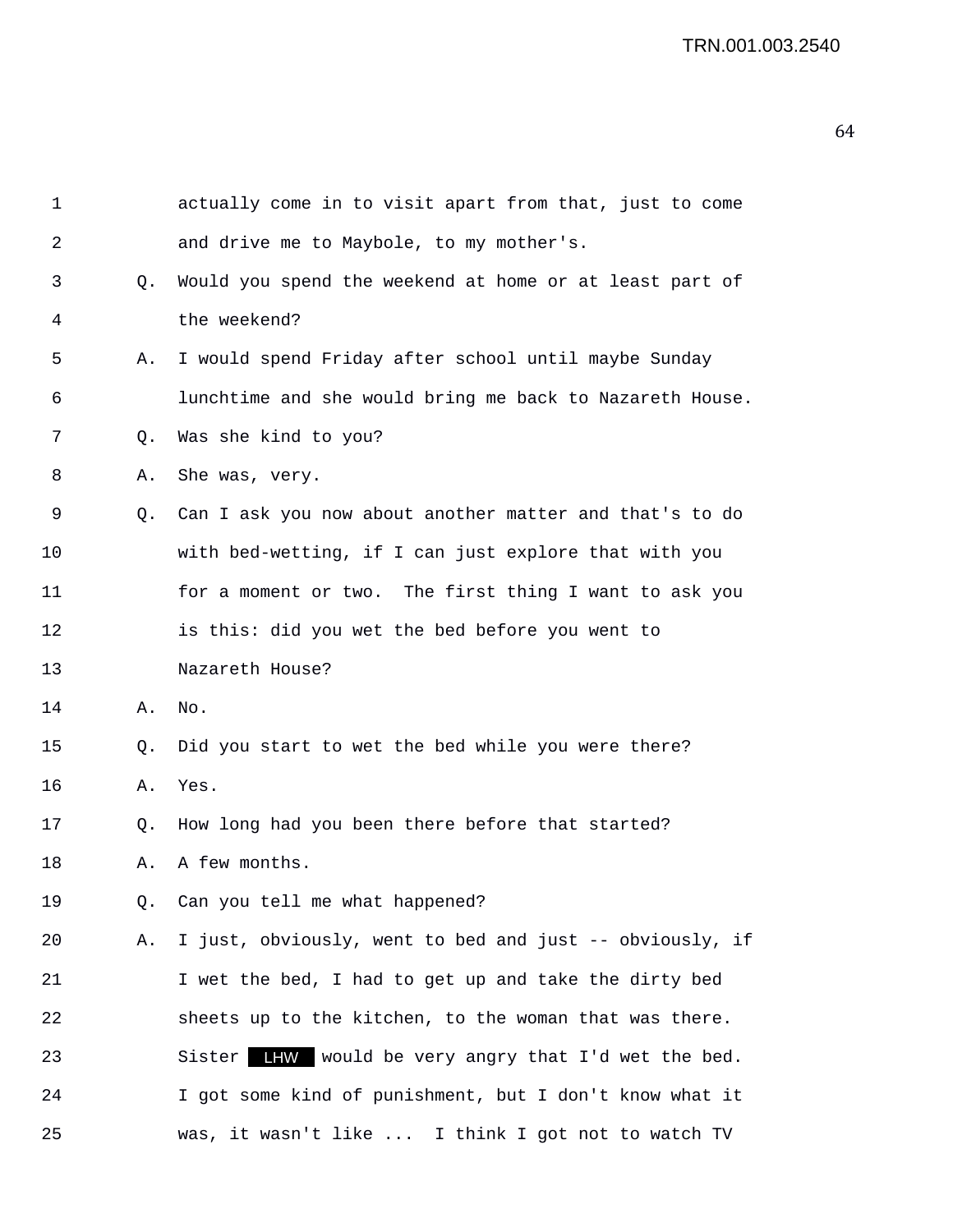TRN.001.003.2541

| 1  |    | or something like that, but it was nothing like too      |
|----|----|----------------------------------------------------------|
| 2  |    | extreme. But I was embarrassed because I had to walk     |
| 3  |    | up -- see, the kitchen in the bungalow, it was           |
| 4  |    | open-plan, so you had the kitchen with a big kind of     |
| 5  |    | counter and then you've got the dining room where the    |
| 6  |    | actual tables and chairs were where the kids would sit   |
| 7  |    | and eat their breakfasts, so they would see me going in  |
| 8  |    | to give Rose the wet bedding and stuff like that.<br>It  |
| 9  |    | was quite embarrassing to do and very hard to do that    |
| 10 |    | because all the kids' eyes would be on you knowing that  |
| 11 |    | you had obviously given your sheets to the woman because |
| 12 |    | you had peed them and because normally what would happen |
| 13 |    | would be a cleaner would come round and strip all the    |
| 14 |    | beds, but you were made to do that, you know, if you wet |
| 15 |    | the bed, take your own covers up, so the woman didn't    |
| 16 |    | need to carry them.                                      |
| 17 | Q. | How often did this happen to you during your time there? |
| 18 | Α. | I must have wet the bed about four nights out of seven.  |
| 19 | Q. | Did Sister LHW say anything to you?                      |
| 20 | Α. | She was just always angry at me. She'd like, do you      |
| 21 |    | know what I mean, say I was disgusting and there was no  |
| 22 |    | need for it. Obviously I wasn't to get any drinks after  |
| 23 |    | a certain time, but I don't think it was the drinks that |
| 24 |    | was making me do that, wet the bed. She was always very  |
| 25 |    | cross at me.                                             |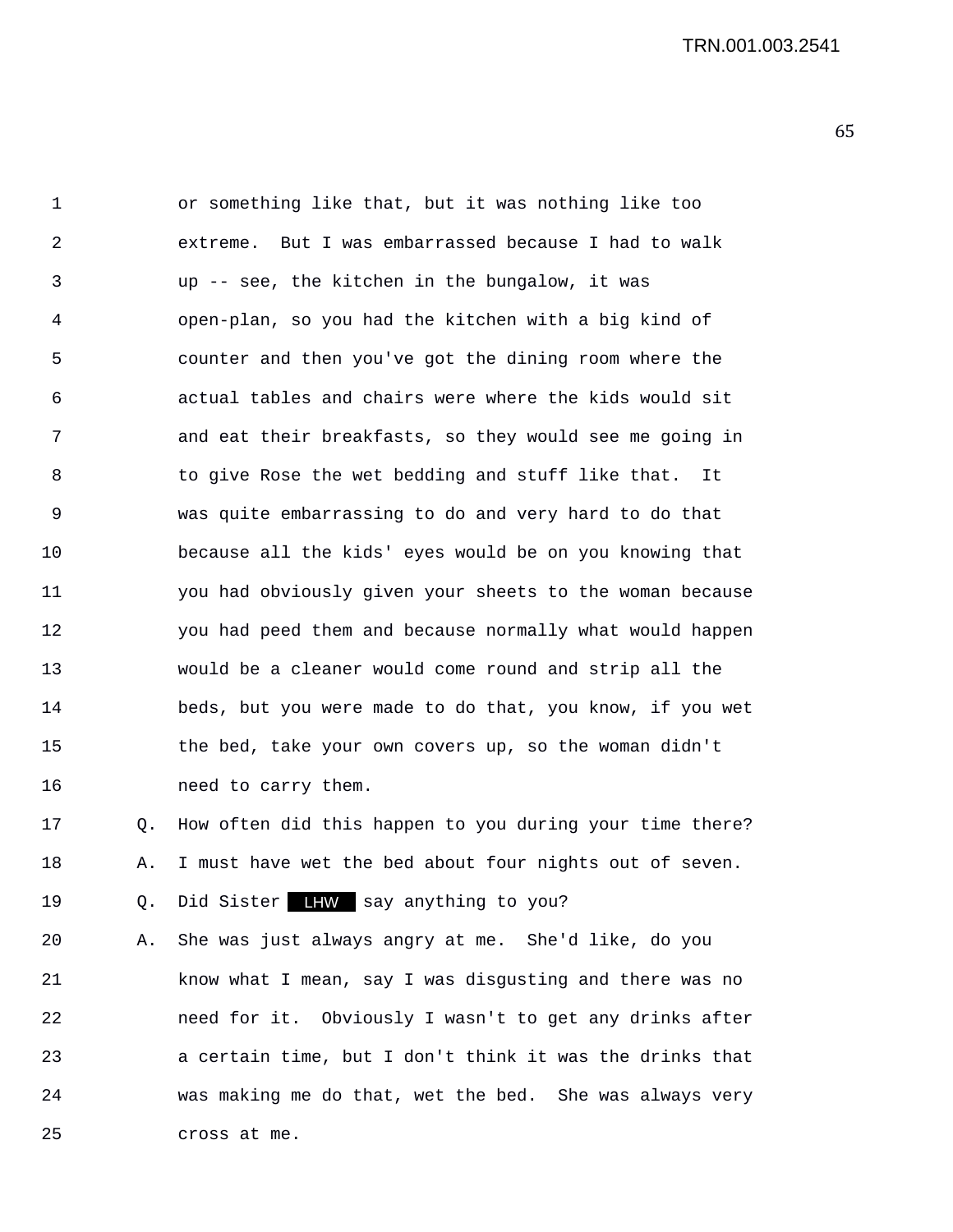| $\mathbf 1$    | Q. | Can you remember what sort of things she'd say to you?   |
|----------------|----|----------------------------------------------------------|
| 2              | Α. | Just that I was a dirty child, do you know what I mean,  |
| 3              |    | I was to stop doing that, do I want everybody to know    |
| 4              |    | that I'm filthy. Just like -- I can't remember a lot of  |
| 5              |    | the stuff, but I know that she was always really, really |
| 6              |    | angry about it, like over the top angry about it.        |
| 7              | Q. | Did you see if any other children wet the bed?           |
| 8              | Α. | I think a couple of others did wet the bed, but I never, |
| $\overline{9}$ |    | like, as I say, watched them. Again, you know, you'd     |
| 10             |    | just see them going into the kitchen again to give the   |
| 11             |    | stuff to that Rose or Elsa or sister  Because they       |
| 12             |    | liked to take them away kind of thing. I don't know      |
| 13             |    | where they got took to. I don't remember if there was    |
| 14             |    | a washing machine in the kitchen or if they got took     |
| 15             |    | away to the big bit.                                     |
| 16             | Q. | Can I look more generally with you at how you say you    |
|                |    |                                                          |

- 17 were treated at Nazareth House. Particularly, I think, 18 in the first instance by Sister LHW . How would you 19 say you were treated by Sister ? LHW
- 20 A. Oh, terribly. She absolutely hated the sight of me. 21 I thought I would get on the -- I would maybe get some 22 kind of -- what's the word I'm looking for -- some kind 23 of niceness out of her because Sister **LHW** and 24 so am I, and I thought, like, okay, she'll see that I'm 25 Obviously at that time I had a very stronger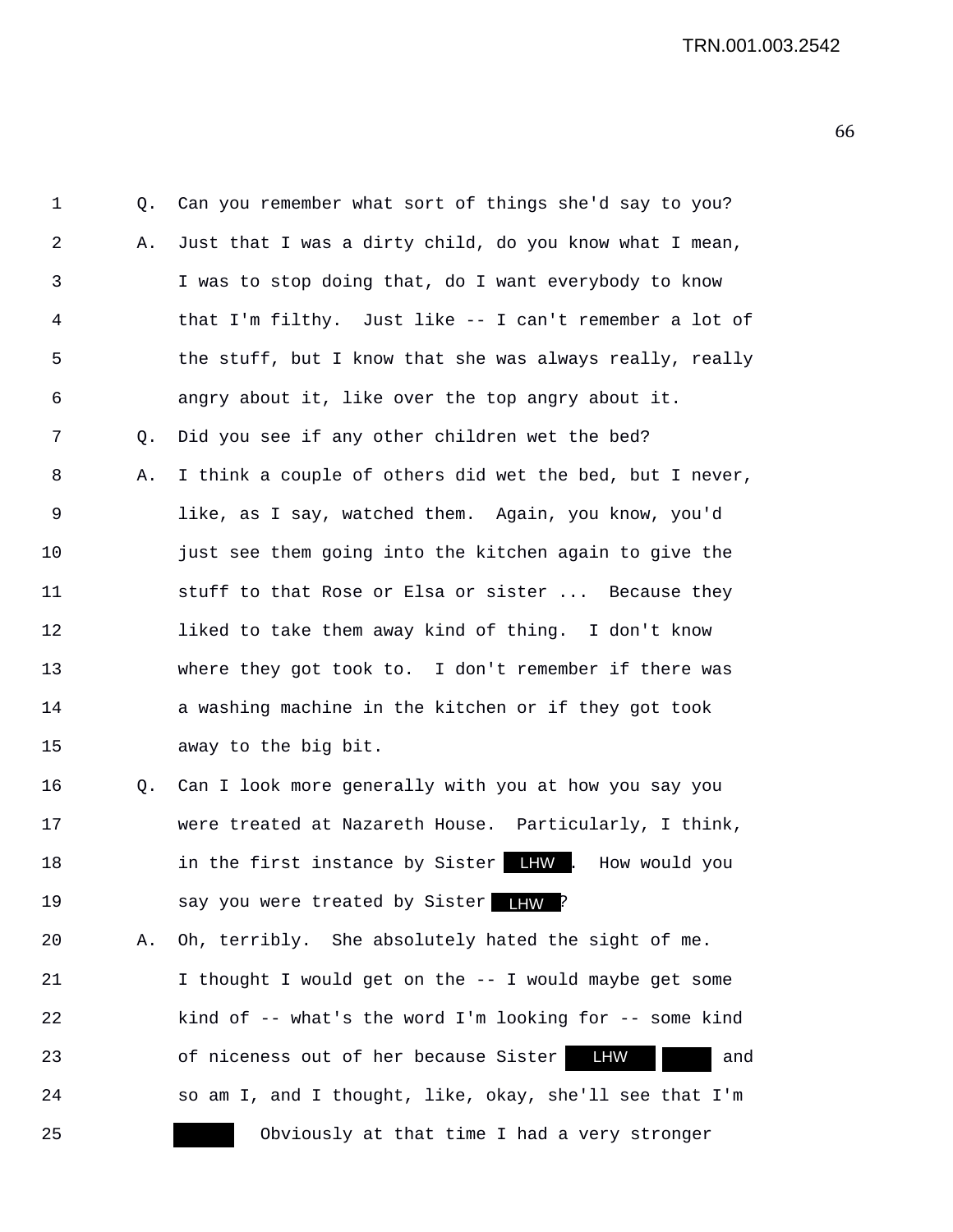| 1  |                | , so I'm thinking<br>, I came from                       |
|----|----------------|----------------------------------------------------------|
| 2  |                | this woman's kind of got the same accent as me -- she's  |
| 3  |                | $--$ SO                                                  |
| 4  |                | I thought me and her could maybe make a connection,      |
| 5  |                | because obviously when I was in I used to go to          |
| 6  |                | help the nuns and my mum used to go up for food and      |
| 7  |                | stuff like that, they were quite fond of me and stuff    |
| 8  |                | like that. They said I was a lovable child.              |
| 9  |                | I just thought if I got on this woman's good humour      |
| 10 |                | or good side that she would -- I don't know, she would   |
| 11 |                | be, like, nice to me.                                    |
| 12 |                | I thought once she would                                 |
| 13 |                | and a good Catholic wee                                  |
| 14 |                | girl, and stuff like that, I told her about the stories, |
| 15 |                | how I'd met the Bishop of and this and that, like        |
| 16 |                | he patted me on the head $-$ I thought this is what this |
| 17 |                | woman wants to hear, so she'll be good to me. She        |
| 18 |                | absolutely hated me. She hated the ground --             |
| 19 |                | (Pause)                                                  |
| 20 | Q <sub>z</sub> | So you're telling us then that, notwithstanding your     |
| 21 |                | expectations, the reality was different?                 |
| 22 | Α.             | I thought I could charm, as I say, this woman, but she   |
| 23 |                | absolutely hated me.                                     |
| 24 | Q.             | How did that manifest itself? How did that show itself?  |
| 25 | Α.             | She'd just tell you, say if I tried to speak to<br>She   |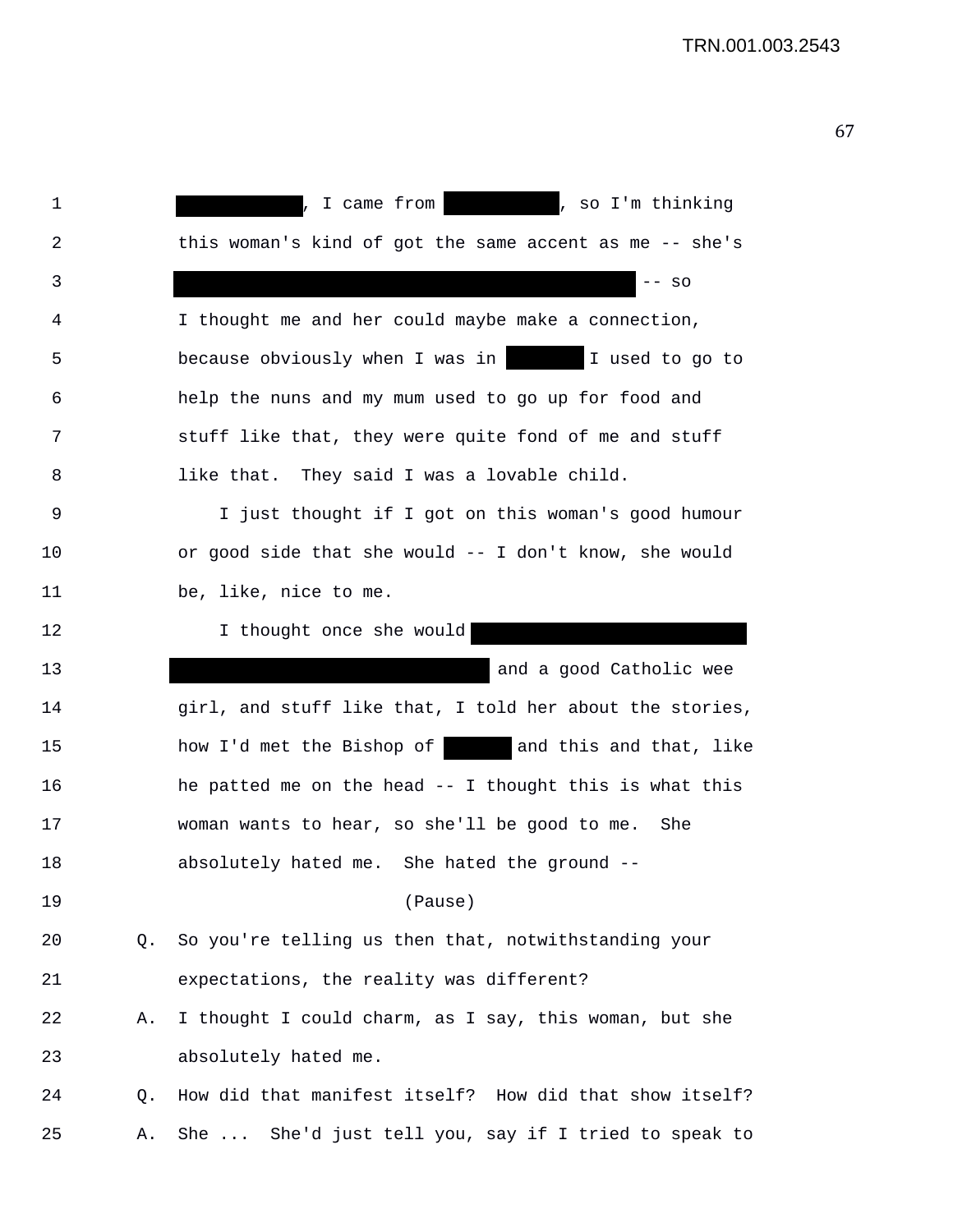| 1              |    | her, she'd say, "Go away, stupid child, go away". She    |
|----------------|----|----------------------------------------------------------|
| $\overline{2}$ |    | didn't want to act in conversation with you. She was     |
| 3              |    | like, just fierce and mad looking and like kind of, "Get |
| 4              |    | out of my sight, away you go". You were bugging here.    |
| 5              |    | She wanted you away. She wanted me to go away because    |
| 6              |    | I was persistent. "Can I do anything for you and can     |
| 7              |    | I go and do this?" She wasn't for having it. She just    |
| 8              |    | wanted me out of her sight.                              |
| 9              | Q. | One of the things you say in your statement is that:     |
| 10             |    | "Sister<br>LHW made me feel worthless."                  |
| 11             | Α. | Oh, she did.                                             |
| 12             | Q. | In what way?                                             |
| 13             | Α. | She just told me that I was in there because I was a bad |
| 14             |    | child, my mother couldn't cope with me. That's why       |
| 15             |    | I was in there and, like, I was evil. She said to me --  |
| 16             |    | on a few occasions she said that I wouldn't be getting   |
| 17             |    | out of there until I was better, but I was confused      |
| 18             |    | because, like, before I went in there, obviously I was   |
| 19             |    | hit and stuff like that, but then I thought when I went  |
| 20             |    | in there, things would be really good and sister would   |
| 21             |    | maybe be, like, what's the  She would feel like          |
| 22             |    | what's the  she would feel like                          |
|                |    |                                                          |

23 LADY SMITH: Somebody who's comforting?

24 A. Sympathetic for the -- reading the file about the 25 beatings I had before I went in there and I thought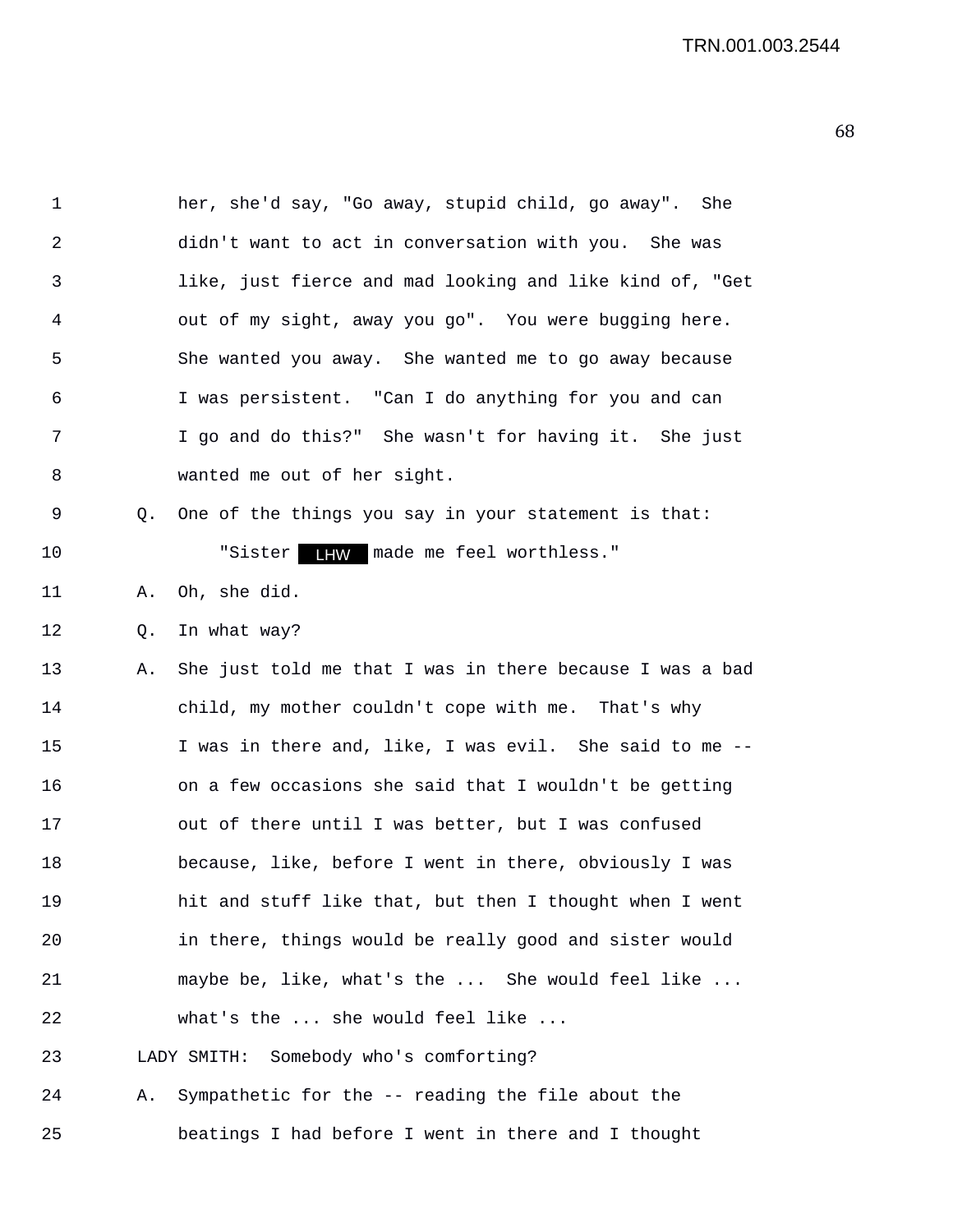| 1  |    | she'd be like comforting and maybe  I don't know the          |
|----|----|---------------------------------------------------------------|
| 2  |    | She would show emotion --<br>word.                            |
| 3  |    | LADY SMITH:<br>I don't want to put words into your mouth, but |
| 4  |    | it sounds as though you were hoping for comfort,              |
| 5  |    | reassurance, warmth, and that wasn't what you found in        |
| 6  |    | LHW<br>Sister                                                 |
| 7  | Α. | No, oh no. Oh no.                                             |
| 8  |    | MR MacAULAY: Can I ask you this, Paula: did Sister LHW        |
| 9  |    | ever hit you?                                                 |
| 10 | Α. | Yes.                                                          |
| 11 | Q. | Can you tell me about that?                                   |
| 12 | Α. | I was in the cloakroom in the bungalow and I was told to      |
| 13 |    | polish shoes. I was given a box with all these brushes        |
| 14 |    | in it and all these different shoe polishes and I was         |
| 15 |    | told to -- well, I was shown obviously what to do with        |
| 16 |    | the cloth, put it on the shoe and then once it would          |
| 17 |    | kind of dry a bit  So I was in there anywhere, cut            |
| 18 |    | a long story short, and then Sister LFW came in,              |
| 19 |    | swung the door open and said, "I want to see you",            |
| 20 |    | shouting, and I was like -- I can't remember for the          |
| 21 |    | life of me what I'd done wrong. Maybe I had done              |
| 22 |    | something like fallen out with one of the other kids          |
| 23 |    | in the playroom, but she drew her hand back and gave me       |
| 24 |    | an almighty slap right across the jaw.                        |
| 25 | Q. | How did you react to that?                                    |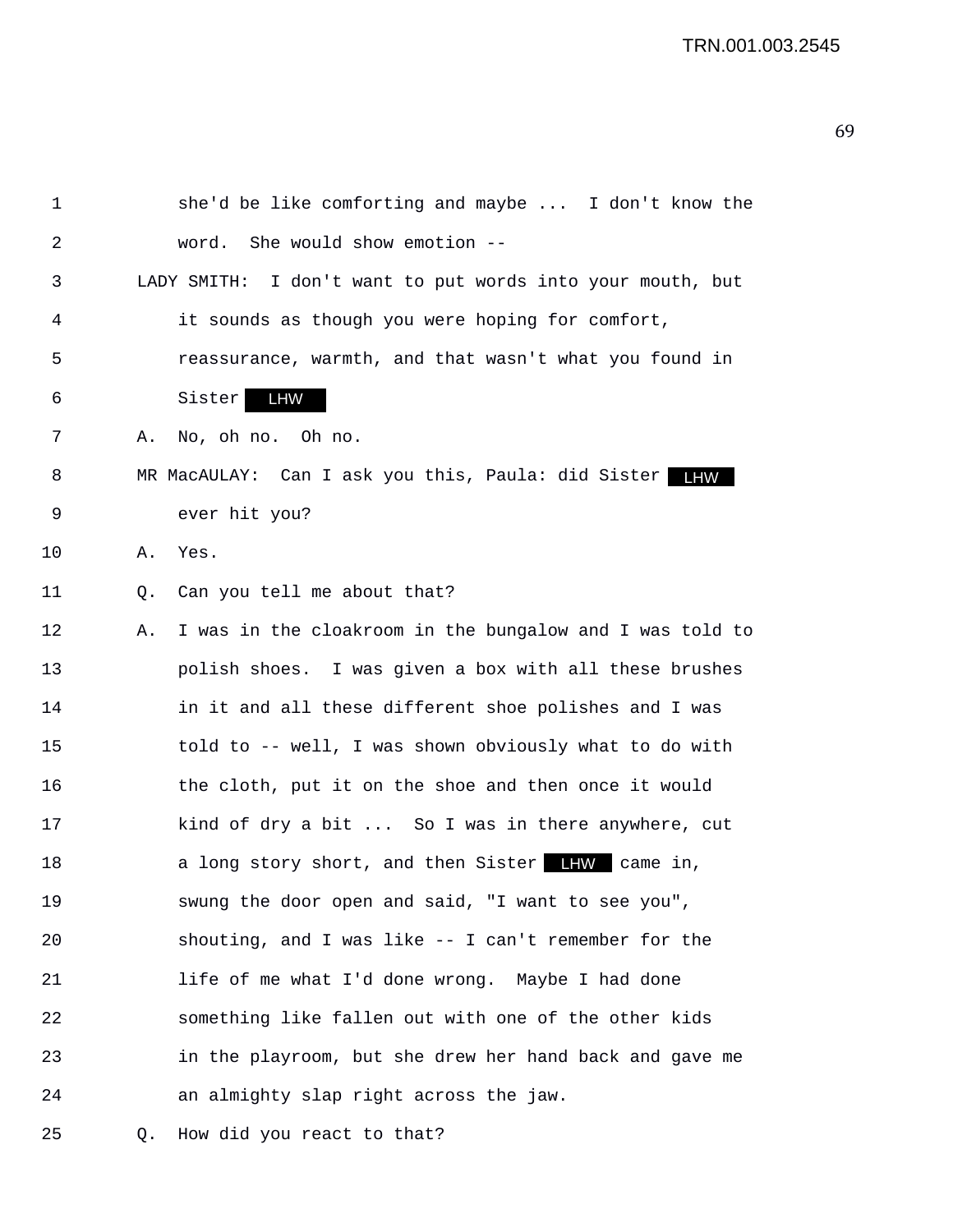| 1  | Α. | Oh, I was howling, I was like shocked, getting hit by    |
|----|----|----------------------------------------------------------|
| 2  |    | a member of staff, shocked by getting hit by someone in  |
| 3  |    | a place that you didn't think done those things because  |
| 4  |    | they'd get into trouble from the social work.            |
| 5  | Q. | Was that the only time you were hit by her?              |
| 6  | Α. | Yes.                                                     |
| 7  | Q. | I think at that time, at least, there would be review    |
| 8  |    | meetings --                                              |
| 9  | Α. | Yes.                                                     |
| 10 | Q. | -- during which your case would be reviewed --           |
| 11 | Α. | Yes.                                                     |
| 12 | Q. | -- by the social work.                                   |
| 13 | Α. | Yes.                                                     |
| 14 | Q. | Is that right?                                           |
| 15 | Α. | $Mm-hm$ .                                                |
| 16 | Q. | Did you complain?                                        |
| 17 | Α. | I did. In the review meeting -- I think at the weekend   |
| 18 |    | I'd told my mum, my weekend home, I told my mum what     |
| 19 |    | happened, and her words to me was -- I don't like to say |
| 20 |    | this, but she says, "If she ever hits you again, hit her |
| 21 |    | back", and I thought I can't do that, you can't do that. |
| 22 |    | Do you know what I mean? So they had a review meeting    |
| 23 |    | in the home and it was mentioned in the thing, my mother |
| 24 |    | said, "That woman hit my child, Paula told me that woman |
| 25 |    | hit her", and Sister LHW says, "Oh no, that never        |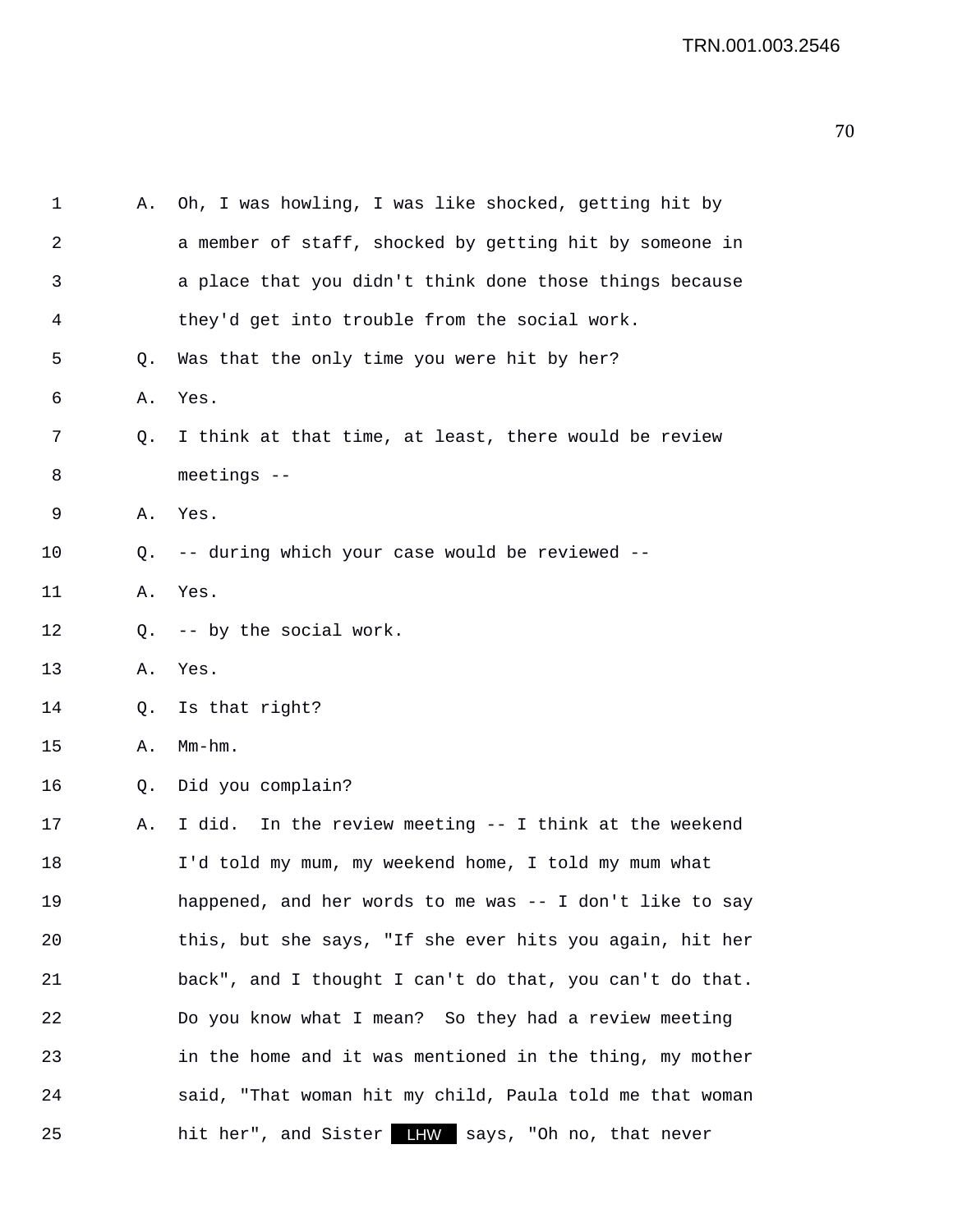| 1  |                | happened, no, definitely not, Paula's been making              |
|----|----------------|----------------------------------------------------------------|
| 2  |                | stories up, we've been finding this recently about her         |
| 3  |                | that she's been making up stories and telling lies about       |
| 4  |                | people and stuff like that and we are finding her a bit        |
| 5  |                | of handful", things like that.                                 |
| 6  | Q <sub>z</sub> | But you say in any event, Paula, that was the only time        |
| 7  |                | you were hit by Sister FIW                                     |
| 8  | Α.             | Aye, it was the only time I got hit, but obviously she         |
| 9  |                | got me in other ways. I don't know, because, like, see         |
| 10 |                | my mother was a very strict woman herself. She went            |
| 11 |                | <b>LHW</b><br>in -- I don't know whether she frightened Sister |
| 12 |                | by voicing her opinion in the meeting and saying, "Don't       |
| 13 |                | be hitting anything belonging to me, she'll hit you            |
| 14 |                | back", kind of thing.                                          |
| 15 | Q.             | You've been telling us about Sister LHW 's attitude            |
| 16 |                | towards you and that's I think what caused you the             |
| 17 |                | greatest concern, that she behaved towards you in              |
| 18 |                | a particular way --                                            |
| 19 | Α.             | Yes.                                                           |
| 20 | Q.             | -- and essentially made you feel worthless, as you've          |
| 21 |                | told us.                                                       |
| 22 | Α.             | Oh yes.                                                        |
| 23 | Q.             | One other thing you tell us is that you would help with        |
| 24 |                | food trolleys; is that correct?                                |
| 25 | Α.             | Yes, I did.                                                    |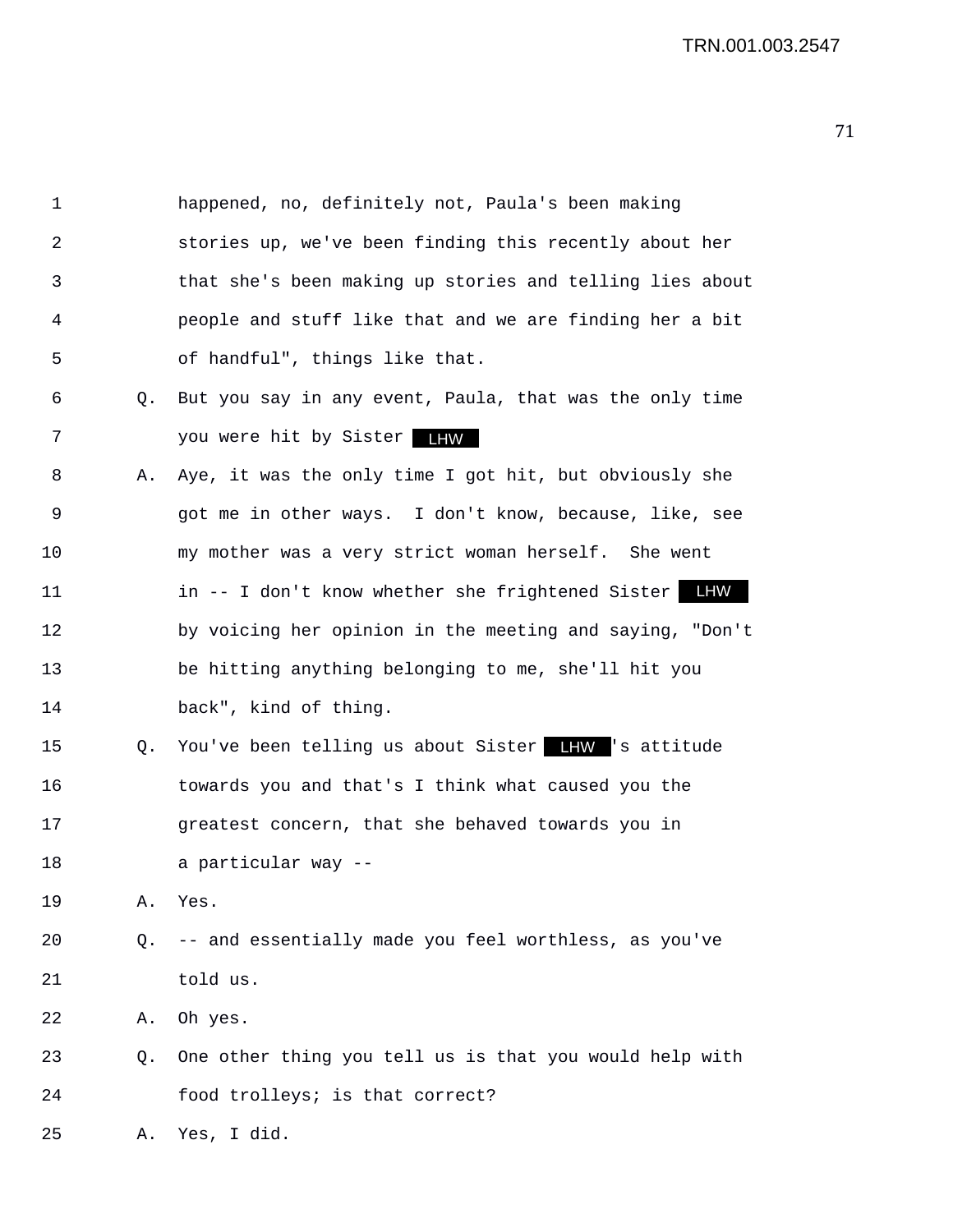TRN.001.003.2548

72

1 Q. What did that involve?

2 A. We were sent over to the big house to help, like if 3 someone needed maybe a hand in particular. I don't know 4 if other kids -- I know kids took leftover dinners round 5 to the big bins and stuff like that, said it was for the 6 pigs. But you were to go in and do other jobs. As 7 I say, sometimes I would go in and help Sister Philip, 8 maybe in the kitchen, you know, to do bits and pieces, 9 but then I had to go and help Sister to take the LJS 10 meals round to -- I think that was part of the kitchen 11 thing, obviously I was sent to help Sister Philip in the 12 kitchen, so Sister LUS would come in with her trolley 13 to take the food round to the older people and I would 14 give her a hand with that.

- 15 Q. I think you tell us on occasions you'd see older men and 16 they wouldn't be fully clothed.
- 17 A. Yes. When Sister would open the bedroom door and LJS 18 say, "I'm here to bring your tea", because it was the 19 trolleys with the big round lid things on the thing, 20 and, "Oh what have you got tonight?" Like, on one 21 occasion I saw the old man with just a shirt on, but 22 he had nothing at the bottom.
- 23 Q. That was just once that happened?
- 24 A. Yes.
- 25 Q. You also tell us in your statement that you went on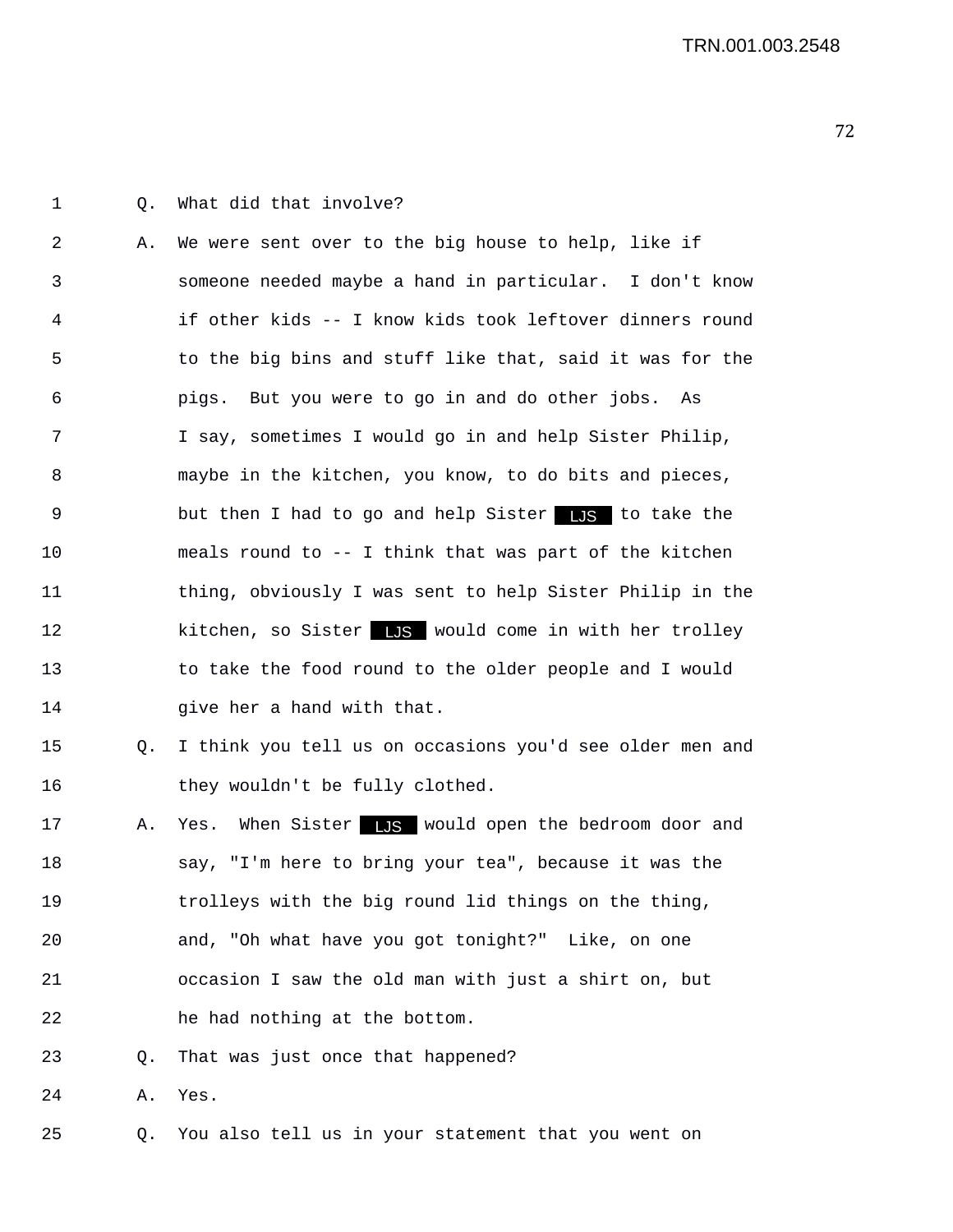| 1  |    | a trip to Lourdes.                                         |
|----|----|------------------------------------------------------------|
| 2  | Α. | Yes.                                                       |
| 3  | Q. | Was there a reason for that trip?                          |
| 4  | Α. | LHW told me that I had to go to Lourdes to be<br>Sister    |
| 5  |    | cured.                                                     |
| 6  | Q. | Did she say what --                                        |
| 7  | Α. | She said it was a holy shrine where a lot of people go     |
| 8  |    | that's got handicaps and they've got things wrong with     |
| 9  |    | them and I said, "So what's wrong with me, sister?" and    |
| 10 |    | she says, "You've got a mental illness", kind of thing,    |
| 11 |    | "and if you go to Lourdes then obviously you'll get        |
| 12 |    | cured there".                                              |
| 13 | O. | So how did you feel about that?                            |
| 14 | Α. | Just a bit confused, because I thought I was like, all     |
| 15 |    | right, you know, like kind of  Just again, I didn't        |
| 16 |    | question what the nun was saying to me because she was     |
| 17 |    | important and what she was saying, it must have been       |
| 18 |    | right.                                                     |
| 19 | Q. | Well, did you go to Lourdes?                               |
| 20 | Α. | Yes.                                                       |
| 21 | Q. | And did you go there with a group?                         |
| 22 | Α. | A pilgrimage of people that had something wrong with       |
| 23 |    | them.                                                      |
| 24 | Q. | You mentioned earlier the fact that there were twins in    |
| 25 |    | Nazareth House at the time.<br>I think you tell us in your |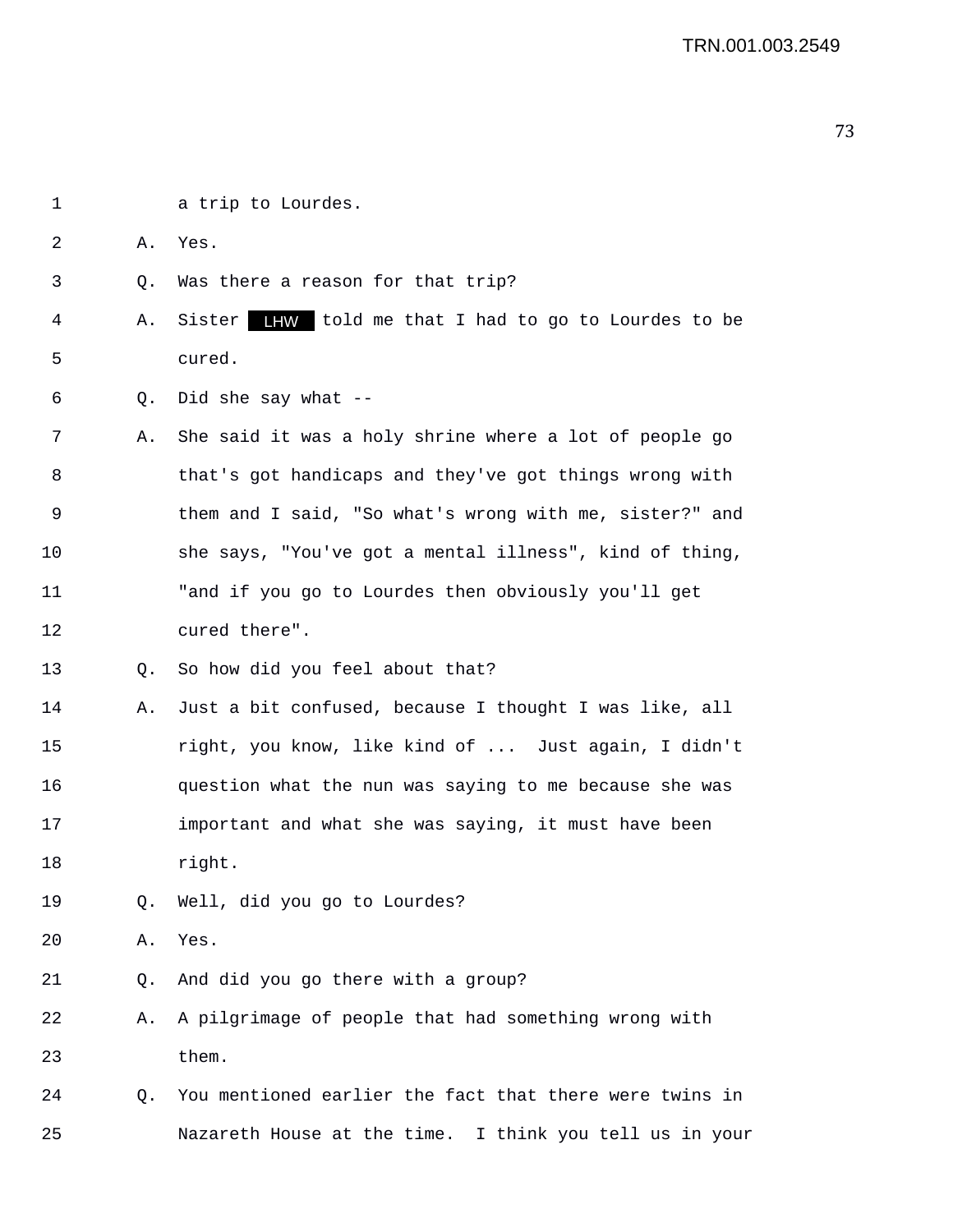| $\mathbf 1$ |    | statement that there was a contrast between the room    |
|-------------|----|---------------------------------------------------------|
| 2           |    | that one of the twins of and your bedroom. Can you tell |
| 3           |    | me about that?                                          |
| 4           | Α. | What was that, sorry?                                   |
| 5           | 0. | You mentioned earlier there were twins living in        |
| 6           |    | Nazareth House when you were there and that in your     |
| 7           |    | statement you make a contrast between one of the        |
| 8           |    | bedrooms that the twins had and your bedroom.           |
| 9           | Α. | What does "contrast" mean?                              |
| 10          |    | Q. If you look at --                                    |
| 11          |    | LADY SMITH: They were different.                        |
| 12          |    | A. Yes.                                                 |
| 13          |    | LADY SMITH: There were differences.                     |
| 14          |    | A. Oh aye, yes.                                         |
| 15          |    | MR MacAULAY: What you say in paragraph 76, it's on the  |
| 16          |    | screen, is that the twins' rooms were lovely.           |
| 17          | Α. | They were.                                              |
| 18          | O. | Whereas you're comparing your room to their room;       |
| 19          |    | what was your room like?                                |
| 20          | Α. | Oh, my room was very basic. It was a room with three    |
| 21          |    | beds in it. You had a wee brown locker thing at the     |
| 22          |    | side of your bed, a wee cupboard that opened, and       |
| 23          |    | I think there was a sink in the room. I'm not sure but  |
| 24          |    | I think there was just the three beds and the crucifix  |
| 25          |    | on the wall and that was it.                            |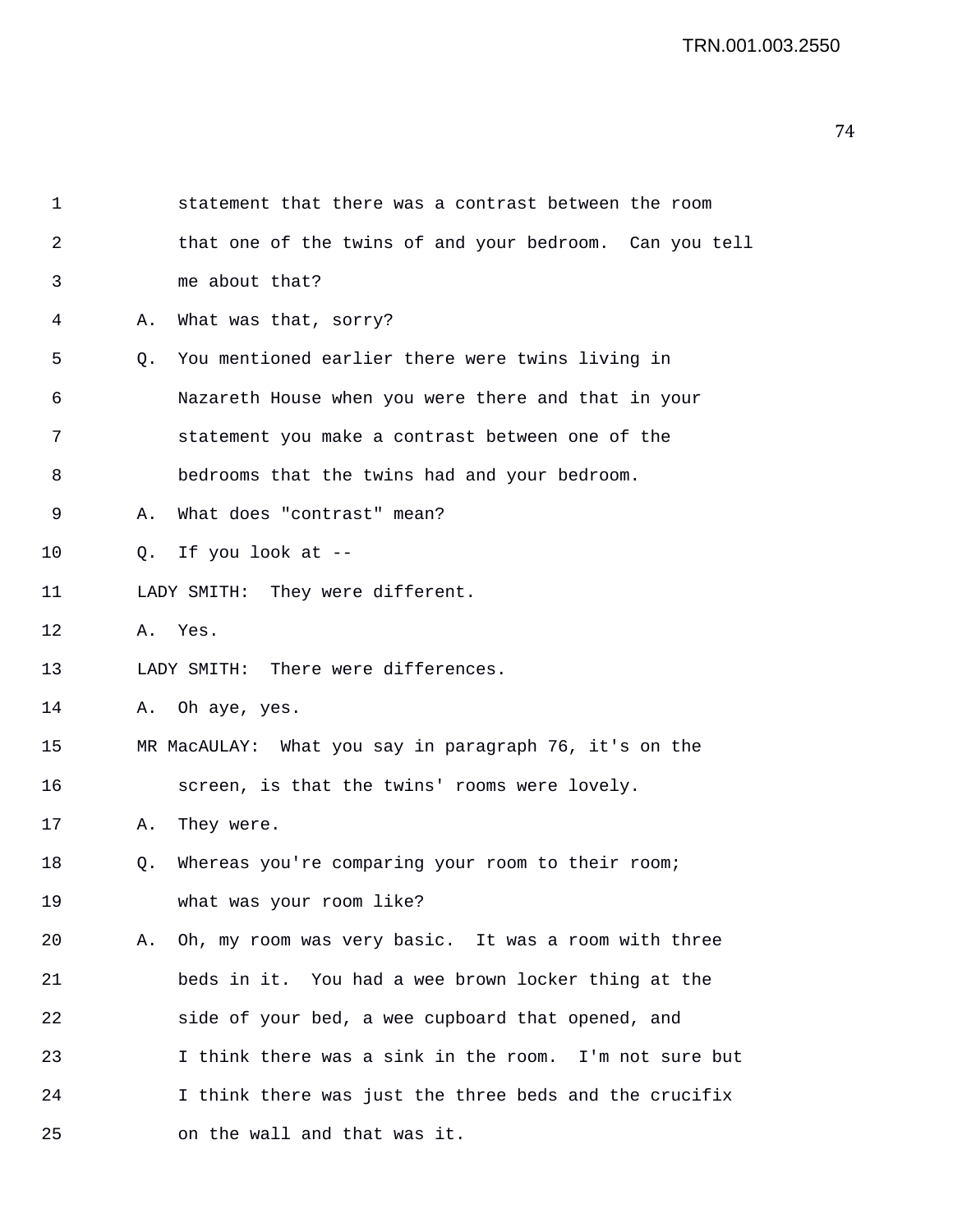1 Q. You do tell us in your statement about an episode when 2 you were 9 or 10 that involved an older boy. 3 A. Yes. 4 Q. Can you remember what happened on that occasion? 5 A. Me and one of the girls that I shared the room with -- 6 was her name -- we were like playing in the 7 **playroom in the home, the bungalow, and this boy,** 8 he was about 15 or something at the time, asked me and 9 to come, he had something to show us. So 10 opposite the playroom, there was like your cloakroom and 11 then there was a little toilet -- like the kind you get 12 (inaudible) a toilet on its own, so both could use, girl 13 or boy. He brought us into the toilet and pulled his 14 trousers down and pulled his private parts out and asked 15 us to hold it. 16 Q. And what did you do? 17 A. Oh, we were screaming, we were feart. We screamed and 18 told the staff, who then related it to Sister LHW. 19 Q. And what happened? 20 A. He was gone the next day. 21 Q. You also -- 22 LADY SMITH: I'm just going to ask, if we get the microphone 23 moved a little bit back. You are obviously comfortable 24 sitting -- 25 A. I'm sorry, I just can't sit back and relax like that, I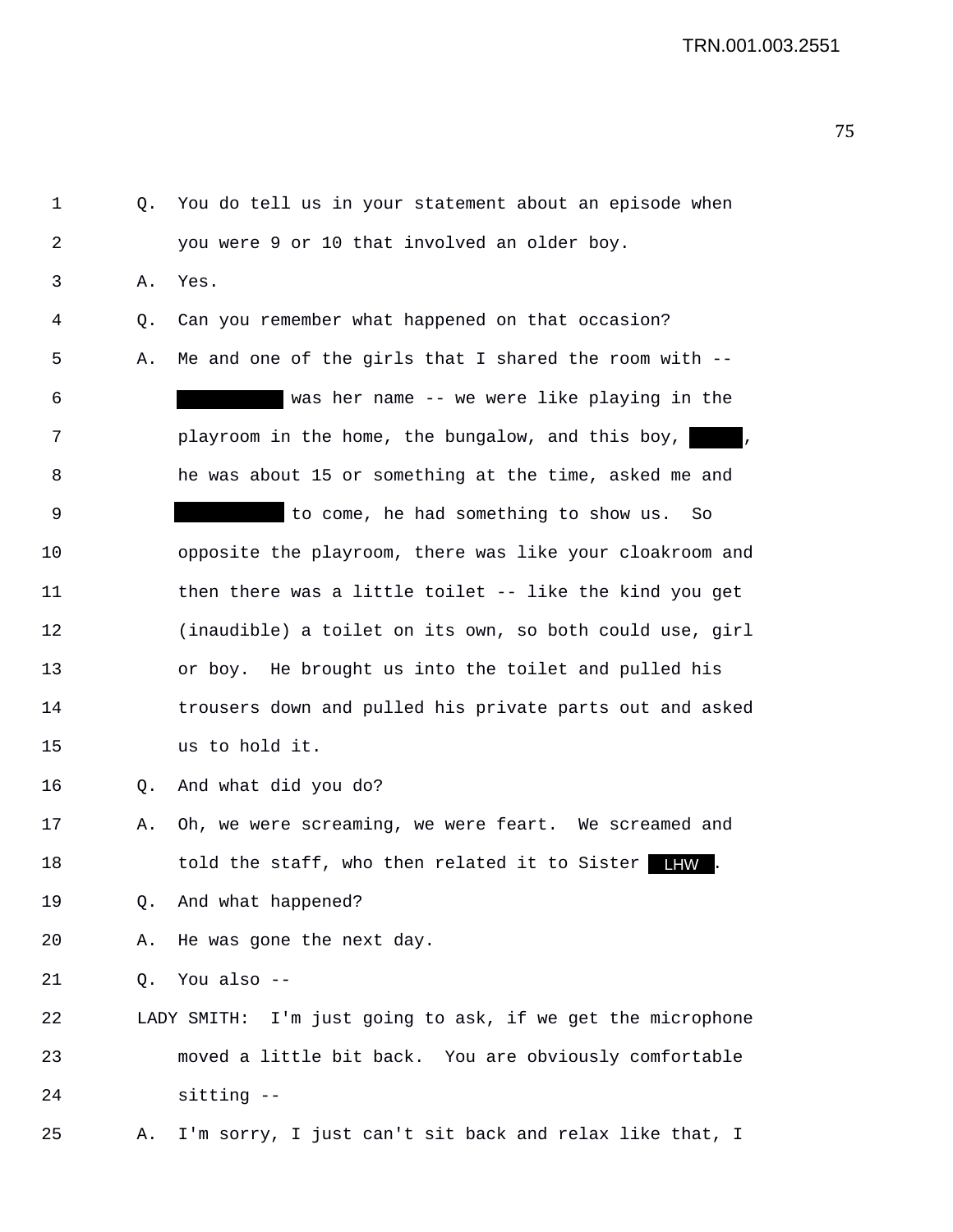| 1  |    | have to sit forward.                                      |
|----|----|-----------------------------------------------------------|
| 2  |    | LADY SMITH: No, no, we can sort this out for you. Sit     |
| 3  |    | forward if you're comfortable like that. Let's see if     |
| 4  |    | that's the best position for the microphone for you,      |
| 5  |    | shall we?                                                 |
| 6  |    | MR MacAULAY: You also tell us in your statement about one |
| 7  |    | of the volunteers who worked at Nazareth House, a man by  |
| 8  |    | the name of Joe Duffy.                                    |
| 9  | Α. | Yes.                                                      |
| 10 | Q. | What did you understand his position to be?               |
| 11 | Α. | Joe Duffy was a person who drove the minibus. He took     |
| 12 |    | us on outings and helped -- no, Sister Philip took the    |
| 13 |    | minibus herself when she got messages. He done things     |
| 14 |    | in and around the home and stuff like that with the       |
| 15 |    | kids.                                                     |
| 16 | Q. | Was he there on a full-time basis?                        |
| 17 | Α. | Yes.                                                      |
| 18 | Q. | You tell us he had a front door key so he could go in     |
| 19 |    | and out.                                                  |
| 20 | Α. | Yes.                                                      |
| 21 | Q. | I don't think you yourself were directly involved with    |
| 22 |    | him, were you? You weren't directly involved with         |
| 23 |    | Joe Duffy?                                                |
| 24 | Α. | I was in his company, but obviously not directly<br>No.   |
| 25 |    | involved.                                                 |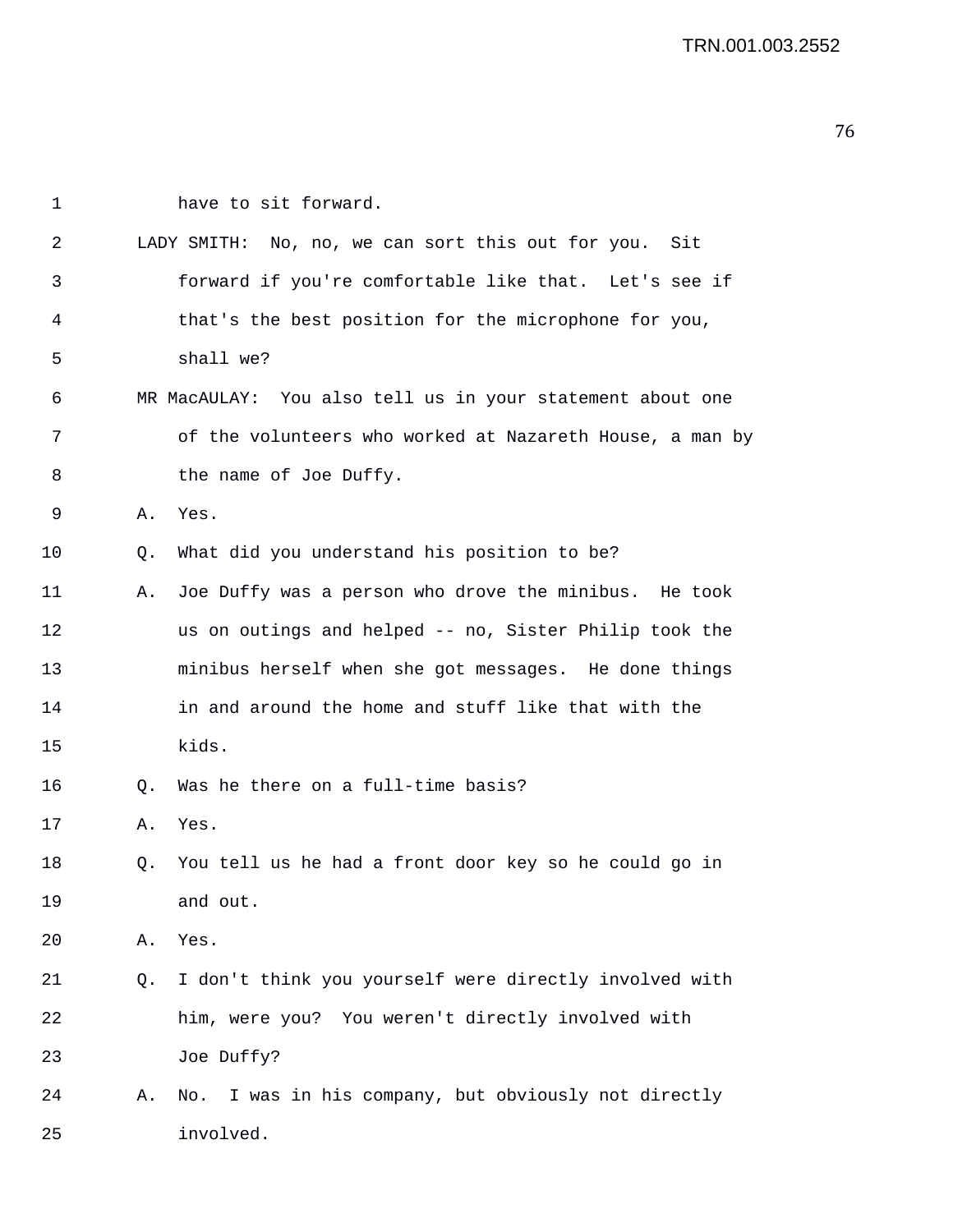| $\mathbf 1$    | Q. | But did you see how he behaved towards some other girls?                         |
|----------------|----|----------------------------------------------------------------------------------|
| $\overline{2}$ | Α. | Yes.                                                                             |
| 3              | Q. | What did you see?                                                                |
| 4              | Α. | Oh, he was  He was touching the girl, one of the                                 |
| 5              |    | We were took to the swimming pool --<br>$\mathcal{L}$ . The set of $\mathcal{L}$ |
| 6              |    | this would be about the weekend that I didn't go home --                         |
| 7              |    | and myself and maybe seven other children would go to                            |
| 8              |    | the swimming pool. He was kissing and touching the                               |
| 9              |    | lassie in the pool and her legs was wrapped -- her legs                          |
| 10             |    | was wrapped round him, sorry, but I couldn't understand                          |
| 11             |    | it because, again, he was supposed to be an adult in the                         |
| 12             |    | home and he had a full grown man's body. You know what                           |
| 13             |    | The lassie was only wee, like.<br>I mean?                                        |
| 14             | O. | Did you see any behaviour of that kind in the home                               |
| 15             |    | itself?                                                                          |
| 16             | Α. | Uh-huh.                                                                          |
| 17             | Q. | What did you see in the home?                                                    |
| 18             | Α. | Kissing and touching all the time and that in the living                         |
| 19             |    | room.                                                                            |
| 20             | O. | How obvious was that to people?                                                  |
| 21             | Α. | Oh, everybody seen it. Everybody knew it was going on.                           |
| 22             | Q. | What about any of the adults? Do you think the                                   |
| 23             |    | adults --                                                                        |
| 24             | Α. | Oh aye, definitely. They would have seen it. The women                           |
| 25             |    | staff -- as I say, if Sister <b>IHW</b> wasn't about, say                        |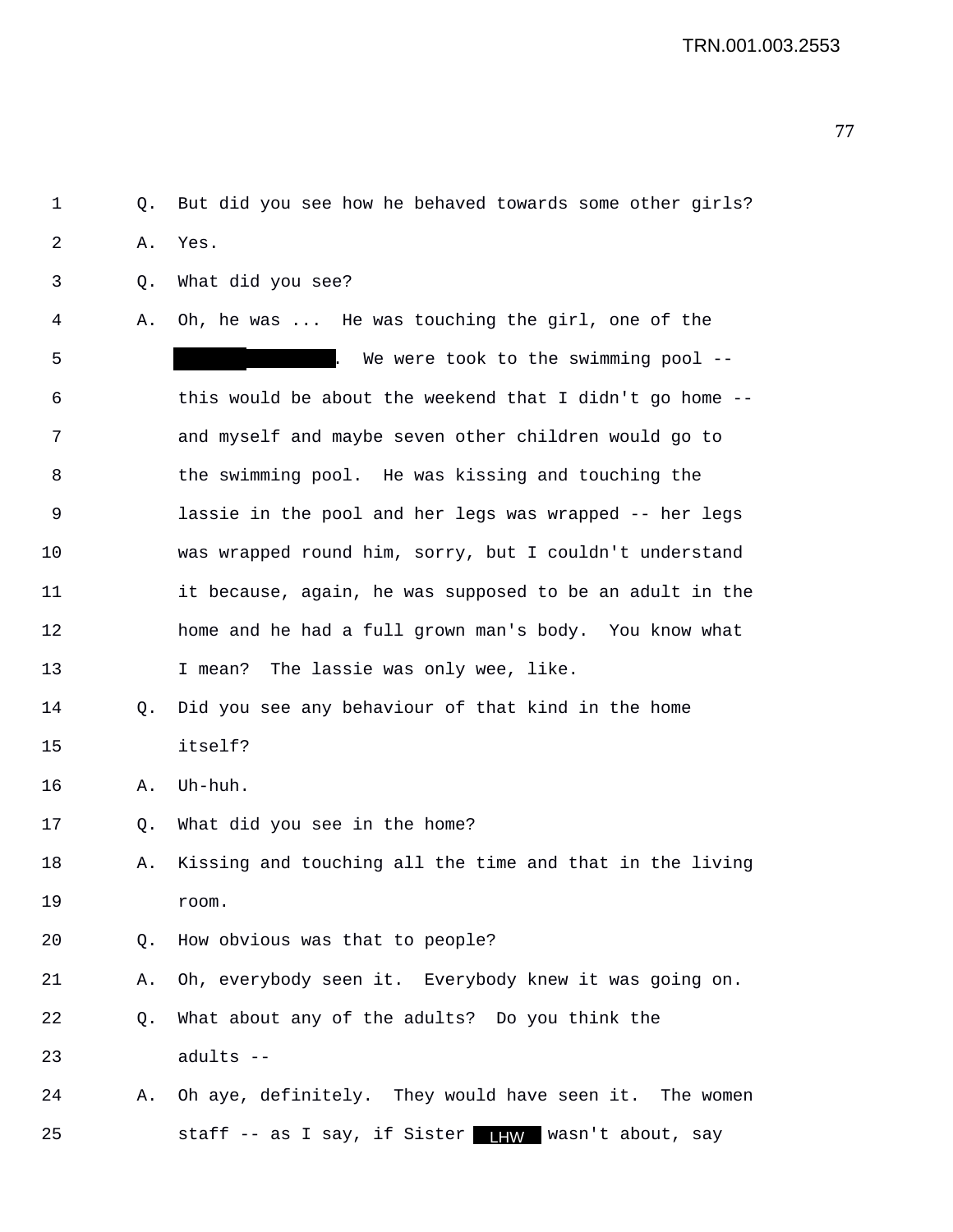|             | she was maybe over doing her prayers in the big house,   |
|-------------|----------------------------------------------------------|
|             | or wherever she went, the other ones was there.          |
| $Q_{\star}$ | And I think, much later on, much more recently, you gave |
|             | evidence at a criminal trial --                          |
| Α.          | $Mm-hm$ .                                                |
| Q.          | -- where Joe Duffy --                                    |
| Α.          | I think as well, there would have been occasions, sorry, |
|             | that Sister Philip would have saw as well.               |
| Q.          | Sister Philip?                                           |
| Α.          | Sorry, I'm sorry, Sister IHW . Sorry about that. I'm     |
|             | just getting  Sister LHW would have seen this            |
|             | because the place was very open, a load of windows and   |
|             | stuff like that. It was very -- for it -- it had been    |
|             | going on for a long time and for nobody to notice, it    |
|             | just -- I don't know. I wasn't the only one that seen    |
|             | all that, though.                                        |
| Q.          | I think what I'd moved on to ask you is that it is the   |
|             | case that, much more recently, you gave evidence at      |
|             | a criminal trial --                                      |
| Α.          | Yes, I did.                                              |
| Q.          | -- in connection with Mr Duffy.                          |
| Α.          | Yes.                                                     |
| Q.          | And he was convicted of abuse?                           |
| Α.          | Yes.                                                     |
| Q.          | Of more than one person.                                 |
|             |                                                          |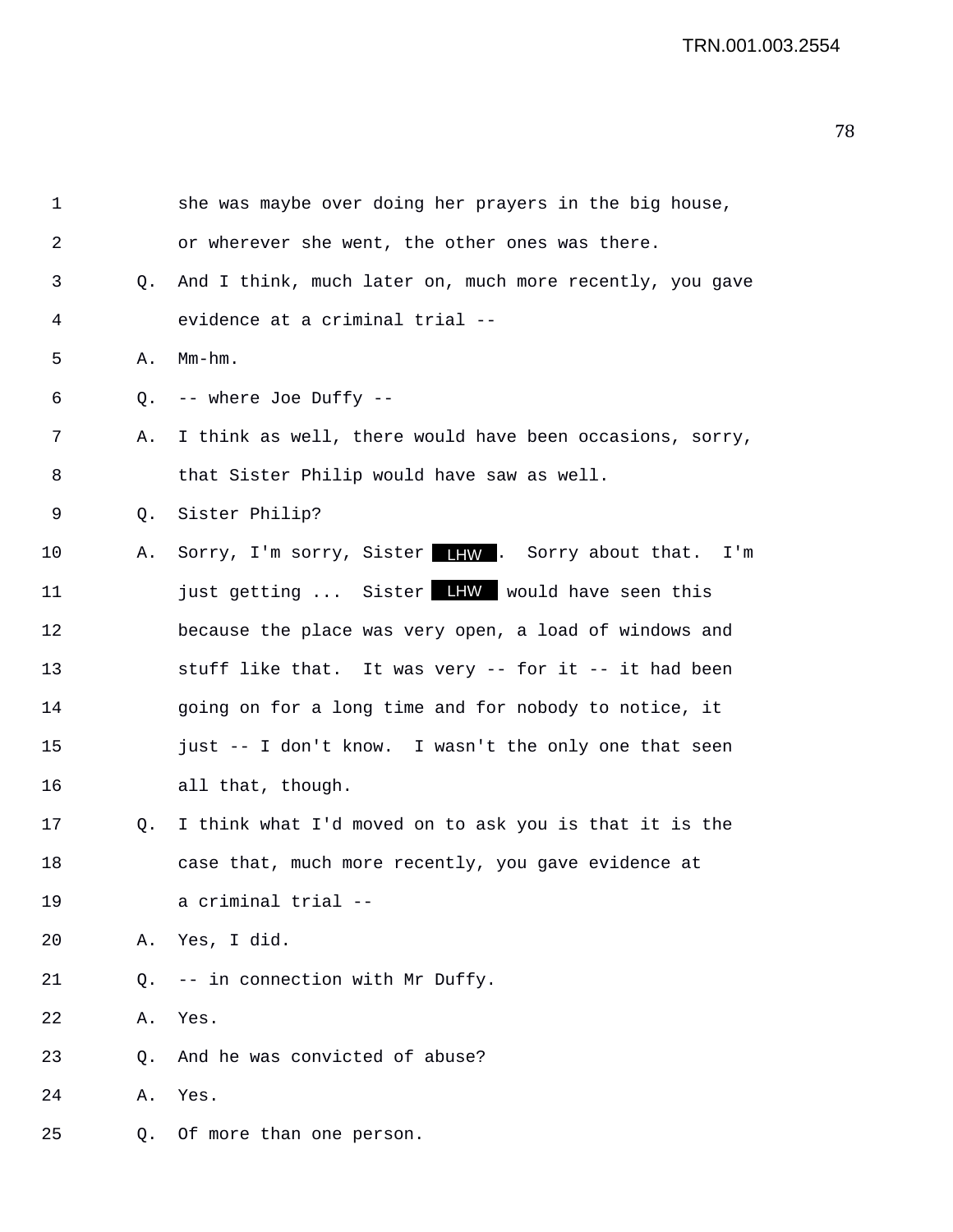| $\mathbf 1$ | Α. | Five -- acquitted of two, but five.                      |
|-------------|----|----------------------------------------------------------|
| 2           | Q. | Do you know if any others he may have abused were at     |
| 3           |    | Nazareth House?                                          |
| 4           | Α. | Yes, one boy killed himself. One of the boys of the two  |
| 5           |    | he has had<br>brothers,                                  |
| 6           |    | a stroke and can't speak on his own, and -- what did you |
| 7           |    | say, sorry?                                              |
| 8           | Q. | I just asked you the question whether you knew if there  |
| 9           |    | were other children from Nazareth House who were abused  |
| 10          |    | by Joseph Duffy.                                         |
| 11          | Α. | I was the only one out of the seven that wasn't.         |
| 12          | Q. | Can I then take you, Paula, to when you came to leave    |
| 13          |    | Nazareth House. Can we move on to that point in time?    |
| 14          |    | I think you went back home after you left; is that       |
| 15          |    | correct?                                                 |
| 16          | Α. | Yes.                                                     |
| 17          | Q. | I think, so far as leaving was concerned, I think you    |
| 18          |    | thought it was about 1984 when you were about 11 years   |
| 19          |    | of age.                                                  |
| 20          | Α. | Yes.                                                     |
| 21          | Q. | At that time, is it right to say, that Nazareth House,   |
| 22          |    | as far as accommodating children would be concerned, was |
| 23          |    | closing down?                                            |
| 24          | Α. | Yes.                                                     |
| 25          | Q. | Again -- and you tell us this in your statement in       |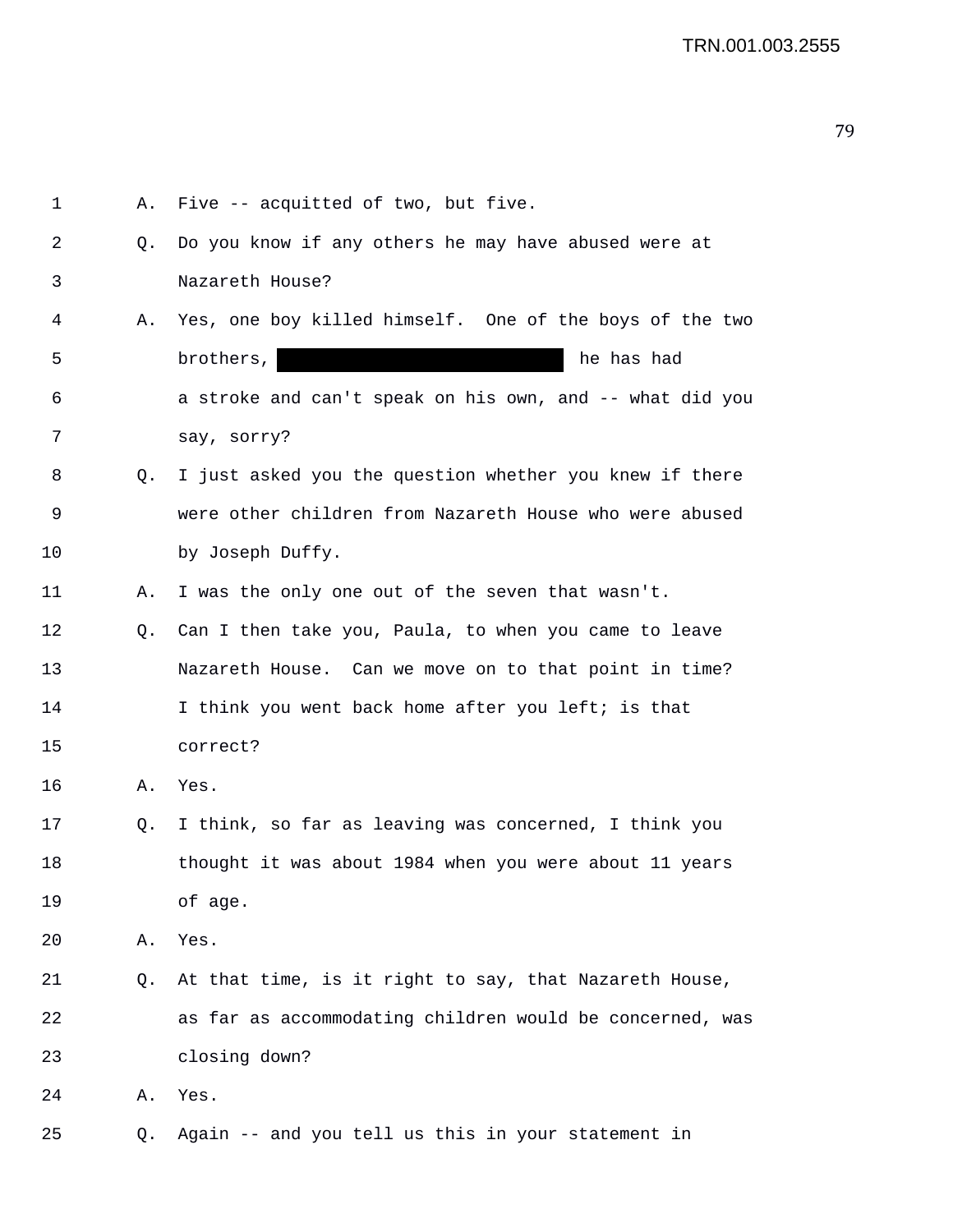| 1  |             | paragraphs 94 to 95 -- was life at home unhappy?       |
|----|-------------|--------------------------------------------------------|
| 2  | Α.          | Very.                                                  |
| 3  | Q.          | Were you $-$                                           |
| 4  | Α.          | Unhappy, did you say?                                  |
| 5  | Q.          | Yes.                                                   |
| 6  | Α.          | Yes, very unhappy.                                     |
| 7  | Q.          | Did you require again to be taken into care?           |
| 8  | Α.          | Yes.                                                   |
| 9  | Q.          | You provide us with some detailed evidence in your     |
| 10 |             | statement about your life in care after you were taken |
| 11 |             | back into care and in particular you were back into    |
| 12 |             | Coylton Home in Ayrshire and you also went to the Good |
| 13 |             | Shepherd Centre in Bishopton; is that right?           |
| 14 | Α.          | Yes.                                                   |
| 15 | $Q_{\star}$ | I think you're aware today we're just concerned with   |
| 16 |             | your life in Nazareth House; we have your evidence in  |
| 17 |             | connection with these other establishments, which      |
| 18 |             | we will not lose sight of, but today we are just       |
| 19 |             | focusing on Nazareth House. Do you understand that?    |
| 20 |             | I think you've been told that; is that right?          |
| 21 | Α.          | $Mm-hm$ .                                              |
| 22 | Q.          | Can I then look at life after you left care? Did you   |
| 23 |             | then go back to stay with your father?                 |
| 24 | Α.          | I went to stay with my father, left Bishopton, went to |
| 25 |             | stay with my father when I was about 14, but it broke  |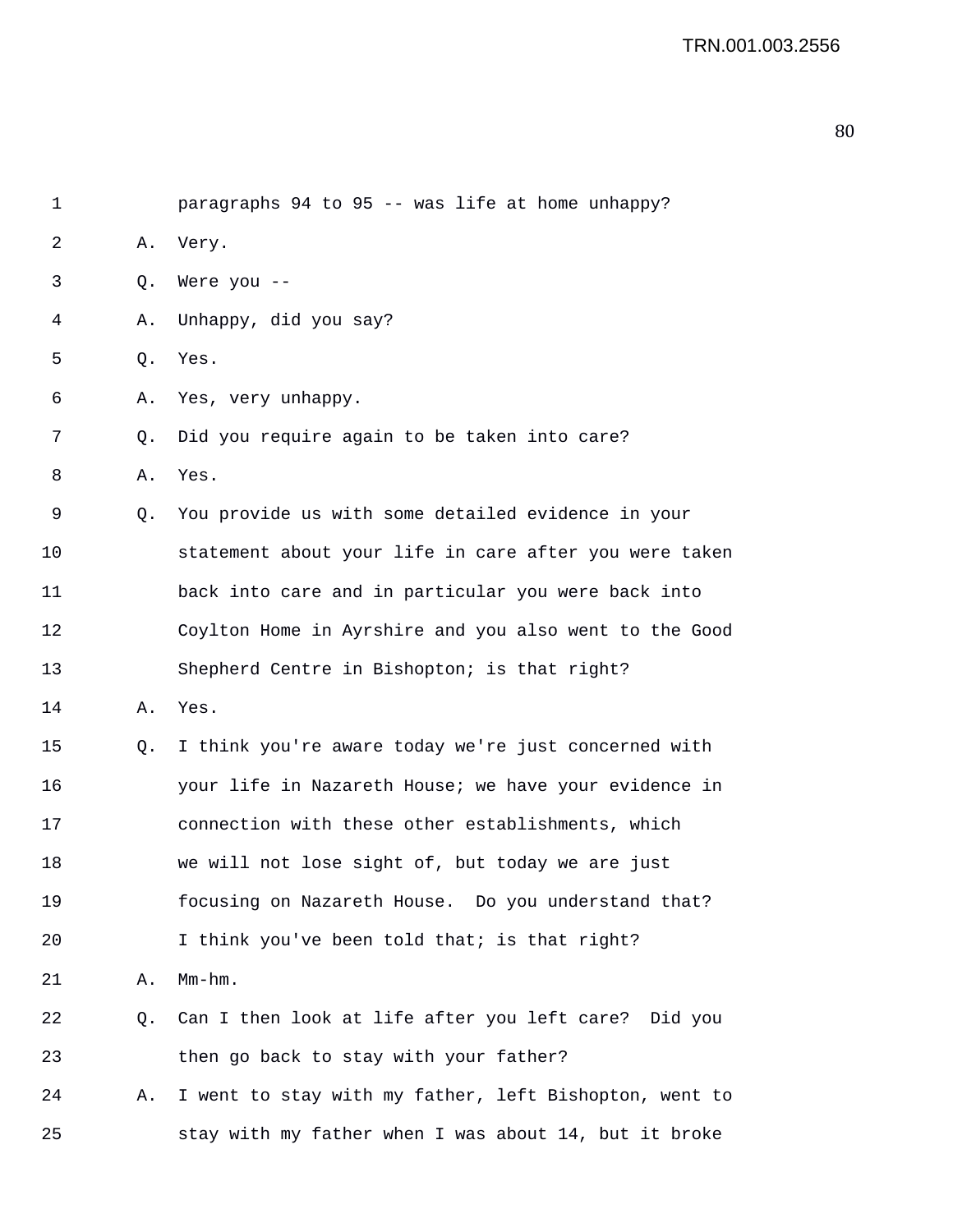1 down after a while. 2 Q. Were you backwards and forwards then, after that broke 3 down? Did you go back to your mother? 4 A. Yes. 5 Q. Again, were there difficulties there? 6 A. Yes. 7 Q. You tell us, from paragraphs 142 through to 149, quite 8 a lot of detail about your personal circumstances and 9 how life has been for you and in particular that you've 10 had children over those years; is that right? 11 A. Yes. 12 Q. But at the moment, you're in a stable relationship and 13 you have a young daughter? 14 A. Yes. 15 Q. Can I ask you about the impact you think that having 16 been in Nazareth House has had on you? Can you help me 17 with that? What do you think the impact of being there, 18 being in Nazareth House, has had on you? 19 A. Oh, a very, very bad one. 20 Q. Can you summarise that for us? 21 A. What do you mean? 22 Q. Can you tell us what you think the impact has been? 23 A. Nazareth House has left me with ... God, this is 24 difficult. 25 Q. We don't need details because you've set it out in your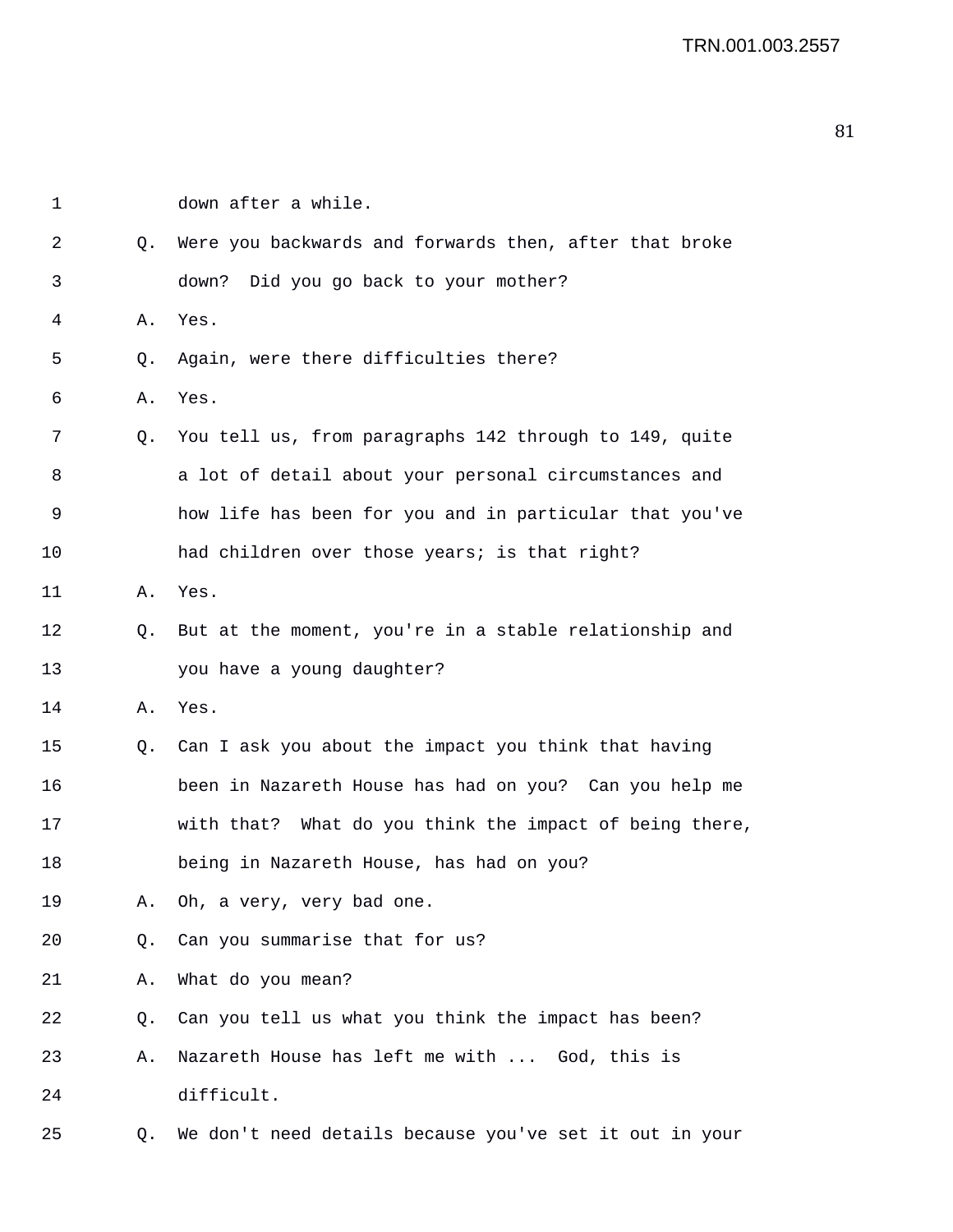1 statement. If I can --

| 2           | Α. | It's destroyed my life. I'm left with mental health,    |
|-------------|----|---------------------------------------------------------|
| 3           |    | you know  That I can't control, but obviously with      |
| 4           |    | the help of doctors and stuff like that, thingummy --   |
| 5           |    | I've got a personality disorder, unstable personality   |
| 6           |    | disorder where I just feel like I can never do anything |
| 7           |    | good in life. You say I've got one child, I've got      |
| 8           |    | four. I've never had any -- my family -- my brothers    |
| $\mathsf 9$ |    | and sisters isolate me. They've never bothered with me  |
| 10          |    | because they say that I'm the mad one that was in the   |
| 11          |    | nuthouse, I'm not right in the head. My mum said,       |
| 12          |    | because I had meningitis, that this has left me like    |
| 13          |    | a bad child. When I was young, the psychologist said    |
| 14          |    | when I was in Nazareth House there was nothing wrong    |
| 15          |    | with me, I was a happy bubbly child, but now I've got   |
| 16          |    | four or five different things wrong with me and I never |
| 17          |    | -- I don't know, because obviously everything that      |
| 18          |    | happened in there, in the other place, I just feel like |
| 19          |    | my life's been stolen from me. Just bad.                |
| 20          | Q. | I don't want you to dwell on it today, Paula, because   |
| 21          |    | you have set this out in detail.                        |

- 22 A. It's been from January this year, all this carry on -- 23 it's hard for me to be took back there.
- 24 Q. Okay. I'll stop you there in relation to that. We have 25 your statement and the detail in your statement.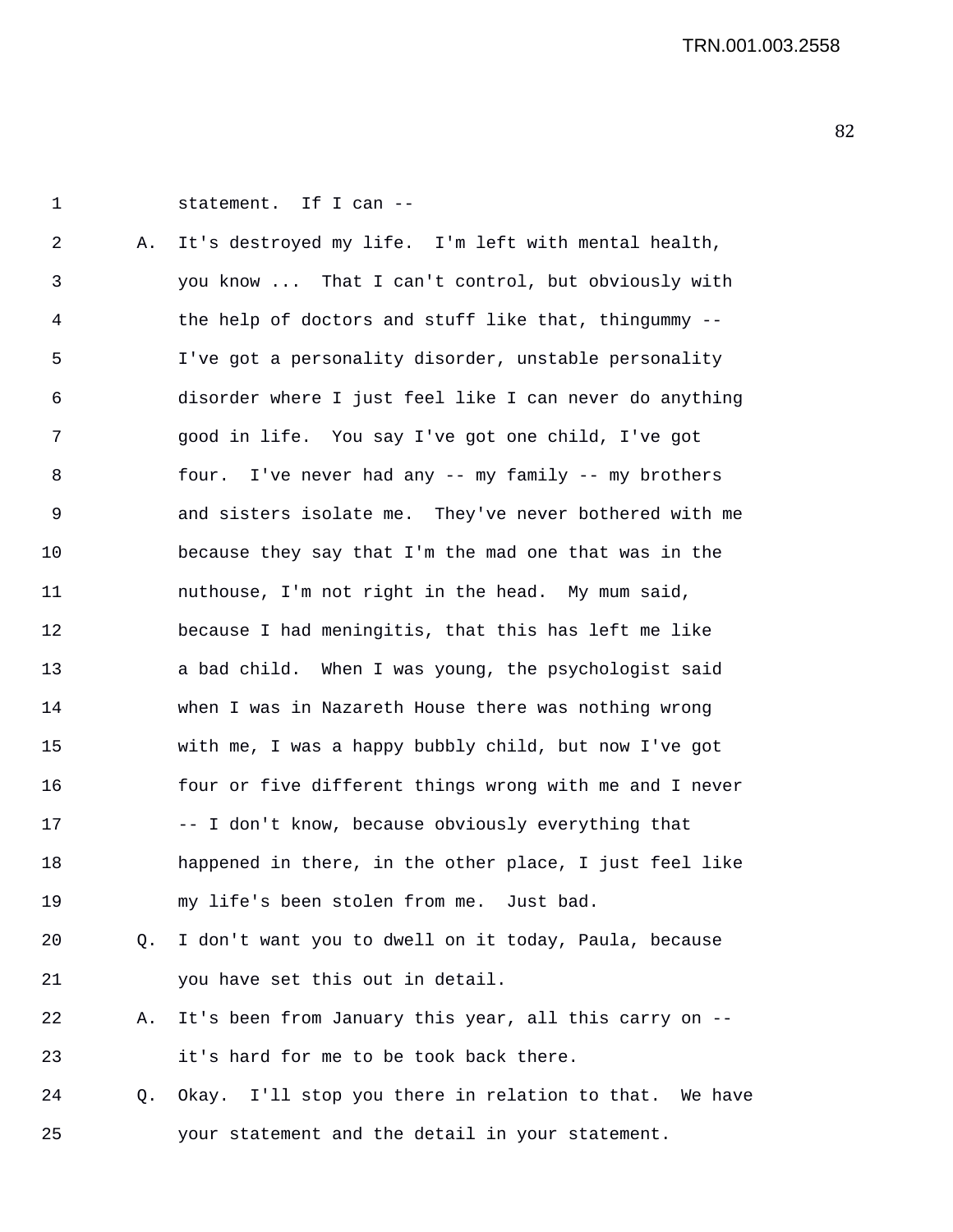| 1  |                | But can I ask you this, and I'm now turning to the       |
|----|----------------|----------------------------------------------------------|
| 2  |                | end of your statement where you provide some information |
| 3  |                | about what lessons could be learned from your time in    |
| 4  |                | care. Do you understand that?                            |
| 5  | Α.             | Yes.                                                     |
| 6  | Q <sub>z</sub> | One of the things you do say -- this is at               |
| 7  |                | paragraph 185 -- is that:                                |
| 8  |                | "Children in care need someone to talk to."              |
| 9  | Α.             | They do. Someone to listen to them, more support, take   |
| 10 |                | on board what they're saying and obviously do something  |
| 11 |                | about it, protect them, like in every way that they can. |
| 12 | Q.             | The other thing you say is that you don't think that     |
| 13 |                | nuns should be allowed to be care providers.             |
| 14 | Α.             | No, definitely not, no.                                  |
| 15 | Q.             | Just looking in summary in relation to Sister LHW        |
| 16 |                | what you say is that:                                    |
| 17 |                | "[You] think that she caused a lot of pain and           |
| 18 |                | suffering to a lot of people."                           |
| 19 | Α.             | Yes. I just think that she absolutely hated children.    |
| 20 |                | She maybe was in the -- having to look after us, she     |
| 21 |                | avoided the position as much as possible. She didn't     |
| 22 |                | want to do it, she was forced to do it. So therefore     |
| 23 |                | she thought, "Maybe if I have to look after them, I'm    |
| 24 |                | not going to like these weans, I don't want to be here". |
| 25 |                | So she made it as clear as possible. But it wasn't our   |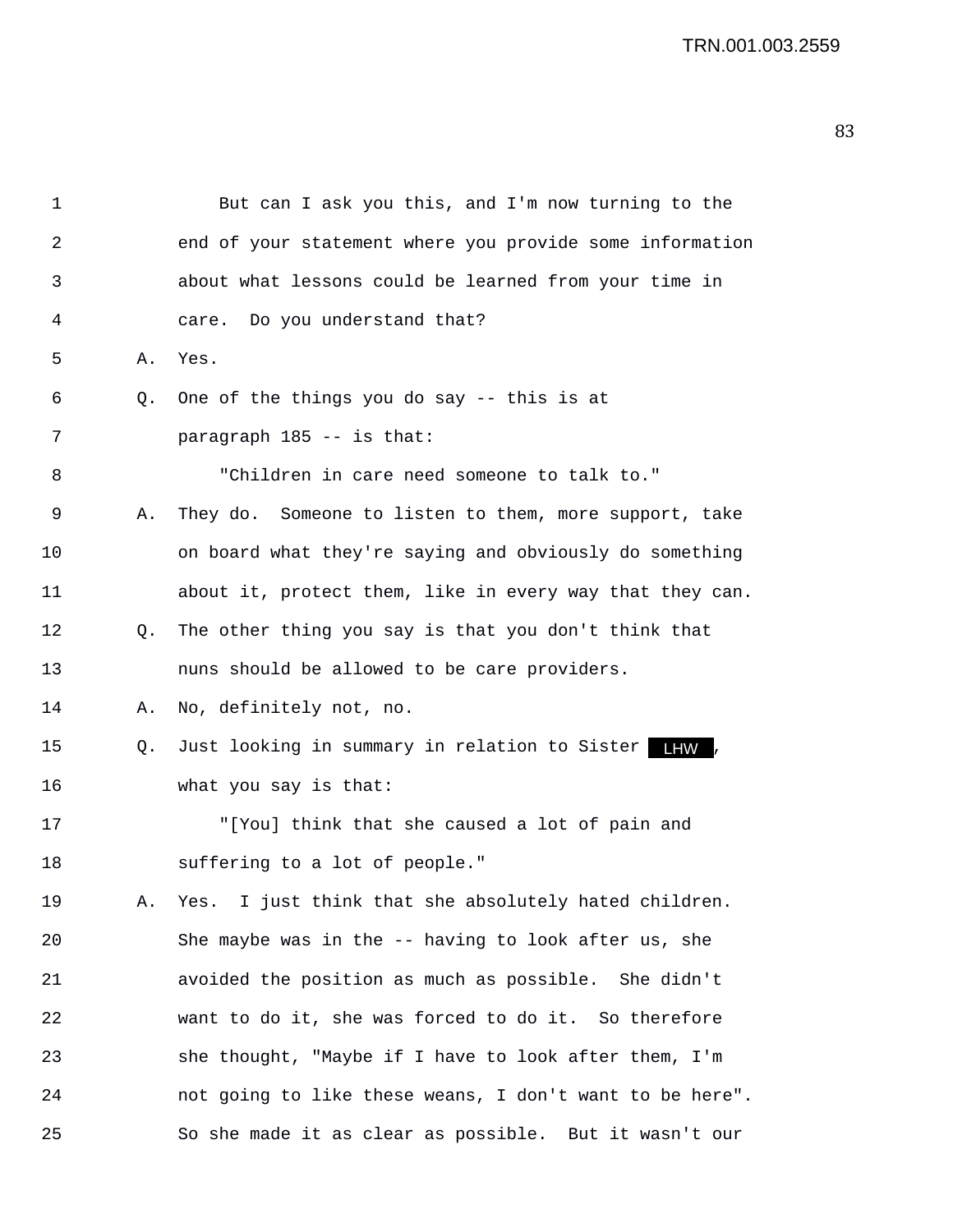1 fault. It wasn't our fault to be put there. 2 Q. What you say towards the very end of your statement -- 3 and this is at paragraph 190 and it's on the screen -- 4 you say: 5 "I hope children in care will be treated more 6 humanely. I hope they will be safe, loved, listened to 7 and looked after." 8 That's your position? 9 A. Yes. 10 Q. "I hope life is good for children in care and that 11 no one has to go through what I went through." 12 That's your -- 13 A. That's right. 14 MR MacAULAY: Very well, Paula. Thank you for coming to 15 give your evidence today. I can see it hasn't been an 16 easy task for you, but thank you for coming and speaking 17 to the inquiry. 18 LADY SMITH: Can I check whether there are any outstanding 19 applications for questions? No. 20 Paula, that's the end of the questions we have for 21 you here. I'm very conscious of the fact that you've 22 engaged in more than one way, not just with the inquiry 23 but also in relation to the trial that you referred to 24 in retreating back into your time in care, and I do 25 appreciate that can't have been easy for you. But it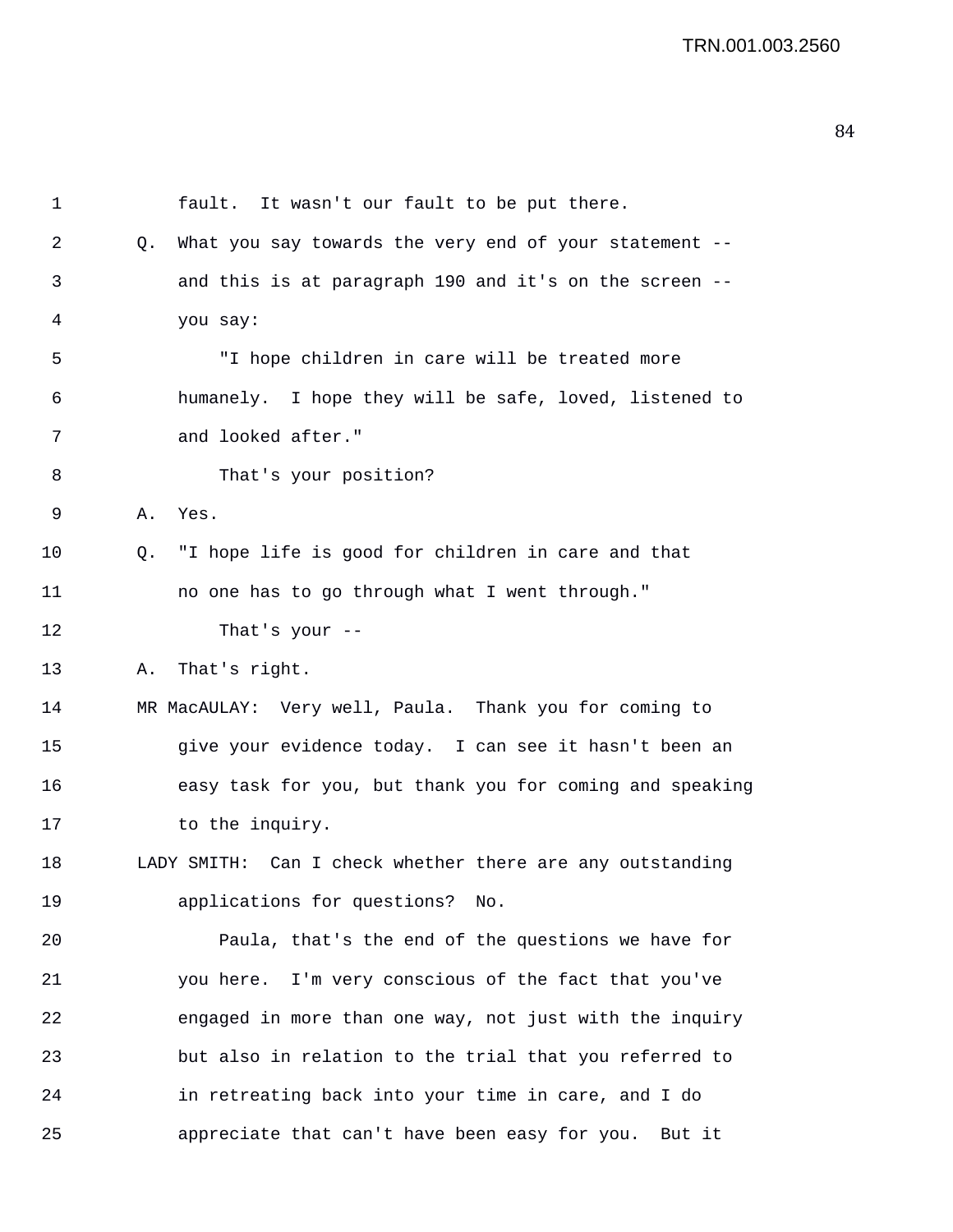| 1  | has been of enormous assistance to me in the work I have   |
|----|------------------------------------------------------------|
| 2  | to do with the inquiry for you to engage with us in your   |
| 3  | written statement and in coming along today to give us     |
| 4  | your oral evidence. So thank you for that and I'm now      |
| 5  | able to let you go.                                        |
| 6  | (The witness withdrew)                                     |
| 7  | LADY SMITH: Mr MacAulay.                                   |
| 8  | MR MacAULAY: My Lady, we probably have time to read one of |
| 9  | the shorter statements into the transcript.                |
| 10 | LADY SMITH: Let's do that then.                            |
| 11 | Witness statement of "SHERYL" (read)                       |
| 12 | MS RATTRAY: My Lady, this applicant wishes to remain       |
| 13 | anonymous and use the pseudonym "Sheryl". Her witness      |
| 14 | statement can be found at WIT.001.001.8919. She was due    |
| 15 | to give evidence orally tomorrow, but is now no longer     |
| 16 | able to come due to health reasons.                        |
| 17 | "My name is Sheryl. I was born in 1961. My contact         |
| 18 | details are known to the inquiry."                         |
| 19 | My Lady, at paragraphs 2 to 10 she provides some           |
| 20 | background information about her family and her life       |
| 21 | before she and one of other older brothers were admitted   |
| 22 | to Nazareth House in Kilmarnock. She doesn't recall how    |
| 23 | old she was, but she had already gone to school and made   |
| 24 | her first communion. She thinks she was there for about    |
| 25 | four years. The Nazareth House records state she was in    |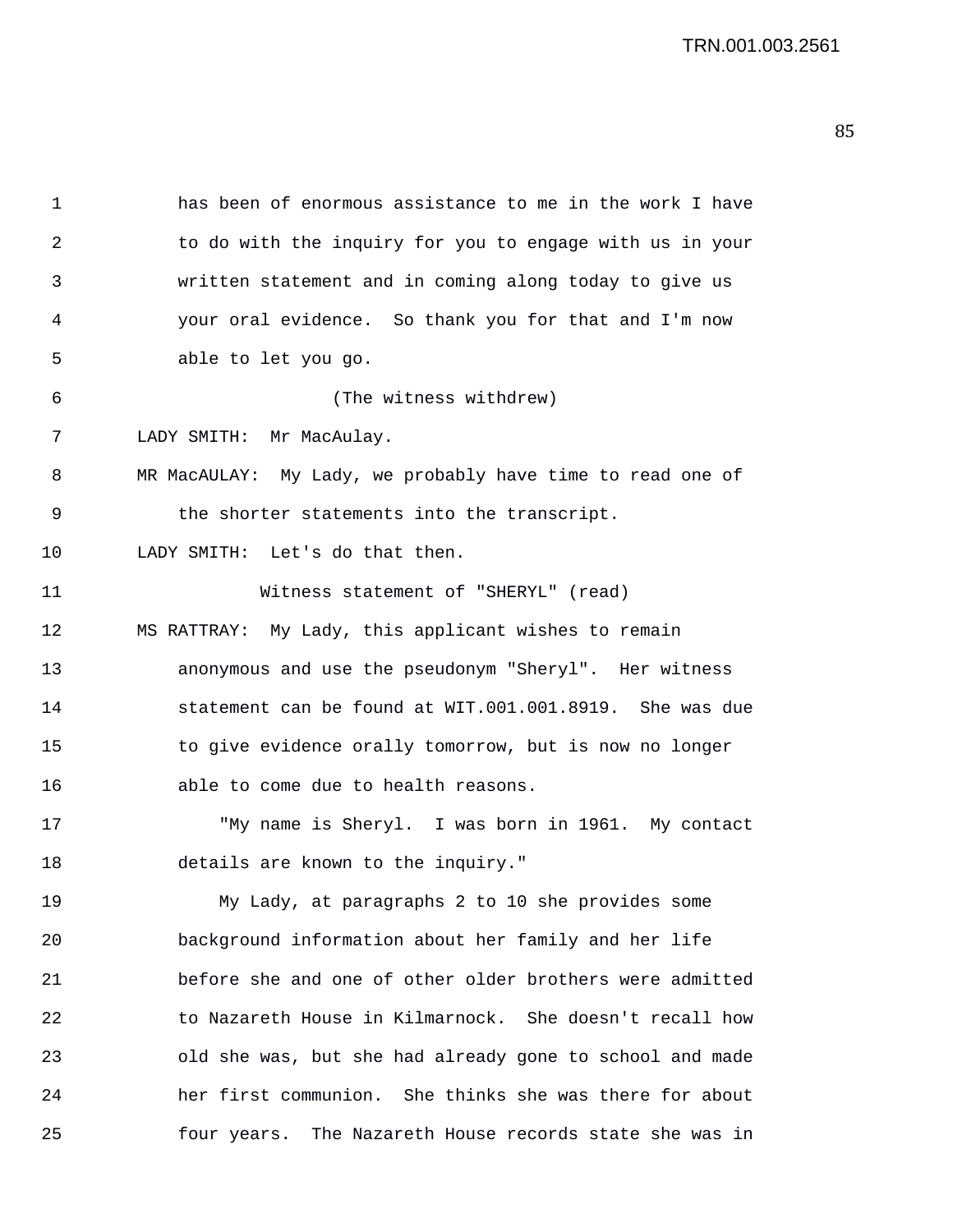1 care in Kilmarnock for about a two-year period from 2 around 1968 to 1970. 3 Turning to paragraph 11 on page 8920: 4 "A social worker called Gwen Chapman took us to 5 Kilmarnock. I recall driving through the big gate and 6 hearing the crushing of the white pebbles as we drove 7 over them. There was a big statue of the Virgin Mary, 8 then I recall seeing this massive building. It looked 9 rather daunting. 10 "We were taken into what was called the parlour, 11 which was carpeted and had pictures of Jesus on the 12 wall. Sister then spoke to the social worker and LHZ 13 me and my brother and then the social worker left. 14 "I don't really remember what happened next. The

15 only thing I recall was seeing the big long corridors, 16 the dormitories, and lots of children and the fact that 17 the nuns took our toys off us and put them in a big 18 cupboard.

19 "There were two groups of children in the home, each 20 with a nun in charge of it. Me and my brother were put 21 into Sister 's group. I think it was a yellow and LHZ22 a blue group. We were then separated with me going with 23 the girls and my brother went with the boys. He was 24 three years older than me.

25 "There was a Mother Superior who died when we were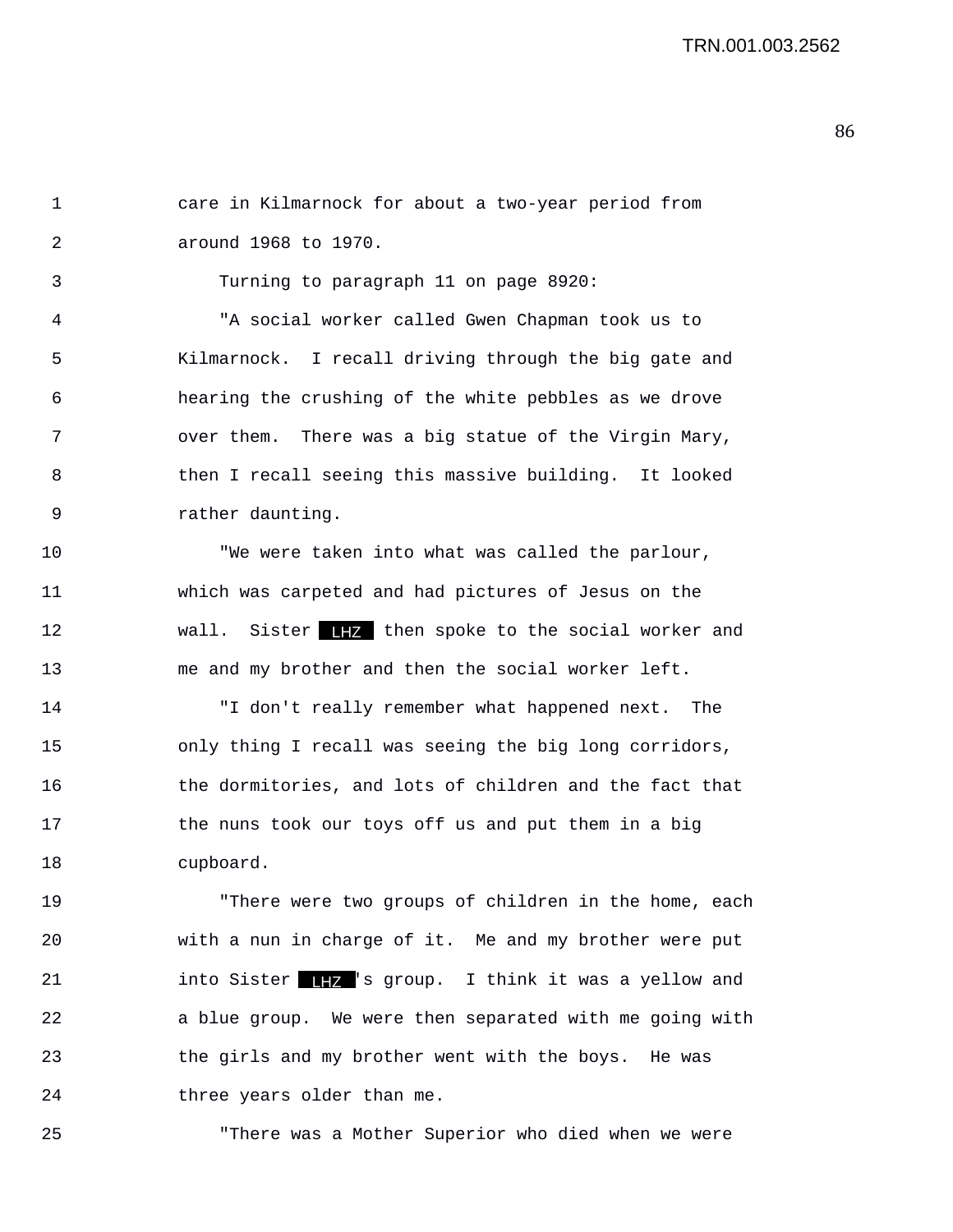1 there. I remember them putting her body in the chapel 2 and we had to see it. Then there was Sister LHZ and 3 another nun whose name I don't recall but I seem to 4 **1** recall she was nicer than Sister LHZ. There were also 5 civilian staff.

6 "On the first level there was an old folks' home and 7 our dorms were on the floor above this. I remember we 8 had to pass the old folk when going to bed and I was 9 always scared of them.

10 "On the ground floor there were male and female 11 dining rooms and a recreation room where we had to do 12 the full rosary every Monday and Friday. There was also 13 a washroom with old-fashioned sinks.

14 "I would say there were 20 to 30 girls and the same 15 amount of boys. I think the age group went from three 16 or four up to 16.

17 "There was between ten and 15 girls in my dorm and 18 we would get up at about 6 am. We would then get 19 washed, dressed and go down to chapel. We would then go 20 for breakfast before walking to school, which was 21 nearby; it was called St Columba's. We stayed at school 22 for lunch, then at 4 pm we would walk back to the home.

23 "We would have tea, then play in the recreation 24 room, which would sometimes be partitioned, either to 25 separate the boys from the girls, or to allow some to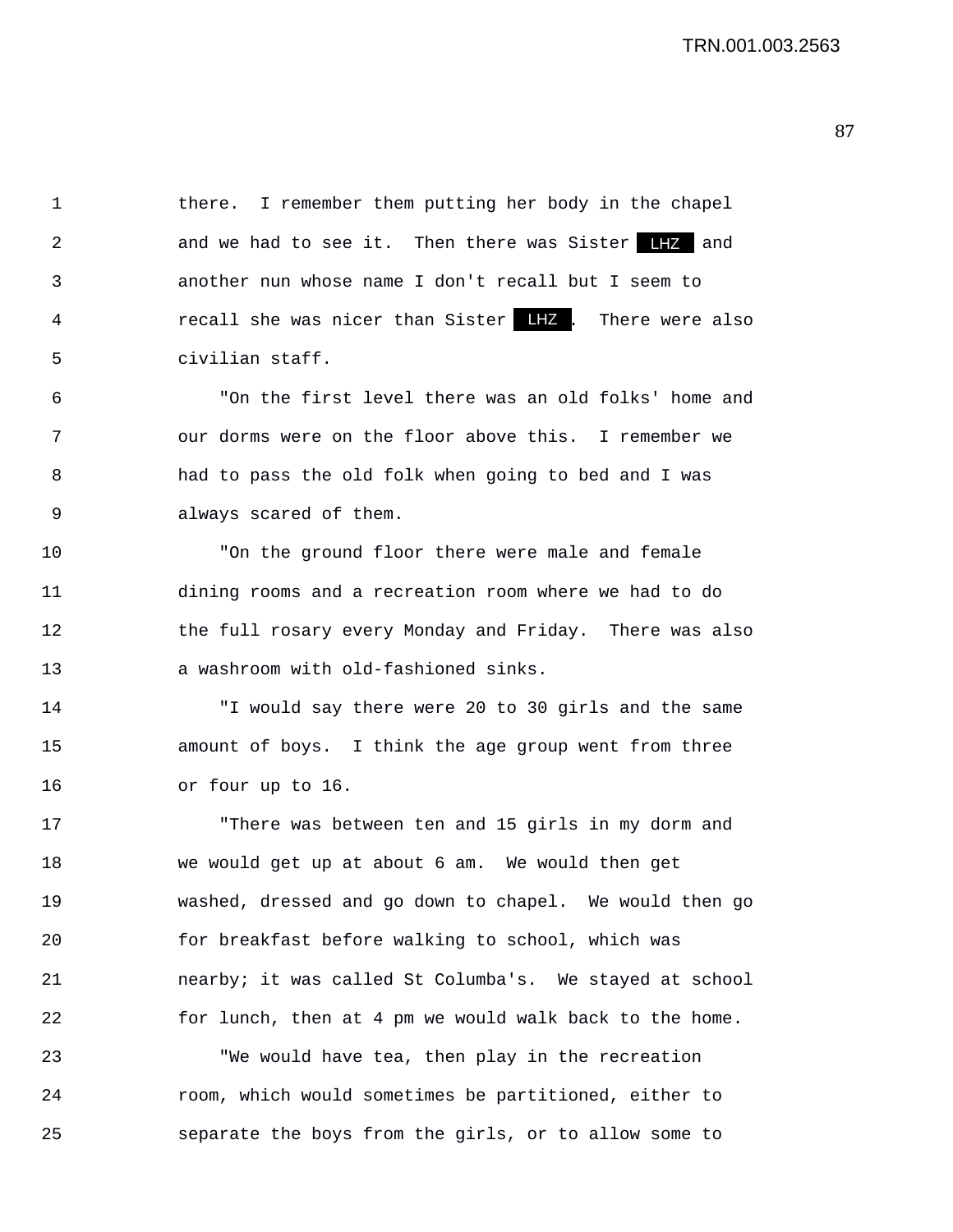1 watch a film. I can't remember supper but I think 2 bedtime was about 8 pm.

3 "The food was terrible. They used to give you bread 4 that had been dipped in fat and I hated it. I told my 5 teacher in school this, but she must have told the nuns 6 because later that night Sister IIZ stood up in front 7 of us all and told us all what I told the teacher. 8 I was sent up to the dorm to kneel in the hallways. 9 I waited there for a few hours until Sister **IHZ** 10 finished her prayers. She then punished me with a bat. 11 I don't recall how often she hit me but it was a lot. 12 This was done over my clothing.

13 "I didn't like the food and, while I can't actually 14 remember what it was, I just recall not liking it. 15 I remember that I used to eat and steal a lot of 16 cornflakes.

17 "On several occasions I would refuse to eat what was 18 put down in front of me and they would force it into my 19 mouth. Sometimes I would vomit but I don't recall what 20 happened when I did. Before they did that, they would 21 make you sit at the table on your own to see if you 22 would eat it.

23 "I remember one occasion when they were forcing food 24 into my mouth. My brother was very protective of me and 25 got involved, but he just ended up getting into trouble.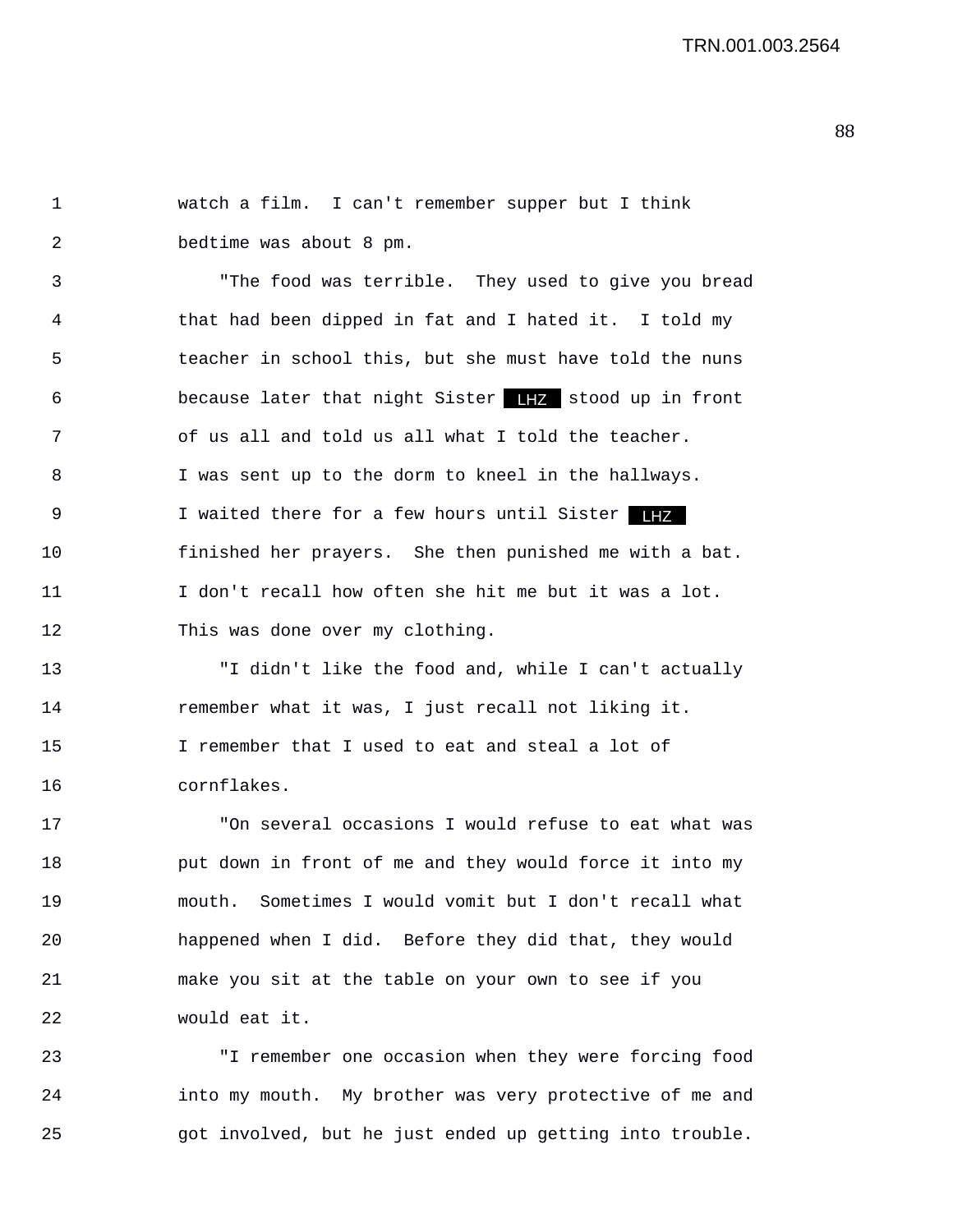1 "On a Friday after school, we had what was called 2 a 'strip-down wash'. It was all boys and girls together 3 and we had to strip naked. Some would be as young as 3 4 or 4, while the oldest was 15 or 16. I could never 5 understand why boys and girls couldn't eat together yet 6 we had to stand naked together at wash time. 7 "We had to stand in a queue and I just remember 8 trying to hide myself and being very embarrassed. We 9 then got washed at the big sinks using carbolic soap. 10 11 It was Sister LHZ who washed all of us, boys and

12 "There were baths on the second floor, which I think 13 we used at the weekends. I recall the water being very 14 cold, but I don't recall it being dirty. Again, we all 15 lined up to take our turn. Sometimes you were in the 16 bath with another child. I think a home help washed us 17 if Sister LHZ wasn't there.

18 "We had a uniform for school and clothes for 19 a Sunday, which were called our Sunday best, though they 20 were all second-hand. There was a big box from which 21 they would give us all clothes for the week. This is 22 what you got changed into when you got back from school. 23 I recall we all had our name tabs sown on to the 24 clothes.

11 girls.

25 "I liked school because our teacher was a really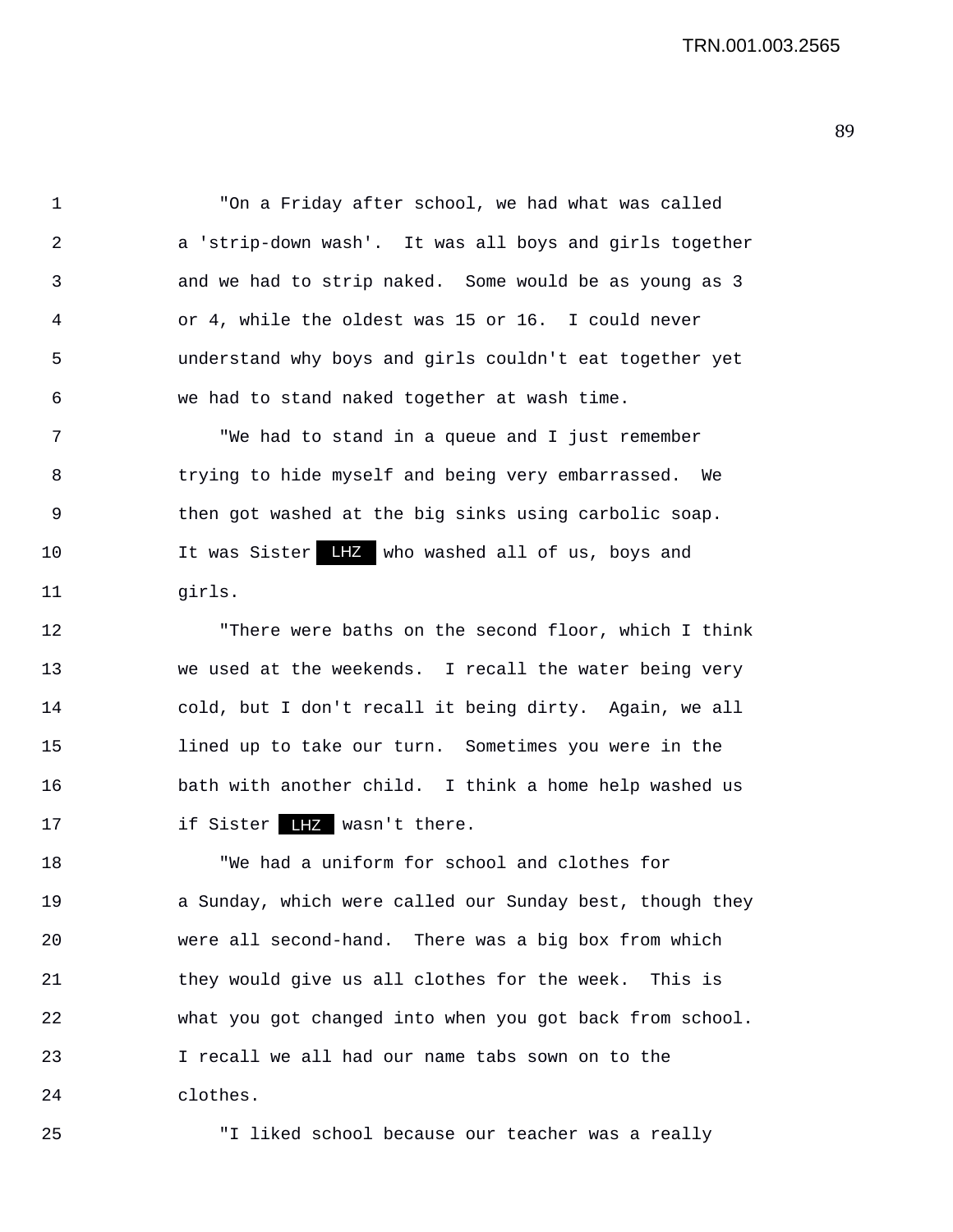1 nice young woman, though it was her I told about the 2 bread and who must have told the nuns what I said. 3 I remember her cuddling me and that was the first time 4 I'd ever been cuddled.

5 "On a Saturday there was a baker down the road who 6 used to donate cakes at the end of the day. Two of us 7 would get picked to go and collect them and I was one of 8 those picked now and again. The only other trip 9 I recall was the annual outing with the tax drivers to 10 Troon which I enjoyed.

11 "Our own toys were taken off us when we first 12 arrived at the home. There was a play park out the back 13 which had swings and I think they put hobby horses out 14 there. They might also have put out some toys, but 15 really the only thing I remember about toys is seeing 16 ours in a big cupboard and not being allowed to play 17 with them. There was a TV in the recreation room but 18 you could only watch it at certain times. There was no 19 record player or radio and I have no recollection of 20 books or comics.

21 "On one birthday Gwen Chapman, the social worker, 22 bought me a leather school bag but the nuns took it off 23 me as soon as she left. I don't recall which of my 24 birthdays it was, but it's the only thing I remember 25 about birthdays in Nazareth House. I have no memories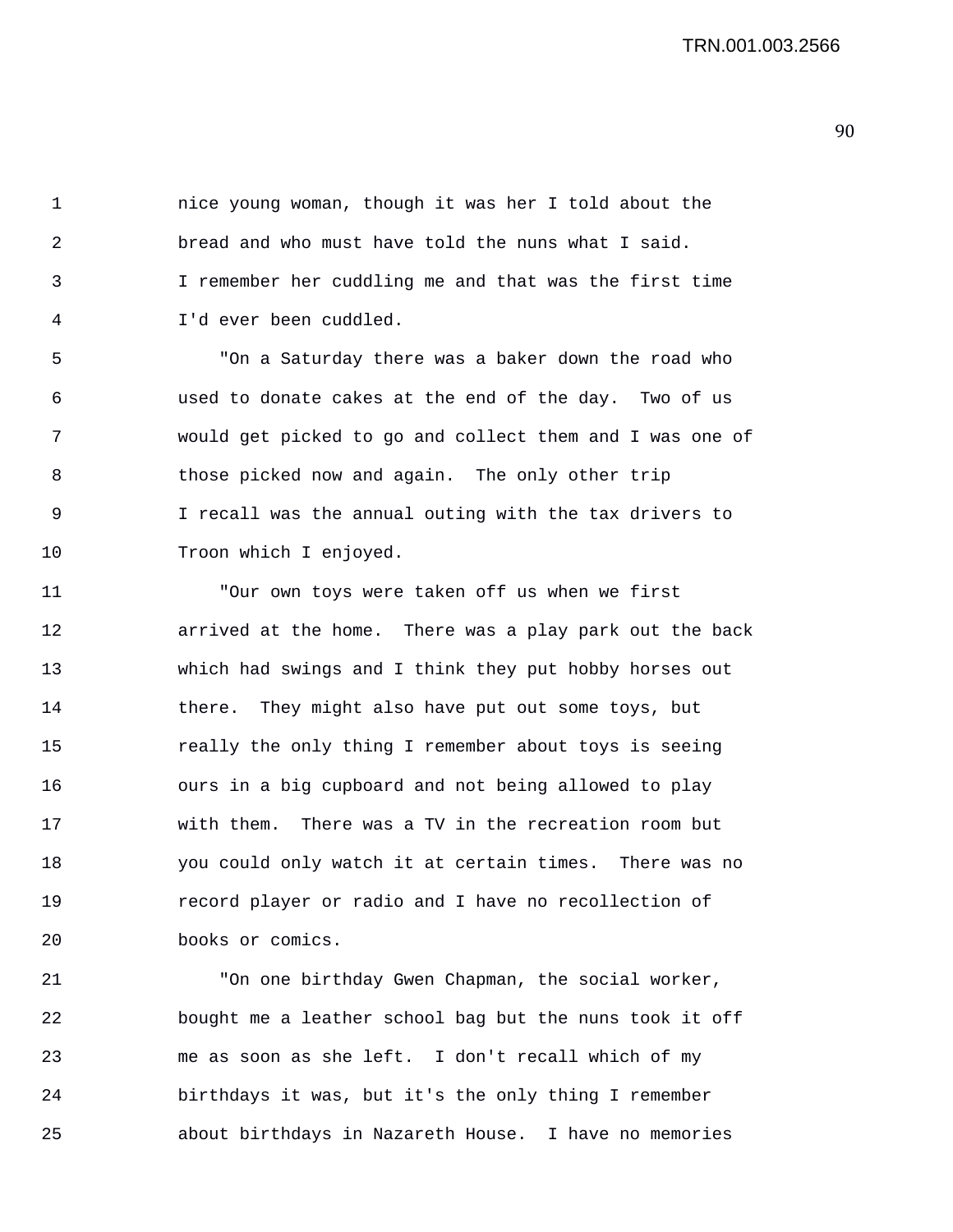1 at all of Christmas or whether or not it was celebrated. 2 "The only chores I remember is that at the weekend 3 we had to go down on our hands and knees and polish the 4 lino in the big hallways. 5 "I never got any visits from family. Gwen Chapman, 6 the social worker, came to see me maybe twice a year. 7 There was something that stopped me telling her what was 8 happening in the home. I think it might have been 9 because the teacher had told the nuns what I had told 10 her. 11 "If there were any official visitors, then I was not 12 aware of them. 13 "I have no recollection of ever seeing a doctor or 14 **a** dentist while at Nazareth House. 15 "I didn't ever run away while at the home. My 16 brother did once but was quickly caught. I didn't see 17 him get beaten for doing this, but I certainly heard him 18 screaming in agony when they beat him for running away. 19 It broke my heart listening to his screams.

20 "The use of a bat to hit us was the main form of 21 discipline used on us. I seem to recall a small cricket 22 bat and a tennis racket being used. I have no idea how 23 often I was punished but I just recall kneeling in the 24 corridor waiting to be punished a lot.

25 "I was a bed-wetter nearly every other night. If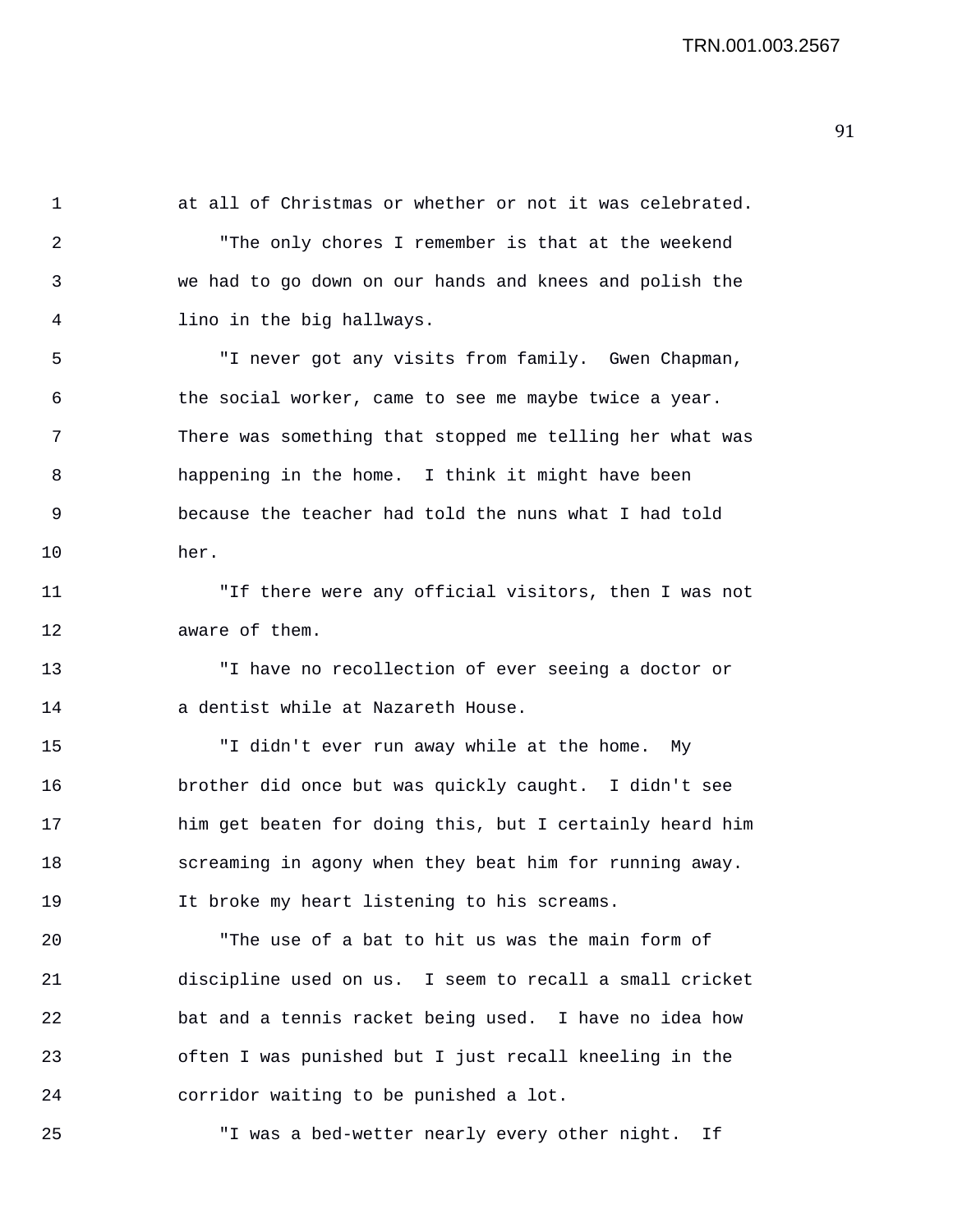1 they discovered that you had wet the bed then at teatime 2 that evening your name would be read out and you would 3 have to go upstairs and kneel in the hallway and wait 4 1 **until Sister IHZ** came along to beat you. Of course 5 this meant you spent the whole day knowing you were 6 going to get a beating.

7 "When they discovered you had wet the bed, you had 8 to take a cold bath. I remember smelling of urine 9 because the cold water wouldn't take away the smell. 10 They would strip the bed but I don't recall what 11 happened to your pyjamas. You weren't punished at that 12 point.

13 "I used to try and hide the fact that I'd wet the 14 bed, but when I did it meant my sheets and pyjamas would 15 still be wet when I went to bed that night.

16 "You were never called by your first name. There 17 was a permanent sense of fear, especially a fear of God. 18 I had a picture of Jesus by my bed and always believed 19 he could see everything I did because the nuns said so. 20 It was terrifying.

21 "My brother told me years later that a priest raped 22 him at Nazareth House but he didn't tell me the priest's 23 name.

24 "There was one time in the middle of the time when 25 Sister IIZ was at my bed. She said I had something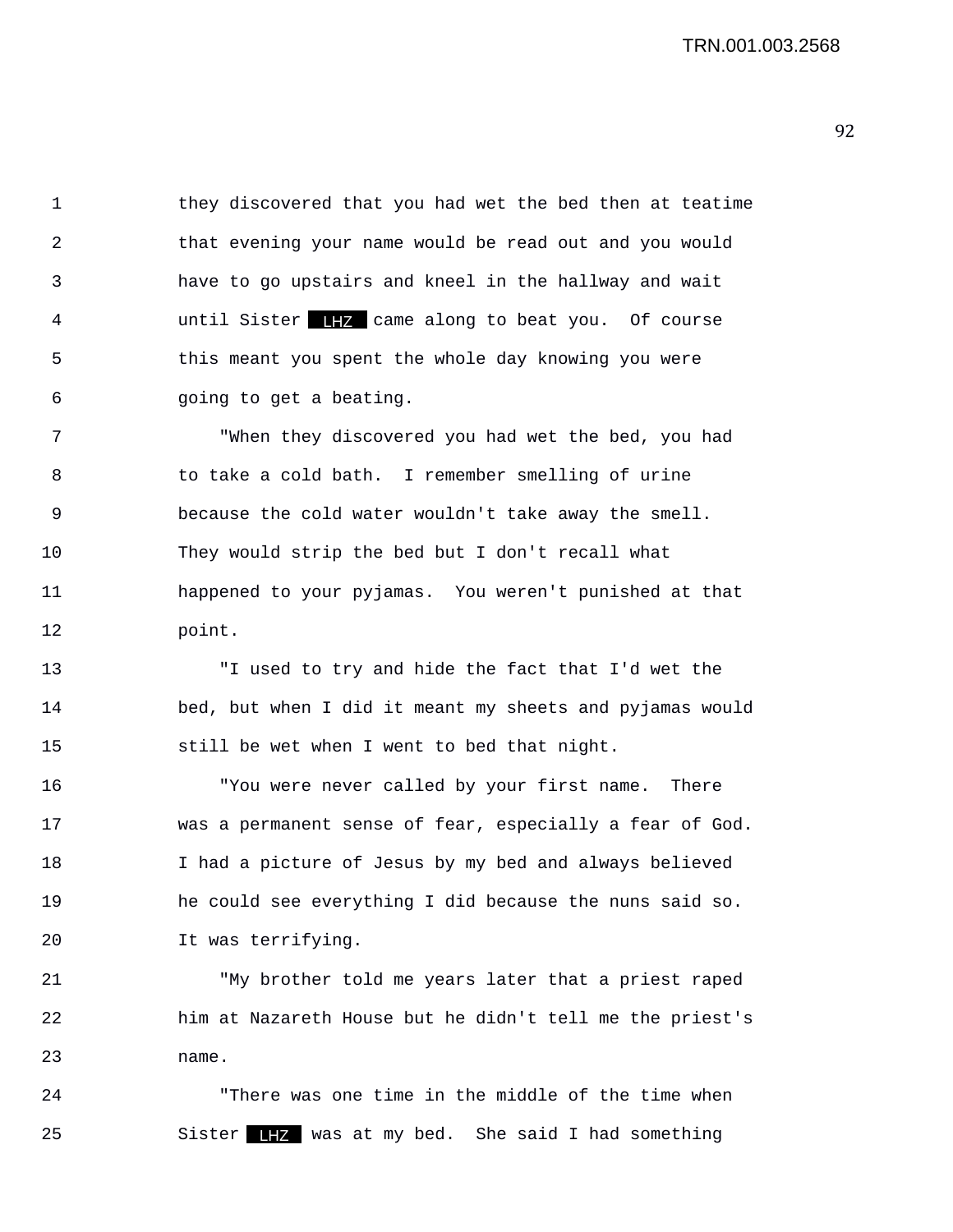TRN.001.003.2569

1 wrong with my private parts and told me to lift up my 2 nightie. She then put cream on my private parts. 3 I don't recall having anything wrong with my private 4 parts and wonder if this was a sexual assault. Why 5 would she do that in the middle of the night? Surely 6 that sort of thing would be done during the day.

7 "Other than the fearful atmosphere there was, as 8 I've said, the continual beatings, often for nothing. 9 Probably the worst thing about that was the fact that 10 you had to kneel in the hallway for what seemed like 11 ages knowing what when the wait was over, you were going 12 to get a beating."

13 My Lady, from paragraphs 52 to 97, Sheryl tells us 14 of her unhappy experiences in a foster placement with 15 her brother. Ultimately, the children were returned to 16 their parents who were separated. Sheryl chose to live 17 with her mum and her brother chose to live with her dad. 18 She describes her life after care and growing up as 19 a nightmare and has suffered from problems with her 20 mental health.

21 Moving now to page 8934 at paragraph 98, where 22 Sheryl speaks of the impact on her of her life in care: 23 "I feel that the first 12 years of my life, all 24 those years in care, have ruined my life. It has never 25 left me. There's not been a day in my life that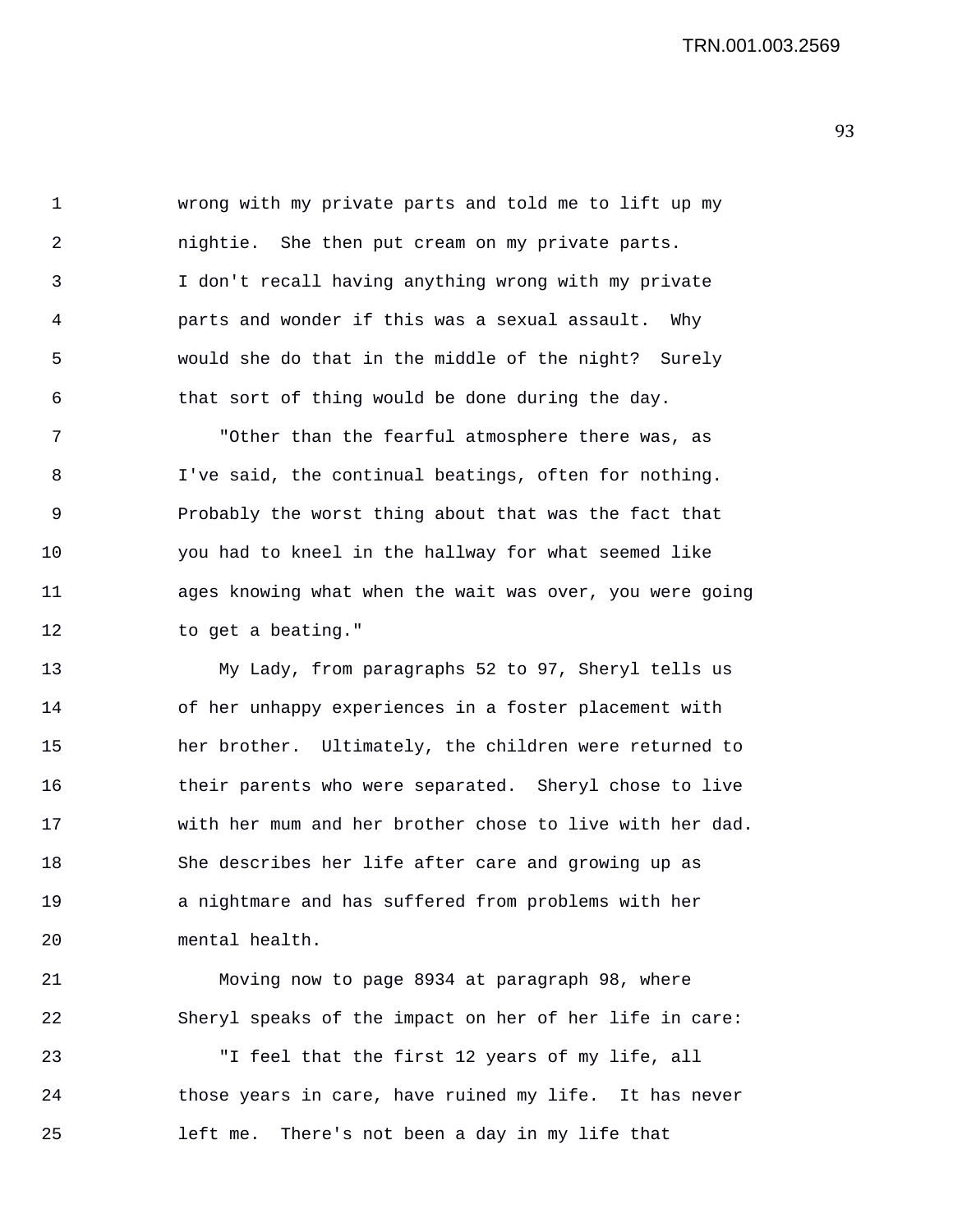1 I haven't thought about it. I've been ridiculed about 2 it and told none of it ever happened. 3 "I've always felt sorry for myself and have a chip 4 on my shoulder. I have never had anybody that stuck up 5 for me other than when I was in one relationship. He 6 stuck up for me when he was good. When he was good, he 7 was good, but when he was bad, he was bad. 8 "I seem to move from one volatile relationship to 9 another and I think I was just simply looking for 10 somebody to love and who would love me in return. 11 I have never fitted in anywhere and have moved all over 12 Dundee all my life. 13 "I have always felt that I was never a good mum as 14 both my children became heroin addicts and my son had 15 died through it. I sometimes feel that if I hadn't gone 16 through the care system at a young age I would have made 17 a better mum and my children wouldn't have taken to 18 drugs.

19 "Sister LHZ has stayed in my nightmares all my 20 life and was one of the reasons I ended up seeing 21 a psychiatrist. In the 90s there was an article in the 22 News of the World and it was about a woman who was the 23 first person who came forward to talk about her time at 24 Nazareth House.

25 "When I saw the article, I realised that I hadn't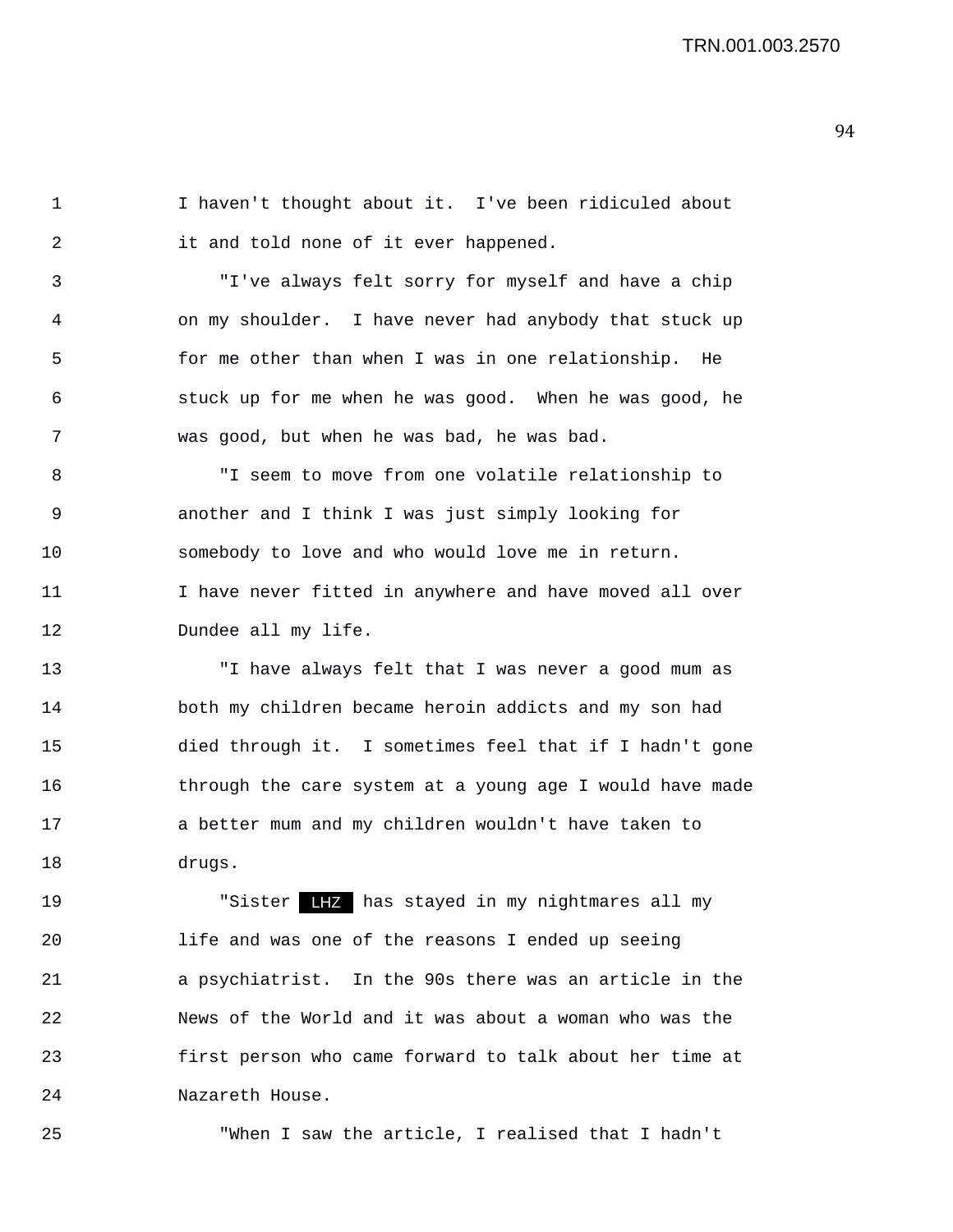TRN.001.003.2571

1 been imagining what had happened to me and that it had 2 happened to others. I contacted her and we got talking. 3 I gave a statement to the police about my time in 4 Nazareth House." 5 My Lady, now turning to paragraph 106 on the 6 following page, 8935: 7 "I hadn't tried to get hold of my records, but 8 Future Pathways are supposed to be helping me get them. 9 "I really think that social workers should be giving 10 more care as to where they are putting children. They 11 should be doing more checks because that never happened 12 to us. 13 "In fairness to Gwen Chapman, I was always too 14 scared to tell her what was happening to me so maybe she 15 couldn't act on it, but I'm sure my brother's behaviour 16 must have given cause for alarm. 17 "I have no objection to my witness statement being 18 published as part of the evidence to the inquiry. 19 I believe the facts stated in this witness statement are 20 true." 21 The statement was signed by Sheryl on 21 May 2018. 22 LADY SMITH: Thank you. 23 I take it that you are suggesting that I rise now 24 for the lunch break? 25 MS RATTRAY: Yes, my Lady, and this afternoon we will have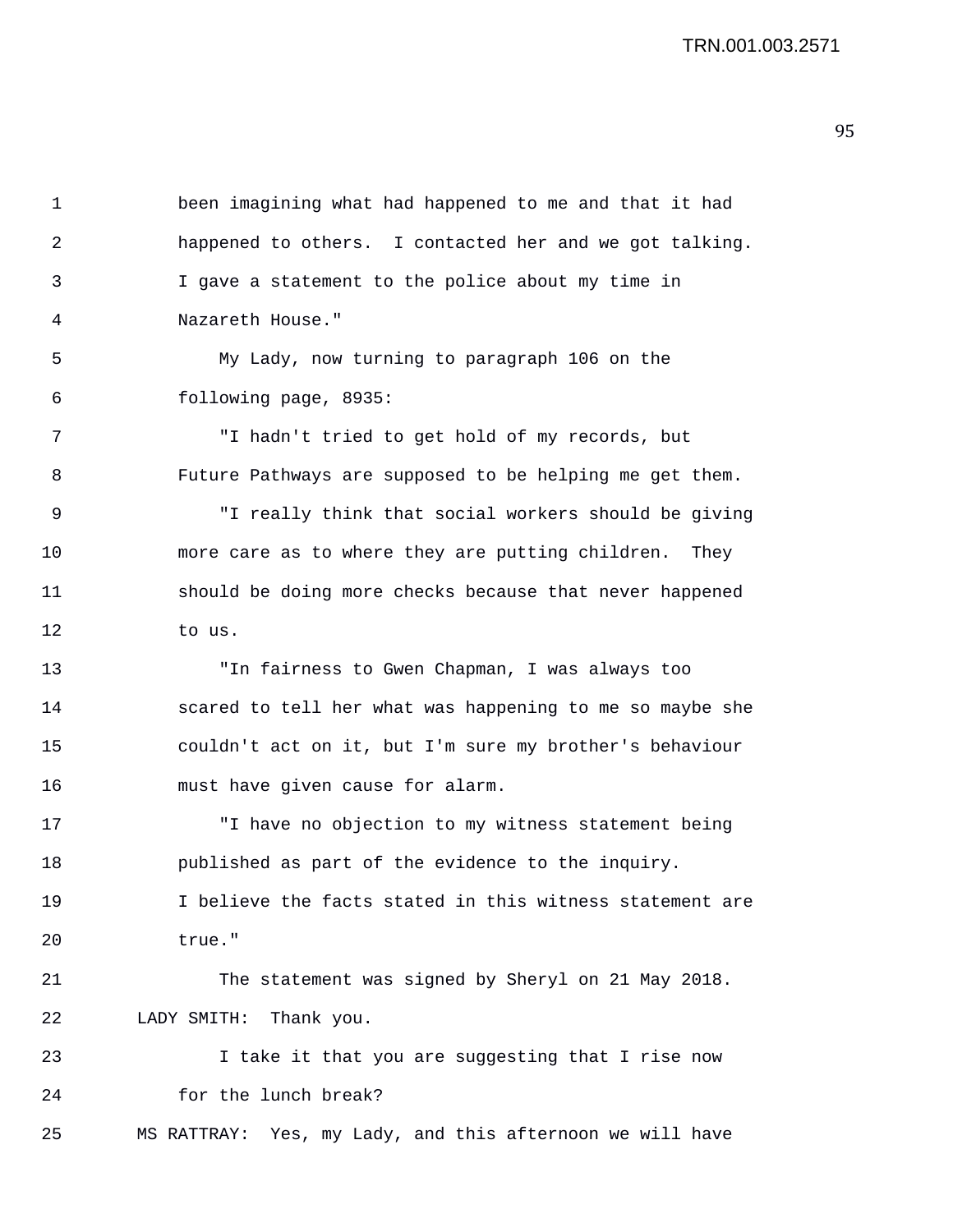1 at least one, if not two, read-ins. 2 (12.51 pm) 3 (The lunch adjournment) 4 (2.00 pm) 5 LADY SMITH: Ms Rattray, when you're ready. 6 Witness statement of "ELLA" (read) 7 MS RATTRAY: This is a read-in from a witness who wishes to 8 remain anonymous -- the pseudonym "Ella" will be used. 9 Ella is unable to give oral evidence for health reasons. 10 Her witness statement can be found at WIT.001.001.8723: 11 "My name is Ella. I was born in 1948. My contact 12 details are known to the inquiry." 13 In paragraphs 2 to 4, Ella describes her family 14 background and the lead-up to her going into care at 15 Nazareth House Kilmarnock. In short, she has little 16 memory of life before care. 17 Moving now to paragraph 5 on page 8724: 18 "Nazareth House was run by nuns. The two nuns 19 I recall that were the main carers for us were 20 Sister LKK, who was all right, and Sister LQM 21 who was the main instigator of the abuse. There were 22 a couple of civilian staff but I cannot recall their 23 names. The civilian staff stayed separately from the 24 nuns and would mainly work in the kitchens. The nuns 25 looked after the children.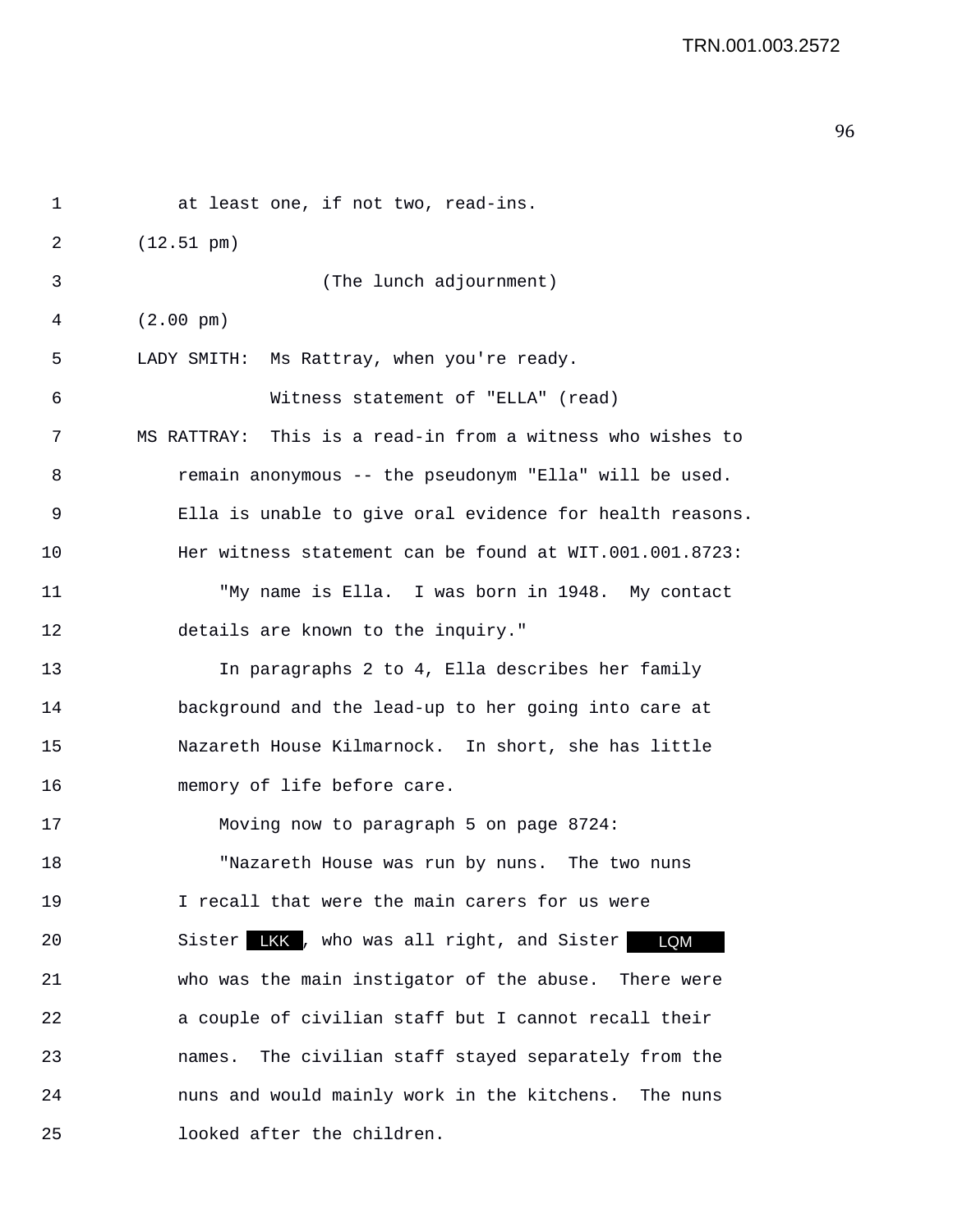TRN.001.003.2573

1 "There were separate dormitories for older girls. 2 The first dormitory was on the same floor was the 3 nursery. The nursery was sited at the end of this 4 corridor. Another dormitory was on the top floor above 5 the nursery. I started in the dormitory on the top 6 floor. When I moved there, I was at the bottom of the 7 social order and there was a lot of bullying from the 8 older girls.

9 "It was mainly girls that I recall residing at 10 Nazareth House. I have a video showing some of us 11 dancing. On the video is a voice in the background 12 telling us it was bedtime. When we went to the nursery, 13 it shows some boys there. I never recalled there being 14 boys, but they are definitely on the video. I suspect 15 they transferred when they started school.

16 "I have memories of the day I was admitted to 17 Nazareth House when I was around 2 years old."

18 My Lady, Ella recalls being admitted to 19 Nazareth House at the age of 2 and we shall hear that 20 she recalls leaving when she was almost 14 years old. 21 This would be from approximately around 1950 to 1961 or 22 1962.

23 The records for Nazareth House Kilmarnock give an 24 admission date of 1951 and a leaving date of 1955. 25 There is possibly a readmission date later in 1955 that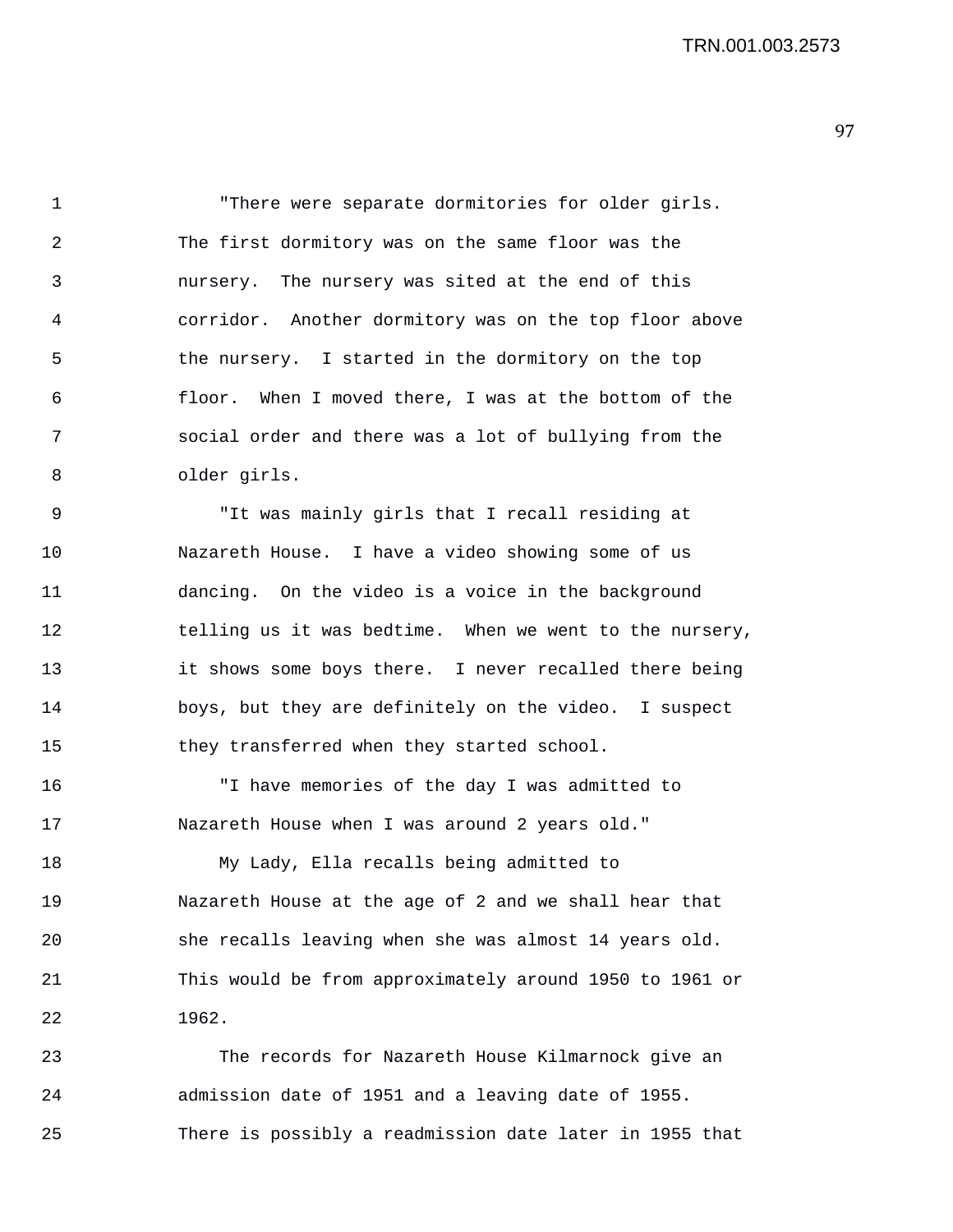| $\mathbf{1}$   | might apply to Ella, but nothing further:              |
|----------------|--------------------------------------------------------|
| $\mathfrak{D}$ | "I have memories of the day I was admitted to          |
| 3              | Nazareth House when I was around 2 years old. I recall |
| 4              | it being a big building. I was holding on to a man's   |
| 5              | hand as we walked up the gravel footpath. There was    |
| 6              | a large front lawn and I remember a gardener planting  |
| 7              | flowers.                                               |
| 8              | "My first memories after arriving are when I was       |
| 9              | around 4 years old. In the nursery I remember I would  |
| 10             | rock the babies there to sleep. That seemed a safe     |
| 11             | place.                                                 |
|                |                                                        |

12 "In the dormitories we had our own beds. There were 13 no bunk beds. In the upper dormitory there were around 14 20 beds. In the other dormitory there were many more 15 beds. The dormitories housed girls of all ages.

16 "I recall the time of leaving the nursery and being 17 taken to the main dormitory. One of the civilian staff 18 held my hand as we walked downstairs. There were a row 19 of girls and they were chanting my name and shouting, 20 'You will be one of us soon'. I was holding on tight to 21 this woman's hand and remember being really afraid.

22 "The nuns occupied a self-contained room within the 23 dormitory. They would observe you from their room 24 through the curtains of the door. Sister LOM 25 Stayed in the lower dormitory and Sister LKK the upper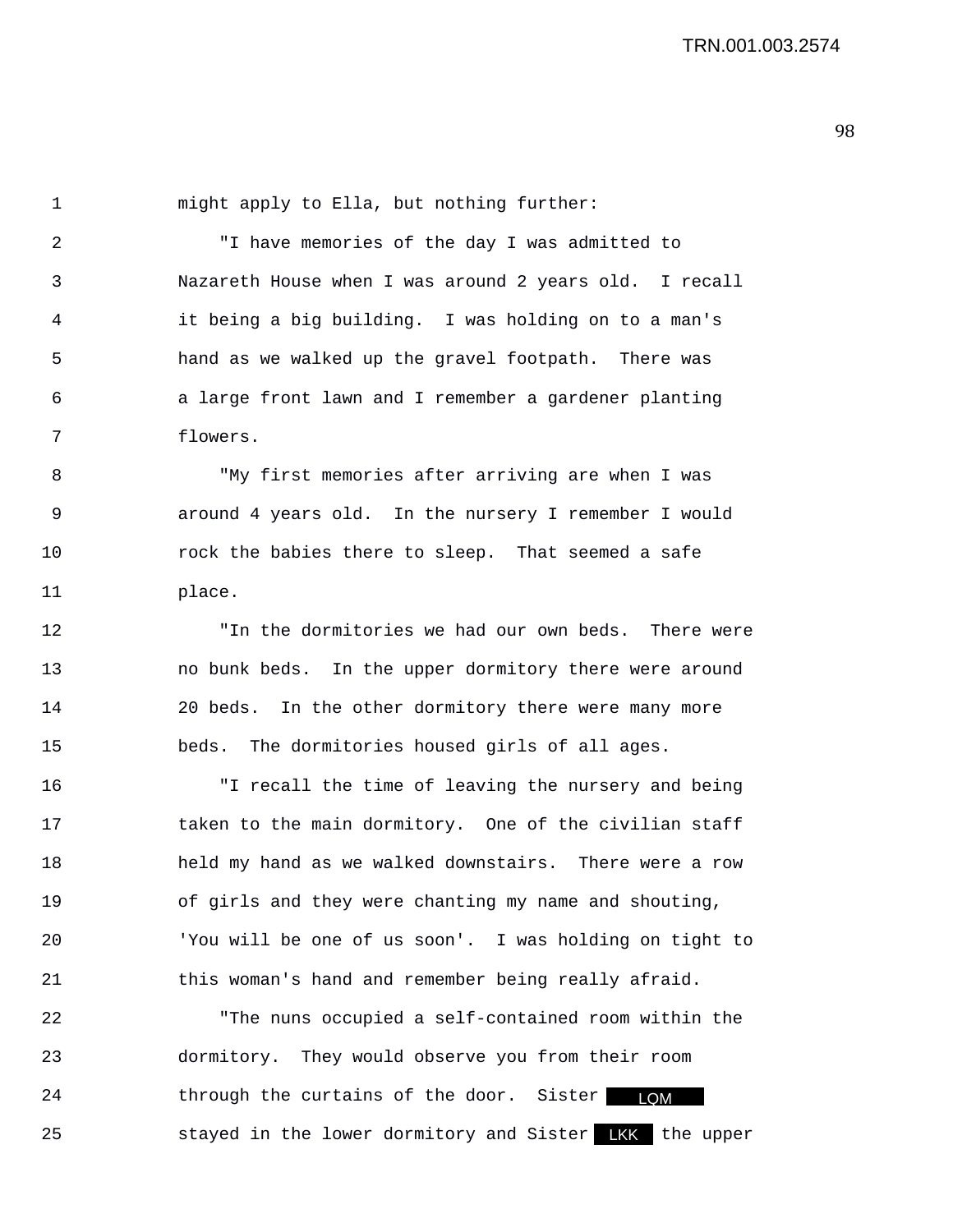1 dormitory. For some reason, I was moved from the upper 2 to the lower dormitory. My bed was the one allocated 3 directly beside Sister **LQM** 's room. 4 "We were woken between 5.30 and 6 o'clock, seven 5 days a week. The nuns would pull back the bedclothes to 6 waken you. You were expected to kneel on the stone-cold 7 floor for prayers. You would be expected to recite 8 prayers in unison and loudly. If the prayer was called 9 out wrongly or you were not loud enough, you started 10 again. Sister would whack you with her hand LQM11 or with an instrument she held and state, 'Speak up, 12 child'. You would repeat the prayer and, if not correct 13 before school was due, you would leave and miss out on 14 breakfast. I missed breakfast on many occasions.

15 "After prayers, we would get washed and put on our 16 clothes for school. It was always cold within the 17 dormitories and as we entered the hallway, I tried to 18 warm myself near the pipes and radiators.

19 "In the evening, between 6.30 and 7, the nuns would 20 have their own routine with singing and reciting their 21 prayers. During this, we were made to stand on the 22 stairway for long periods. When they were finished, we 23 said our prayers and went to bed. It did not matter 24 whether it was a school night or weekend, there was no 25 such thing as a late night.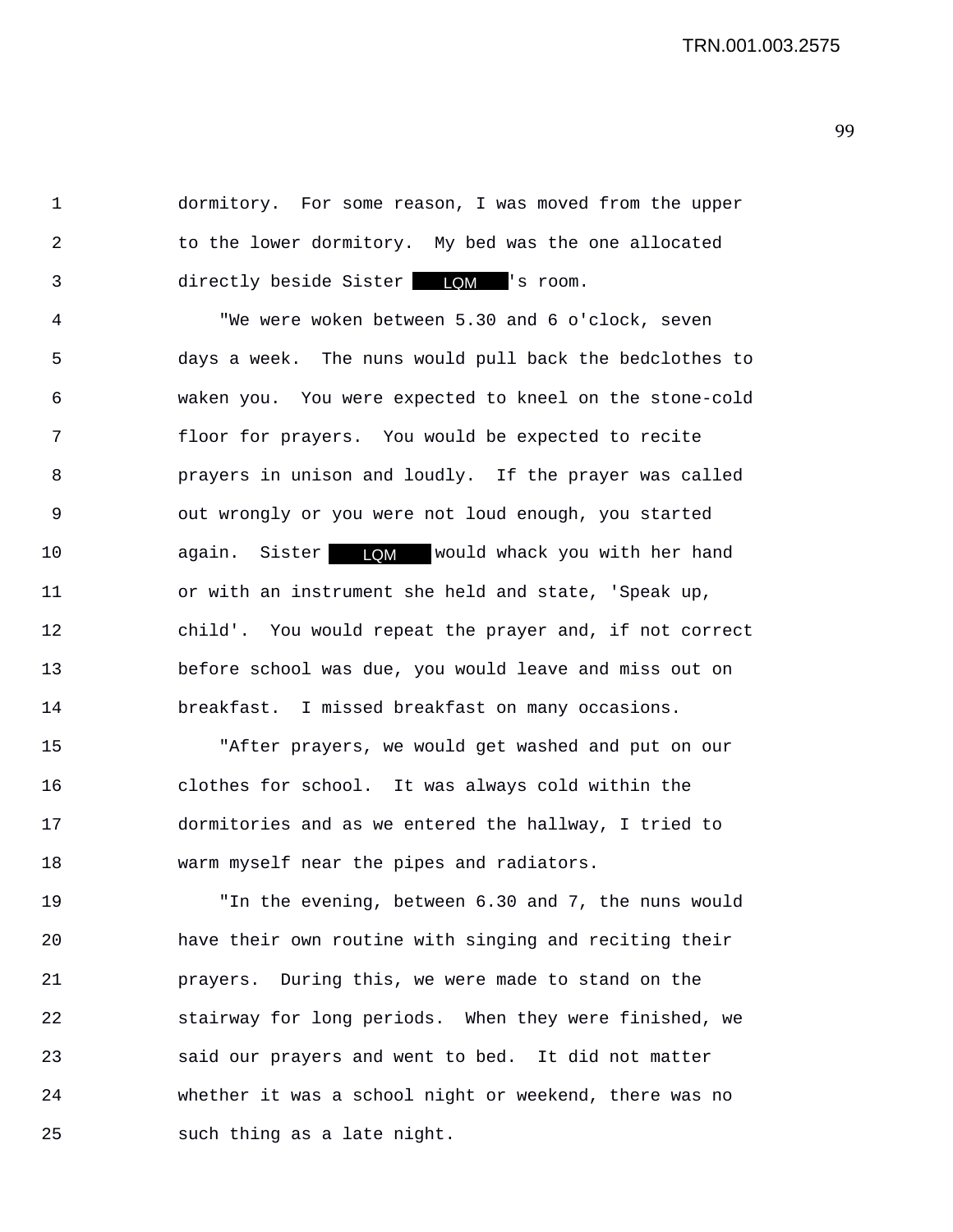1 "We had chores to complete and this took place on 2 Saturdays. The long hallway had radiators with pipes 3 with metal grates. We had to lift the grates and clean 4 the channel out with our bare hands. The rats were 5 still running along those channels. We would scrub the 6 floors of the dormitories and clean the bathrooms. If 7 you did not feel fit to or did not want to do the 8 chores, you were made to do them by yourself.

9 "The chores would take us up to lunchtime. If it 10 was not raining, we would be allowed out to play after 11 chores. While playing, the nuns would watch over us 12 and, more often than not, it was Sister **IQM** .

13 "On Sundays we would be still up at 6 o'clock. 14 We would go to Mass, then back for breakfast. After 15 breakfast we were kept in the playroom and made to 16 11 listen to Sister **LQM** pontificate about religion. 17 I tried to tune her out as I sat near the window. All 18 the children were made to be there.

19 "We were never allowed to have any outside 20 activities like Brownies or anything similar. There was 21 no interaction with the children on the outside. The 22 only thing I was ever allowed to do outside was an 23 occasional visit to a swimming pool in Kilmarnock.

24 "Breakfast always consisted of porridge with lots of 25 sugar. You were so hungry all the time you tried to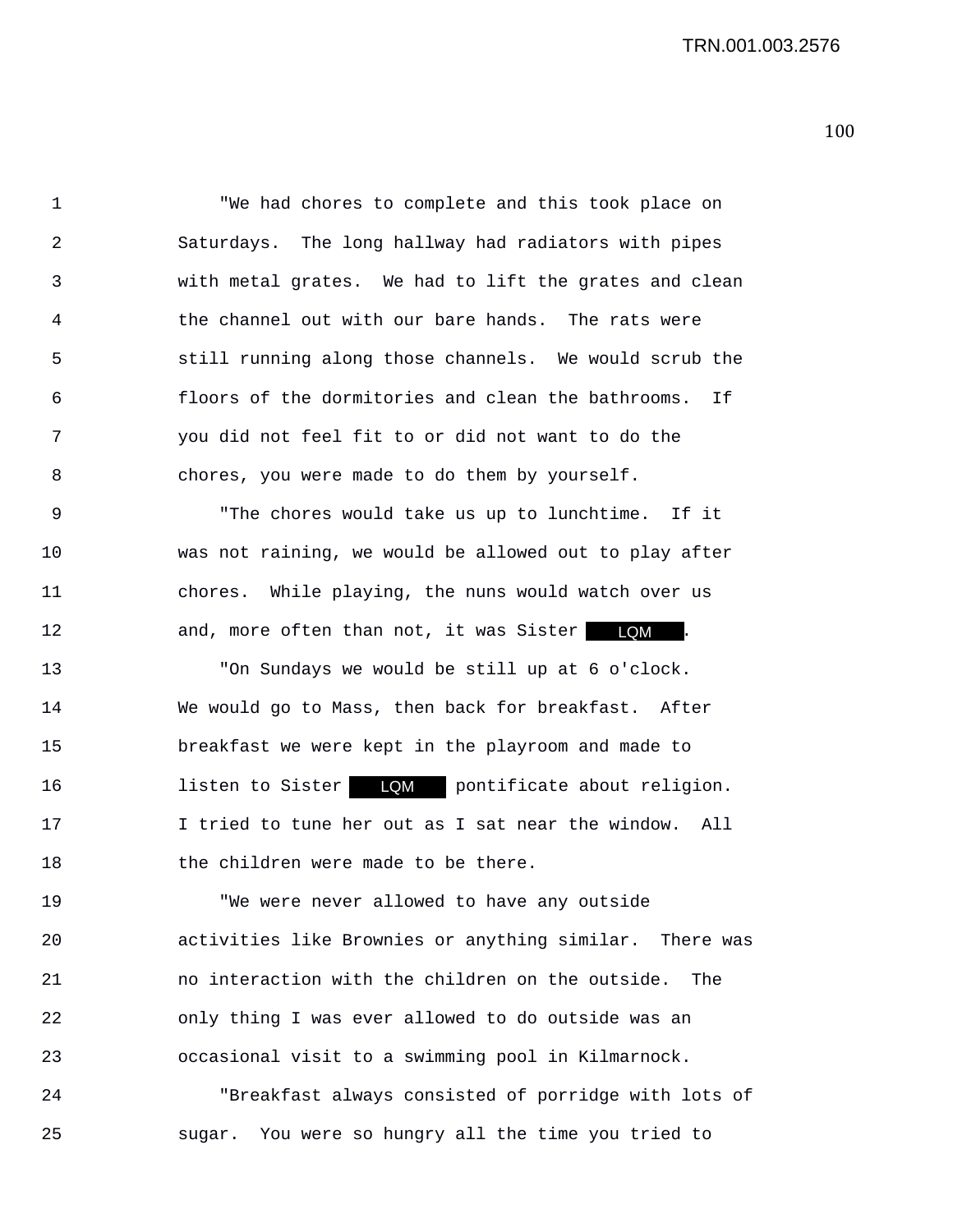1 make sure you ate in the morning. It was the same every 2 morning, whether a weekday or weekend. 3 "I don't recall having lunch at the school. I must 4 have walked back to the home and returned to school. 5 The walk would be about half an hour in each direction. 6 "Before the evening meal, we had benediction, 7 usually around 5 o'clock. This was at the chapel and we 8 knelt on the wooden benches. If you were late, you were 9 hit with the belt from Sister . She would just LQM10 lash out with the belt and you were hit wherever it 11 landed. If it was not just from her uniform, she would 12 also produce a belt from her pocket.

13 "Benediction was every day and lasted for about 14 30 minutes and then we went for tea. The only part of 15 the meal I recall was it was always contained potatoes. 16 There may have been other foods, but never fruit.

17 "We were not allowed in the kitchen except when it 18 was our turn to wash the dishes. If you were not in the 19 kitchen, your job was to clean out the dining room. 20 Sometimes the other nuns were present and you were able 21 to have a conversation with them. This was a good deal 22 because it was not as difficult as cleaning out the 23 grates.

24 "During primary school I attended St Columba's 25 School, Kilmarnock. There were a couple of children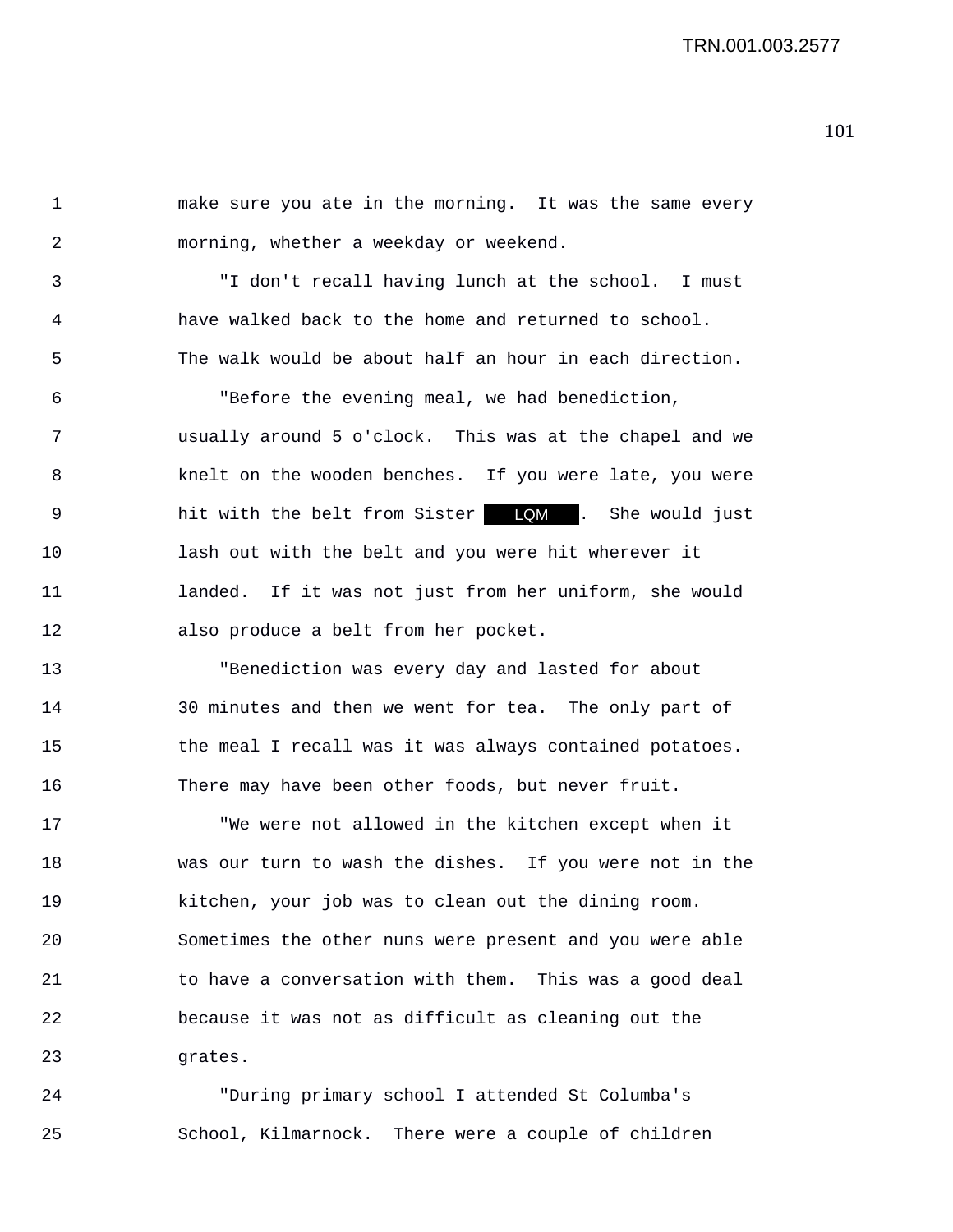1 with learning disabilities and they were sent to 2 a special school. 3 "On my first day at school I was taken there by the 4 same lady who transferred me from nursery to the older 5 girls' dormitory. I went into a panic and was screaming 6 all day and found it a really terrifying experience. My 7 feelings were the school had no experience in how to 8 handle someone who was terrified and screaming. 9 "There was a large turnaround of girls. A lot were 10 only in Nazareth House for about six months to a year 11 before they either moved on or returned to their

12 families. To my recollection, I was the only permanent 13 resident. The girls arrived with many issues and I felt 14 insecure in their presence. Because of their problems, 15 it was difficult to form any relationships.

16 "Although I settled, no one took time to teach me 17 social skills or show me affection. Because of this, 18 I did not know how to interact with other children.

19 "After being accompanied to school by staff, I was 20 about 6 years old when I was allowed to go on my own or 21 in the company of two or three of the other girls.

22 "I remember the school reported me to the home for 23 misbehaving. When I returned to Nazareth House,

24 Sister **QM** was waiting on me. She made me go to 25 the attic where the water tank was. I was told to stay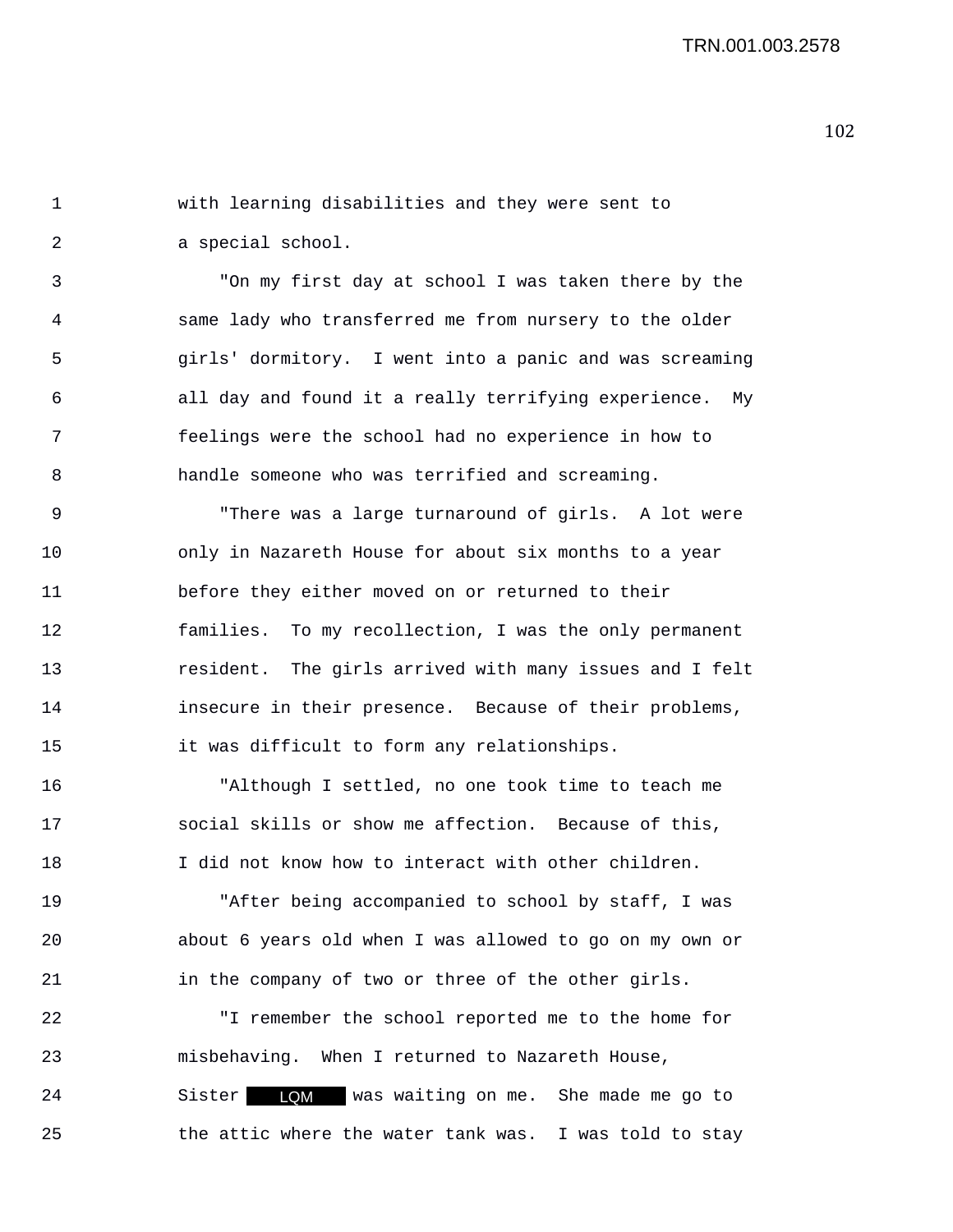TRN.001.003.2579

|   | there until she was ready and she locked the door.       |
|---|----------------------------------------------------------|
| 2 | There were rats in that room, which were running around. |
| 3 | I was screaming and I passed out. Only when I was no     |
| 4 | longer screaming did she open the door and pull me out.  |
| 5 | That was not enough for her as she produced her belt and |
| 6 | hit me all over the body with it. I was around 8 years   |
|   | old.                                                     |

8 "When we were home from school, we would change into 9 play clothes. Depending on the mood of 10 Sister LOW we were allowed to play on the swings 11 in the garden. If the weather was bad, we played inside 12 in what they considered to be a playroom. There were 13 not many toys in the playroom.

14 "Clothes were issued to each of the children from 15 a large cupboard in the locker room. You were lucky 16 in the clothes fitted you. Most of the time it was 17 either smaller or larger and the nuns told you to wear 18 them anyway.

19 "Secondary school was at St Joseph's Academy. 20 I enjoyed my time there as I had a sense of freedom. 21 I was able to walk there unattended and I did a lot of 22 exploring around the area. I was there until second 23 year.

24 "The only breaks from Nazareth House were during the 25 school summer holidays. We were fostered out to various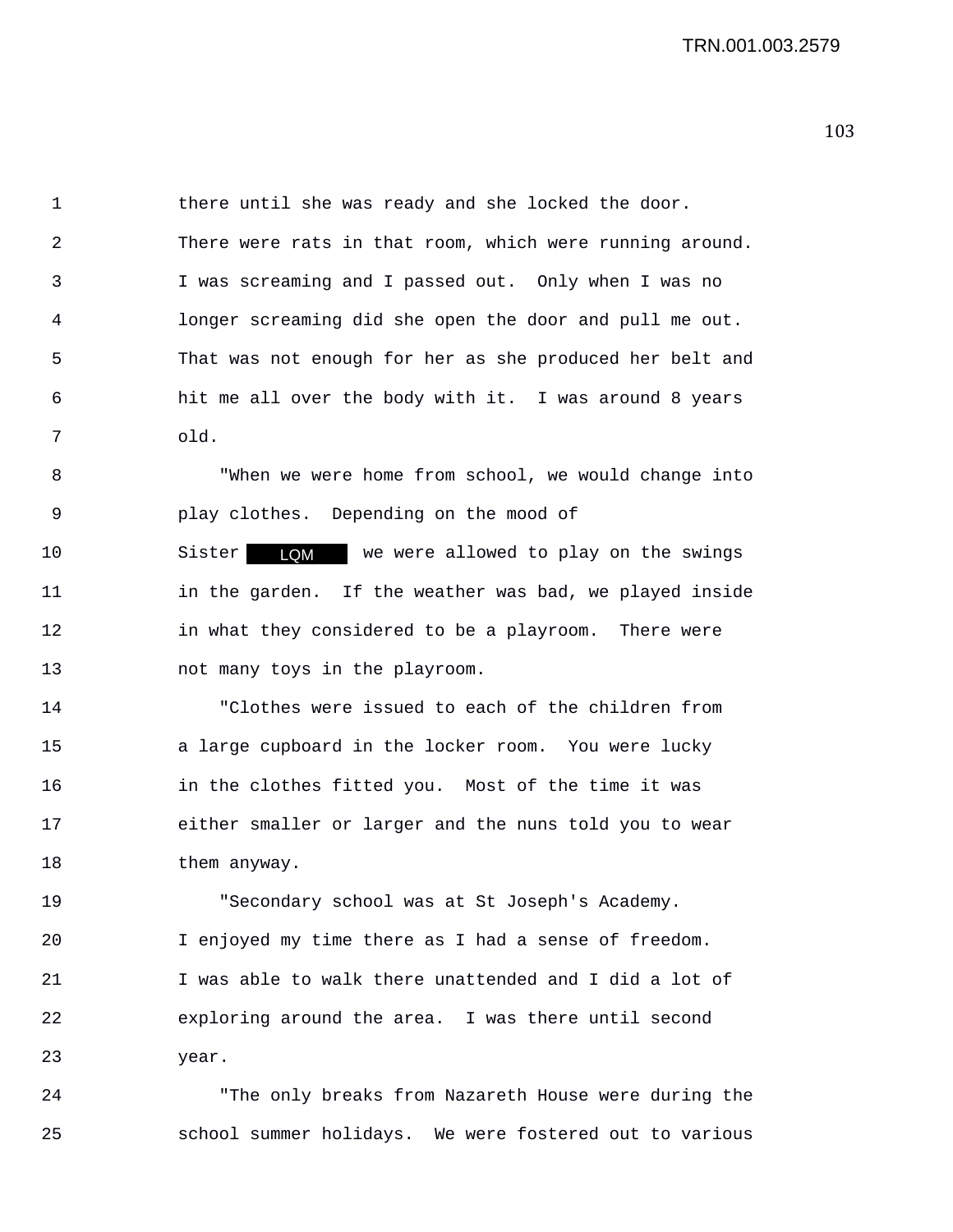TRN.001.003.2580

1 families. My first visit during my primary school years 2 was to the Highlands. I stayed with the sister of the 3 school principal in and for some reason I was 4 there for about six months or longer. She was a single 5 lady with no other family.

6 "She rented out her spare room to a gentleman and 7 from records I read, I had to share the bed with her. I 8 recall nosing around the house when she was out. When 9 she discovered this, she was so irritated and punished 10 me by making me strip naked. She made me stand in the 11 kitchen sink while other kids from the area played in 12 the gardens outside.

13 "One day the man who rented the room was running 14 around the house in his underwear. I got such a fright 15 I ran away. She telephoned the Social Services. 16 Miss Winthrop was on her way to collect me when she 17 found me walking on the main road.

18 "I reported the abuse at Nazareth House to the 19 Social Services including the incidents at . 20 A few years ago, I saw some of the my Social Services 21 records. Within those records was a copy of a letter 22 from Miss Winthrop to the lady in . The letter 23 apologised to the woman for my behaviour. Despite what 24 I had reported, they still blamed me.

25 I also saw within the records relating to this woman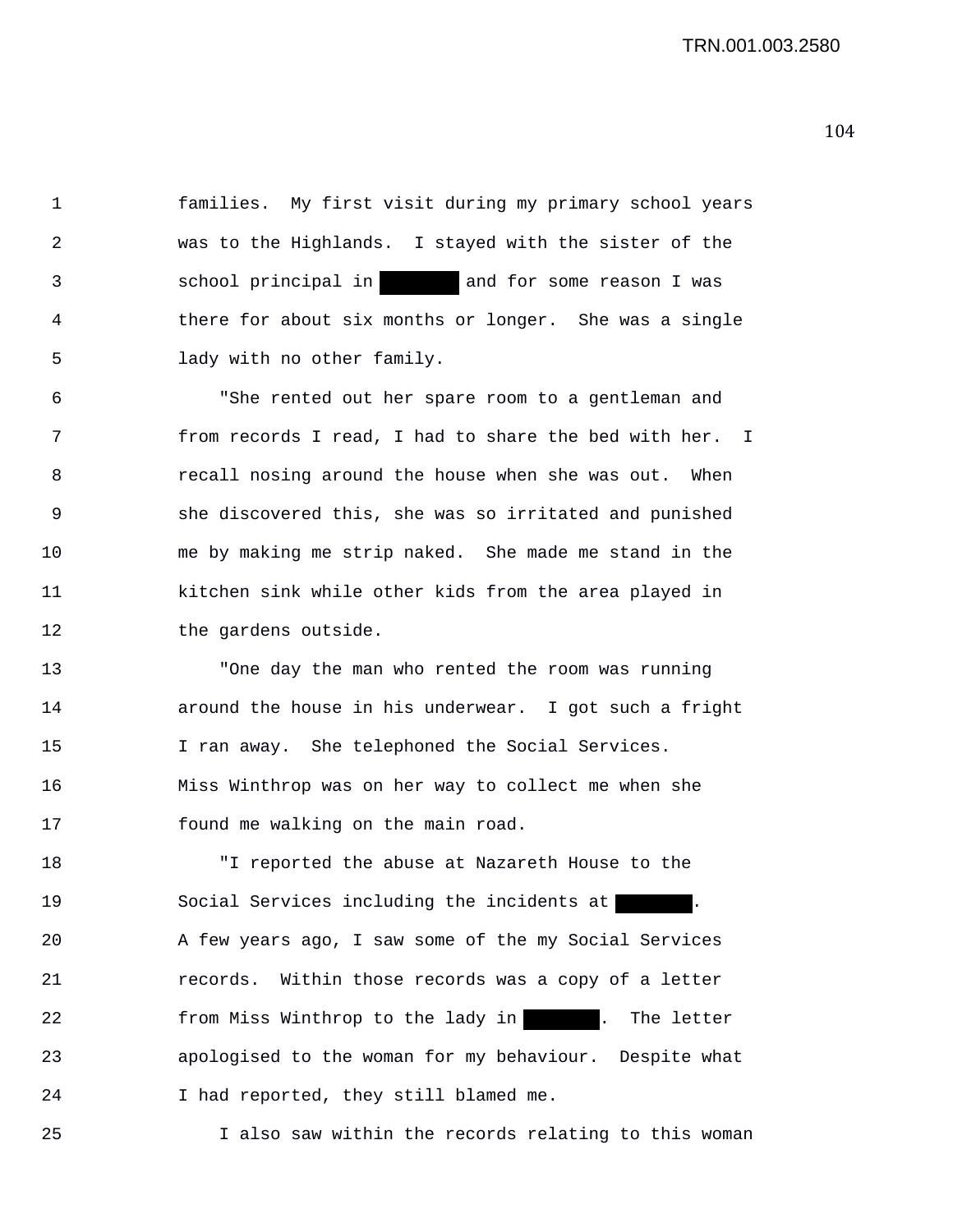1 that a boy was placed in her care for a time. I found 2 this wrong as Social Services were putting another 3 person in danger." 4 In paragraphs 39 and 40, Ella provides some further 5 information about her holiday experiences staying with 6 other foster families, in connection with one particular 7 family she goes on to say: 8 "My relationship with them continued into adulthood 9 and I still see them to this day. They were a very 10 caring couple. You could talk to them and they would 11 comfort you if you fell or if you were ill. If they 12 were in Kilmarnock for any reason, they called at 13 Nazareth House to see me. This was the first piece of 14 goodness I found in my entire life.

15 "At Christmas we were given a brown bag containing 16 some fruit. This was great because we were never fed 17 fruit during the rest of the year. There was only one 18 year I recall a tree being decorated.

19 "Sometimes some Americans attended at the home and 20 took some of us out in a bus and we would visit 21 Prestwick for the day. I only remember one Easter when 22 a really large egg arrived for the children which we 23 shared. Birthdays were not celebrated at 24 Nazareth House. The only thing that happened was one of 25 the nuns would announce so-and-so's birthday and that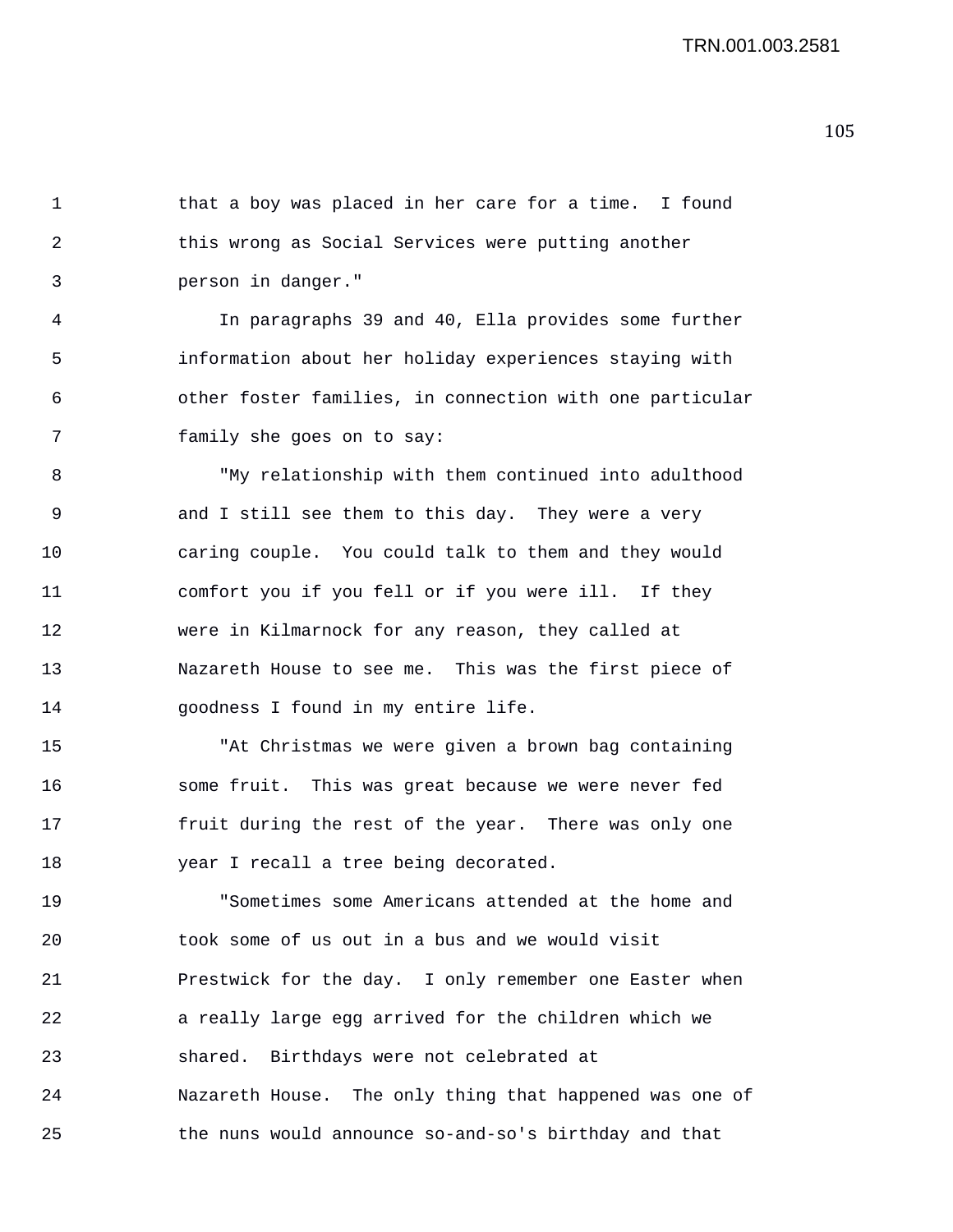1 was it. I did get a cake one year from my mother, but 2 this was shared with everyone." 3 In paragraphs 45 to 47 Ella provides information 4 about persons who visited the home and I'm now moving to 5 page 8731 and paragraph 48: 6 "Throughout my early life, I was quite ill a lot. 7 I have not been able to find out what was wrong. On one 8 occasion I recall being in Kilmarnock Infirmary and 9 being surrounded by a group of student nurses and 10 I panicked. 11 "While at Nazareth House there were many occasions 12 when I suffered from vomiting. Now matter how ill 13 I was, it was always my responsibility to clean up the 14 mess. I would use whatever cloths were available. 15 "When I was 9 or 10 I had an issue with bed-wetting. 16 If I wet the bed, Sister <mark>LQM</mark> made me stand with 17 the wet sheet over my head. I would have to stand there 18 until the sheet had dried. 19 "When I was around 10 years old, I was in a bed with 20 some material around the bed like curtains. As I was 21 getting out of the bed, I could see someone through the 22 curtains. One of the older girls with an Irish accent 23 approached the bed. She was about 15 or 16. She pulled 24 down the bed covers and was pulling up my nightie.

25 I was shouting for her to leave me alone. I kicked out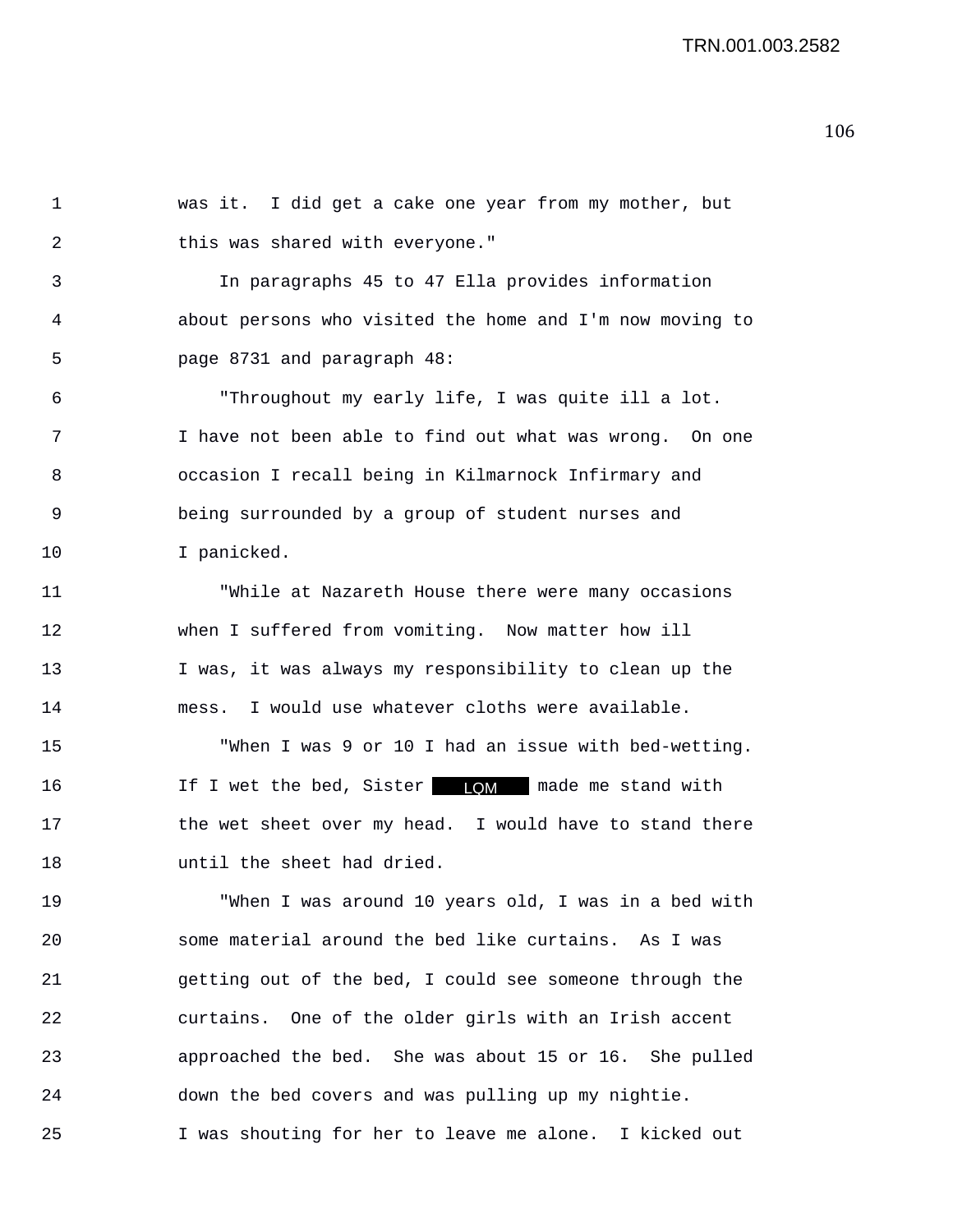1 at her and my resistance was enough that I was able to 2 run away. Sister was watching all this as she LQM 3 stood at the door. At no point did she try to intervene 4 or stop the girl in any way. She never spoke to me 5 about it. I'm not sure what happened to the girl; 6 I never saw her again.

7 "Within Nazareth House there was a lot of bullying. 8 Normally, I could stand up for myself and look people in 9 the eye. While playing outside, a group of the girls 10 would throw stones at me and jump on top of me.

11 Sister LOM watched this happening but would not 12 assist. She would somehow blame me for this and punish 13 me. She shouted I was a sore point on her side. There 14 were many occasions the others were outside playing and 15 I would be made to stay indoors.

16 The Sometimes when Sister **COM** was annoyed, she 17 would make me stand in a corner facing the wall and 18 a blanket was placed over my head. I was not allowed to 19 speak and the girls would not be allowed to speak to me. 20 This was a common occurrence on a Saturday. I was not 21 the only one and observed other girls being punished in 22 this manner.

23 "Sister 's punishments varied depending on LQM 24 whether other were present. If there was no other 25 adults she would make you stand in the corner, use the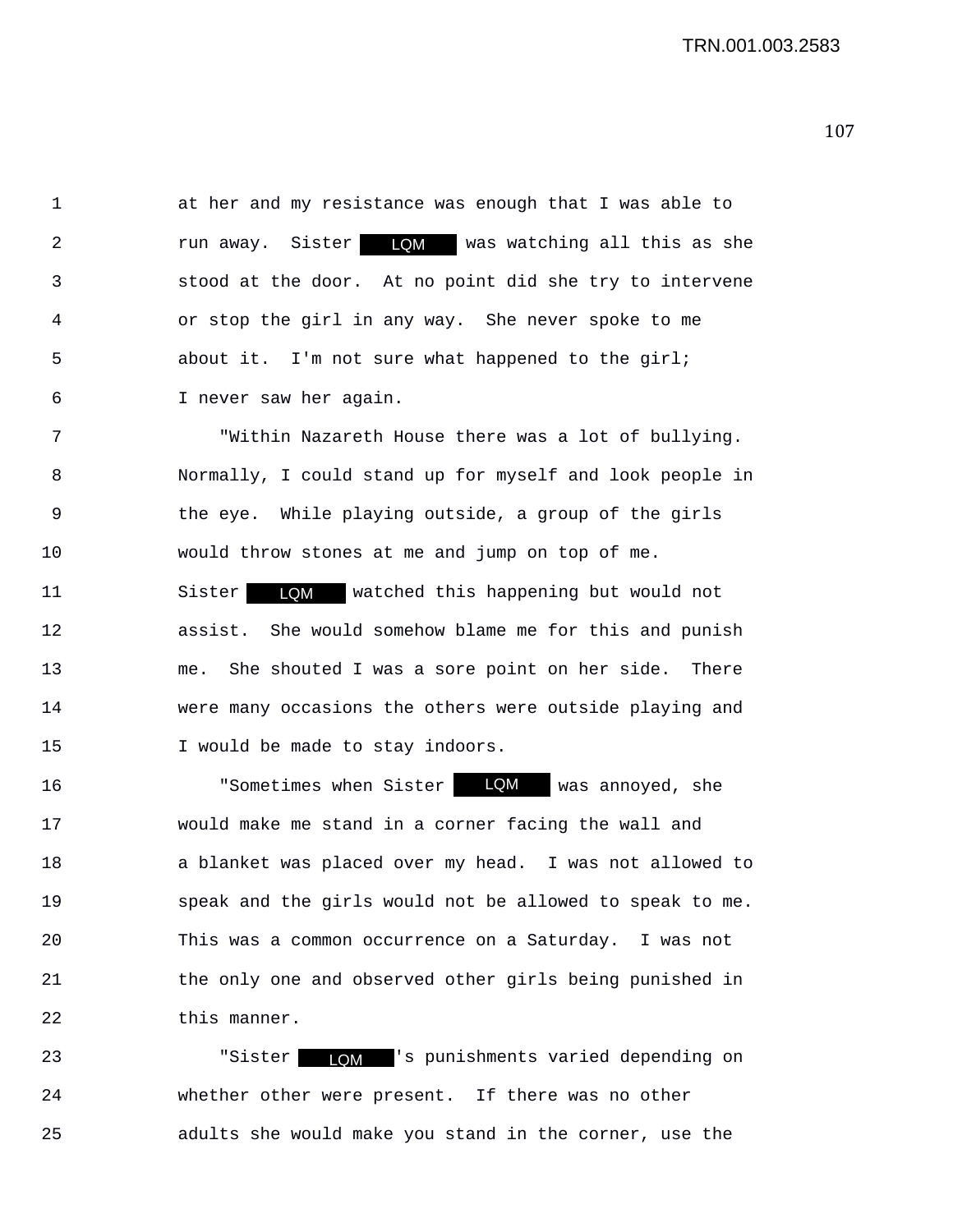1 belt on you, or just hit you. On one or two occasions 2 she locked me in the attic where the water tanks and 3 rats were. She was very sneaky with her punishments.

4 "Bath times were once a week on a Saturday. We were 5 all stood in line naked. One by one we used the tub to 6 get washed. The water was never changed, so if you were 7 at the end you bathed in everyone else's dirty water. 8 The windows were always open and it was extremely cold. 9 If you misbehaved at any time, Sister <mark>LQM</mark> would 10 hit you with the belt across your ankles.

11 The Some of the assaults of Sister **LQM** included 12 pulling my hair, dragging me on the floor and frequent 13 use of the belts and instruments. The fear was 14 constant. They did not realise the problems it caused. 15 I became a fearful and nervous child. There was no 16 safety net, no one to speak to, or anywhere to go for 17 relief.

18 "If the nuns had to attend a service or were busy as 19 a group, the older girls were left to supervise us. 20 They never knew any better and, if anyone misbehaved, 21 they would punish you in the same manner they witnessed 22 from Sister **LQM** .

23 "It seemed that the daily routine was more 24 structured to a religious order than to childcare. If 25 they did not fall into this order, there were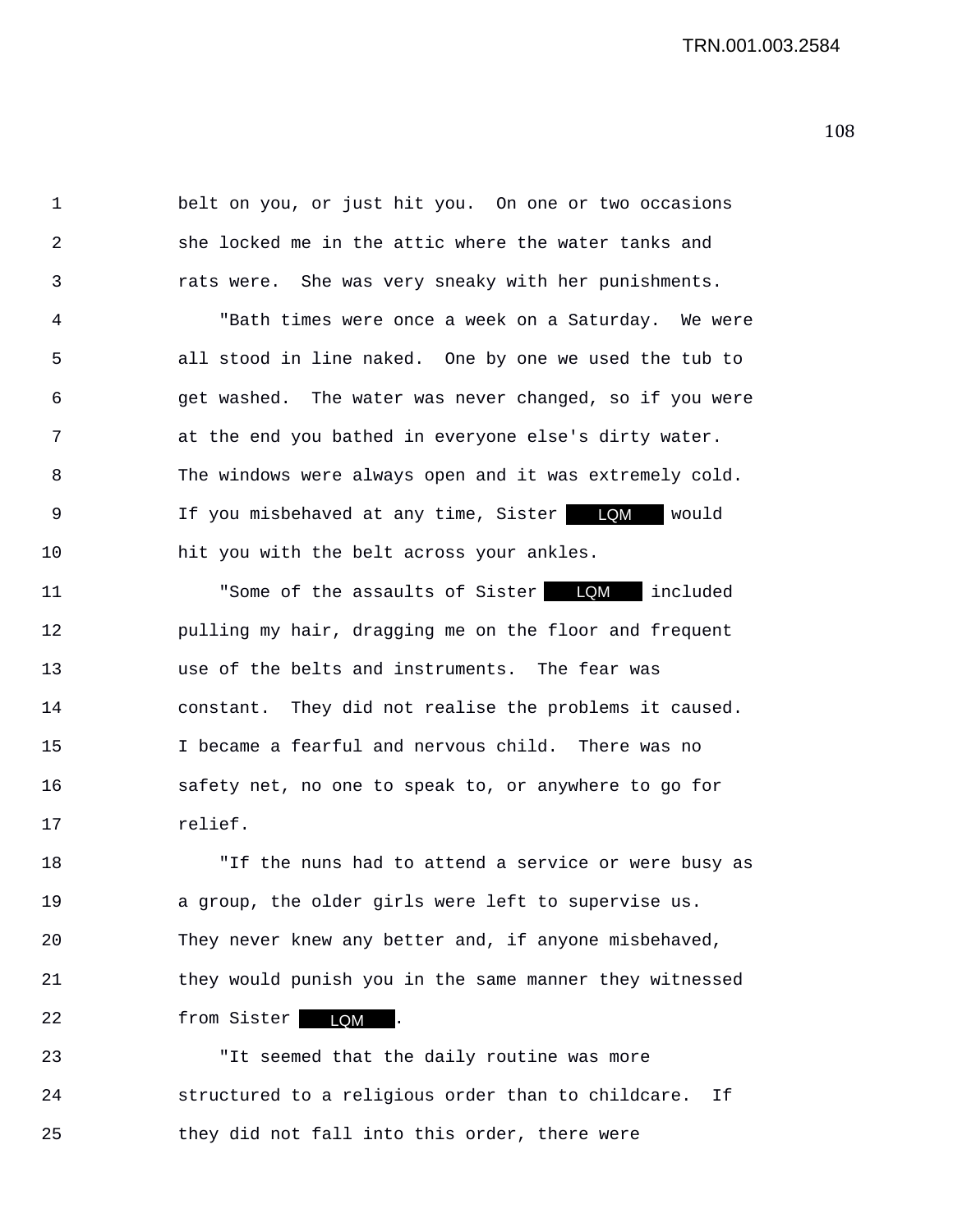1 consequences.

2 "Miss Winthrop approached my aunt, who was already 3 fostering children, to see if she would take me because 4 my mother was attempting to take me to her house. 5 Everyone was concerned about me going to my mother's 6 house. This was the first time my aunt knew I existed.

7 "During my last year when I was nearly 14, my aunt 8 came to see me. She had got in her car and drove to 9 Nazareth House. She spoke to me and told me about my 10 mother, cousins and wider family. My aunt went back to 11 Renfrewshire and spoke to my mother. She told her she 12 had visited me. This was the first time my mother 13 realised other people knew of my existence.

14 "The day I left, I was dressed in play clothes but 15 there was something different about the atmosphere. 16 Sister LKK asked me if I wanted to stay with the 17 foster family or with my mother. I wanted to stay with 18 the foster family because I never knew my mother. Later 19 that same day, a woman I later found out to be my mother 20 came to Nazareth House and took me away. I thought 21 I was going to another foster home as I did not know 22 this woman.

23 "I remember going on a bus to Renfrewshire. When 24 I arrived at the house, there was an older lady sitting 25 in a chair."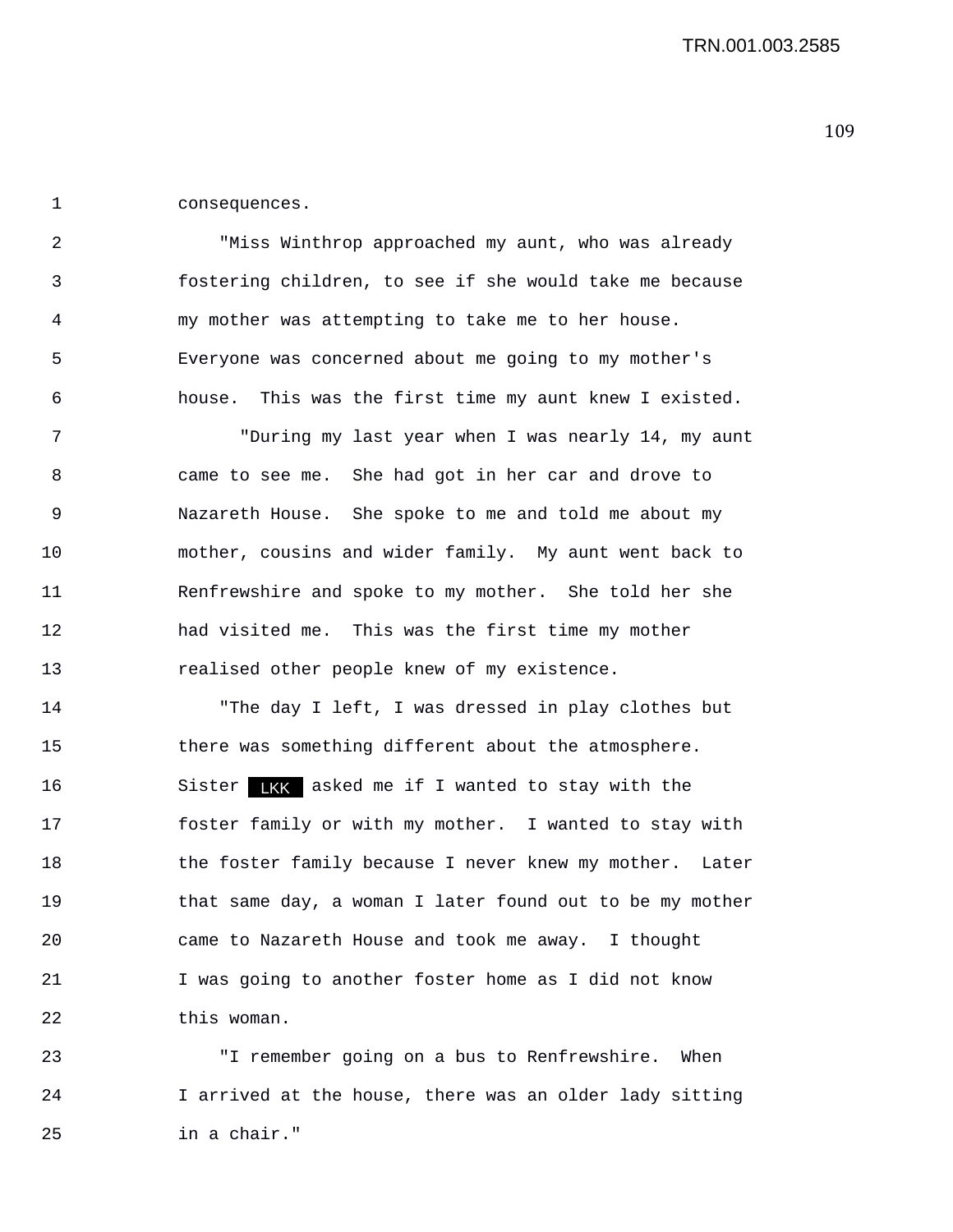1 In paragraphs 63 to 65, Ella describes her 2 relationship with her mother and I'll continue at 3 paragraph 66 on page 8734 where Ella says: 4 "Despite the Social Services being involved with me 5 from the time I left hospital at 18 months, other than 6 transporting me to the foster homes in the summer, they 7 never visited me or checked up on me while I stayed in 8 Nazareth House. There was no channel for children to 9 report anything to." 10 In paragraphs 67 to 70 Ella describes some aspects 11 of her life after care. Moving to paragraph 71 on 12 page 8735, Ella speaks about the impact on her of her 13 life in care: 14 "From my life in Nazareth House, I had difficulty in 15 maintaining relationships with family and friends. 16 There was no one you could talk to, no family 17 connection. Because of the constant change of girls 18 in the home, you could not build any friendships. 19 Nobody taught you how to converse with others and this 20 impacted on my early adult life as I would have problems 21 speaking to people and expressing myself. I have worked 22 through the difficulties and I am a much more confident 23 person today.

24 "Whenever a teacher or anyone outside in the town 25 spoke with you, they would always say, 'Oh, you poor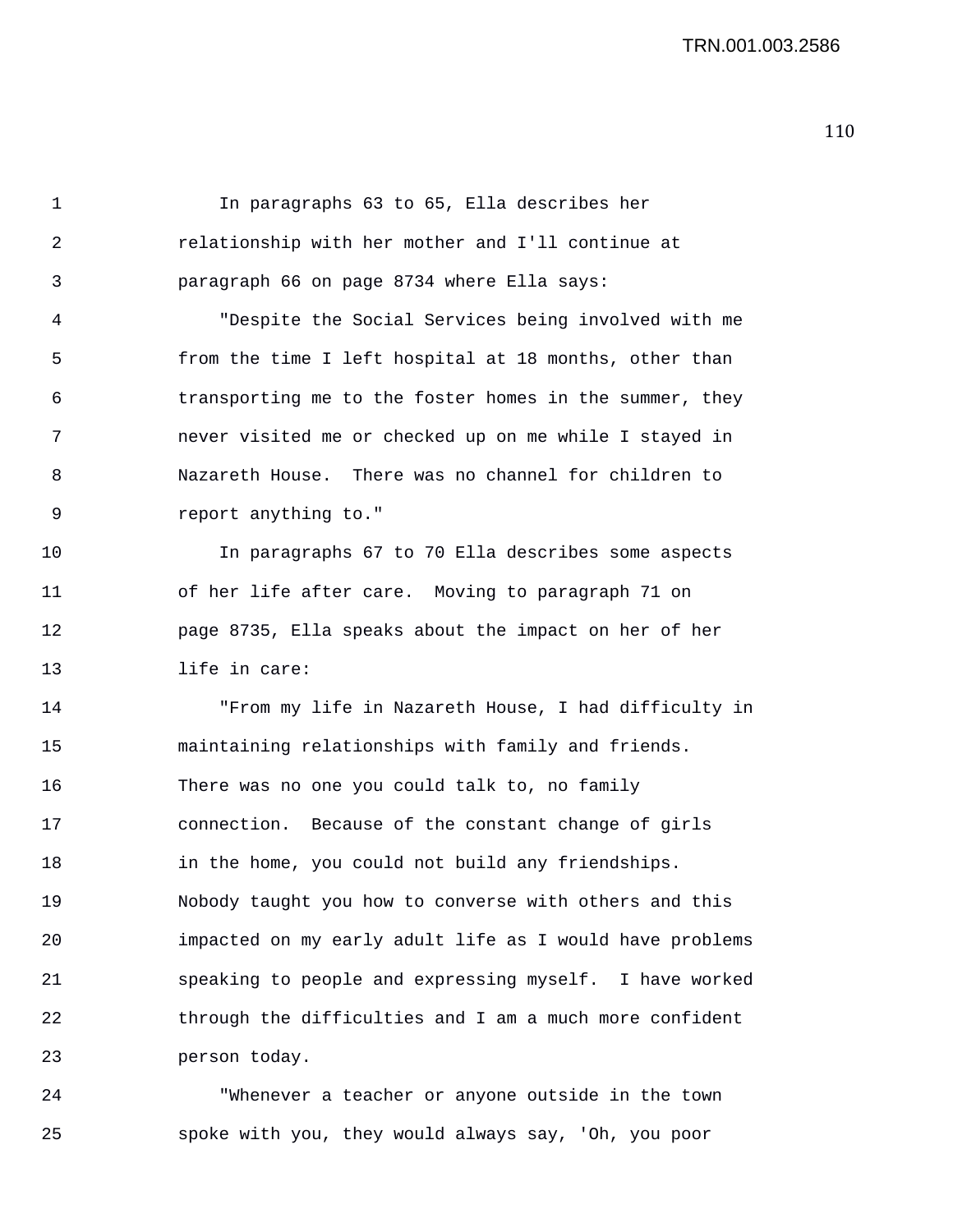1 child'. This continued into my adulthood. I recall 2 meeting a lady at the airport who was from Kilmarnock. 3 After striking up a conversation with her, I revealed 4 I had been a resident at Nazareth House. She came out 5 with the same expression, 'Oh, you poor child'. There 6 was never anything special about you; you were just 7 a poor girl. 8 "As a result of my time in Nazareth House, it has 9 taken time to build a positive identity of myself and 10 a feeling of self-worth. 11 "When I was about 35 or 36, I went for counselling. 12 Through that, I was able to understand myself better. 13 I was an avid reader and read up on self-help books. 14 I used those tools to self-manage and it helped me to 15 build confidence and that I was a person of worth. I am 16 aware of my fears but I can now manage them.

17 "I put myself through school and obtained 18 a bachelor's degree. The counselling and education was 19 a great benefit to me.

20 "I have seen some of my records from Inverclyde but 21 not all. I have written to Nazareth House in London to 22 see my records, but was only supplied with limited 23 versions. I would like to see my medical records to 24 fill in why I was initially in hospital as a child and 25 for a time during my stay at Nazareth House.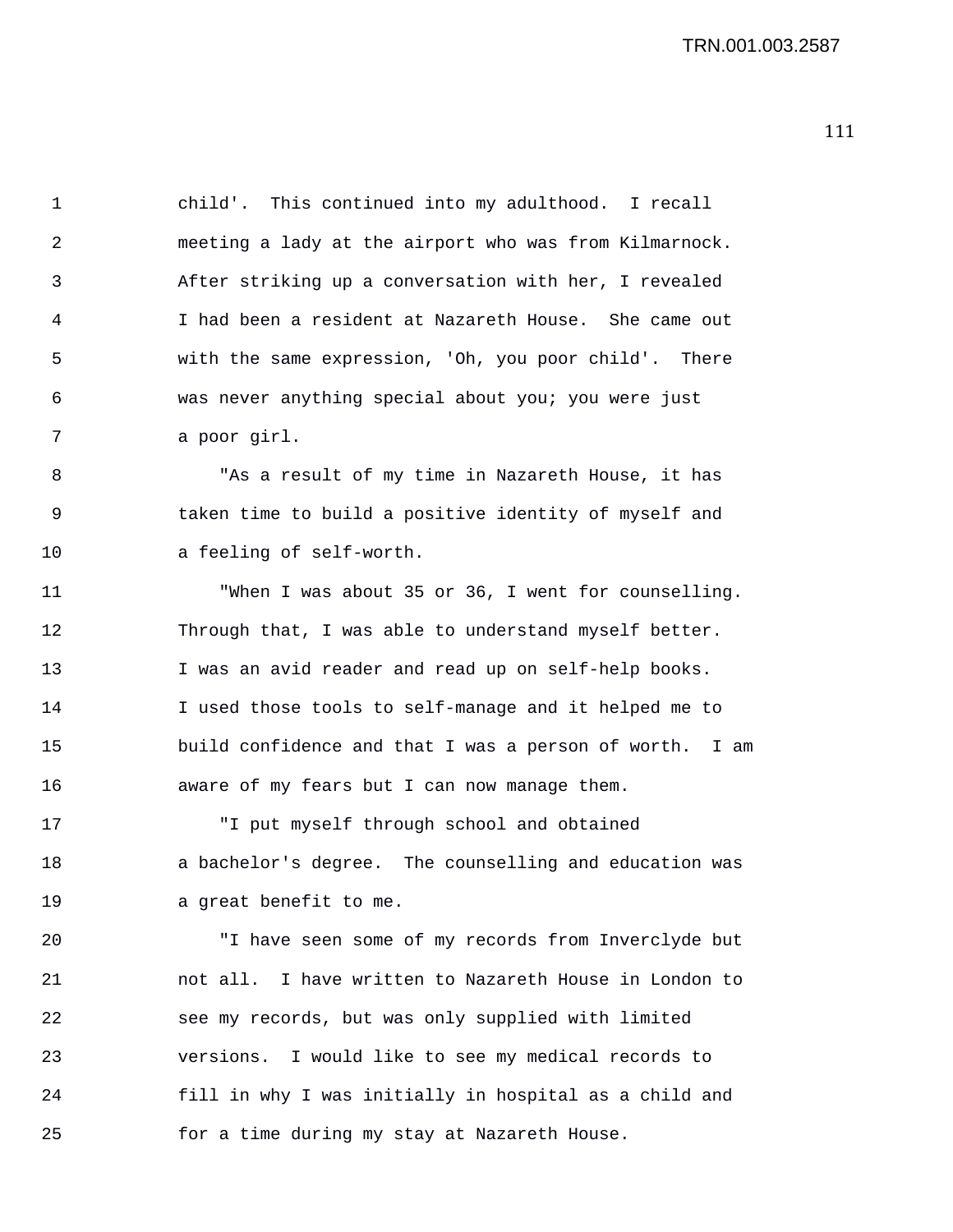1 "I have written to Future Pathways with a view to 2 accessing my records, but to date I have not received 3 any response from them.

4 "Later in life I found out that my mother was paying 5 10 shillings a week to Social Services during the whole 6 time of my life in care. They were taking money from 7 parents but weren't providing a safe haven for children. 8 I would assume that, like my mother, most parents 9 trusted that Social Services were protecting their 10 children. I'm left wondering what Social Services were 11 doing with the money. If Social Services had taken 12 their responsibilities seriously, I believe many of 13 these abuses would not have happened. As I see it, 14 Social Services is the key link to all of these homes.

15 "I hope the inquiry can make some requirements on 16 organisations by compensating the victims, not just 17 monetarily, but by provide a platform for counselling 18 and help get their self-worth back. Perhaps Lady Smith 19 would be able to provide a platform for children to 20 report any abuse and that they are not alone and that 21 someone is there to listen to them.

22 "I have no objection to my witness statement being 23 published as part of the evidence to the inquiry. 24 I believe the facts stated in this witness statement are 25 true."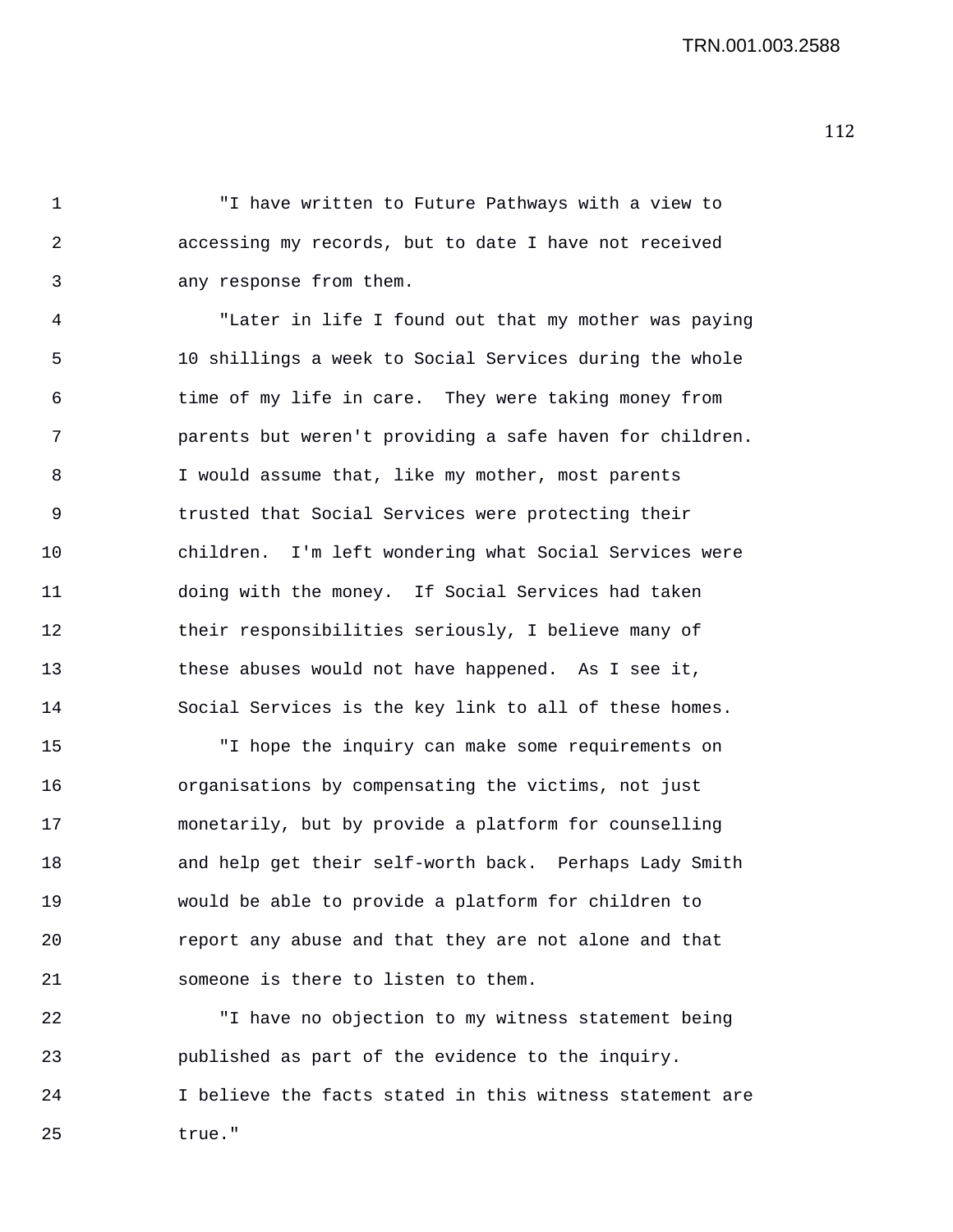| 1  | The statement was signed by Ella on 16 May 2018.            |
|----|-------------------------------------------------------------|
| 2  | Thank you.<br>LADY SMITH:                                   |
| 3  | MS RATTRAY: My Lady, if we can move on to the final read-in |
| 4  | for today.                                                  |
| 5  | LADY SMITH: Yes.                                            |
| 6  | Witness statement of "ANGELA" (read)                        |
| 7  | MS RATTRAY: My Lady, this is a statement of an applicant    |
| 8  | who was a child in care at Nazareth House, both in          |
| 9  | Aberdeen and Cardonald. She now lives in Australia and      |
| 10 | has chosen to send the inquiry a signed statement that      |
| 11 | she prepared herself. The inquiry's legal team decided      |
| 12 | that it would not be necessary for her to give oral         |
| 13 | evidence, which would otherwise have been given by live     |
| 14 | link; instead, parts of her statement are to be read in.    |
| 15 | This applicant wishes to remain anonymous and to use        |
| 16 | the name "Angela". Her statement can be found at            |
| 17 | WIT.003.001.2918.                                           |
| 18 | My Lady, before I read parts of the statement I'll          |
| 19 | say something about admission dates. Angela was born in     |
| 20 | In her statement she says she was admitted to<br>1968.      |
| 21 | Nazareth House Aberdeen in 1972 when she was aged 4.        |
| 22 | She says she doesn't now how long she was there before      |
| 23 | her dad took her back. She thinks she had started           |
| 24 | school. She then says that she returned to                  |
| 25 | Nazareth House Aberdeen after a short time when she was     |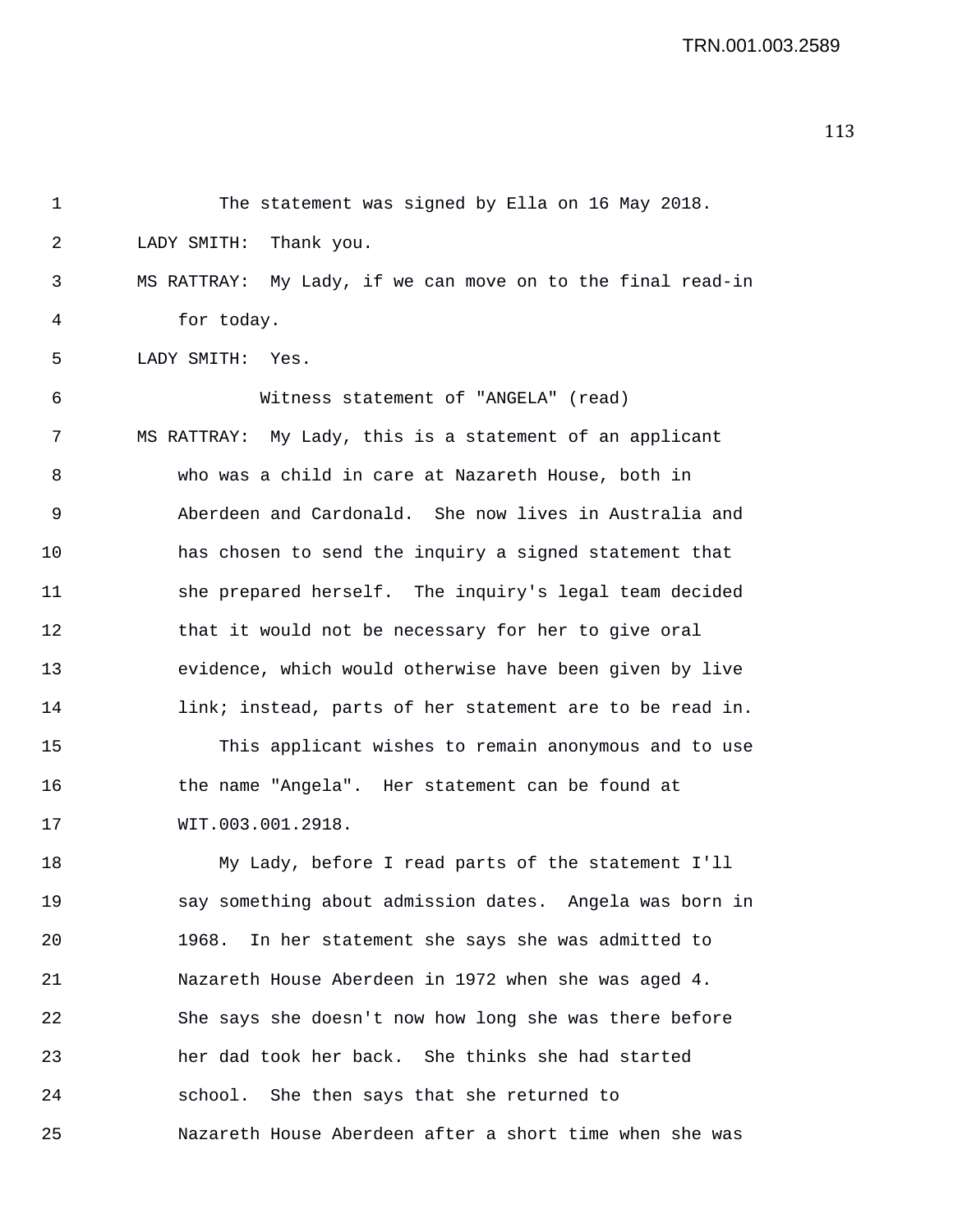| I |     |  |
|---|-----|--|
|   | . . |  |

aged 5, which would have been in around 1973 or 1974.

2 She says that she stayed there until she was aged 12 3 when she moved to Nazareth House Cardonald. 4 Accordingly, this would have been in around 1980 or 5 1981.

6 Angela says she stayed at Cardonald for six months 7 before returning to Nazareth House Aberdeen. She then 8 left Aberdeen when she was fostered at the age of 13, 9 which therefore would have been around 1981 or 1982.

10 The admission records for Nazareth House give an 11 admission date to Aberdeen in 1974 and a leaving date 12 some seven to eight months later in 1975. The next 13 dates shown are for a period of about 13 to 14 months 14 from 1980 to 1982.

15 So there appears to be a large gap, but I think the 16 inquiry is aware from other sources of evidence that 17 this applicant was certainly in Aberdeen probably during 18 the periods she says.

19 LADY SMITH: Thank you.

20 MS RATTRAY: "I was 4 years old when my siblings and I were 21 first placed in care. It was a children's home in 22 Glasgow, I think. It was really scary. The kids ran 23 wild and did whatever they wanted. We weren't there 24 very long before we placed in Nazareth House. It was 25 1972. I remember it being a scary experience as I don't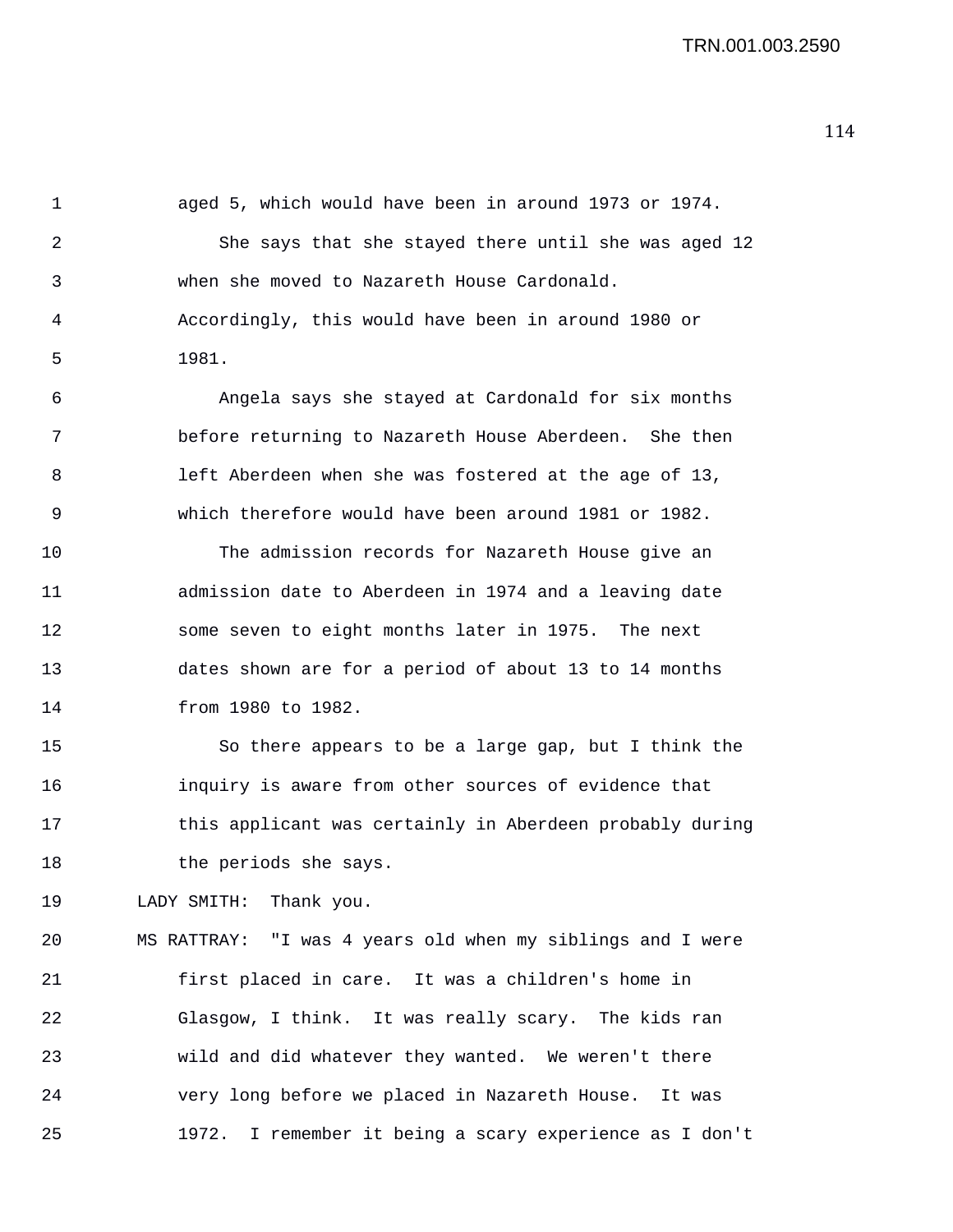1 recall ever having been around nuns before and they were 2 scary in their long black flowing robes and the house 3 was huge and I guess to a young child it was very 4 overwhelming and strange." 5 Angela then provides some information about her 6 family background in Glasgow where she and her older 7 brother and sister were living with her grandparents and 8 her dad before her dad decided to place her and her 9 siblings in care. 10 I'll continue from the start of the third paragraph 11 halfway down the page: 12 "Fast forward a short while and we ended up at 13 Nazareth House Aberdeen. I have spent many years

14 getting over the stigma of being brought up in 15 a children's home. The feelings of worthlessness and 16 never being the same as the other kids at school or the 17 feelings of not belonging and feeling unwanted.

18 "In many ways, Nazzy was a safe place. You got to 19 stay in bed all night and never got dragged out a window 20 and had to spend hours up the steps in the close waiting 21 for everything to calm down before you could go back 22 inside.

23 "In other ways, Nazzy was a hard place. There were 24 lots of older kids and they could be rough and bully 25 you, particularly if, like me, you were tiny for your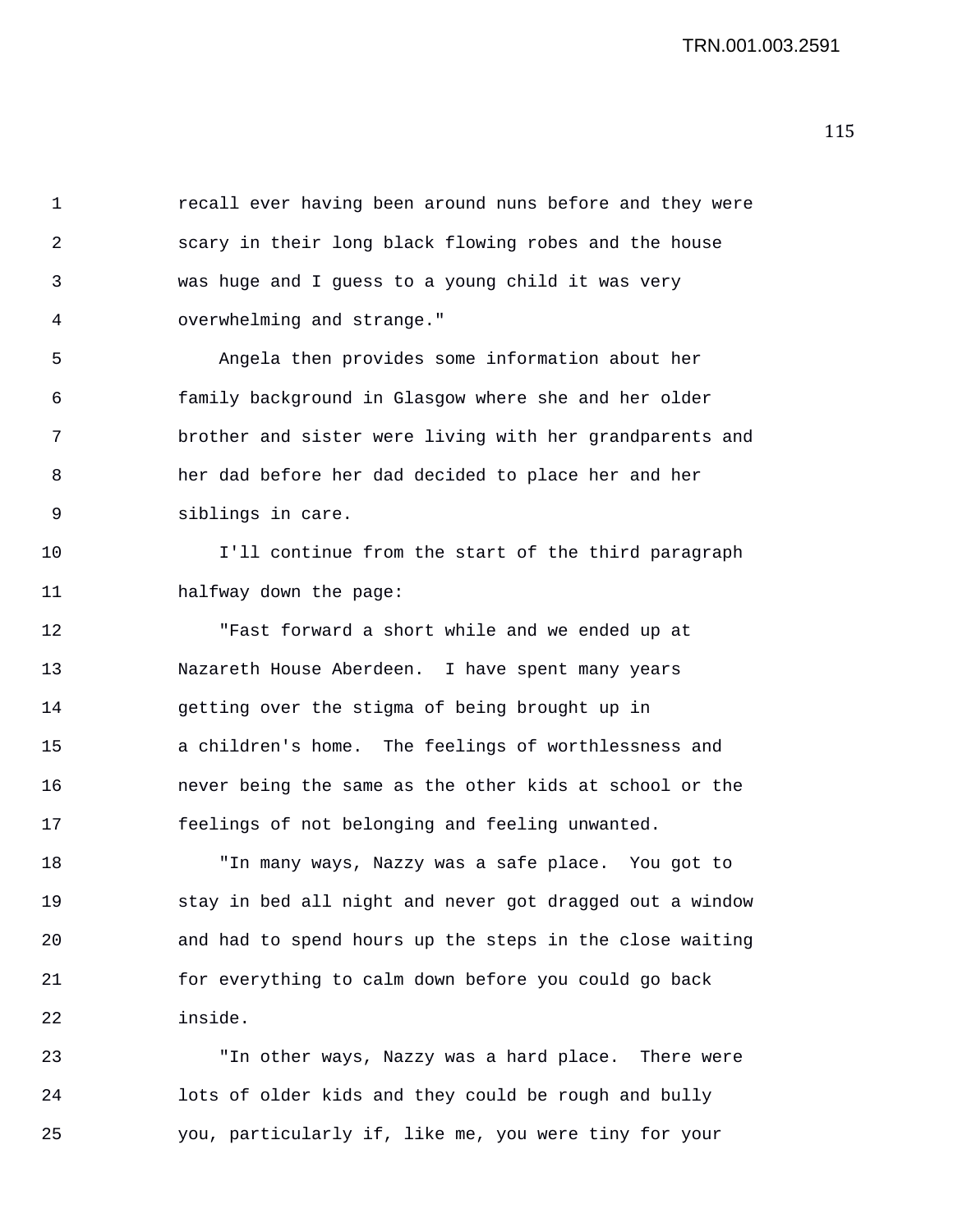1 age and what they called one of the good girls who never 2 got into trouble.

3 "I think I learnt from a very young age to stay 4 under the radar and try and not to be noticed. I was 5 placed with my siblings in the care of

6 Sister LUI . There was a young sister there, 7 I think she was in training, Sister Brenda, who 8 I remember being kind and reading me stories at bedtime. 9 She made it less scary at the time.

10 "I shared with room with my sister and two older 11 girls. They weren't very nice and they didn't seem to 12 be there that long. I remember something happened, I am 13 hot sure what, but I do recall Sister that coming 14 out of a room and closing the door behind her, her veil 15 was all pulled out of place and she was busy organising 16 it and getting herself back to normal. At the time it 17 was thought that one the girls had done this to her.

18 The Sister **LJ** and her favourites and they 19 seemed to get whatever they wanted, but I don't remember 20 feeling upset about this; it was just the way it was.

21 "It was scary at night. I'm still terrified of the 22 dark because of the group. It was so big and we were 23 in the bottom bedroom and if you wanted to go to the 24 toilet at night, it was a really, really long walk down 25 a hall. You then had to open a door halfway down and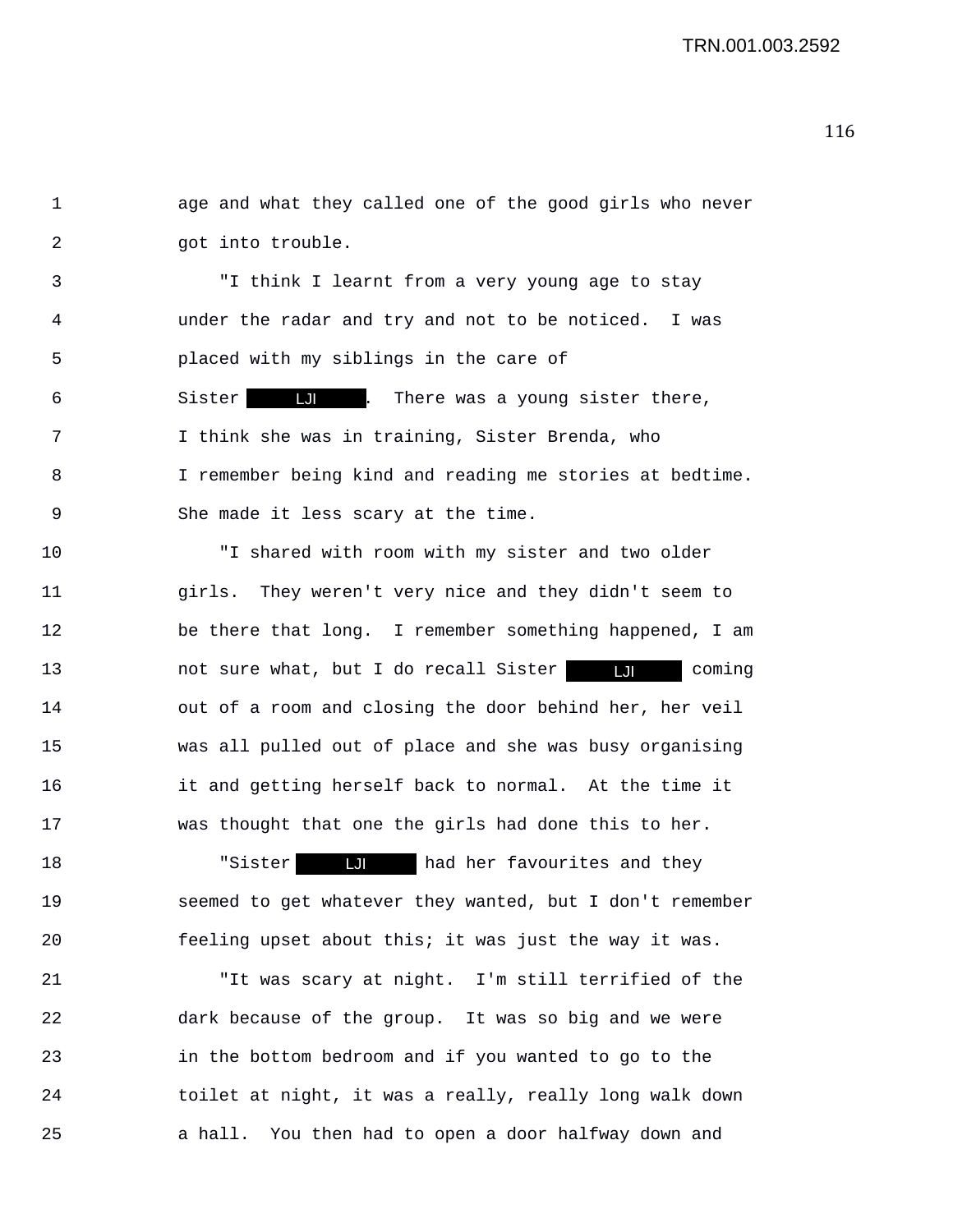1 then down the rest of the hall to the toilets at the 2 bottom on the right. It was really dark and I remember 3 being really scared.

4 "I remember there was sometimes a kid at the bottom 5 of the hall who would be standing there and be in 6 trouble for wetting the bed. I guess they felt the way 7 to stop him wetting the bed was to humiliate him and 8 make him stand there like that, down near the toilets 9 instead of being in bed. I have always felt sorry to 10 what we called the 'wee-the-beds' as they seemed to have 11 it rough.

12 "I don't ever recall wetting the bed but I recall 13 being so scared and not wanting to get out of bed in the 14 dark to go to the toilet and by the time I got out, I'd 15 almost wet myself on the way trying to get there.

16 "I don't know how long we were there before my dad 17 came and took us back to Glasgow. It must have been 18 a little while as I think I'd started school."

19 My Lady, Angela then describes how life hadn't 20 changed for her in Glasgow and describes herself and her 21 older sister running away from home to the Social Work 22 Department, so they could return to the convent where 23 they felt safer.

24 Moving now to page 2919 and the start of the second 25 paragraph there: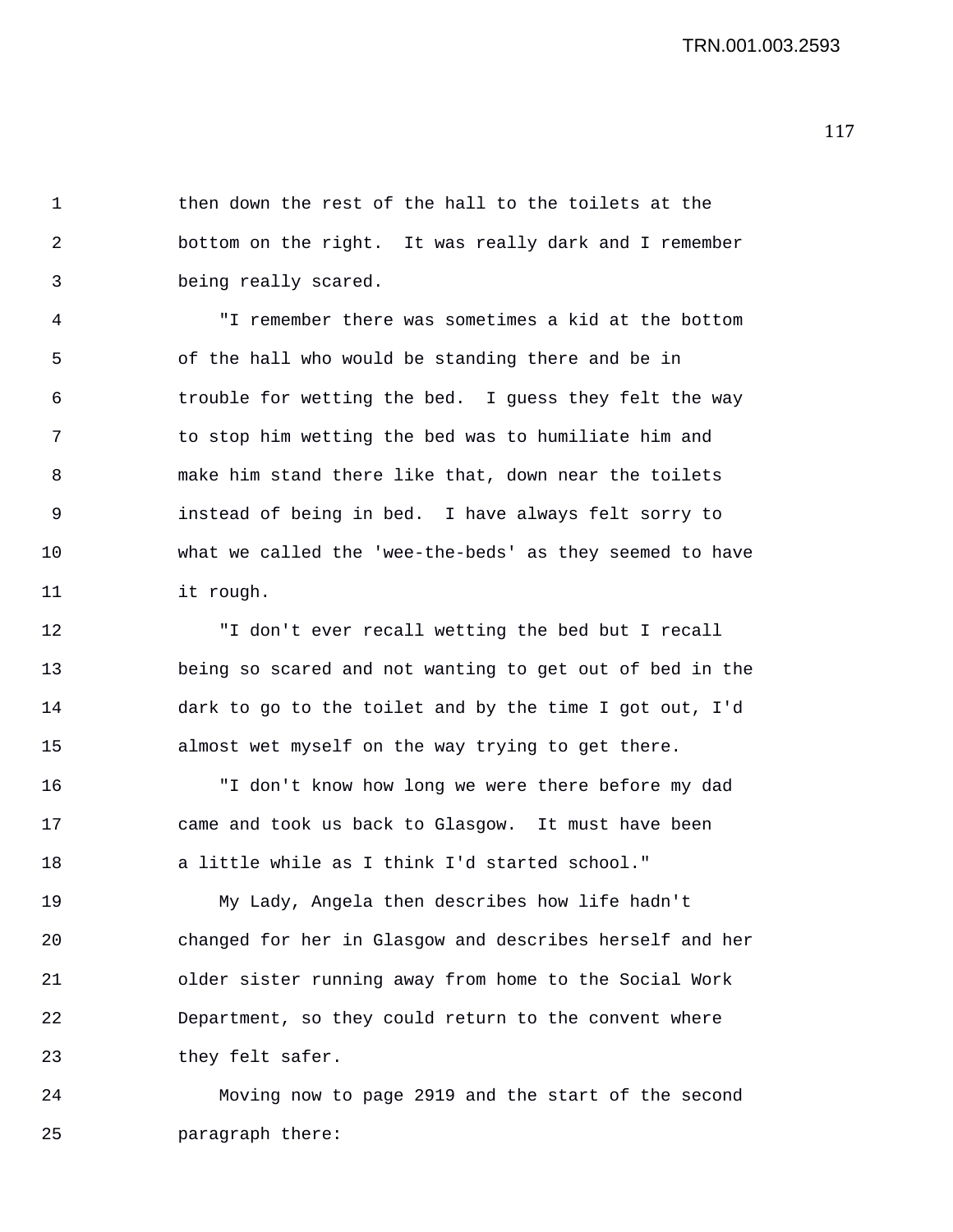1 "So back to Nazzy we went. I had to have my teeth 2 seen to while I had been in Glasgow as I had had an 3 accident and had smashed my front teeth. The dentist 4 would come into the home. He had his own room set up in 5 our group. To this day, I fear anyone in white coats 6 and I'm terrified of doctors, dentists, hospitals and 7 have panic attacks at being in a hospital.

8 "I don't know why no one talked to you at the time 9 and explained what was happening. I had a metal thing 10 with all the pink gunk shoved in my mouth and I felt 11 that my mouth was going to split apart. This happened 12 many times over the years as my plate often broke and 13 the front tooth would either fall off or I'd swallow it 14 while eating food. As a result, I have a massive 15 overbite to my jaw because of this and have for years 16 lived with the effects of bad dentistry.

17 "I think this is a thing that most kids in care can 18 relate to. I don't remember there ever being any advice 19 about brushing your teeth and dental care. Years later 20 when I finally got to meet buy birth mother I met my 21 younger sister and brother and I remember my sister 22 telling me how she'd had problems with her teeth and how 23 mum had fought to get her proper dental treatment. She 24 has perfect teeth and to this day I feel that if only we 25 had been brought up by my mum I would have great teeth.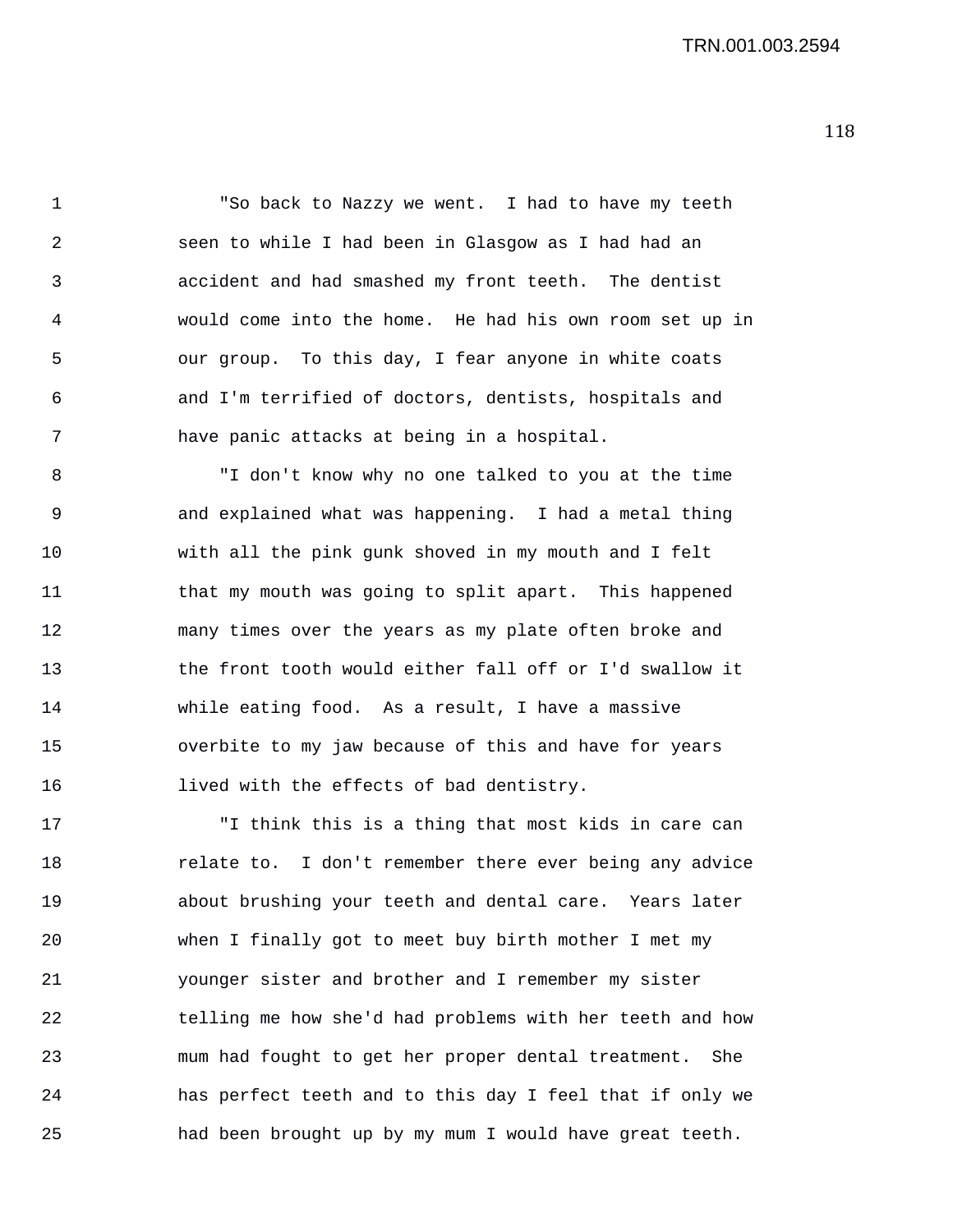1 It sounds silly but to me it's significant.

2 "From the very first sign of a tooth coming through, 3 my children's teeth were brushed and cared for. 4 I remember back then we would queue up outside the 5 dentist's door waiting to our time to go and then you'd 6 wake up in the playroom where you'd been dumped to come 7 round after the gas. This was just terrifying and you 8 always seemed to wake up with a big filling or a tooth 9 missing.

10 "There were good times. We would go on holiday to 11 Tombae during the summer holiday and this was when my 12 birthday was. I remember a big long table, lots of 13 kids, and feeling special as it was my birthday. I'm 14 sure there was a cake. I have beautiful memories of 15 Tombae and today it is one of my favourite places in the 16 world.

17 "We would be given cartons of juice and then we'd be 18 off out with the staff and walk over the hills and 19 countryside. It was so beautiful and free.

20 TI have memories of Sister **in Times of Sister** and the having ripped 21 up old sheets and wrapping our hair so we would wake up 22 in the morning with ringlets. It made you feel special 23 to have this treat and as I was usually the scruffiest 24 kid on the block it made you feel pretty.

25 "We also got to use our pocket money in the shop at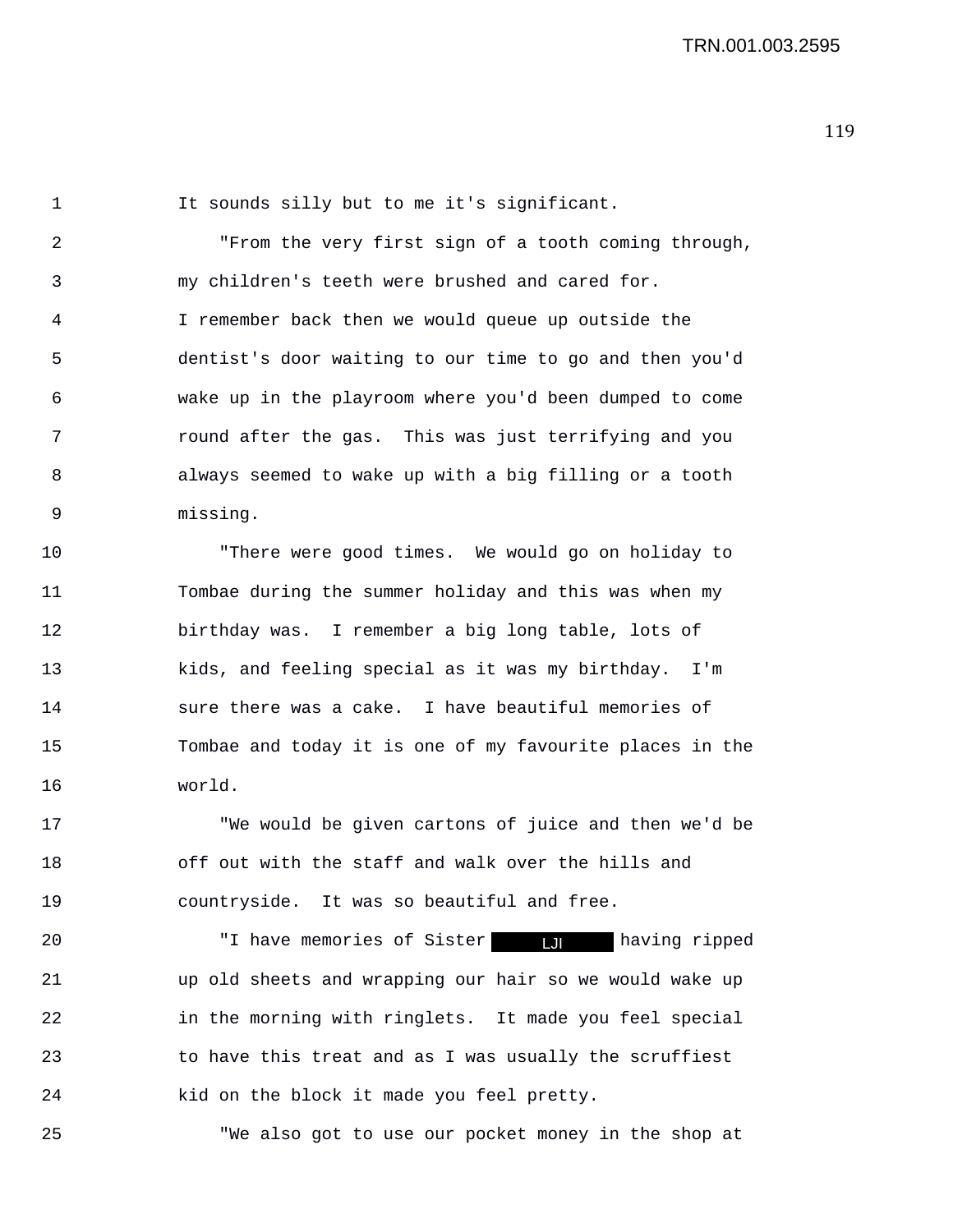1 Tomintoul and buy a little souvenir for our family. The 2 nuns also had some chalets at the beach in Aberdeen and 3 during the summer we would spend time down there.

4 "At Christmas there would be children's parties and 5 we would all stand in a queue for a present. As my 6 brother hadn't returned to Nazzy with us, I often 7 worried about him and missed him. He did come back to 8 Nazzy eventually but it seemed to be after some 9 considerable time. He'd got into trouble in Glasgow and 10 I think he'd spent time in borstal.

11 "When he came back, we had a different nun, 12 Sister LMQ She was very different from 13 Sister Lull and I don't really remember liking 14 her very much. She didn't seem to like us and would 15 often talk about her other girls from wherever she was 16 previously and how they were so nice and she often 17 threatened she would send them all our hair bobbles and 18 slides as they would appreciate them much more than us, 19 that we wouldn't need them and she had a big thing about 20 cutting girls' hair.

21 "One of the girls couldn't find other hairbrush or 22 hadn't brushed her hair enough one day and the nun just 23 grabbed her really roughly by the hair and pulled it 24 into a ponytail and then just cut it off in one go 25 and sent her to school like that. She was one of the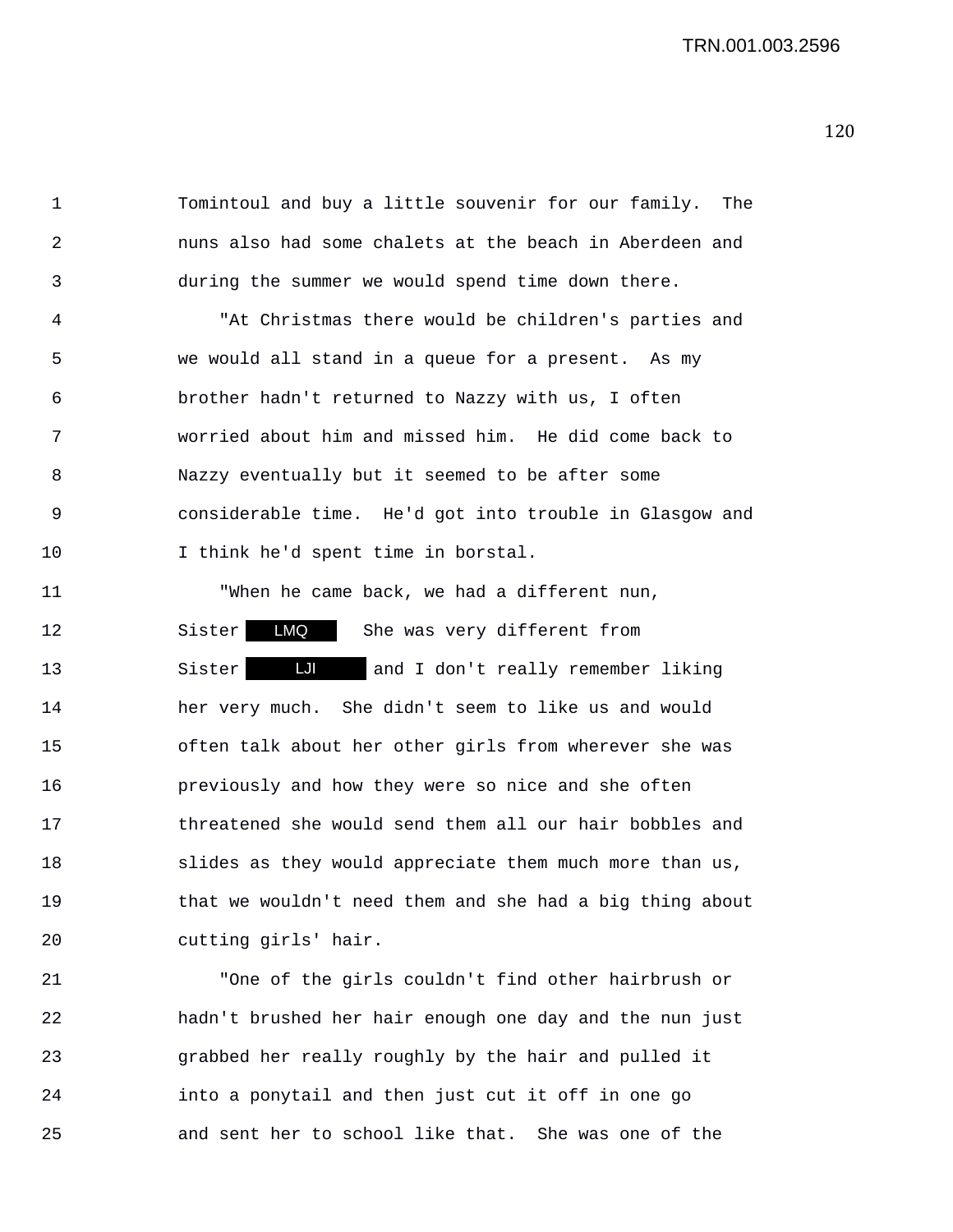| 1              | Proddy or Protestant children. They were always sort of |
|----------------|---------------------------------------------------------|
| $\mathfrak{D}$ | less in the home as they weren't Catholics. I'd never   |
| 3              | use that phrase nowadays, as I really have no interest  |
| 4              | in whether people have a faith or what they believe in. |
| 5              | But definitely in those days there was always           |
| 6              | a difference between the Prods and the Catholics.       |
| 7              | I think it's just how it was.                           |
| 8              | "I personally couldn't care less who or what you        |
| 9              | believe in. I think it's about being a decent person    |

10 and if you're decent to those around you then, if there 11 is anyone up there when you pass, then at least you've 12 been decent in life and no one can be blamed for that. 13 Personally, I gave up on religion a long time ago.

14 "This poor girl was just little and it was so awful 15 and her hair was just hacked. It was a mess. Then soon 16 I remember my sister talking to Sister <mark>IMQ</mark> 17 and telling her not to cut my hair or she'd tell my 18 granny and I still to this day am not quite sure how she 19 managed it, whether my sister just couldn't believe it 20 was happening, but Sister **LMQ** basically told her if 21 she didn't cut my hair, she would cut hers and 22 Sister **LMQ** did just that.

23 "My poor sister had a job of working down at the 24 parlour with the parlour nun. When the nun saw her she 25 was shocked and asked what happened. My sister refused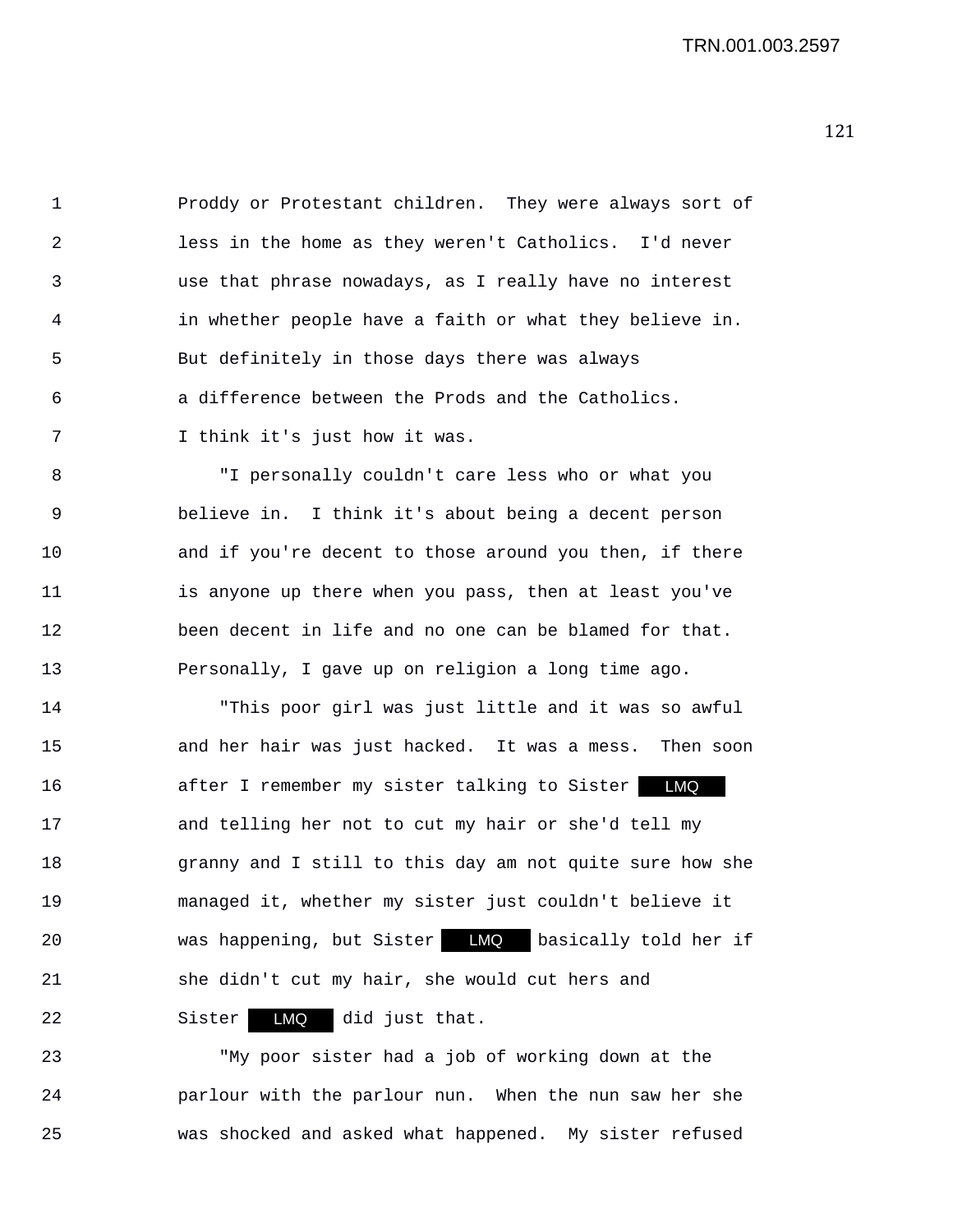1 to go to school until it was sorted. She's the only 2 girl I remember being taken to a hairdresser's.

3 "There is a photo of some of us kids out the front 4 of the house with one of the Mother Superiors. She had 5 had her leg broken, I think, in a car accident. My 6 sister's hair must have been cut not long before this as 7 it is very she short and up until then we always had 8 very long hair.

9 "I remember mostly being very scared of 10 Sister **IMQ** and trying to keep out of her way. 11 Although I do remember that she had a nice thing about 12 making gypsy skirts with little frilly hems and 13 I remember she made me one of those. It was nice and 14 I really liked it. She also loved 'The Little House on 15 the Prairie' and we would all sit and watch this in the 16 TV room.

17 "I got through most of my life at Nazzy by staying 18 under the radar and trying very hard not to get into 19 trouble and spent most of my time reading anything 20 I could get my hands on. I lived my life through those 21 books, travelling up the Faraway Tree to magical places 22 and, as I got older, going on adventures with the 23 Secret Seven and the Famous Five.

24 Sister **LMQ** is the nun that I find difficult to 25 think about as I feel she caused the disconnection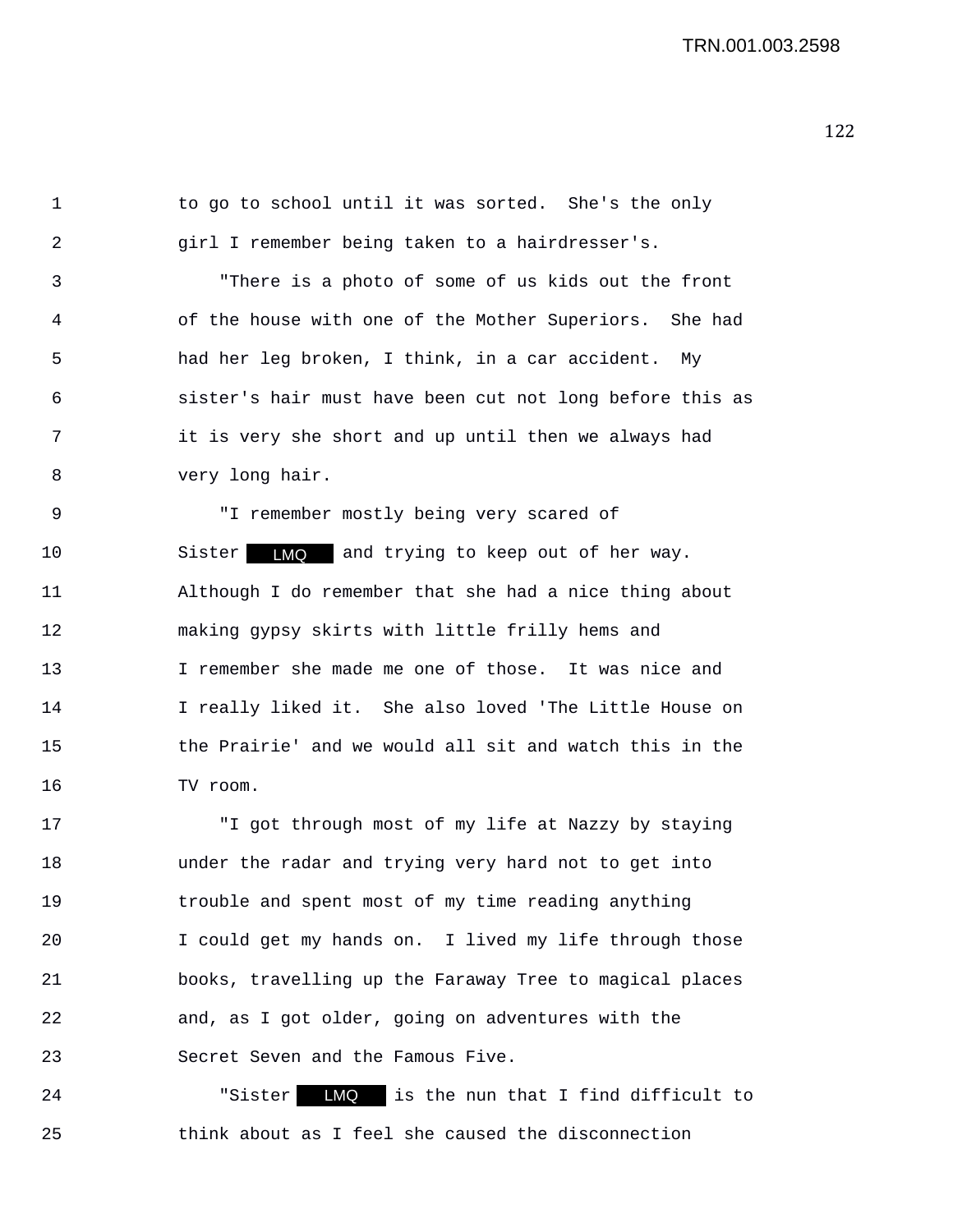1 between my brother and my sister and myself. Some of 2 that is to do with the fact that, when my brother 3 returned to Aberdeen, she wouldn't let him be in our 4 group. This decision affected my relationship with my 5 brother and though I have tried many times over the 6 years to get a relationship with him, it has never been 7 maintained and I blame this decision for the start of 8 a very tough road for my brother.

9 The "After Sister **LMQ** left, I have memories of 10 being moved to a different part of the house. It was 11 along past the laundry and it was downstairs in a modern 12 **part of the house.** It was where Sister **LDX** 13 had used to be with her group of children in the home. 14 They were like an elite group in the home, they got the 15 best of everything: they went to different places on 16 holidays and they even went to different schools from 17 the rest of us. I don't know what happened to 18 Sister **LDX** , but she just left. They even had LDX

19 a . They were the lucky kids. 20 "Our group had been, I guess, the middle of the

21 **pecking order and there was also Sister LRB**, I think, 22 who had been upstairs from our group, and then there was 23 Sister SI 's group, which was on the street to the 24 side of Nazzy. This was where my brother was put with 25 the big boys.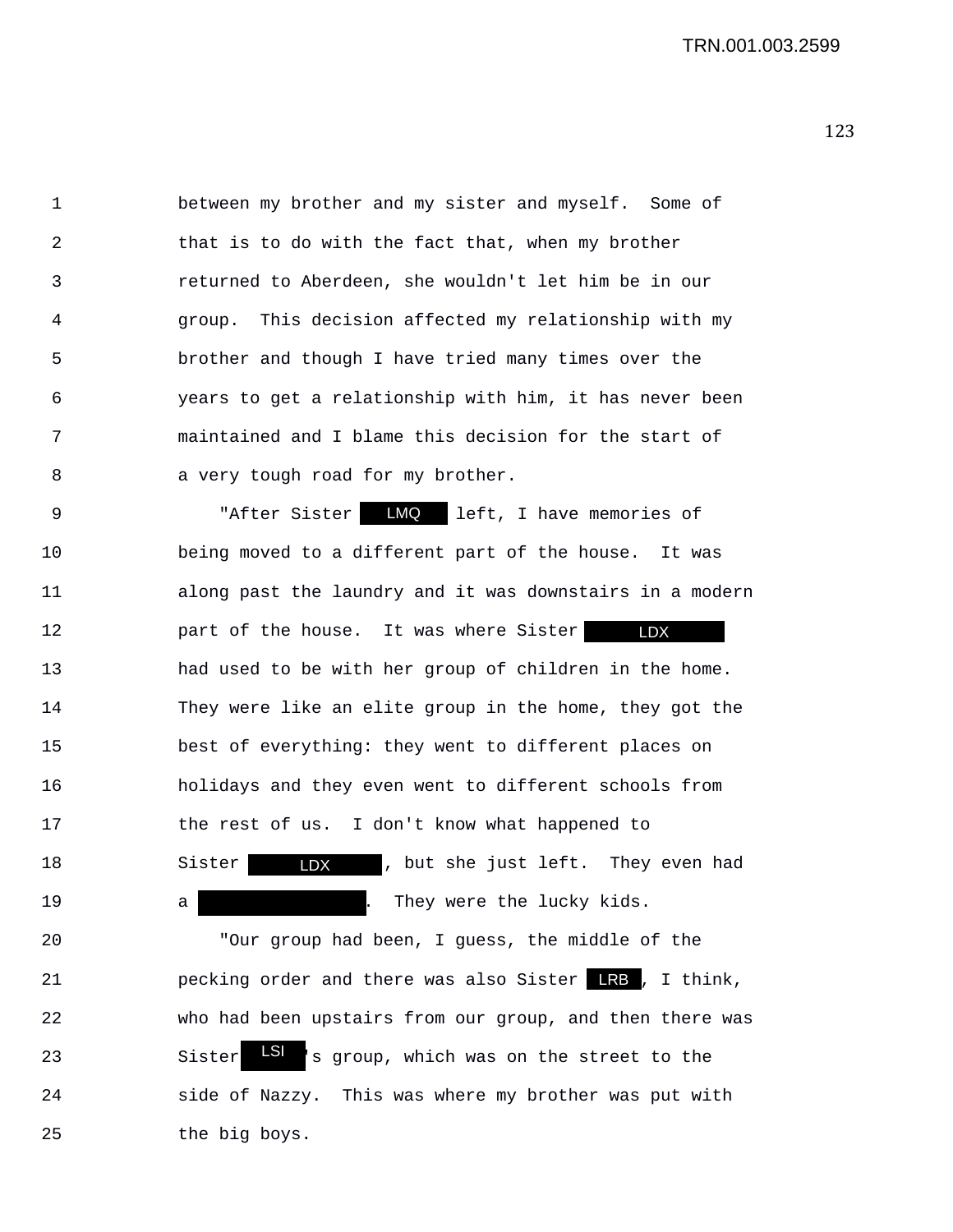|   | "The nun in this new group, I recall, was                |
|---|----------------------------------------------------------|
| 2 | Sister <b>I.S</b> . She was lovely, so friendly and very |
|   | different from Sister LMQ .                              |
| 4 |                                                          |

4

5

6 "I thought things were going to be good with this 7 new group and it was much more relaxed. I remember fun 8 times like decorating the tree at Christmas and the tree 9 being so big that they had to chop off some of the top 10 to make it fit. However, as things were, they weren't 11 always good. It was I think the scariest experience 12 I had in Nazzy. The problem was that when Sister LUS 13 went to bed and shut her door, the big boys ruled the 14 group. I remember one night I was in the same room as 15 my sister and her friend and the big boys were roaming 16 the corridor outside and knocking on the door trying to 17 get into the girls' room. They ended up waking up one 18 of the younger kids so it was screaming and I recall my 19 sister and her friend shoving me out of the door to go 20 and see to the little kid so that it would be okay and 21 telling me that I'd be okay, that I was too little and 22 the big boys wouldn't hurt me.

23 "There's lots of stuff from that time that I have 24 blocked and I have never been able to look at despite 25 counselling sessions. I think that's the mind's way of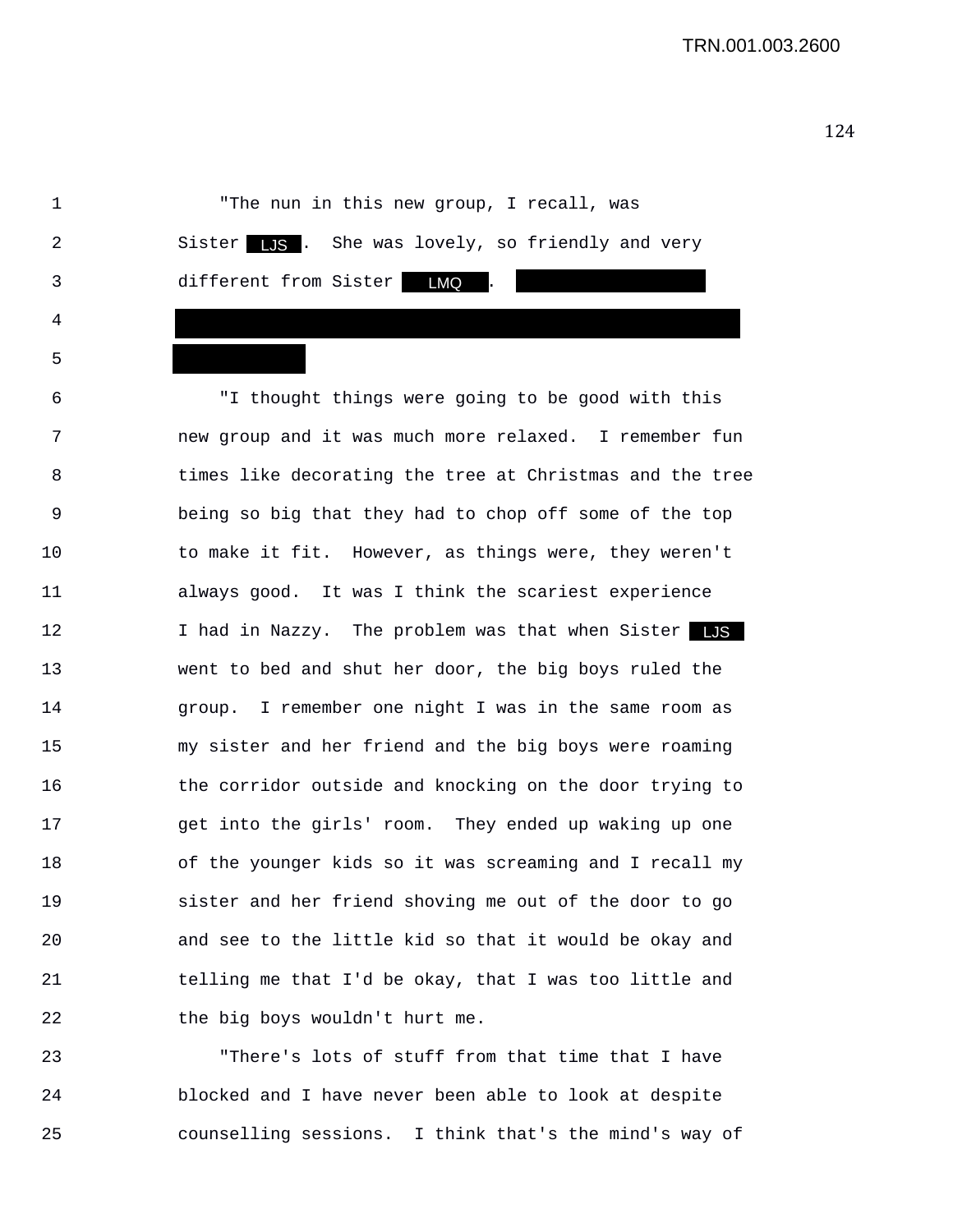1 dealing with things and I have no way of telling you 2 what occurred, but I do remember being in a room with 3 older boys and I remember being scared and my mind 4 closes and I cannot go past that point.

5 "As an adult, I feel like it wasn't okay that 6 we were put in the situation of being at the mercy of 7 these older boys. I don't even think some of them were 8 meant to be in the group as they seemed to be only there 9 on a night. I recall that some boys, as they got to be 10 older, would live in little rooms to the side of the 11 house, opposite the kitchens, near where the mortuary 12 was, as I remember. As my brother got older, he had one 13 of these little flat room places.

14 "Another night I remember that a man came and sat 15 rocking on the wall outside our bedroom window. He just 16 rocked back and forth, back and forth. It was scary. 17 But the gates were usually left open and often I guess 18 homeless people would come in and sleep in the Variety 19 Sunshine Coach Van. For a time I think there must have 20 been some issue as I recall police were doing drive 21 **rounds** to check on things.

22 "When I was 9, my sister left to go to Glasgow for 23 the weekend and never came back to Aberdeen. I wish 24 someone had sat me down and explained to me all that was 25 happening but they didn't.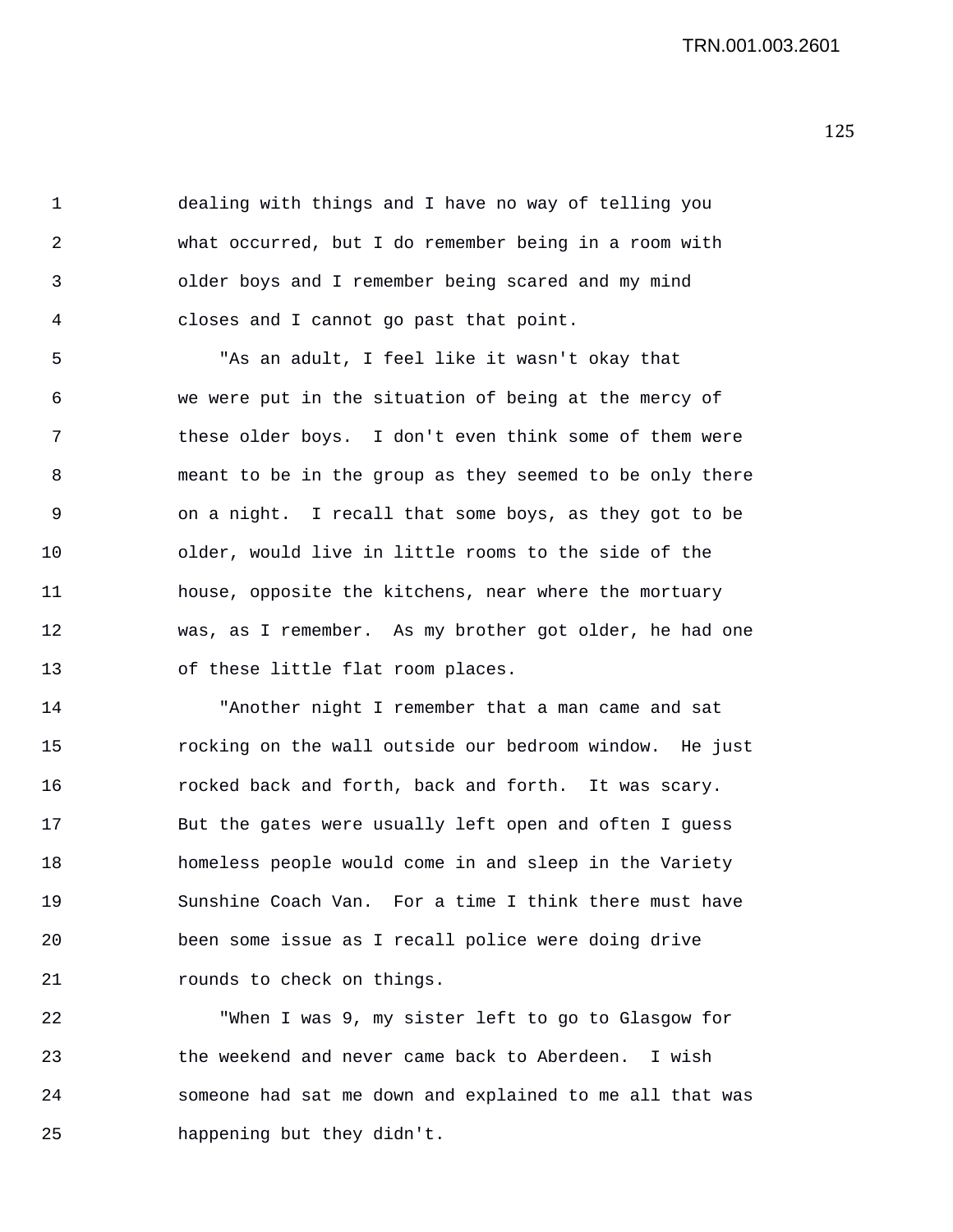1 "I think that was one of the hardest things, that 2 decisions happened around you which had an enormous 3 impact on your life, yet you were never given any idea 4 of what, why or when; it just happened that one day you 5 were going to be doing this and the next day those 6 people who had come to mean so much to you weren't there 7 any more. It was hard.

8 "When I was 12 years old I was moved to 9 Nazareth House Cardonald. I don't really remember much 10 about this time other than I was very unhappy and 11 I think this was when I first really showed signs of 12 going in on myself, as I call it.

13 "By then my sister and brother had both left 14 Nazareth House and it was thought that it'd be better if 15 I was back in Glasgow and nearer to my family. I can 16 see the reasoning for this, but it didn't work out and 17 I requested to go back to Nazzy in Aberdeen as that was 18 the only place I'd ever really considered to be home. 19 I only stayed in Cardonald about six months and then 20 I was back in Nazzy Aberdeen.

21 "There were fewer kids when I returned to Aberdeen 22 and it was Sister **LHA** who was in charge of 23 the group. She was a lovely kind lady and I remember 24 times of walking alongside the river in Tombae with her 25 listening to her saying her rosary and prayers. She was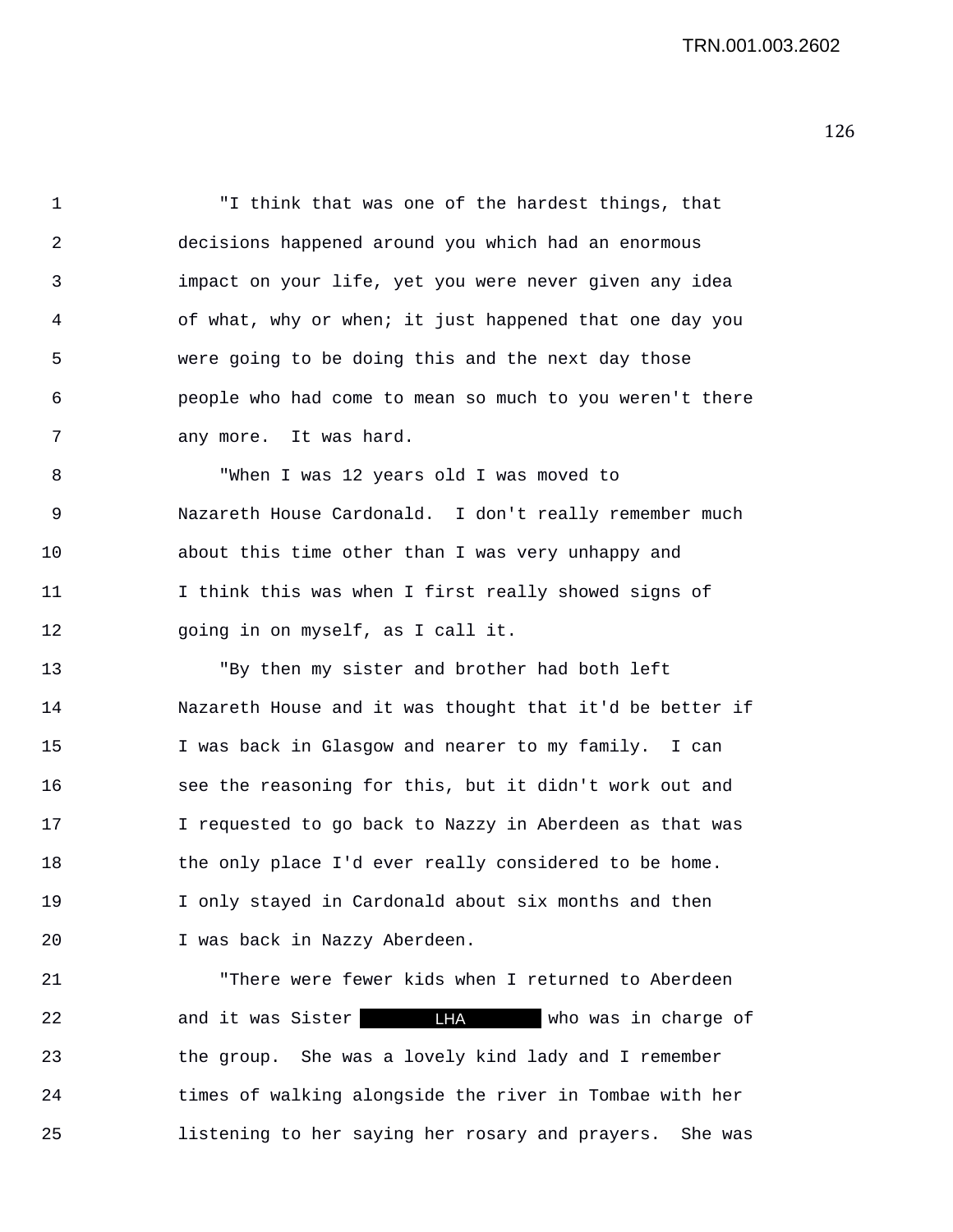1 a good lady and I enjoyed the time of being back in 2 Aberdeen.

3 "There were hardly any children left at all by then. 4 I didn't realise that the convent was closing its doors 5 to kids and that we were all due to be moved out. Of 6 all my experience of childhood, it was this decision to 7 foster me out that was the one to have the biggest 8 impact on my life.

9 "People often ask do I blame the nuns and, apart 10 from Sister **LMQ** I don't. I mean, yes, I think 11 that we could have been better cared for emotionally. 12 I don't think anyone ever really thought back then about 13 the damage and impact that trauma and adversity can have 14 on children in those days.

15 "The label of 'delinquent' and the stigma of being 16 **a** kid in care was forever with you. I can still hear 17 the echo from the past of, 'Who'd love you? Even your 18 own mother left you'. It was cruel and no one ever made 19 it better. But then that was the life we lived, things 20 happened, and you just moved with it and tried to 21 understand the best that your brain could at the time.

22 "For instance, one day we were all at the swimming 23 baths in , Aberdeen. We would often go 24 there with the staff. On this day there were two young 25 boys who were new to the home. I'm not sure what they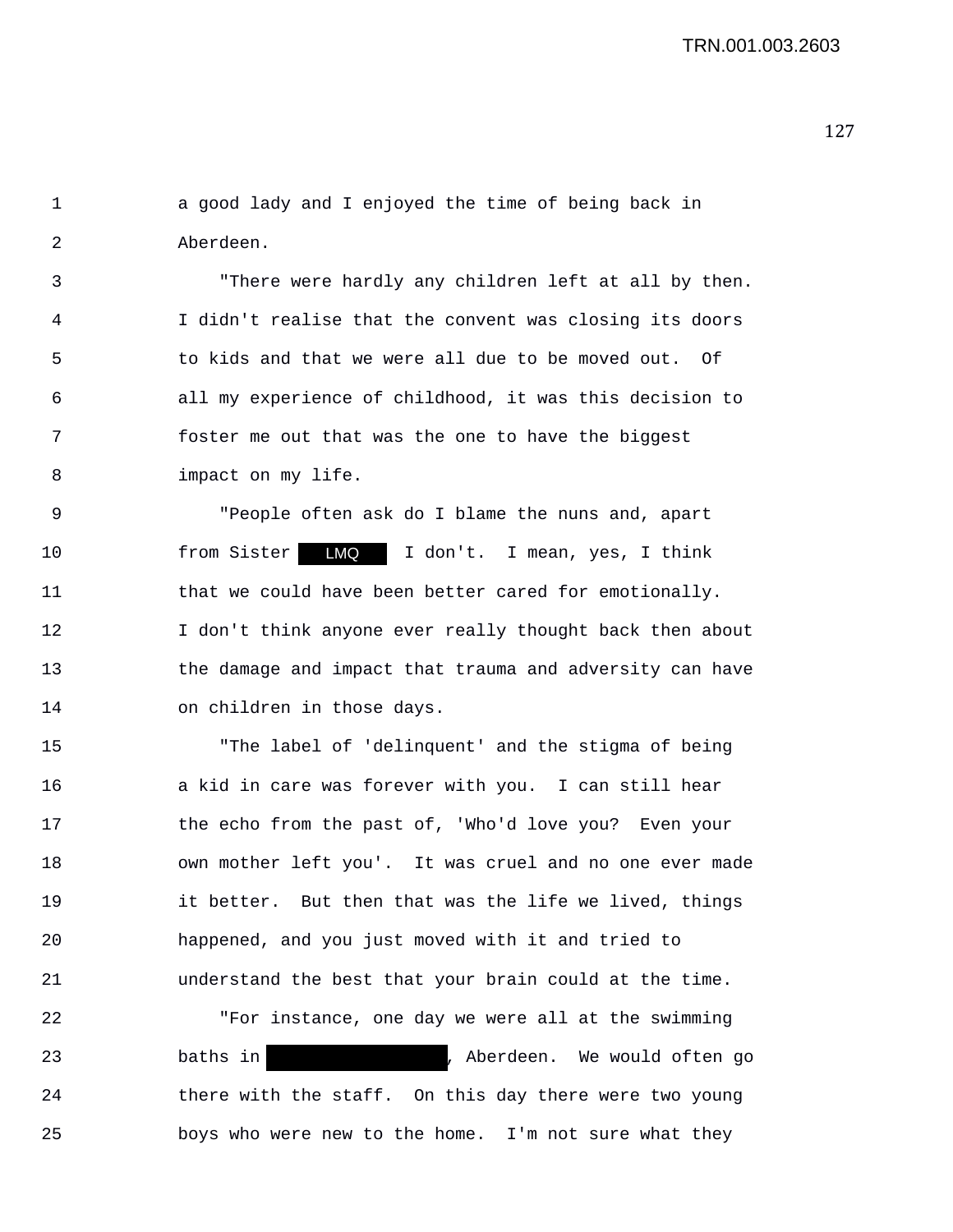1 were really doing there as they didn't live in the home 2 but they were there with us for that day. One of the 3 little boys died, he drowned. I think he was sick as he 4 jumped in and choked on it. I had nightmares for years 5 afterwards about that little boy. No one ever asked us 6 if we were impacted by that experience, no one ever 7 hugged us and told us it was okay to feel sad and 8 scared.

9 "I will never forget the sight of that little boy 10 lying by the side of the pool and the colour of his 11 skin. It was so awful. I'd seen dead people before 12 in the convent. When one of the old people died, they'd 13 sometimes have an open coffin in the church and that was 14 scary enough, but they were old people, not a young kid 15 who had been alive and breathing a few minutes before.

16 "No one was able to talk about it. It was 17 a horrible time with us all being warned not to say 18 anything if we answered the phone in case it was 19 a reporter or someone wanting to ask us questions. We 20 didn't really understand what was wrong, just that 21 something bad had happened and that the little boy was 22 dead and that his family were very unhappy and somehow 23 it was our fault because he had been with us. That 24 memory stirs up other feelings of unease."

25 Angela then describes staying with a woman who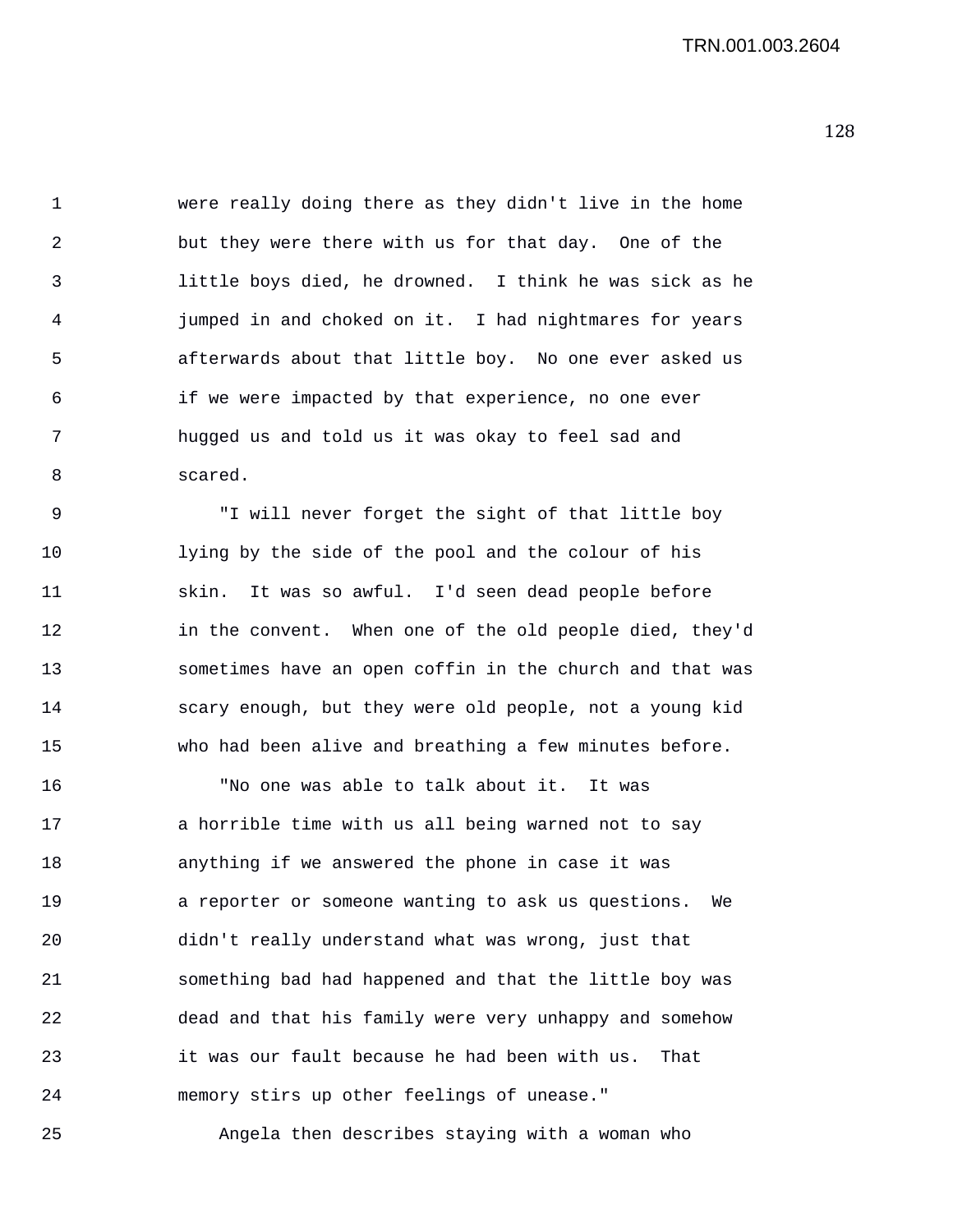1 worked at Nazareth House, that she didn't like the woman 2 and she felt unsettled and uneasy. Soon after, she 3 stopped staying over. 4 I'm now going to move to page 2922 and the second 5 paragraph near the top of the page: 6 "Things were changing at Nazzy and there were not so 7 many kids left and they would eventually stop having 8 children and instead only have old people. So the 9 decision was made that I was to be fostered. 10 Apparently, my photograph was put in the local paper 11 asking for people to foster me. I don't know if this is 12 true, but it's what my first foster parents told me. 13 I have always hoped it wasn't true as I can't believe 14 people would really treat you like this, advertising you 15 as if you were a stray dog." 16 She describes an unhappy fostering experience when 17 she was aged 13, which lasted for about 18 months. She 18 says she was fortunate as there were social workers in 19 Aberdeen who came to talk to her and ask her how she

20 was. She was able to phone a social worker who listened 21 to her and arranged to move her to a two-week emergency 22 placement. She says this was a significant moves as the 23 people she was placed with became her parents and 24 grandparents to her children today.

25 I will not return to page 2923 and the second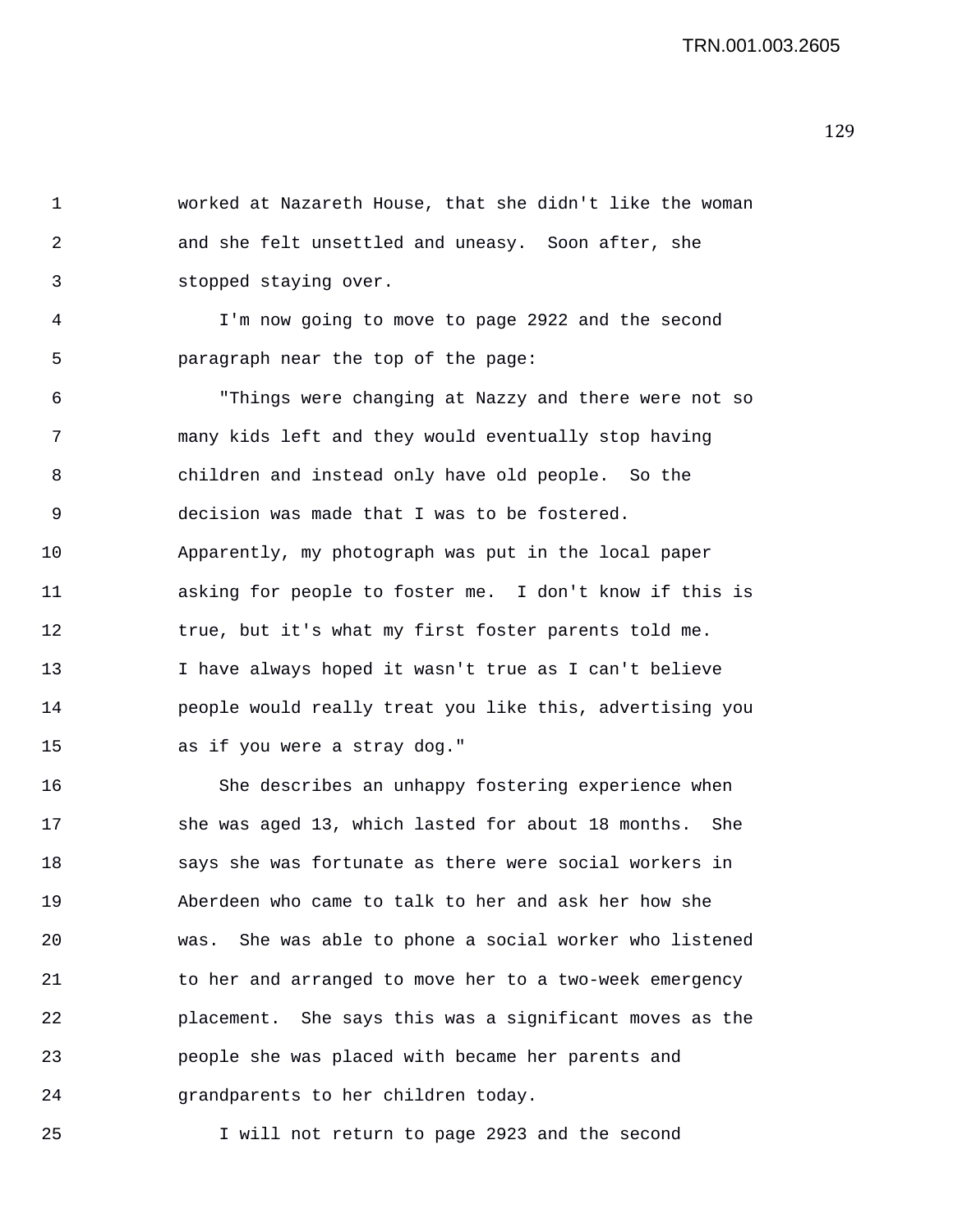1 paragraph where Angela speaks of the impact on her of 2 her life in care:

3 "I still struggle with feelings of inadequacy at 4 times but work hard not to let this show to the outside 5 world. I feel I'm able to use my experience of my 6 childhood in a way that helps others, as I work within 7 the child protection industry and my role is to recruit, 8 train and support foster carers.

9 "It is hard to do my job at times as it can be 10 emotionally draining and you really have to give of 11 yourself in this role and at times I struggle with 12 whether the system really works or continues to abuse 13 the children who are in the system in ways that we are 14 only recently coming to understand, particularly the 15 damage that emotional abuse can have on children and the 16 impact of not maintaining the sibling relationship can 17 be catastrophic, as has been proven in my case, as 18 I have never been able to heal the relationship with my 19 brother.

20 "I count myself as one of the lucky ones. I have 21 grown up, had children, and now have grandchildren and 22 have a life where I have always worked and supported 23 myself independently. I currently live in Australia 24 with my two sons and my two grandchildren.

25 "There are things I struggle with from the past.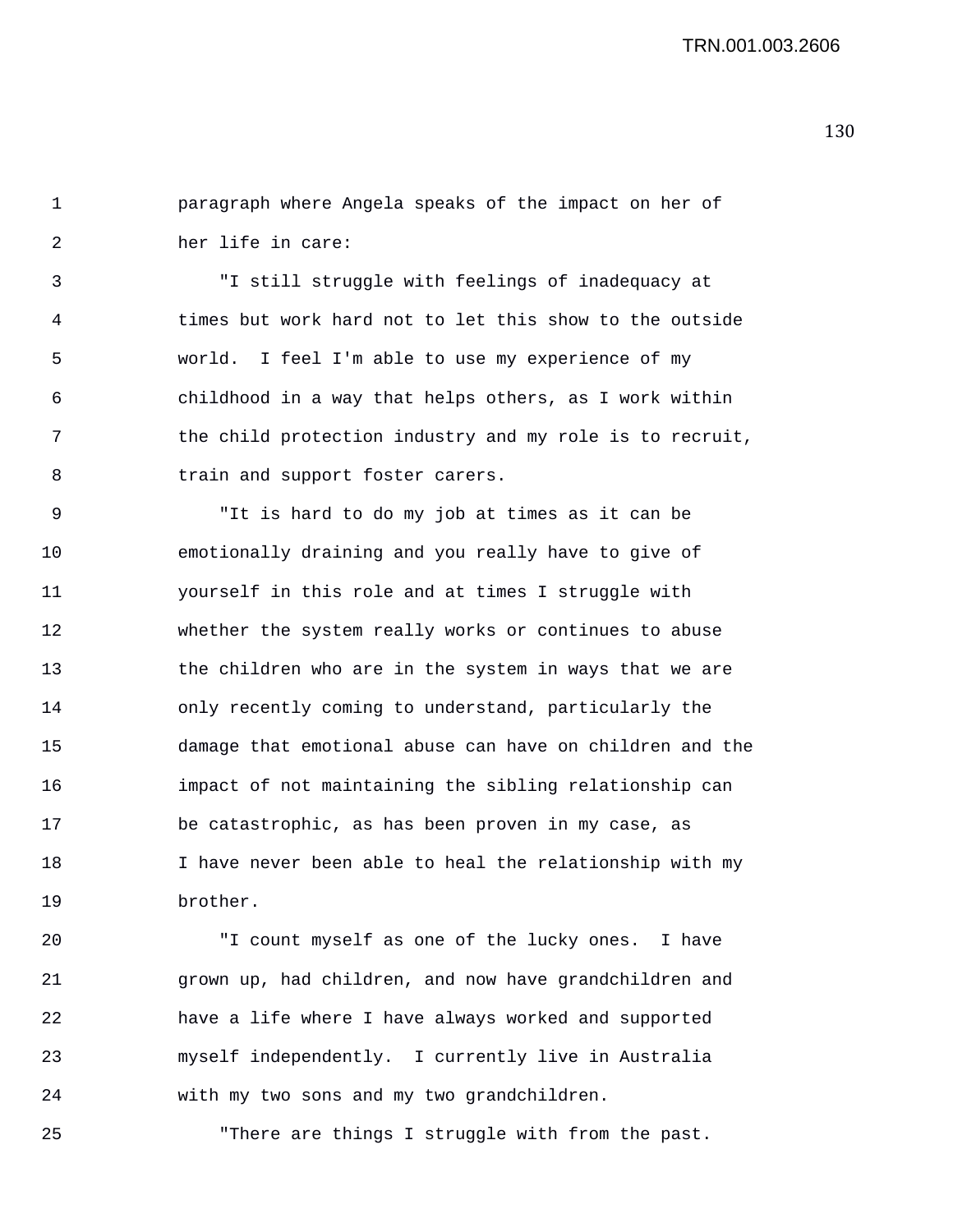1 The constant buzz in my head from having learned from 2 a young age to keep everything inside of me and not talk 3 out. I apologise for everything, whether it's something 4 I've done or not. It has taken so long to try and get 5 over the shame and embarrassment of having been brought 6 up in care. Now it's like it's all here again as it's 7 in the media. 8 "I can't say I never saw people being humiliated, as 9 I did. The emotional abuse is the toughest thing to 10 bear as it's something you can't see, yet leaves scars 11 that never heal. The fear of the dentist and anyone in 12 white coats is something I have never managed to 13 conquer. 14 "I wish I could have been brought up by my mum and 15 have a proper relationship with my birth family as 16 I feel like I have never fully belonged anywhere. 17 I think in life we're always searching for the place 18 where we belong. I thought I'd found it in marriage, 19 but after 20 years that broke down and I still struggle 20 to find where I fit in the world and what my purpose in 21 life was for. It's like you never really truly belong 22 anywhere.

23 "Did I grow up blaming the nuns for all the wrong in 24 my life? No. Do I wish that it is acknowledged that 25 things weren't the best and that we young kids were not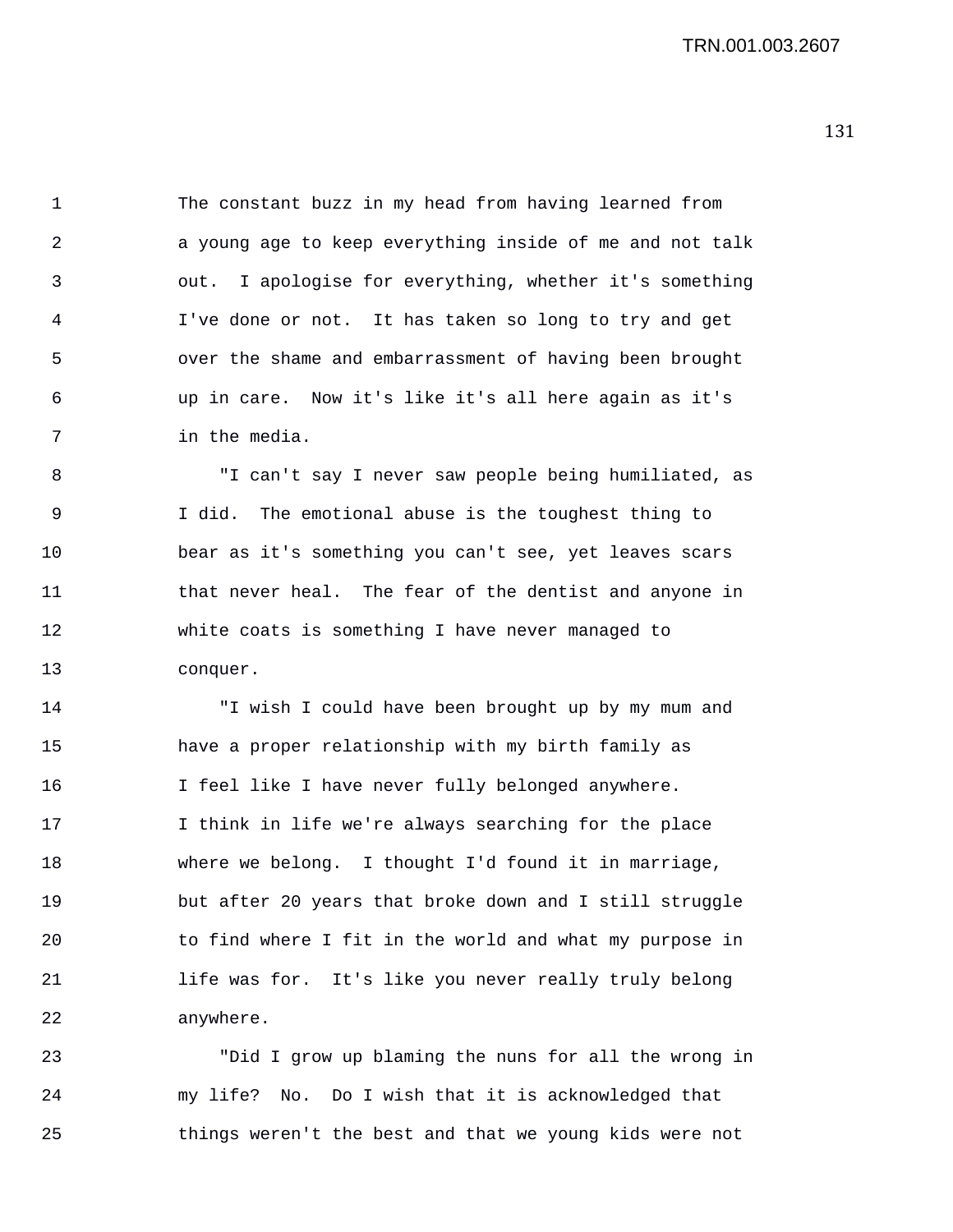1 treated the best? Yes, I do. But I blame the Social 2 Services also. Until I was transferred to Aberdeen 3 Social Work Department, I do not recall any 4 social worker coming and talking to me about what was 5 happening in my life or asking my opinion or for me to 6 be involved in any decisions that were about my life.

7 "No one has ever explained to me why they never got 8 in touch with my mum and told her we were in care. 9 I was 38 before I was able to have any relationship with 10 my mum; she died the week I turned 40. Do I have 11 regrets that no one ever thought to get in touch with 12 her? Yes, I do. She had no idea we had been placed in 13 care. She thought we had been brought up with my dad 14 and she was sure that he had never hurt us like he did 15 her.

16 "I felt like we were abandoned at the convent and 17 that no one cared. I did not feel worthy of care or 18 that I mattered. Am I bitter about the care that 19 I received at a child and young person? No. I refuse 20 to let my childhood define who I am today. It was 21 something that happened to me but it is not who I am.

22 "The system was wrong. It hurt and damaged children 23 but we got through and I'm proud of who I am and how far 24 I have come and, in all honesty, when I look back to 25 Nazzy and the nuns I mostly remember the positives: the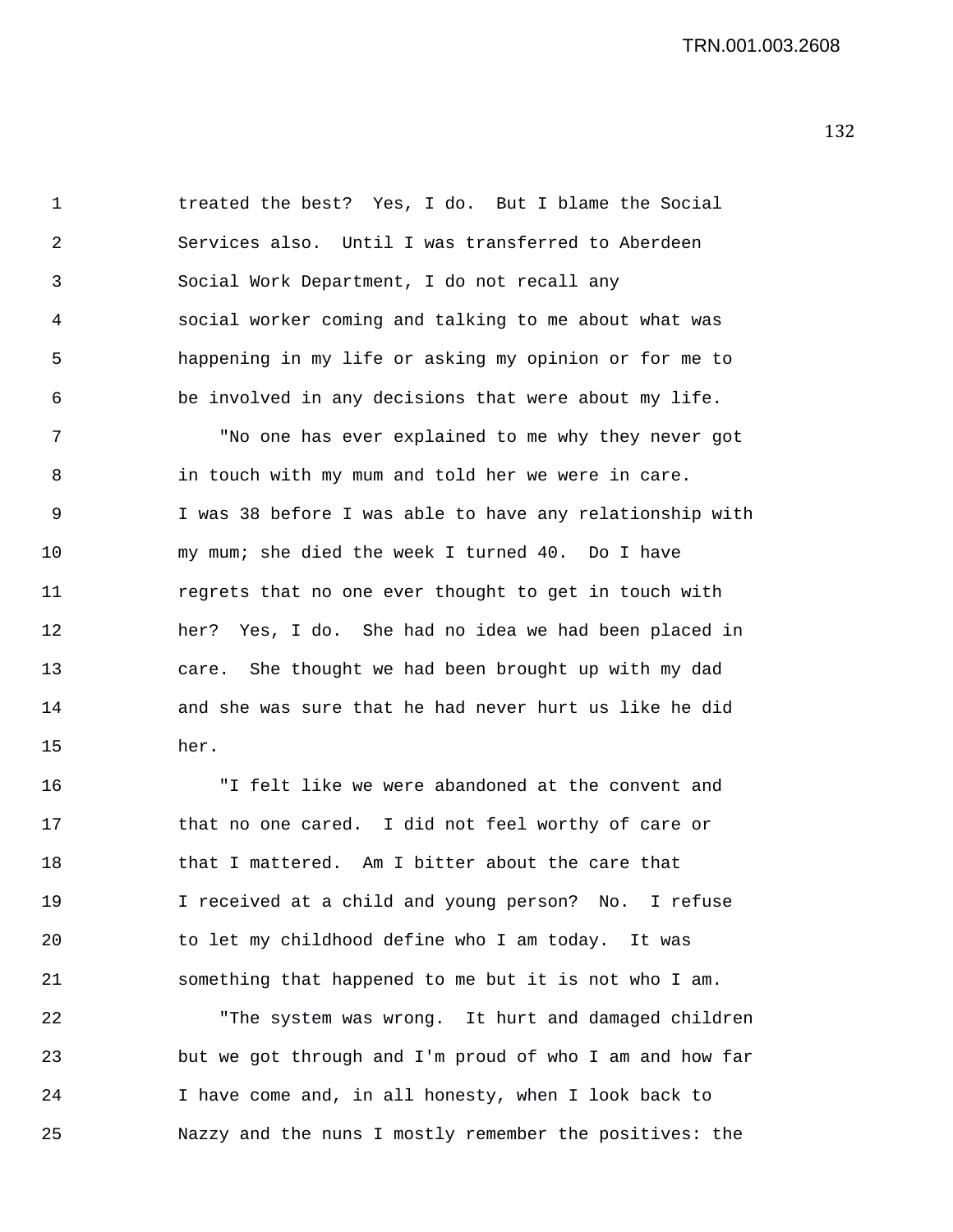133

1 feeling of safety and being cared for and happy times of 2 kids grabbing all the cushions off the sofa and placing 3 them along the hall in high piles and running and 4 rolling over these cushions. I remember climbing trees 5 in Tombae and wandering for many hours through the 6 Highlands. Whenever I hear the song 'Flower of 7 Scotland', I remember going in the minibus with the 8 kitchen nun to Marks & Spencers to pick up the food that 9 was all beginning to go out of date and we always had 10 treats on that day and we would sing along with her in 11 the van on the way there and home.

12 "There was good alongside the hard times. It has 13 been a challenge writing this and, sadly for me, the 14 rawness of opening doors to things that I don't like to 15 talk or think about has caused me some emotional 16 upheaval and I have had to seek support from my doctor 17 to help with anxiety. It is not easy to think about 18 these times. It is not easy to grow up never knowing 19 where you belong or where you fit in. To have people 20 look at your children as babies and say they look like 21 their dad, but no one can say that for you, as who knows 22 what you looked like as a baby. There are no photos of 23 that time. When I was 38, I saw my first ever baby 24 photo. It was quite overwhelming.

25 "We have learned much over the years about child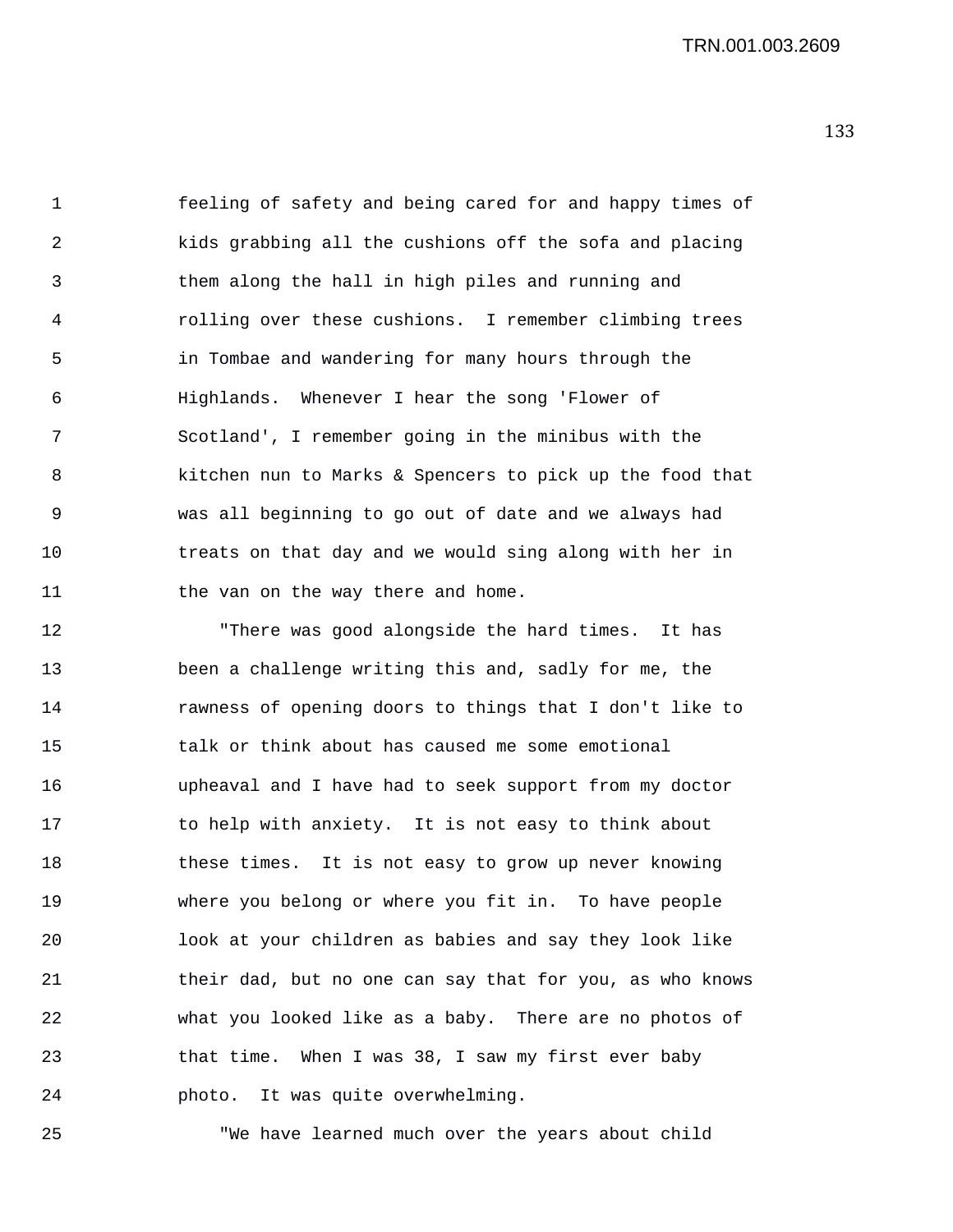| 1  | protection and how to care for children better.<br>An       |
|----|-------------------------------------------------------------|
| 2  | understanding of the impacts of trauma on children and      |
| 3  | the impacts of abuse and neglect and the importance of      |
| 4  | building connection and positive self-esteem with           |
| 5  | children. Life in care had a significant impact on who      |
| 6  | I am, but it's also about the individual and their inner    |
| 7  | strength and resilience."                                   |
| 8  | The statement was signed by Angela on 23 April 2018.        |
| 9  | LADY SMITH: Thank you very much.                            |
| 10 | MS RATTRAY: My Lady, that concludes the evidence for today. |
| 11 | I will now hand over to Mr MacAulay, who will update        |
| 12 | your Ladyship about tomorrow's programme.                   |
| 13 | LADY SMITH: Thank you.                                      |
| 14 | MR MacAULAY: Yes, my Lady.                                  |
| 15 | Coming on to tomorrow's programme, we know,                 |
| 16 | of course, that Helen Holland is coming back for the        |
| 17 | afternoon, at 2 o'clock. In the morning, at 11 o'clock,     |
| 18 | there is to be a video link with Aberdeen.<br>It has been   |
| 19 | set for 11 o'clock because of the logistics in setting      |
| 20 | it up.                                                      |
| 21 | Before that, as presently advised, the plan is to           |
| 22 | have another witness. There is a slight question mark       |
| 23 | over that at the moment. That will be clarified after       |
| 24 | 4 o'clock.                                                  |

25 LADY SMITH: Very well.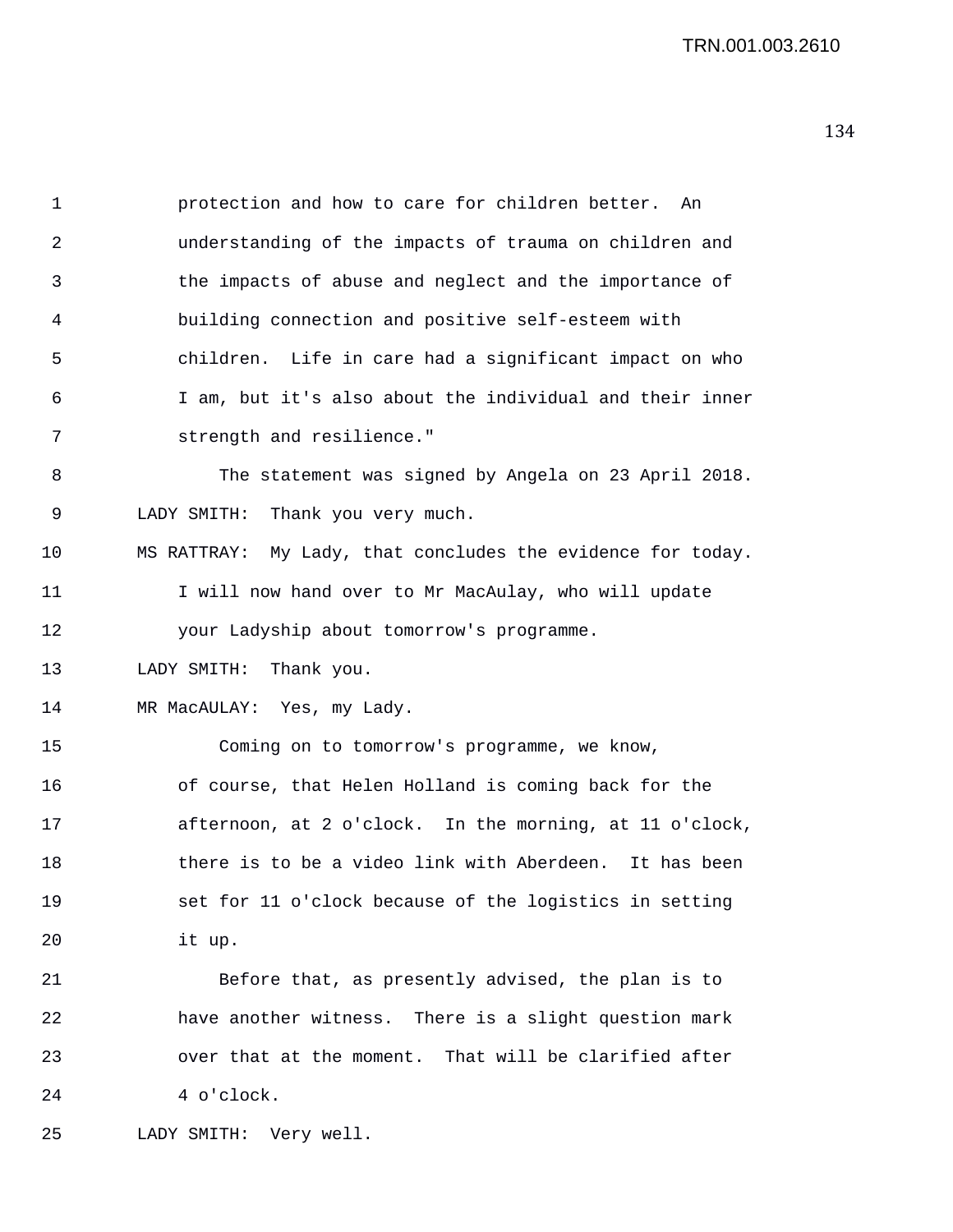| ٠<br>۰.<br>۰.<br>.,<br>M. |  |
|---------------------------|--|
|---------------------------|--|

| 1  | MR MacAULAY: So perhaps my learned friends can look at the |
|----|------------------------------------------------------------|
| 2  | emails after 4 o'clock and they will be told.              |
| 3  | LADY SMITH: And the website will be updated?               |
| 4  | MR MacAULAY: It will be on the website as well, yes.       |
| 5  | LADY SMITH: Thank you very much. I'll rise now until       |
| 6  | tomorrow morning at either 10.00 or 11.00, but that will   |
| 7  | be confirmed later today.                                  |
| 8  | $(2.52 \text{ pm})$                                        |
| 9  | (The hearing adjourned until                               |
| 10 | Friday 1 June 2018 at a time to be determined)             |
| 11 |                                                            |
| 12 |                                                            |
| 13 |                                                            |
| 14 |                                                            |
| 15 |                                                            |
| 16 |                                                            |
| 17 |                                                            |
| 18 |                                                            |
| 19 |                                                            |
| 20 |                                                            |
| 21 |                                                            |
| 22 |                                                            |
| 23 |                                                            |
| 24 |                                                            |
| 25 |                                                            |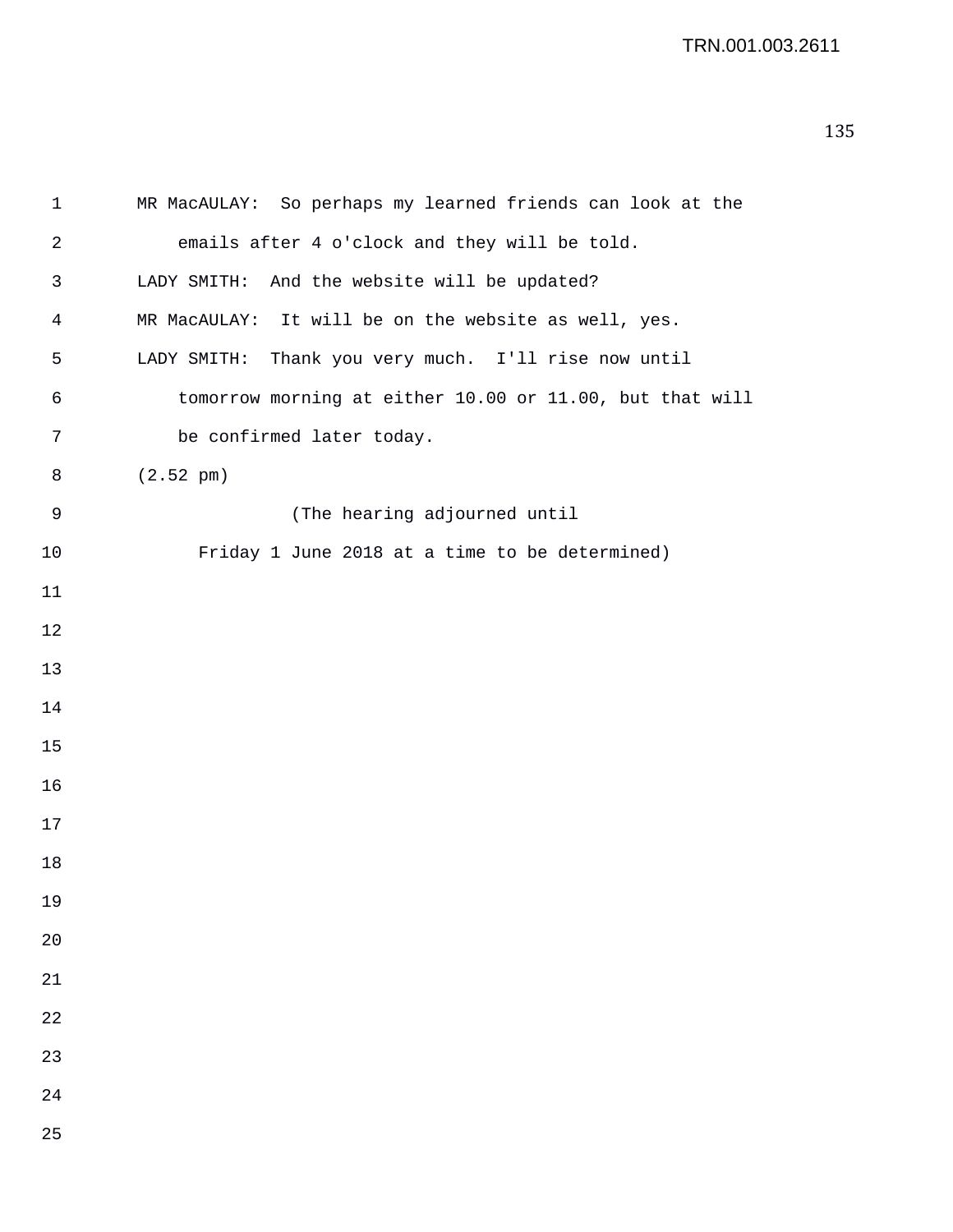| $\mathbf 1$    | INDEX                                    |
|----------------|------------------------------------------|
| $\overline{2}$ |                                          |
| 3              |                                          |
| 4              |                                          |
| 5              | Questions from Mr MacAULAY 1             |
| 6              |                                          |
| 7              | PAULA CHAMBERS (sworn) 46                |
| 8              |                                          |
| 9              | Questions from Mr MacAULAY 47            |
| 10             |                                          |
| 11             | Witness statement of "SHERYL" (read) 85  |
| 12             |                                          |
| 13             | Witness statement of "ELLA" (read) 96    |
| 14             |                                          |
| 15             | Witness statement of "ANGELA" (read) 113 |
| 16             |                                          |
| 17             |                                          |
| 18             |                                          |
| 19             |                                          |
| 20             |                                          |
| 21             |                                          |
| 22             |                                          |
| 23             |                                          |
| 24             |                                          |
| 25             |                                          |